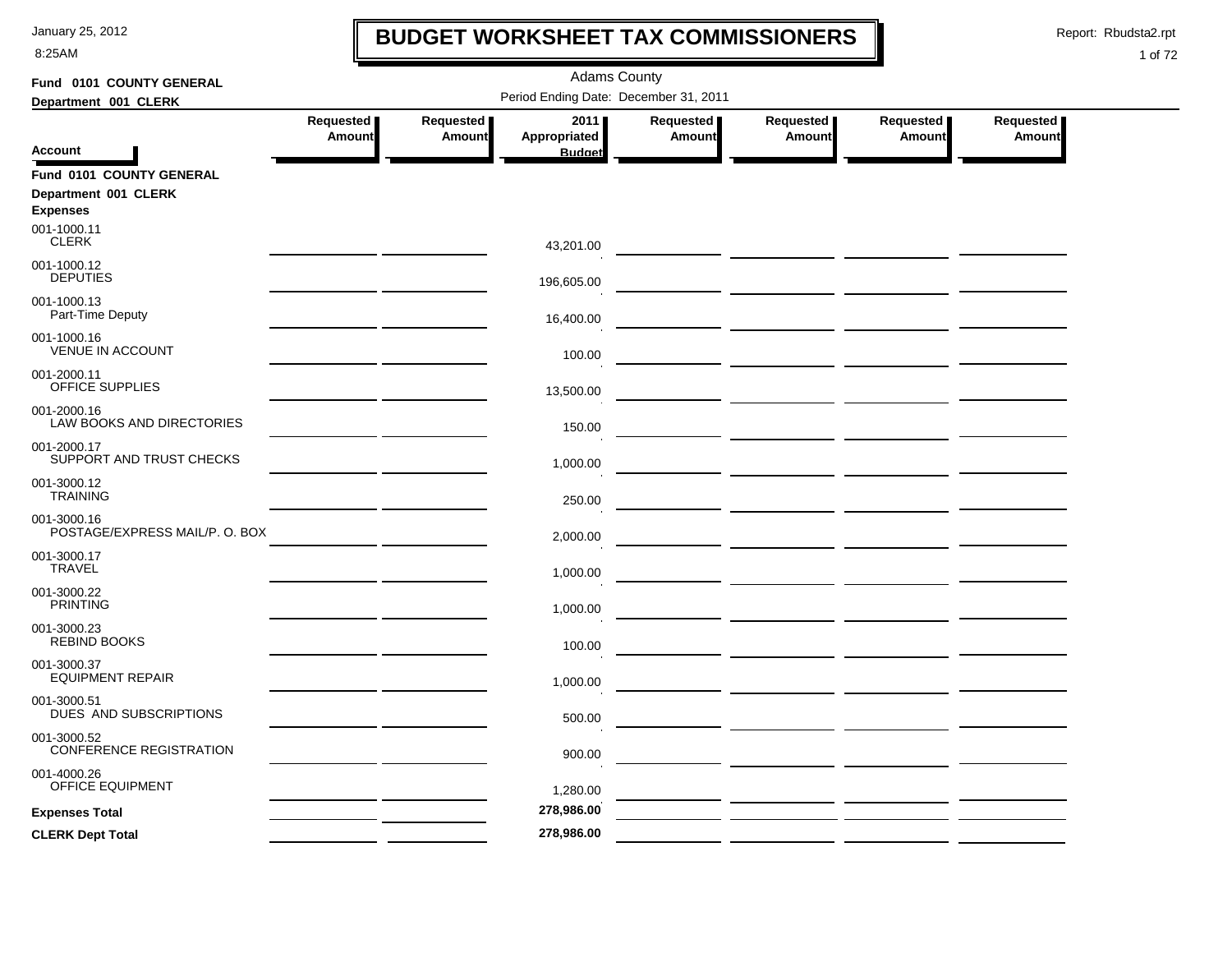8:25AM

### **BUDGET WORKSHEET TAX COMMISSIONERS**

Report: Rbudsta2.rpt

 $\mathbf l$ 

| Fund 0101 COUNTY GENERAL                  |                     |                     | <b>Adams County</b>                   |                            |                                                                                                                      |                     |                     |
|-------------------------------------------|---------------------|---------------------|---------------------------------------|----------------------------|----------------------------------------------------------------------------------------------------------------------|---------------------|---------------------|
| Department 002 AUDITOR                    |                     |                     | Period Ending Date: December 31, 2011 |                            |                                                                                                                      |                     |                     |
|                                           | Requested<br>Amount | Requested<br>Amount | 2011<br>Appropriated                  | Requested<br><b>Amount</b> | Requested<br>Amount                                                                                                  | Requested<br>Amount | Requested<br>Amount |
| <b>Account</b>                            |                     |                     | <b>Budget</b>                         |                            |                                                                                                                      |                     |                     |
| Department 002 AUDITOR<br><b>Expenses</b> |                     |                     |                                       |                            |                                                                                                                      |                     |                     |
| 002-1000.11<br><b>AUDITOR</b>             |                     |                     | 43,201.00                             |                            |                                                                                                                      |                     |                     |
| 002-1000.12<br><b>DEPUTIES</b>            |                     |                     | 130,846.00                            |                            |                                                                                                                      |                     |                     |
| 002-1000.14<br>INTER-DEPARTMENT EMPLOYEE  |                     |                     | 26,055.00                             |                            |                                                                                                                      |                     |                     |
| 002-1000.15<br><b>OVERTIME</b>            |                     |                     | 2,000.00                              |                            |                                                                                                                      |                     |                     |
| 002-2000.11<br>OFFICE SUPPLIES            |                     |                     | 2,091.00                              |                            | <u> Andreas Andreas Andreas Andreas Andreas Andreas Andreas Andreas Andreas Andreas Andreas Andreas Andreas Andr</u> |                     |                     |
| 002-3000.12<br><b>TRAINING</b>            |                     |                     | 1,000.00                              |                            |                                                                                                                      |                     |                     |
| 002-3000.17<br><b>TRAVEL</b>              |                     |                     | 1,800.00                              |                            |                                                                                                                      |                     |                     |
| 002-3000.22<br>PRINTING AND ADVERTISING   |                     |                     | 3,000.00                              |                            |                                                                                                                      |                     |                     |
| 002-3000.23<br><b>REBINDING RECORDS</b>   |                     |                     | 3,000.00                              |                            |                                                                                                                      |                     |                     |
| 002-3000.51<br>DUES AND SUBSCRIPTIONS     |                     |                     | 1,171.00                              |                            |                                                                                                                      |                     |                     |
| <b>Expenses Total</b>                     |                     |                     | 214,164.00                            |                            |                                                                                                                      |                     |                     |
| <b>AUDITOR Dept Total</b>                 |                     |                     | 214,164.00                            |                            |                                                                                                                      |                     |                     |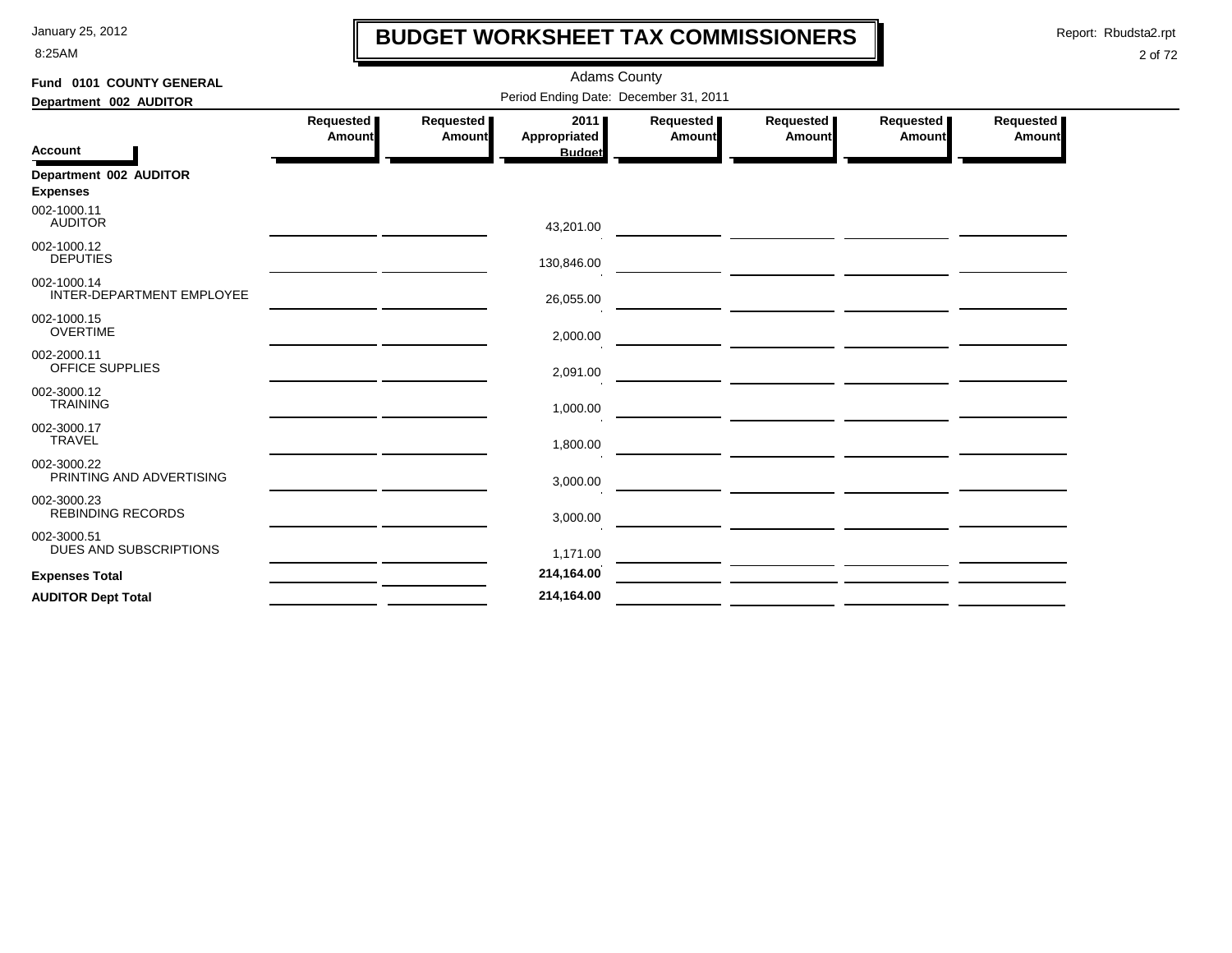8:25AM

## **BUDGET WORKSHEET TAX COMMISSIONERS**

Report: Rbudsta2.rpt

 $\mathbf l$ 

| Fund 0101 COUNTY GENERAL                      |                                       |                     | <b>Adams County</b>                   |                     |                                                                                                                        |                            |                            |  |
|-----------------------------------------------|---------------------------------------|---------------------|---------------------------------------|---------------------|------------------------------------------------------------------------------------------------------------------------|----------------------------|----------------------------|--|
| Department 003 TREASURER                      | Period Ending Date: December 31, 2011 |                     |                                       |                     |                                                                                                                        |                            |                            |  |
| <b>Account</b>                                | Requested<br>Amount                   | Requested<br>Amount | 2011<br>Appropriated<br><b>Budget</b> | Requested<br>Amount | Requested<br>Amount                                                                                                    | Requested<br><b>Amount</b> | Requested<br><b>Amount</b> |  |
| Department 003 TREASURER<br><b>Expenses</b>   |                                       |                     |                                       |                     |                                                                                                                        |                            |                            |  |
| 003-1000.11<br><b>TREASURER</b>               |                                       |                     | 43,201.00                             |                     | the contract of the contract of the contract of the contract of the contract of the contract of the                    |                            |                            |  |
| 003-1000.12<br><b>DEPUTIES</b>                |                                       |                     | 84,647.00                             |                     |                                                                                                                        |                            |                            |  |
| 003-2000.11<br>OFFICE SUPPLIES                |                                       |                     | 1,520.00                              |                     |                                                                                                                        |                            |                            |  |
| 003-3000.12<br><b>TRAINING</b>                |                                       |                     | 500.00                                |                     |                                                                                                                        |                            |                            |  |
| 003-3000.16<br><b>POSTAGE</b>                 |                                       |                     | 100.00                                |                     |                                                                                                                        |                            |                            |  |
| 003-3000.17<br><b>TRAVEL</b>                  |                                       |                     | 750.00                                |                     |                                                                                                                        |                            |                            |  |
| 003-3000.22<br><b>PRINTING</b>                |                                       |                     | 100.00                                |                     |                                                                                                                        |                            |                            |  |
| 003-3000.37<br><b>EQUIPMENT - REPAIRS</b>     |                                       |                     | 100.00                                |                     |                                                                                                                        |                            |                            |  |
| 003-3000.51<br>DUES AND SUBSCRIPTIONS         |                                       |                     | 300.00                                |                     |                                                                                                                        |                            |                            |  |
| 003-3000.52<br><b>CONFERENCE REGISTRATION</b> |                                       |                     | 360.00                                |                     | <u> 1989 - Andrea Station, professor and professor and professor and professor and professor and professor and pro</u> |                            |                            |  |
| 003-4000.26<br><b>OFFICE EQUIPMENT</b>        |                                       |                     | 200.00                                |                     |                                                                                                                        |                            |                            |  |
| <b>Expenses Total</b>                         |                                       |                     | 131,778.00                            |                     |                                                                                                                        |                            |                            |  |
| <b>TREASURER Dept Total</b>                   |                                       |                     | 131,778.00                            |                     |                                                                                                                        |                            |                            |  |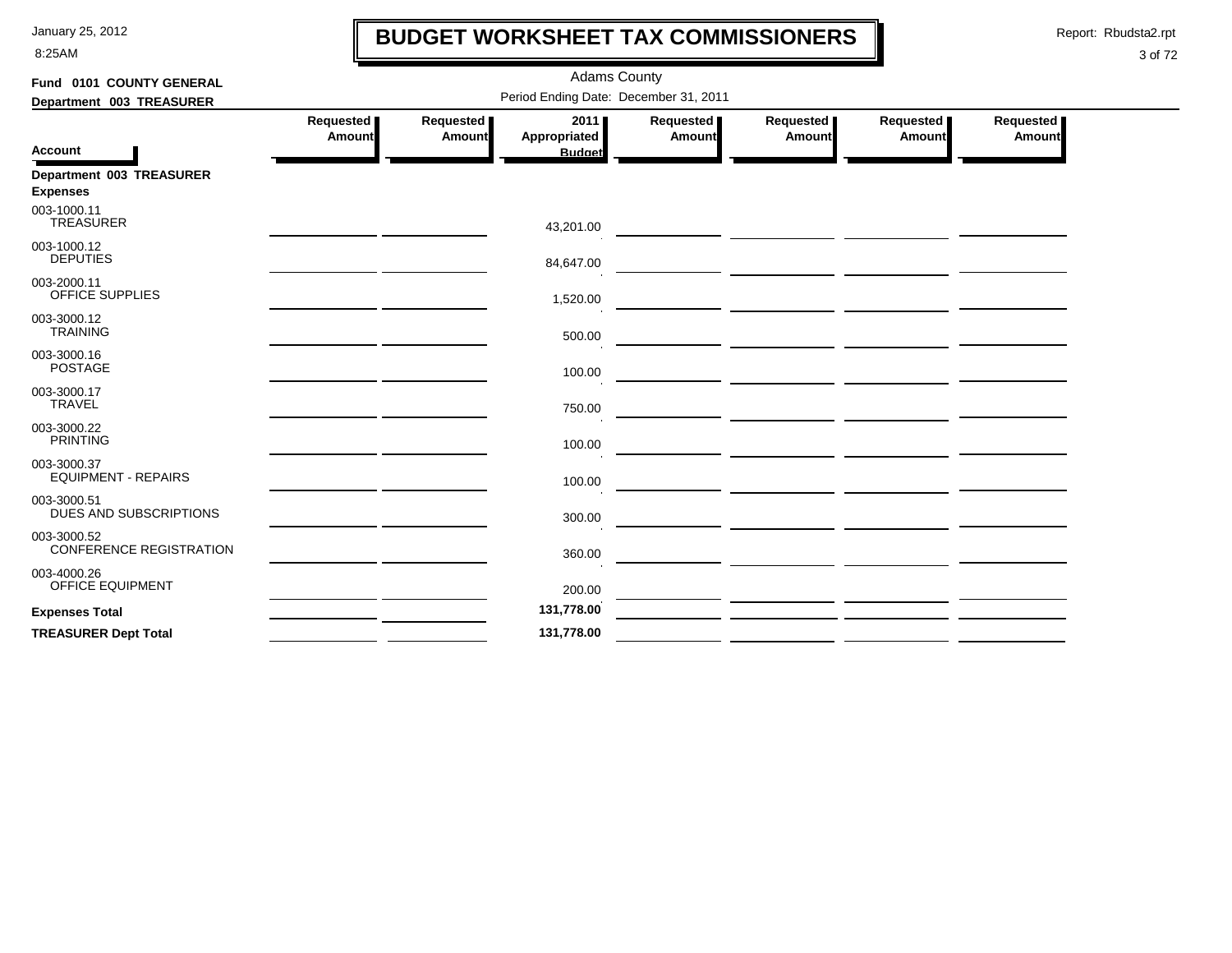8:25AM

### **BUDGET WORKSHEET TAX COMMISSIONERS**

Report: Rbudsta2.rpt

 $\mathbf \mathbf I$ 

| Fund 0101 COUNTY GENERAL                   |                                       |                            | <b>Adams County</b>         |                     |                            |                            |                            |
|--------------------------------------------|---------------------------------------|----------------------------|-----------------------------|---------------------|----------------------------|----------------------------|----------------------------|
| Department 004 RECORDER                    | Period Ending Date: December 31, 2011 |                            |                             |                     |                            |                            |                            |
|                                            | Requested<br><b>Amount</b>            | Requested<br><b>Amount</b> | 2011<br><b>Appropriated</b> | Requested<br>Amount | Requested<br><b>Amount</b> | Requested<br><b>Amount</b> | Requested<br><b>Amount</b> |
| Account                                    |                                       |                            | <b>Budget</b>               |                     |                            |                            |                            |
| Department 004 RECORDER<br><b>Expenses</b> |                                       |                            |                             |                     |                            |                            |                            |
| 004-1000.11<br><b>RECORDER</b>             |                                       |                            | 43,201.00                   |                     |                            |                            |                            |
| 004-1000.12<br><b>DEPUTY</b>               |                                       |                            | 32,401.00                   |                     |                            |                            |                            |
| 004-2000.11<br>OFFICE SUPPLIES             |                                       |                            | 1,500.00                    |                     |                            |                            |                            |
| 004-3000.17<br><b>TRAVEL</b>               |                                       |                            | 150.00                      |                     |                            |                            |                            |
| 004-3000.51<br>DUES AND SUBSCRIPTIONS      |                                       |                            | 400.00                      |                     |                            |                            |                            |
| <b>Expenses Total</b>                      |                                       |                            | 77,652.00                   |                     |                            |                            |                            |
| <b>RECORDER Dept Total</b>                 |                                       |                            | 77,652.00                   |                     |                            |                            |                            |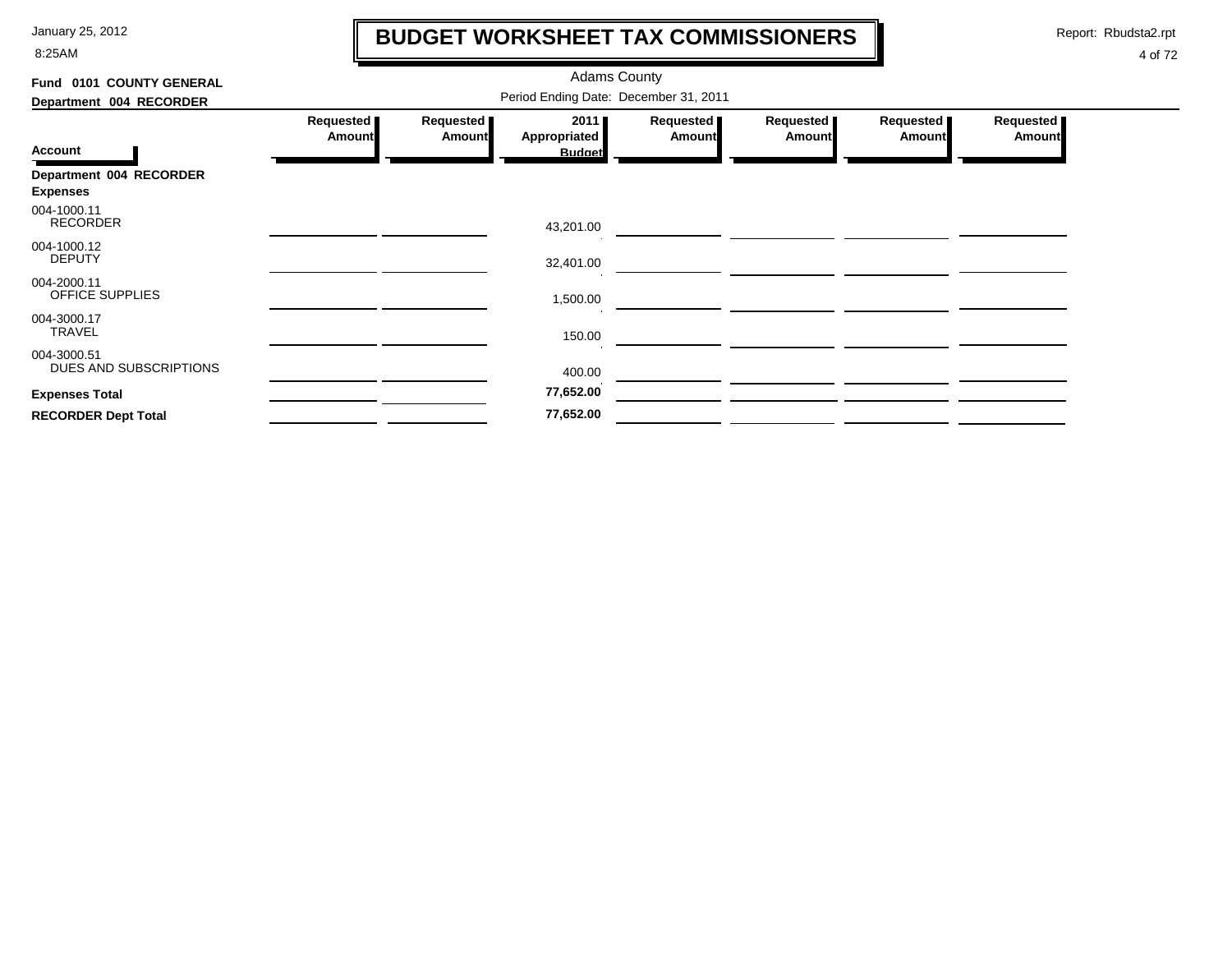8:25AM

### **BUDGET WORKSHEET TAX COMMISSIONERS**

Report: Rbudsta2.rpt

 $\mathbf I$ 

| Fund 0101 COUNTY GENERAL                  | <b>Adams County</b>                                                   |                            |                                       |                            |                            |                     |                     |  |
|-------------------------------------------|-----------------------------------------------------------------------|----------------------------|---------------------------------------|----------------------------|----------------------------|---------------------|---------------------|--|
| Department 005 SHERIFF                    |                                                                       |                            | Period Ending Date: December 31, 2011 |                            |                            |                     |                     |  |
|                                           | Requested<br><b>Amount</b>                                            | Requested<br><b>Amount</b> | 2011<br>Appropriated                  | Requested<br><b>Amount</b> | Requested<br><b>Amount</b> | Requested<br>Amount | Requested<br>Amount |  |
| <b>Account</b>                            |                                                                       |                            | <b>Budget</b>                         |                            |                            |                     |                     |  |
| Department 005 SHERIFF<br><b>Expenses</b> |                                                                       |                            |                                       |                            |                            |                     |                     |  |
| 005-1000.11<br><b>SHERIFF</b>             |                                                                       |                            | 67,500.00                             |                            |                            |                     |                     |  |
| 005-1000.12<br>CHIEF DEPUTY               |                                                                       |                            | 47,250.00                             |                            |                            |                     |                     |  |
| 005-1000.13<br><b>MATRON</b>              |                                                                       |                            | 32,886.00                             |                            |                            |                     |                     |  |
| 005-1000.15<br>OFFICE DEPUTY              |                                                                       |                            | 23,647.00                             |                            |                            |                     |                     |  |
| 005-1000.16<br><b>OVERTIME</b>            |                                                                       |                            | 10,150.00                             |                            |                            |                     |                     |  |
| 005-1000.18<br>DEPUTIES / SERGEANTS       |                                                                       |                            | 535,202.00                            |                            |                            |                     |                     |  |
| 005-1000.19<br><b>SPECIAL DEPUTY</b>      | <u> 1989 - Andrea State Barbara, poeta esp</u>                        |                            | 35,700.00                             |                            |                            |                     |                     |  |
| 005-1000.20<br><b>MERIT BOARD</b>         |                                                                       |                            | 1,200.00                              |                            |                            |                     |                     |  |
| 005-2000.11<br><b>SUPPLIES</b>            | <u> 1989 - Johann Harry Barn, mars an t-Amerikaansk kommunister (</u> |                            | 3,216.00                              |                            |                            |                     |                     |  |
| 005-2000.20<br><b>GAS AND OIL</b>         |                                                                       |                            | 50,000.00                             |                            |                            |                     |                     |  |
| 005-2000.22<br><b>TIRES</b>               |                                                                       |                            | 4,500.00                              |                            |                            |                     |                     |  |
| 005-2000.33<br>GARAGE                     |                                                                       |                            | 15,000.00                             |                            |                            |                     |                     |  |
| 005-2000.44<br><b>UNIFORMS</b>            |                                                                       |                            | 3,500.00                              |                            |                            |                     |                     |  |
| 005-2000.48<br>SCHOOLING AND SUPPLIES     |                                                                       |                            | 1,100.00                              |                            |                            |                     |                     |  |
| 005-3000.37<br><b>EQUIPMENT REPAIRS</b>   |                                                                       |                            | 3,257.00                              |                            |                            |                     |                     |  |
| 005-3000.51<br>DUES AND SUBSCRIPTIONS     |                                                                       |                            | 300.00                                |                            |                            |                     |                     |  |
| 005-3000.55<br><b>RADIO</b>               |                                                                       |                            | 11,000.00                             |                            |                            |                     |                     |  |
| 005-4000.46<br><b>VEHICLE EQUIPMENT</b>   |                                                                       |                            | 6,000.00                              |                            |                            |                     |                     |  |
| 005-4000.48<br><b>MOTOR VEHICLES</b>      |                                                                       |                            | 44,000.00                             |                            |                            |                     |                     |  |
| <b>Expenses Total</b>                     |                                                                       |                            | 895,408.00                            |                            |                            |                     |                     |  |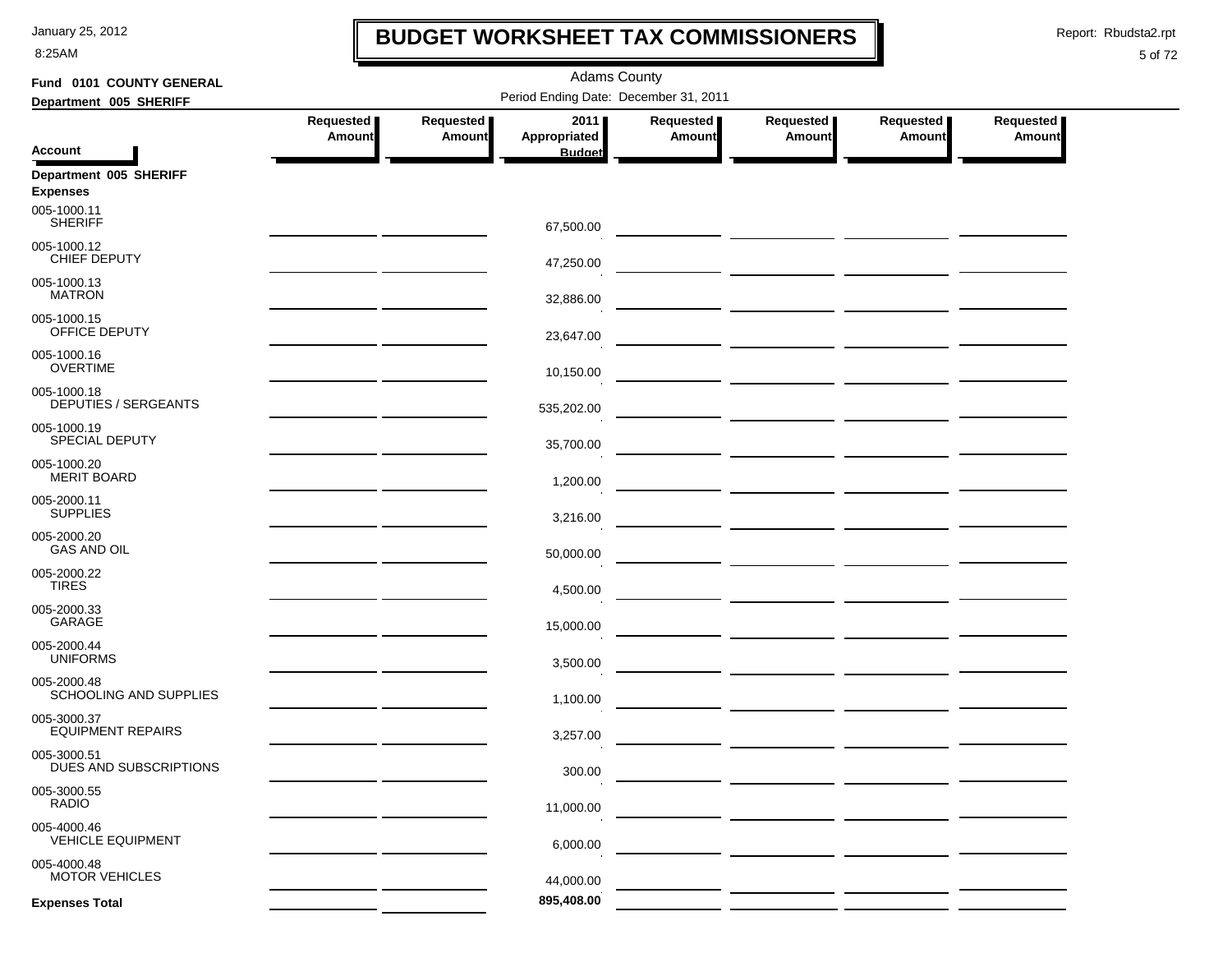| January 25, 2012 |  |  |
|------------------|--|--|
|------------------|--|--|

8:25AM

### **BUDGET WORKSHEET TAX COMMISSIONERS**

Report: Rbudsta2.rpt

 $\mathbf l$ 

```
6 of 72
```
#### **Department 005 SHERIFF Fund 0101 COUNTY GENERAL**

| <b>Adams County</b>                   |  |
|---------------------------------------|--|
| Period Ending Date: December 31, 2011 |  |

| PURSITION VOU UILINII     |                    |                    |                     |                    |           |                    |                    |
|---------------------------|--------------------|--------------------|---------------------|--------------------|-----------|--------------------|--------------------|
|                           | Requested <b>I</b> | Requested <b>I</b> | 2011                | Requested <b>I</b> | Requested | <b>Requested I</b> | Reauested <b>I</b> |
|                           | Amount             | Amount             | <b>Appropriated</b> | Amount <b>I</b>    | Amount    | Amountl            | Amount             |
| Account                   |                    |                    | <b>Budget</b>       |                    |           |                    |                    |
| <b>SHERIFF Dept Total</b> |                    |                    | 895.408.00          |                    |           |                    |                    |
|                           |                    |                    |                     |                    |           |                    |                    |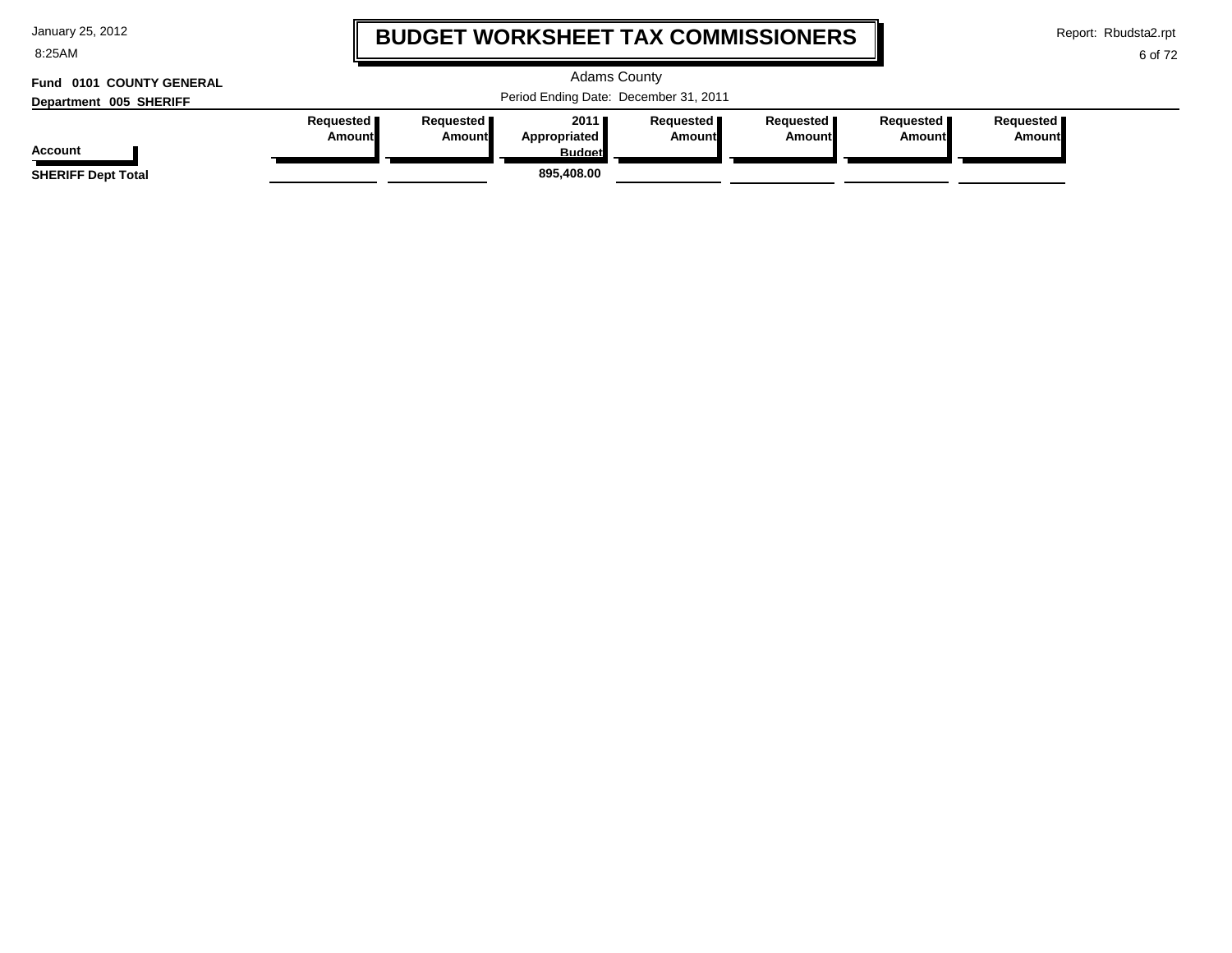8:25AM

### **BUDGET WORKSHEET TAX COMMISSIONERS**

Report: Rbudsta2.rpt

 $\mathbf I$ 

| Fund 0101 COUNTY GENERAL                         |                            |                            | <b>Adams County</b>                   |                     |                            |                            |                                   |
|--------------------------------------------------|----------------------------|----------------------------|---------------------------------------|---------------------|----------------------------|----------------------------|-----------------------------------|
| Department 006 SURVEYOR                          |                            |                            | Period Ending Date: December 31, 2011 |                     |                            |                            |                                   |
|                                                  | Requested<br><b>Amount</b> | Requested<br><b>Amount</b> | 2011<br>Appropriated                  | Requested<br>Amount | Requested<br><b>Amount</b> | Requested<br><b>Amount</b> | <b>Requested</b><br><b>Amount</b> |
| <b>Account</b>                                   |                            |                            | <b>Budget</b>                         |                     |                            |                            |                                   |
| Department 006 SURVEYOR<br><b>Expenses</b>       |                            |                            |                                       |                     |                            |                            |                                   |
| 006-1000.11<br><b>SURVEYOR</b>                   |                            |                            | 43,201.00                             |                     |                            |                            |                                   |
| 006-1000.12<br><b>DEPUTY</b>                     |                            |                            | 26,868.00                             |                     |                            |                            |                                   |
| 006-1000.15<br><b>OVERTIME</b>                   |                            |                            | 100.00                                |                     |                            |                            |                                   |
| 006-1000.28<br>LABOR ROD AND CHAIN/FULL-PART-TII |                            |                            | 13,984.00                             |                     |                            |                            |                                   |
| 006-2000.11<br>OFFICE SUPPLIES                   |                            |                            | 550.00                                |                     |                            |                            |                                   |
| 006-2000.20<br>GAS, OIL, AND LUBE                |                            |                            | 7,500.00                              |                     |                            |                            |                                   |
| 006-2000.22<br><b>TIRES AND TUBES</b>            |                            |                            | 1,000.00                              |                     |                            |                            |                                   |
| 006-2000.23<br>STAKES, FLAGS AND SMALL TOOLS     |                            |                            | 1,000.00                              |                     |                            |                            |                                   |
| 006-2000.33<br>LABOR, GARAGE AND MOTOR SUPPLIE   |                            |                            | 3,000.00                              |                     |                            |                            |                                   |
| 006-3000.17<br><b>TRAVEL</b>                     |                            |                            | 1,500.00                              |                     |                            |                            |                                   |
| 006-3000.19<br><b>FREIGHT AND EXPENSES</b>       |                            |                            | 100.00                                |                     |                            |                            |                                   |
| 006-3000.21<br>PUBLICATION OF LEGAL NOTICES      |                            |                            | 160.00                                |                     |                            |                            |                                   |
| 006-3000.22<br><b>PRINTING</b>                   |                            |                            | 370.00                                |                     |                            |                            |                                   |
| 006-3000.23<br><b>REBINDING RECORDS</b>          |                            |                            | 100.00                                |                     |                            |                            |                                   |
| 006-3000.24<br>PHOTO AND BLUEPRINTING            |                            |                            | 200.00                                |                     |                            |                            |                                   |
| 006-3000.36<br>SERVICE LAZER/EQUIPMENT           |                            |                            | 600.00                                |                     |                            |                            |                                   |
| 006-3000.51<br>DUES AND SUBSCRIPTIONS            |                            |                            | 300.00                                |                     |                            |                            |                                   |
| 006-3000.54<br><b>CDL/PHYSICAL</b>               |                            |                            | 200.00                                |                     |                            |                            |                                   |
| 006-4000.26<br>OFFICE AND SURVEYING              |                            |                            | 120.00                                |                     |                            |                            |                                   |
| <b>Expenses Total</b>                            |                            |                            | 100,853.00                            |                     |                            |                            |                                   |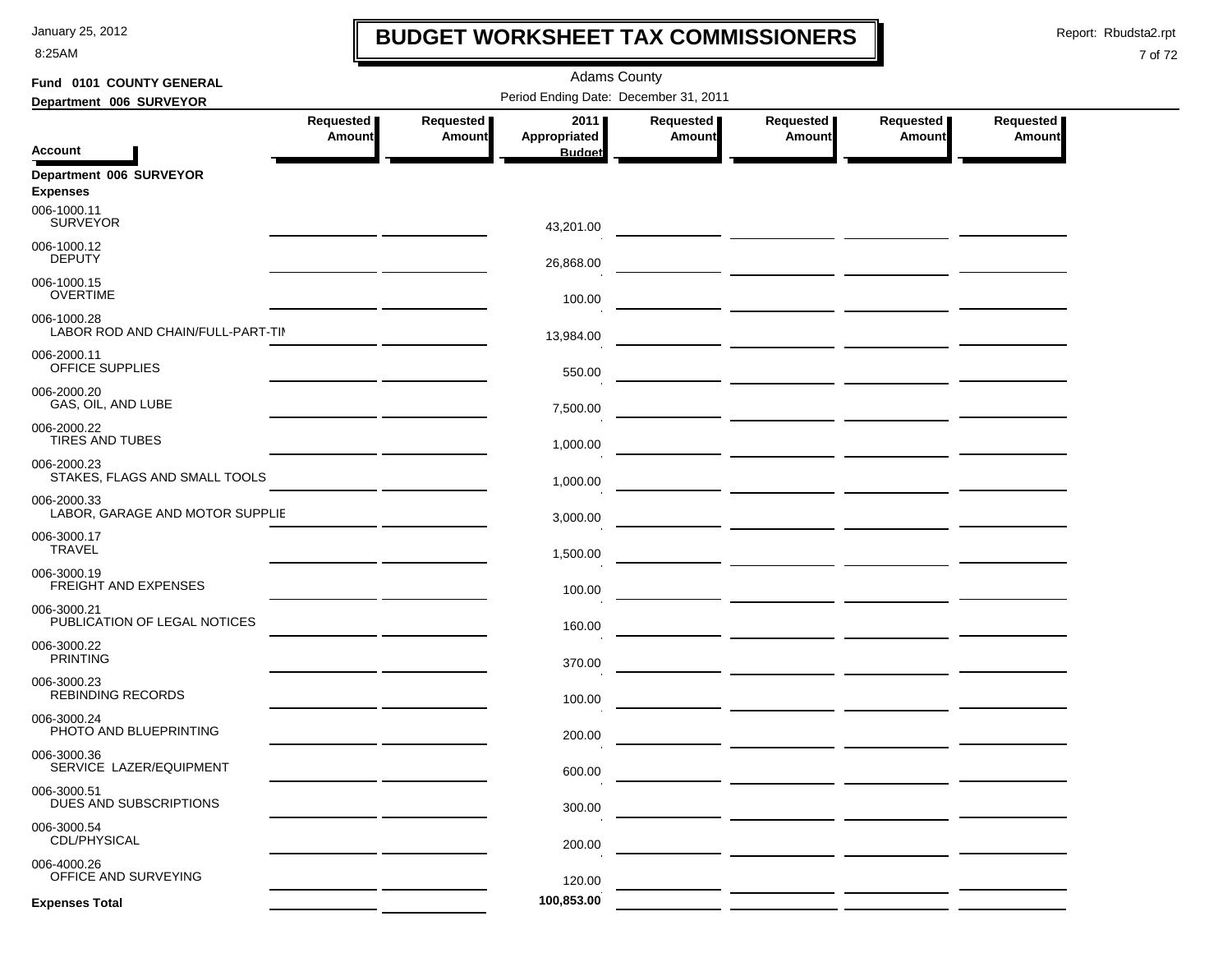| January 25, 2012 |  |  |
|------------------|--|--|
|------------------|--|--|

8:25AM

### **BUDGET WORKSHEET TAX COMMISSIONERS**

Report: Rbudsta2.rpt

#### 8 of 72

#### Adams County Period Ending Date: December 31, 2011 **Account Department 006 SURVEYOR Fund 0101 COUNTY GENERAL Requested Amount Requested Amount 2011 Appropriated Budget Requested Amount Requested Amount Requested Amount Requested Amount SURVEYOR Dept Total 100,853.00**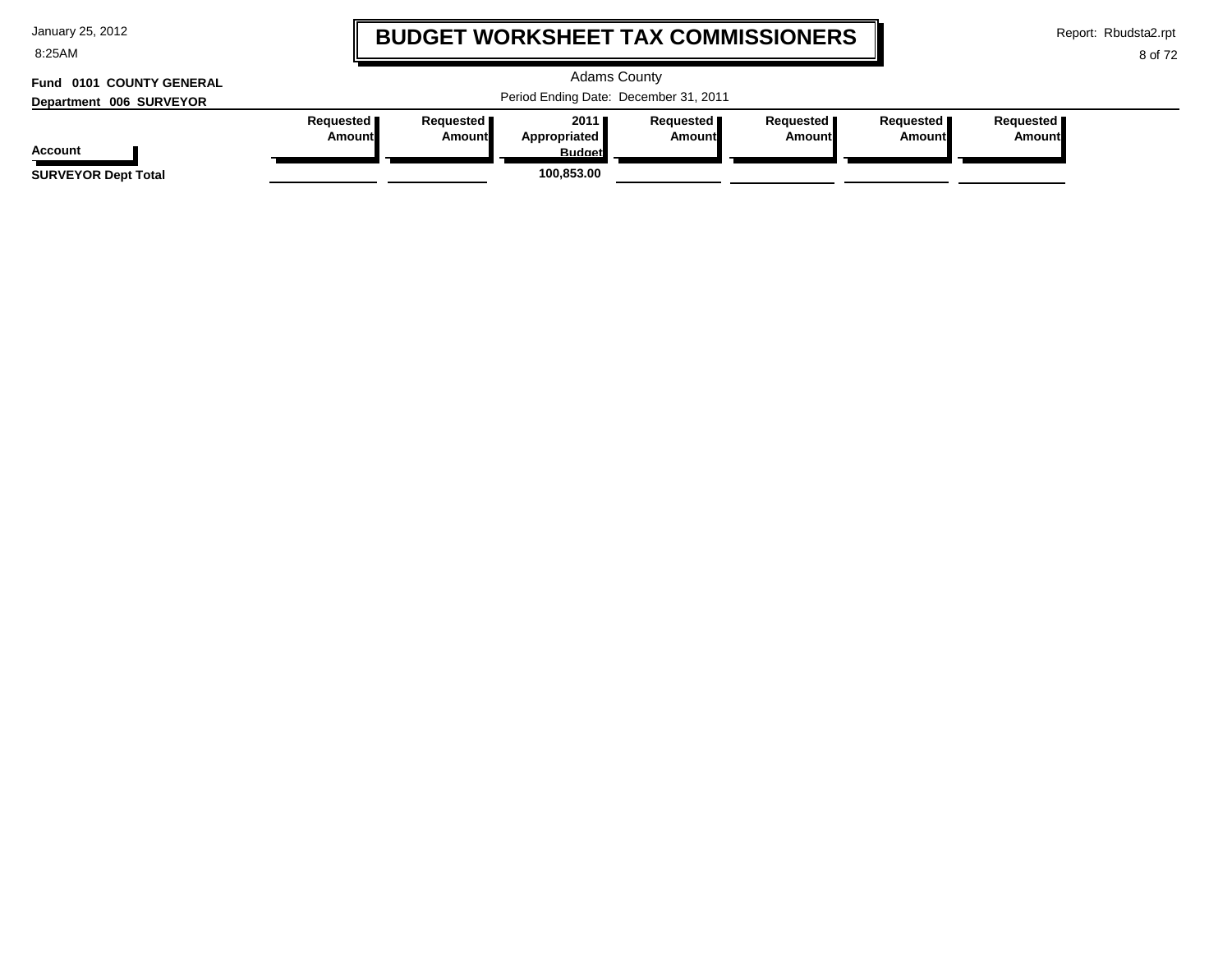8:25AM

## **BUDGET WORKSHEET TAX COMMISSIONERS**

Report: Rbudsta2.rpt

 $\mathbf l$ 

| Fund 0101 COUNTY GENERAL                        |                                       |                            | <b>Adams County</b>                          |                              |                                                                                                                      |                     |                     |  |
|-------------------------------------------------|---------------------------------------|----------------------------|----------------------------------------------|------------------------------|----------------------------------------------------------------------------------------------------------------------|---------------------|---------------------|--|
| Department 007 CORONER                          | Period Ending Date: December 31, 2011 |                            |                                              |                              |                                                                                                                      |                     |                     |  |
| <b>Account</b>                                  | Requested<br>Amount                   | Requested<br><b>Amount</b> | 2011<br><b>Appropriated</b><br><b>Budget</b> | Requested  <br><b>Amount</b> | Requested<br><b>Amount</b>                                                                                           | Requested<br>Amount | Requested<br>Amount |  |
| Department 007 CORONER<br><b>Expenses</b>       |                                       |                            |                                              |                              |                                                                                                                      |                     |                     |  |
| 007-1000.11<br><b>CORONER</b>                   |                                       |                            | 13,431.00                                    |                              |                                                                                                                      |                     |                     |  |
| 007-1000.12<br><b>CHIEF DEPUTY</b>              |                                       |                            | 3,022.00                                     |                              |                                                                                                                      |                     |                     |  |
| 007-1000.18<br><b>DEPUTIES</b>                  |                                       |                            | 1,893.00                                     |                              |                                                                                                                      |                     |                     |  |
| 007-2000.11<br><b>OFFICE SUPPLIES</b>           |                                       |                            | 400.00                                       |                              | <u> 1980 - Johann Stein, marwolaethau a bhann an t-Amhair ann an t-Amhair an t-Amhair an t-Amhair an t-Amhair an</u> |                     |                     |  |
| 007-2000.16<br>RADIO BATTERIES & OTHER SUPPLIES |                                       |                            | 215.00                                       |                              |                                                                                                                      |                     |                     |  |
| 007-2000.17<br>FILM, SYRINGES, ETC.             |                                       |                            | 425.00                                       |                              |                                                                                                                      |                     |                     |  |
| 007-3000.11<br><b>LEGAL FEES</b>                |                                       |                            | 50.00                                        |                              |                                                                                                                      |                     |                     |  |
| 007-3000.12<br><b>AUTOPSY FEES</b>              |                                       |                            | 15,900.00                                    |                              |                                                                                                                      |                     |                     |  |
| 007-3000.16<br><b>POSTAGE</b>                   |                                       |                            | 60.00                                        |                              |                                                                                                                      |                     |                     |  |
| 007-3000.17<br><b>TRAVEL</b>                    |                                       |                            | 500.00                                       |                              |                                                                                                                      |                     |                     |  |
| 007-3000.19<br><b>PAGER RENTAL</b>              |                                       |                            | 300.00                                       |                              |                                                                                                                      |                     |                     |  |
| 007-3000.20<br><b>TRANSPORTATION</b>            |                                       |                            | 100.00                                       |                              | <u> 1989 - Andrea State Barbara, poeta esperanto-</u>                                                                |                     |                     |  |
| 007-3000.51<br>DUES AND SUBSCRIPTIONS           |                                       |                            | 450.00                                       |                              |                                                                                                                      |                     |                     |  |
| <b>Expenses Total</b>                           |                                       |                            | 36,746.00                                    |                              |                                                                                                                      |                     |                     |  |
| <b>CORONER Dept Total</b>                       |                                       |                            | 36,746.00                                    |                              |                                                                                                                      |                     |                     |  |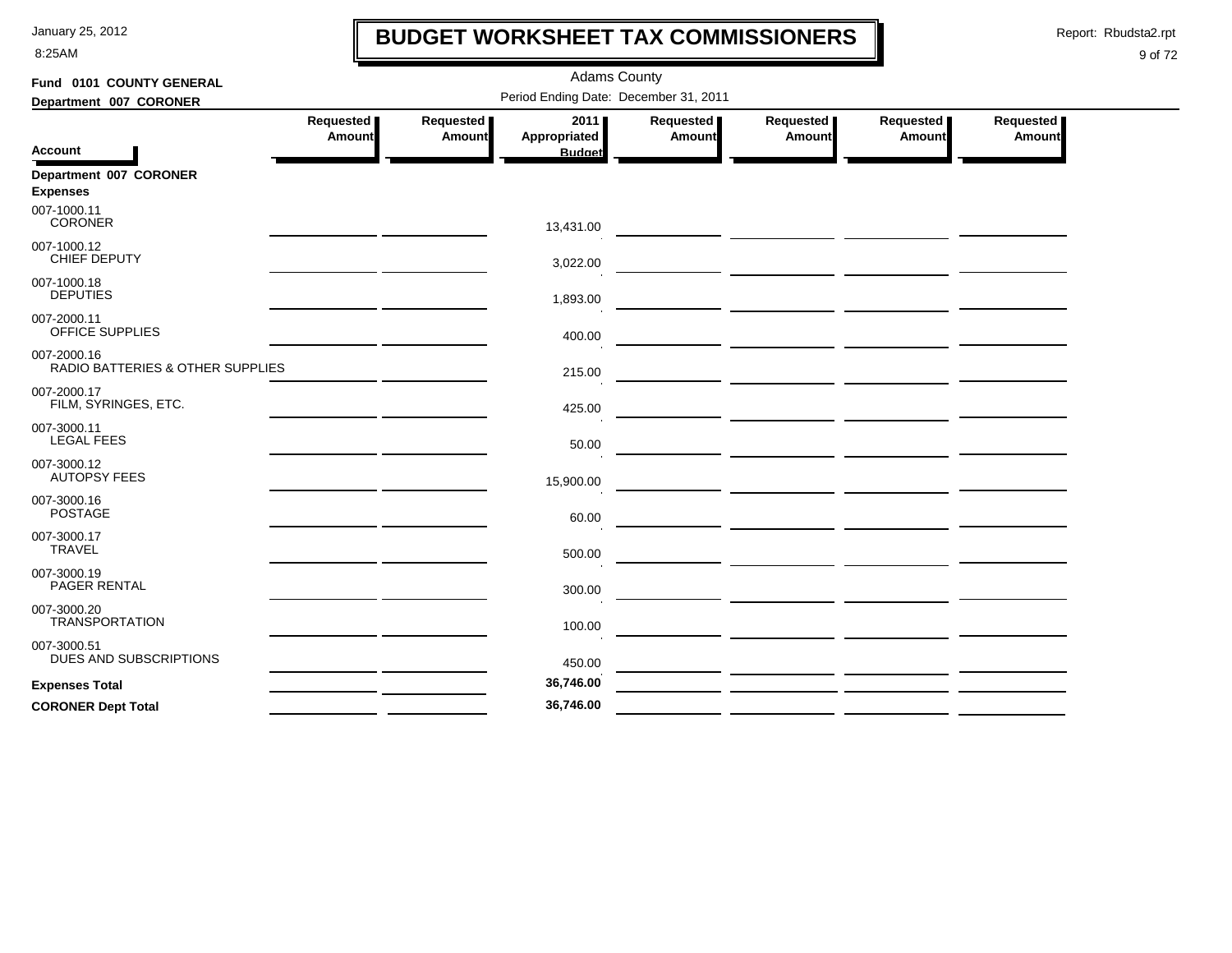8:25AM

### **BUDGET WORKSHEET TAX COMMISSIONERS**

Report: Rbudsta2.rpt

 $\mathbf l$ 

| Fund 0101 COUNTY GENERAL                   |                     |                     | <b>Adams County</b>                   |                     |                                                                                                                        |                     |                            |
|--------------------------------------------|---------------------|---------------------|---------------------------------------|---------------------|------------------------------------------------------------------------------------------------------------------------|---------------------|----------------------------|
| Department 008 ASSESSOR                    |                     |                     | Period Ending Date: December 31, 2011 |                     |                                                                                                                        |                     |                            |
|                                            | Requested<br>Amount | Requested<br>Amount | 2011<br>Appropriated                  | Requested<br>Amount | Requested<br>Amount                                                                                                    | Requested<br>Amount | Requested<br><b>Amount</b> |
| <b>Account</b>                             |                     |                     | <b>Budget</b>                         |                     |                                                                                                                        |                     |                            |
| Department 008 ASSESSOR<br><b>Expenses</b> |                     |                     |                                       |                     |                                                                                                                        |                     |                            |
| 008-1000.11<br><b>ASSESSOR</b>             |                     |                     | 44,201.00                             |                     |                                                                                                                        |                     |                            |
| 008-1000.12<br><b>DEPUTIES</b>             |                     |                     | 123,774.00                            |                     | <u> 1990 - Jan Alexandro II, politik američki po</u>                                                                   |                     |                            |
| 008-1000.13<br>PART-TIME CLERICAL          |                     |                     | 20,000.00                             |                     |                                                                                                                        |                     |                            |
| 008-1000.15<br><b>OVERTIME</b>             |                     |                     | 100.00                                |                     |                                                                                                                        |                     |                            |
| 008-1000.28<br>PER DIEM                    |                     |                     | 300.00                                |                     |                                                                                                                        |                     |                            |
| 008-2000.11<br><b>OFFICE SUPPLIES</b>      |                     |                     | 3,000.00                              |                     |                                                                                                                        |                     |                            |
| 008-3000.17<br><b>TRAVEL</b>               |                     |                     | 2,000.00                              |                     | <u> The Common State of the Common State of the Common State of the Common State of the Common State of the Common</u> |                     |                            |
| 008-3000.37<br><b>EQUIPMENT REPAIRS</b>    |                     |                     | 200.00                                |                     |                                                                                                                        |                     |                            |
| 008-3000.51<br>DUES AND SUBSCRIPTIONS      |                     |                     | 900.00                                |                     | <u> 1980 - Johann Barbara, marka a shekara tsara 1980 - An tsara 1980 - An tsara 1980 - An tsara 1980 - An tsara</u>   |                     |                            |
| 008-4000.26<br><b>EQUIPMENT</b>            |                     |                     | 200.00                                |                     |                                                                                                                        |                     |                            |
| <b>Expenses Total</b>                      |                     |                     | 194,675.00                            |                     | the contract of the contract of the contract of the contract of the contract of the contract of the contract of        |                     |                            |
| <b>ASSESSOR Dept Total</b>                 |                     |                     | 194,675.00                            |                     |                                                                                                                        |                     |                            |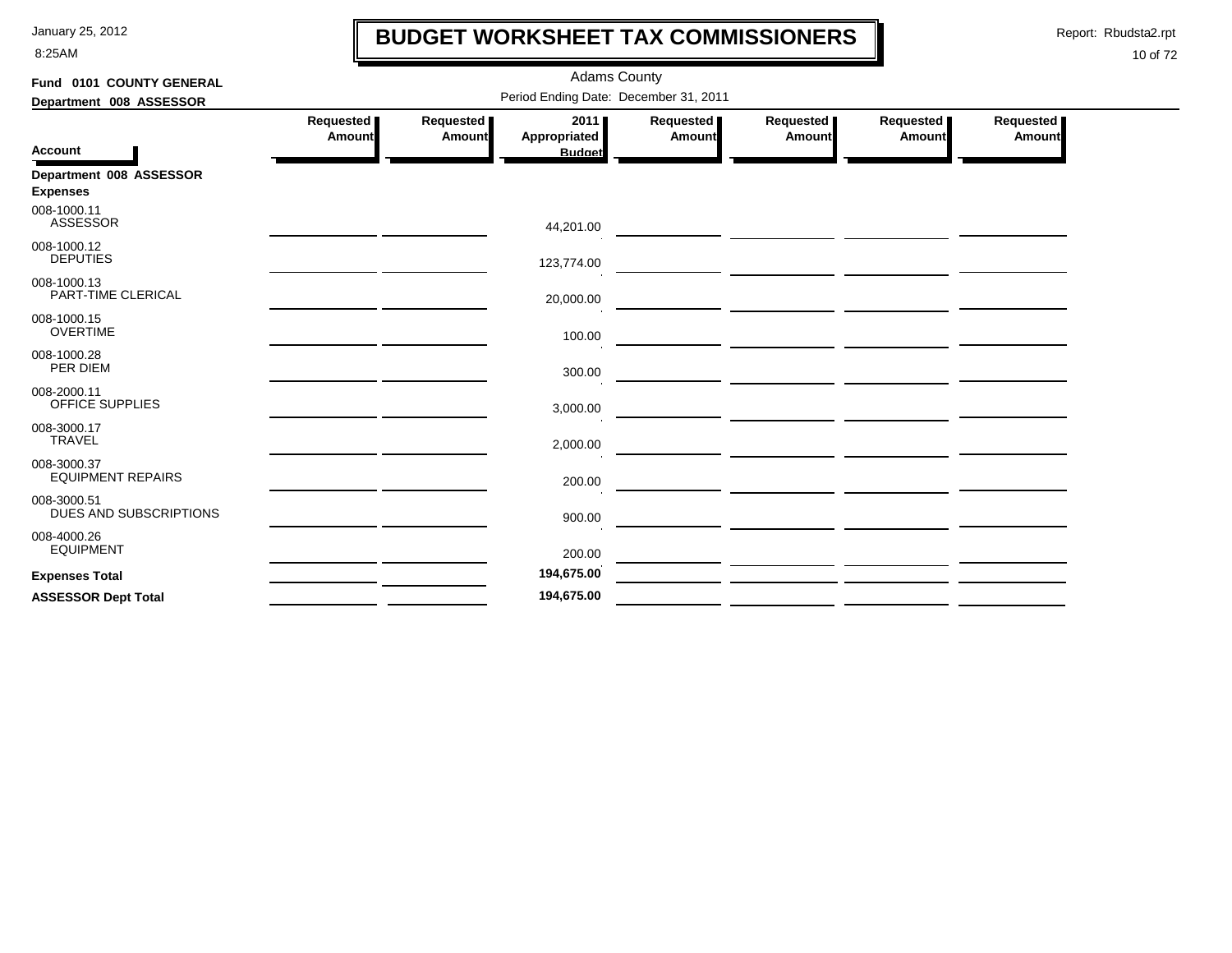8:25AM

### **BUDGET WORKSHEET TAX COMMISSIONERS**

Report: Rbudsta2.rpt

 $\mathbf l$ 

| Fund 0101 COUNTY GENERAL                               |                            |                     |                                       |                            |                                                                                                                                                                                                                                      |                            |                            |
|--------------------------------------------------------|----------------------------|---------------------|---------------------------------------|----------------------------|--------------------------------------------------------------------------------------------------------------------------------------------------------------------------------------------------------------------------------------|----------------------------|----------------------------|
| Department 009 PROSECUTING ATTORNEY                    |                            |                     | Period Ending Date: December 31, 2011 |                            |                                                                                                                                                                                                                                      |                            |                            |
| Account                                                | Requested<br><b>Amount</b> | Requested<br>Amount | 2011<br>Appropriated<br><b>Budget</b> | Requested<br><b>Amount</b> | Requested<br><b>Amount</b>                                                                                                                                                                                                           | Requested<br><b>Amount</b> | Requested<br><b>Amount</b> |
| Department 009 PROSECUTING ATTORNEY<br><b>Expenses</b> |                            |                     |                                       |                            |                                                                                                                                                                                                                                      |                            |                            |
| 009-1000.13<br>ADMINISTRATOR/SECRETARY                 |                            |                     | 34,674.00                             |                            |                                                                                                                                                                                                                                      |                            |                            |
| 009-1000.14<br><b>SECRETARY</b>                        |                            |                     | 28,768.00                             |                            |                                                                                                                                                                                                                                      |                            |                            |
| 009-1000.16<br>SECRETARY/RECEPTIONIST                  |                            |                     | 27,289.00                             |                            |                                                                                                                                                                                                                                      |                            |                            |
| 009-1000.17<br><b>DEPUTY PROSECUTOR</b>                |                            |                     | 35,700.00                             |                            | <u> The Common State of the Common State of the Common State of the Common State of the Common State of the Common State of the Common State of the Common State of the Common State of the Common State of the Common State of </u> |                            |                            |
| 009-1000.18<br>Victim Advocate                         |                            |                     | 21,393.00                             |                            | <u> The Common State of the Common State of the Common State of the Common State of the Common State of the Common State of the Common State of the Common State of the Common State of the Common State of the Common State of </u> |                            |                            |
| 009-1000.21<br>Prosecutor's Investigator               |                            |                     | 33,279.00                             |                            |                                                                                                                                                                                                                                      |                            |                            |
| 009-1000.22<br>PART-TIME SECRETARY                     |                            |                     | 15,068.00                             |                            |                                                                                                                                                                                                                                      |                            |                            |
| 009-2000.11<br><b>SUPPLIES</b>                         |                            |                     | 4,060.00                              |                            |                                                                                                                                                                                                                                      |                            |                            |
| 009-2000.12<br>Victim Advocate Supplies                |                            |                     | 200.00                                |                            |                                                                                                                                                                                                                                      |                            |                            |
| 009-2000.13<br><b>BOOKS</b>                            |                            |                     | 1,000.00                              |                            |                                                                                                                                                                                                                                      |                            |                            |
| 009-3000.17<br><b>TRAVEL</b>                           |                            |                     | 804.00                                |                            |                                                                                                                                                                                                                                      |                            |                            |
| 009-3000.19<br>VICTIM ADVOCATE TRAVEL                  |                            |                     | 100.00                                |                            |                                                                                                                                                                                                                                      |                            |                            |
| 009-3000.37<br><b>EQUIPMENT REPAIRS</b>                |                            |                     | 108.00                                |                            |                                                                                                                                                                                                                                      |                            |                            |
| 009-3000.41<br><b>EQUIPMENT RENTAL</b>                 |                            |                     | 250.00                                |                            | — <u>— — — — — — — — — — — — —</u>                                                                                                                                                                                                   |                            |                            |
| 009-3000.51<br><b>ASSOCIATION DUES</b>                 |                            |                     | 643.00                                |                            |                                                                                                                                                                                                                                      |                            |                            |
| 009-3000.52<br>CRIMINAL INVESTIGATION                  |                            |                     | 1,072.00                              |                            |                                                                                                                                                                                                                                      |                            |                            |
| 009-3000.53<br><b>WITNESS FEES</b>                     |                            |                     | 2,142.00                              |                            |                                                                                                                                                                                                                                      |                            |                            |
| 009-4000.26<br><b>EQUIPMENT PURCHASE</b>               |                            |                     | 643.00                                |                            |                                                                                                                                                                                                                                      |                            |                            |
| <b>Expenses Total</b>                                  |                            |                     | 207,193.00                            |                            |                                                                                                                                                                                                                                      |                            |                            |
| PROSECUTING ATTORNEY Dept Total                        |                            |                     | 207,193.00                            |                            |                                                                                                                                                                                                                                      |                            |                            |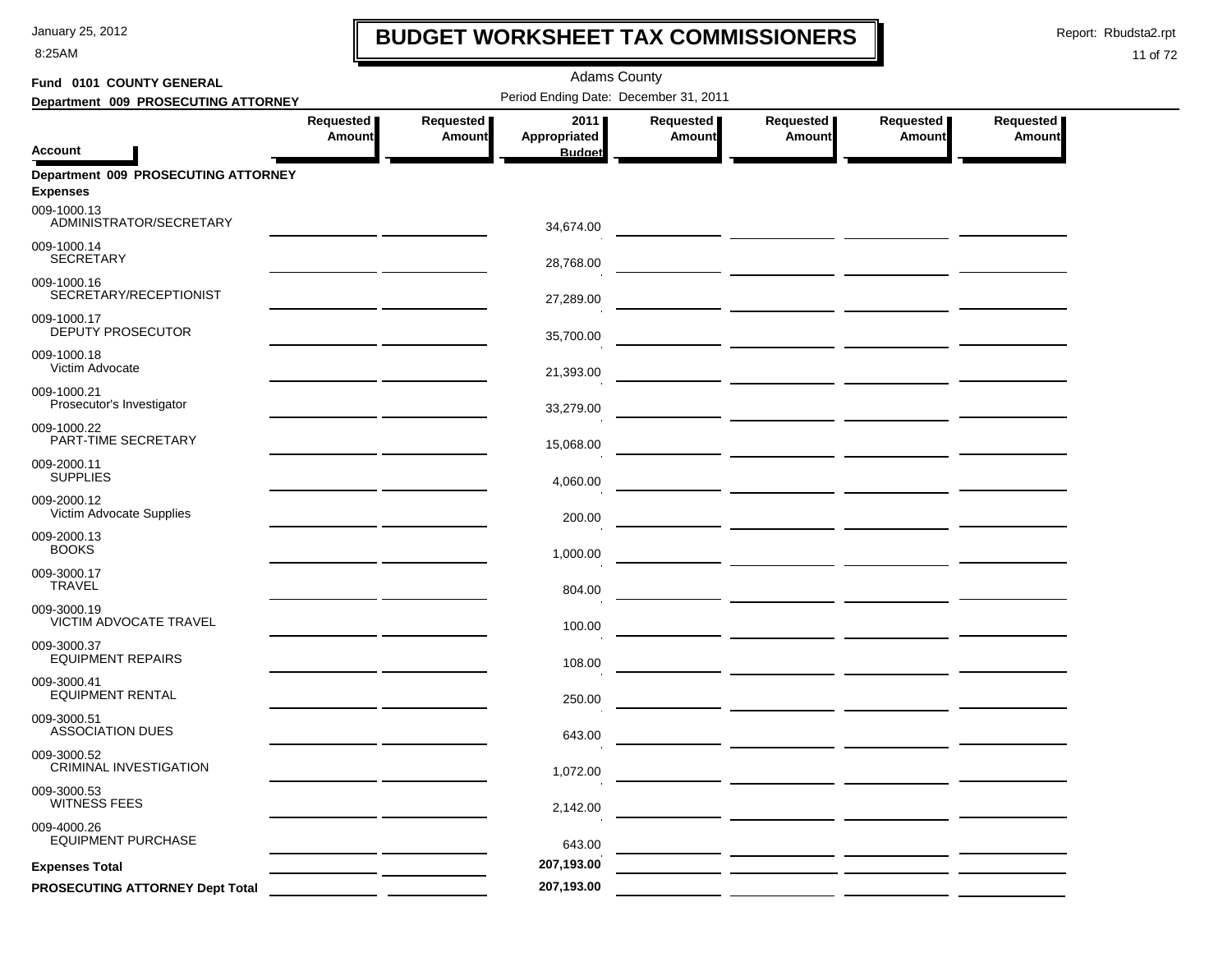8:25AM

# **BUDGET WORKSHEET TAX COMMISSIONERS**

Report: Rbudsta2.rpt

 $\mathbf \mathbf I$ 

| 0101 COUNTY GENERAL<br>Fund                       |                                       |                     |                      |                            |                            |                     |                            |  |  |
|---------------------------------------------------|---------------------------------------|---------------------|----------------------|----------------------------|----------------------------|---------------------|----------------------------|--|--|
| Department 010 REGISTRATION OF VOTERS             | Period Ending Date: December 31, 2011 |                     |                      |                            |                            |                     |                            |  |  |
|                                                   | Requested<br><b>Amount</b>            | Requested<br>Amount | 2011<br>Appropriated | Requested<br><b>Amount</b> | Requested<br><b>Amount</b> | Requested<br>Amount | Requested<br><b>Amount</b> |  |  |
| <b>Account</b>                                    |                                       |                     | <b>Budget</b>        |                            |                            |                     |                            |  |  |
| Department 010 REGISTRATION OF VOTERS             |                                       |                     |                      |                            |                            |                     |                            |  |  |
| <b>Expenses</b>                                   |                                       |                     |                      |                            |                            |                     |                            |  |  |
| 010-1000.22<br><b>VOTER REGISTRATION PER DIEM</b> |                                       |                     | 1,800.00             |                            |                            |                     |                            |  |  |
| 010-2000.11<br><b>SUPPLIES</b>                    |                                       |                     | 500.00               |                            |                            |                     |                            |  |  |
| 010-3000.22<br>PRINTING/FORMS                     |                                       |                     | 500.00               |                            |                            |                     |                            |  |  |
| <b>Expenses Total</b>                             |                                       |                     | 2,800.00             |                            |                            |                     |                            |  |  |
| <b>REGISTRATION OF VOTERS Dept Total</b>          |                                       |                     | 2,800.00             |                            |                            |                     |                            |  |  |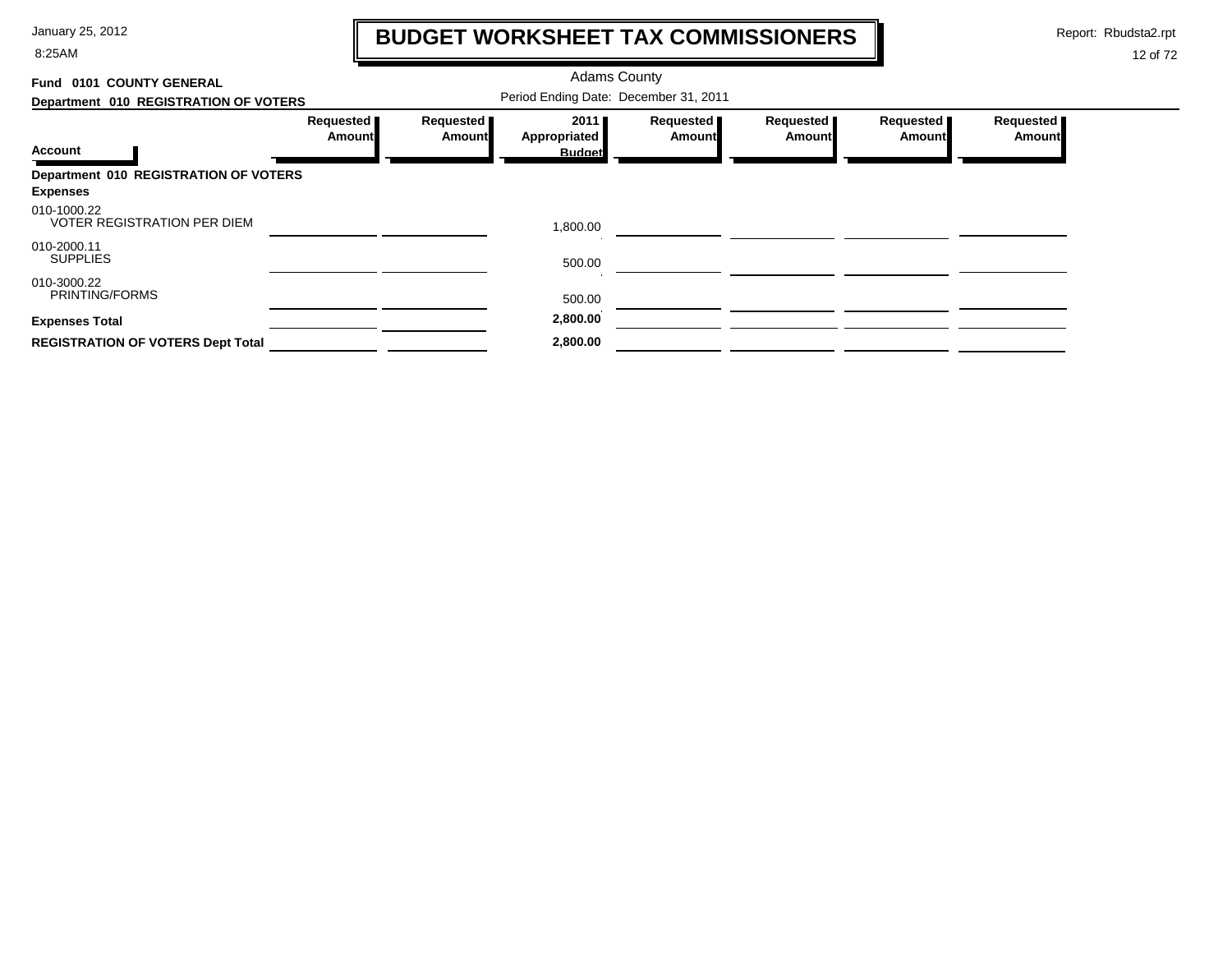8:25AM

# **BUDGET WORKSHEET TAX COMMISSIONERS**

Report: Rbudsta2.rpt

 $\mathbf l$ 

| Fund 0101 COUNTY GENERAL                                  |                            |                     | <b>Adams County</b>                   |                     |                                                                                                                       |                     |                     |
|-----------------------------------------------------------|----------------------------|---------------------|---------------------------------------|---------------------|-----------------------------------------------------------------------------------------------------------------------|---------------------|---------------------|
| Department 011 CO-OPERATIVE EXTENSION OFFICE              |                            |                     | Period Ending Date: December 31, 2011 |                     |                                                                                                                       |                     |                     |
| <b>Account</b>                                            | Requested<br><b>Amount</b> | Requested<br>Amount | 2011<br>Appropriated<br><b>Budget</b> | Requested<br>Amount | Requested<br>Amount                                                                                                   | Requested<br>Amount | Requested<br>Amount |
| Department 011 CO-OPERATIVE EXTENSION OFFICE              |                            |                     |                                       |                     |                                                                                                                       |                     |                     |
| <b>Expenses</b>                                           |                            |                     |                                       |                     |                                                                                                                       |                     |                     |
| 011-1000.12<br><b>OFFICE MANAGER</b>                      |                            |                     | 28,697.00                             |                     |                                                                                                                       |                     |                     |
| 011-1000.13<br>PROGRAM ASSISTANT                          |                            |                     | 10,000.00                             |                     |                                                                                                                       |                     |                     |
| 011-1000.15<br><b>OVERTIME AT 4-H FAIR</b>                |                            |                     | 1,000.00                              |                     |                                                                                                                       |                     |                     |
| 011-1000.17<br>Administrative Assistant                   |                            |                     | 25,945.00                             |                     |                                                                                                                       |                     |                     |
| 011-2000.11<br>OFFICE SUPPLIES                            |                            |                     | 6,000.00                              |                     | <u> Andreas Andreas and Andreas Andreas and Andreas and Andreas and Andreas and Andreas and Andreas and Andreas A</u> |                     |                     |
| 011-2000.16<br>EDUCATIONAL LESSON SUPPLIES                |                            |                     | 500.00                                |                     |                                                                                                                       |                     |                     |
| 011-3000.01<br>CONTRACTURAL SERVICES PURDUE               |                            |                     | 99,819.00                             |                     |                                                                                                                       |                     |                     |
| 011-3000.02<br>Computer Lease with Purdue                 |                            |                     | 5,775.00                              |                     |                                                                                                                       |                     |                     |
| 011-3000.16<br><b>POSTAGE</b>                             |                            |                     | 6,200.00                              |                     |                                                                                                                       |                     |                     |
| 011-3000.17<br><b>TRAVEL</b>                              |                            |                     | 5,000.00                              |                     |                                                                                                                       |                     |                     |
| 011-3000.19<br>EDUCATOR TRAINING                          |                            |                     | 1,200.00                              |                     |                                                                                                                       |                     |                     |
| 011-3000.22<br><b>PRINTING</b>                            |                            |                     | 1,000.00                              |                     |                                                                                                                       |                     |                     |
| <b>Expenses Total</b>                                     |                            |                     | 191,136.00                            |                     |                                                                                                                       |                     |                     |
| <b>CO-OPERATIVE EXTENSION OFFICE Dept</b><br><b>Total</b> |                            |                     | 191,136.00                            |                     |                                                                                                                       |                     |                     |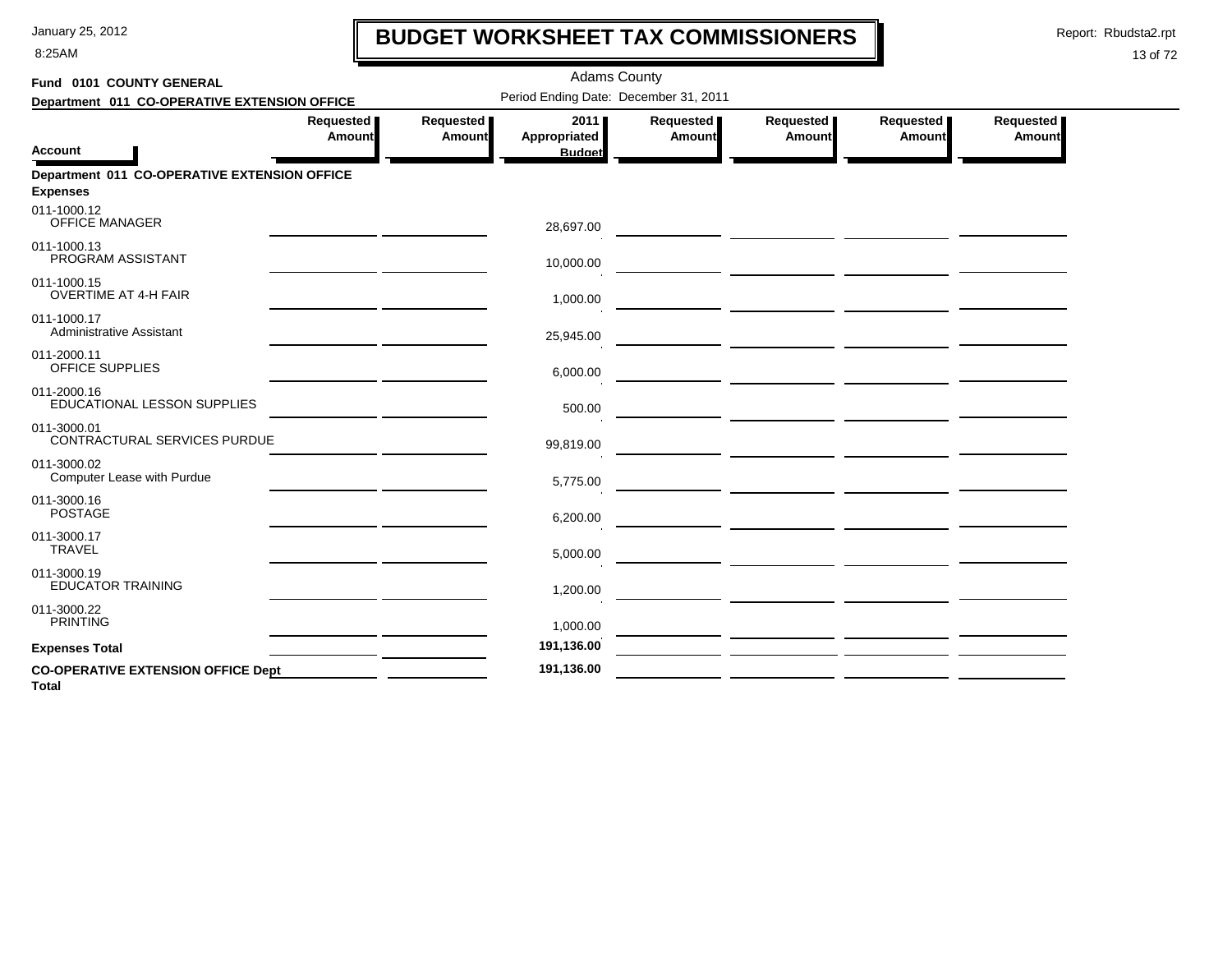8:25AM

# **BUDGET WORKSHEET TAX COMMISSIONERS**

Report: Rbudsta2.rpt

 $\mathbf \mathbf I$ 

| Fund 0101 COUNTY GENERAL                                  |                                       |                     | <b>Adams County</b>  |                            |                     |                     |                     |  |  |
|-----------------------------------------------------------|---------------------------------------|---------------------|----------------------|----------------------------|---------------------|---------------------|---------------------|--|--|
| Department 012 VETERAN SERVICE OFFICER                    | Period Ending Date: December 31, 2011 |                     |                      |                            |                     |                     |                     |  |  |
| <b>Account</b>                                            | Requested  <br>Amount                 | Requested<br>Amount | 2011<br>Appropriated | Requested<br><b>Amount</b> | Requested<br>Amount | Requested<br>Amount | Requested<br>Amount |  |  |
|                                                           |                                       |                     | <b>Budget</b>        |                            |                     |                     |                     |  |  |
| Department 012 VETERAN SERVICE OFFICER<br><b>Expenses</b> |                                       |                     |                      |                            |                     |                     |                     |  |  |
| 012-1000.11<br><b>SERVICE OFFICER</b>                     |                                       |                     | 6,120.00             |                            |                     |                     |                     |  |  |
| 012-2000.11<br>OFFICE SUPPLIES                            |                                       |                     | 154.00               |                            |                     |                     |                     |  |  |
| 012-3000.16<br><b>POSTAGE</b>                             |                                       |                     | 102.00               |                            |                     |                     |                     |  |  |
| 012-3000.17<br><b>TRAVEL</b>                              |                                       |                     | 500.00               |                            |                     |                     |                     |  |  |
| 012-3000.51<br>DUES AND SUBSCRIPTIONS                     |                                       |                     | 66.00                |                            |                     |                     |                     |  |  |
| <b>Expenses Total</b>                                     |                                       |                     | 6,942.00             |                            |                     |                     |                     |  |  |
| <b>VETERAN SERVICE OFFICER Dept Total</b>                 |                                       |                     | 6,942.00             |                            |                     |                     |                     |  |  |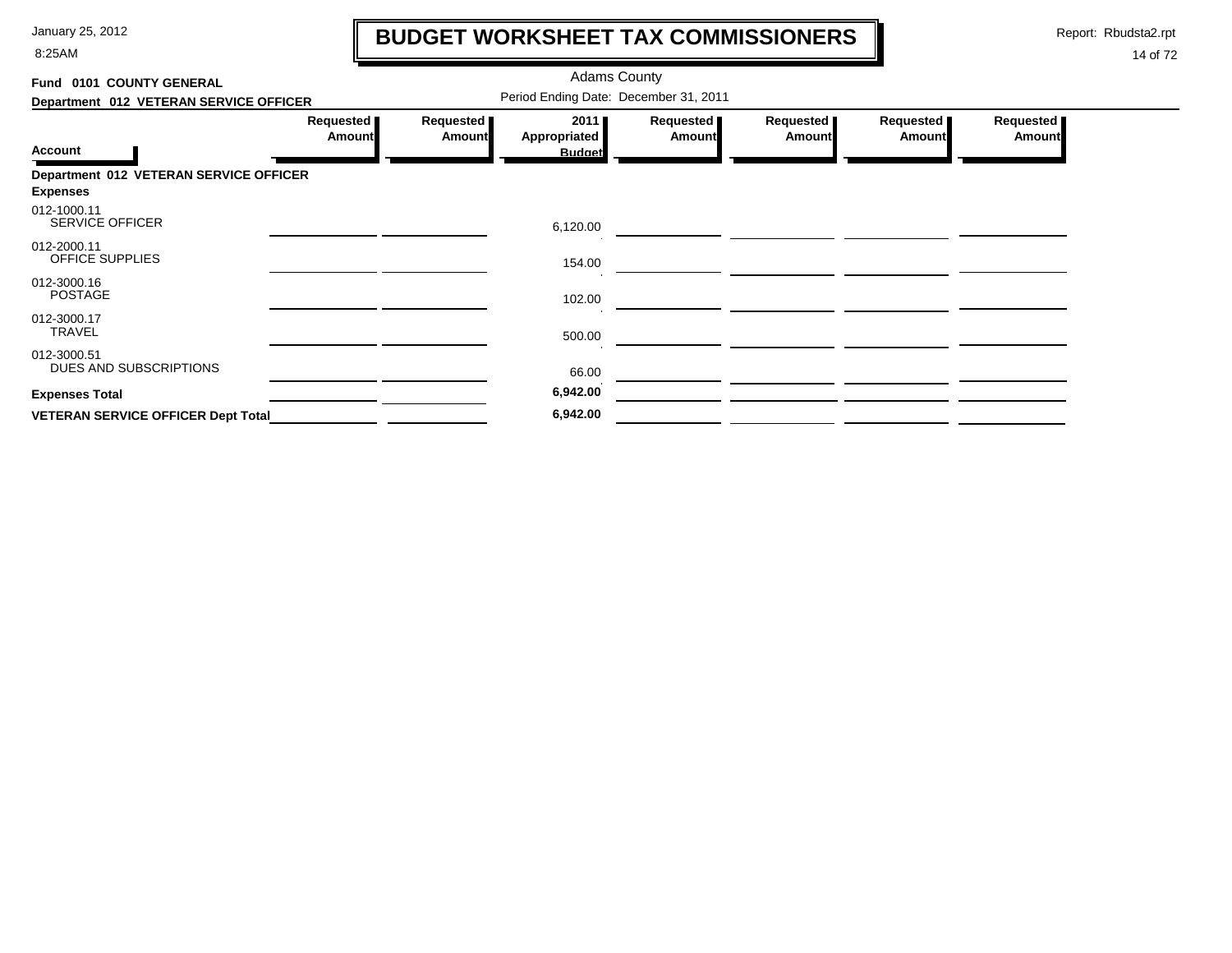8:25AM

## **BUDGET WORKSHEET TAX COMMISSIONERS**

Report: Rbudsta2.rpt

 $\mathbf l$ 

| Fund 0101 COUNTY GENERAL                                     |                     |                     | <b>Adams County</b>                   |                     |                                                                                                                       |                     |                            |
|--------------------------------------------------------------|---------------------|---------------------|---------------------------------------|---------------------|-----------------------------------------------------------------------------------------------------------------------|---------------------|----------------------------|
| Department 025 INFORMATION SYSTEMS                           |                     |                     | Period Ending Date: December 31, 2011 |                     |                                                                                                                       |                     |                            |
|                                                              | Requested<br>Amount | Requested<br>Amount | 2011<br>Appropriated                  | Requested<br>Amount | Requested<br><b>Amount</b>                                                                                            | Requested<br>Amount | Requested<br><b>Amount</b> |
| Account                                                      |                     |                     | <b>Budget</b>                         |                     |                                                                                                                       |                     |                            |
| <b>Department 025 INFORMATION SYSTEMS</b><br><b>Expenses</b> |                     |                     |                                       |                     |                                                                                                                       |                     |                            |
| 025-1000.11<br>I. S. Manager                                 |                     |                     | 60,078.00                             |                     |                                                                                                                       |                     |                            |
| 025-1000.13<br>Part-time                                     |                     |                     | 4,000.00                              |                     |                                                                                                                       |                     |                            |
| 025-1000.14<br>Network Tech Full-Time                        |                     |                     | 45,000.00                             |                     |                                                                                                                       |                     |                            |
| 025-1000.15<br>Overtime                                      |                     |                     | 100.00                                |                     |                                                                                                                       |                     |                            |
| 025-2000.11<br><b>Office Supplies</b>                        |                     |                     | 200.00                                |                     |                                                                                                                       |                     |                            |
| 025-3000.12<br>Training                                      |                     |                     | 3,000.00                              |                     |                                                                                                                       |                     |                            |
| 025-3000.15<br>PRE-PRINTED FORMS                             |                     |                     | 3,000.00                              |                     |                                                                                                                       |                     |                            |
| 025-3000.17<br>Travel                                        |                     |                     | 1,000.00                              |                     |                                                                                                                       |                     |                            |
| 025-3000.51<br>Dues and Subscriptions                        |                     |                     | 200.00                                |                     |                                                                                                                       |                     |                            |
| 025-3000.55<br>SELF-FUNDED COPY MACHINE REPAIR               |                     |                     | 12,000.00                             |                     |                                                                                                                       |                     |                            |
| 025-3000.57<br>Maintenance                                   |                     |                     | 175,000.00                            |                     |                                                                                                                       |                     |                            |
| 025-4000.25<br><b>Computer Hardware Purchases</b>            |                     |                     | 25,000.00                             |                     |                                                                                                                       |                     |                            |
| 025-4000.26<br><b>New Printer Purchases</b>                  |                     |                     | 2,000.00                              |                     |                                                                                                                       |                     |                            |
| 025-4000.33<br>New Copy Machine/Purchases/Leases             |                     |                     | 39,000.00                             |                     |                                                                                                                       |                     |                            |
| <b>Expenses Total</b>                                        |                     |                     | 369,578.00                            |                     | <u> 2002 - Andrea State Barbara, amerikan personal personal personal personal personal personal personal personal</u> |                     |                            |
| <b>INFORMATION SYSTEMS Dept Total</b>                        |                     |                     | 369,578.00                            |                     |                                                                                                                       |                     |                            |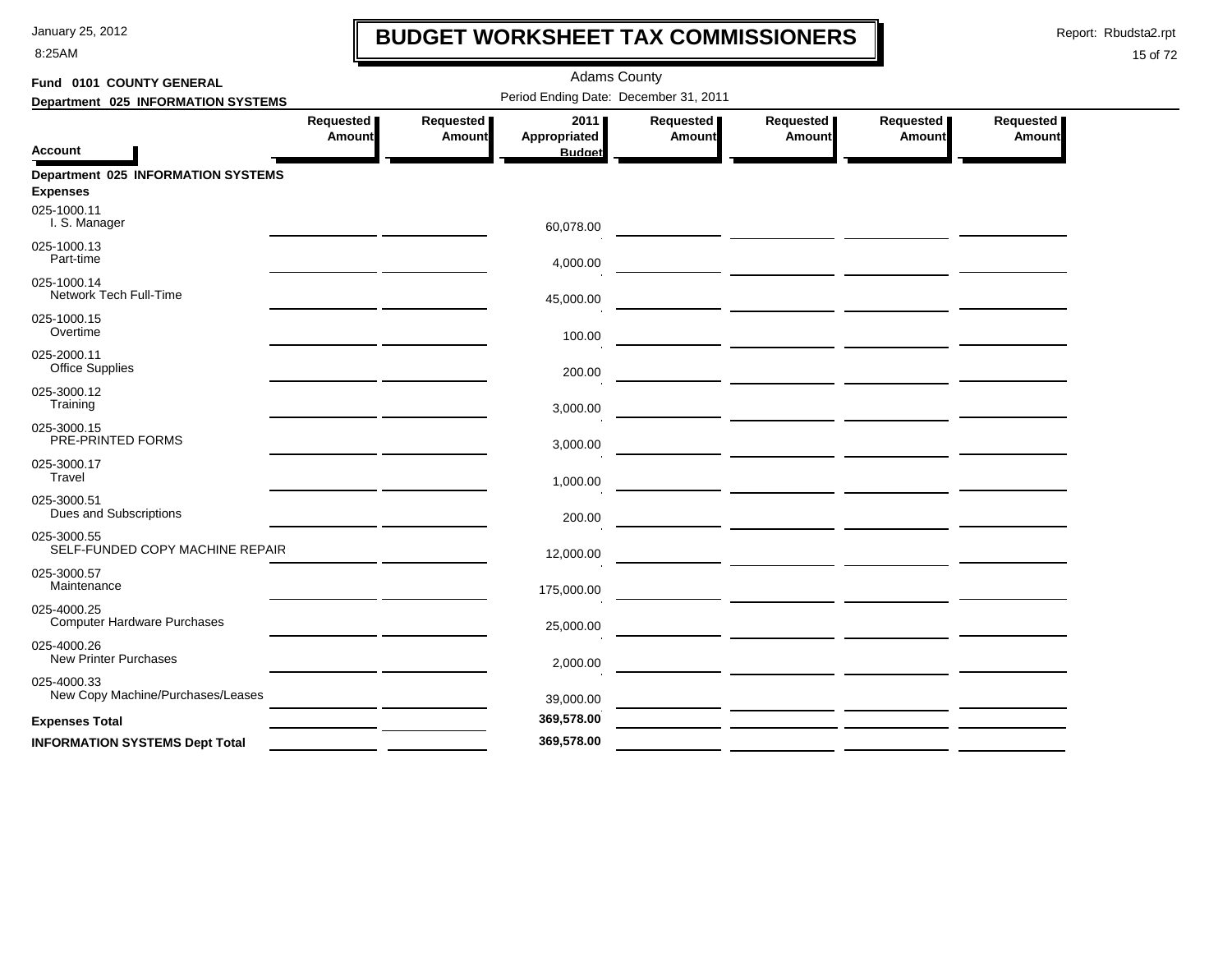8:25AM

## **BUDGET WORKSHEET TAX COMMISSIONERS**

Report: Rbudsta2.rpt

 $\mathbf \mathbf I$ 

| Fund 0101 COUNTY GENERAL                         |                                       |                            |                                       |                     |                            |                     |                            |  |  |  |  |
|--------------------------------------------------|---------------------------------------|----------------------------|---------------------------------------|---------------------|----------------------------|---------------------|----------------------------|--|--|--|--|
| Department 061 COUNTY COUNCIL                    | Period Ending Date: December 31, 2011 |                            |                                       |                     |                            |                     |                            |  |  |  |  |
| <b>Account</b>                                   | Requested<br><b>Amount</b>            | Requested<br><b>Amount</b> | 2011<br>Appropriated<br><b>Budget</b> | Requested<br>Amount | Requested<br><b>Amount</b> | Requested<br>Amount | Requested<br><b>Amount</b> |  |  |  |  |
| Department 061 COUNTY COUNCIL<br><b>Expenses</b> |                                       |                            |                                       |                     |                            |                     |                            |  |  |  |  |
| 061-1000.11<br><b>ELECTED OFFICIALS</b>          |                                       |                            | 64,098.00                             |                     |                            |                     |                            |  |  |  |  |
| 061-1000.16<br><b>COUNCIL ATTORNEY</b>           |                                       |                            | 4,475.00                              |                     |                            |                     |                            |  |  |  |  |
| 061-2000.11<br>OFFICE SUPPLIES                   |                                       |                            | 50.00                                 |                     |                            |                     |                            |  |  |  |  |
| 061-2000.12<br>APPROPRIATED CAPS LOSSES          |                                       |                            | 171,050.00                            |                     |                            |                     |                            |  |  |  |  |
| 061-3000.11<br><b>LEGAL SERVICES</b>             |                                       |                            | 4,000.00                              |                     |                            |                     |                            |  |  |  |  |
| 061-3000.17<br><b>TRAVEL</b>                     |                                       |                            | 600.00                                |                     |                            |                     |                            |  |  |  |  |
| 061-3000.51<br>DUES AND SUBSCRIPTIONS            |                                       |                            | 160.00                                |                     |                            |                     |                            |  |  |  |  |
| <b>Expenses Total</b>                            |                                       |                            | 244,433.00                            |                     |                            |                     |                            |  |  |  |  |
| <b>COUNTY COUNCIL Dept Total</b>                 |                                       |                            | 244,433.00                            |                     |                            |                     |                            |  |  |  |  |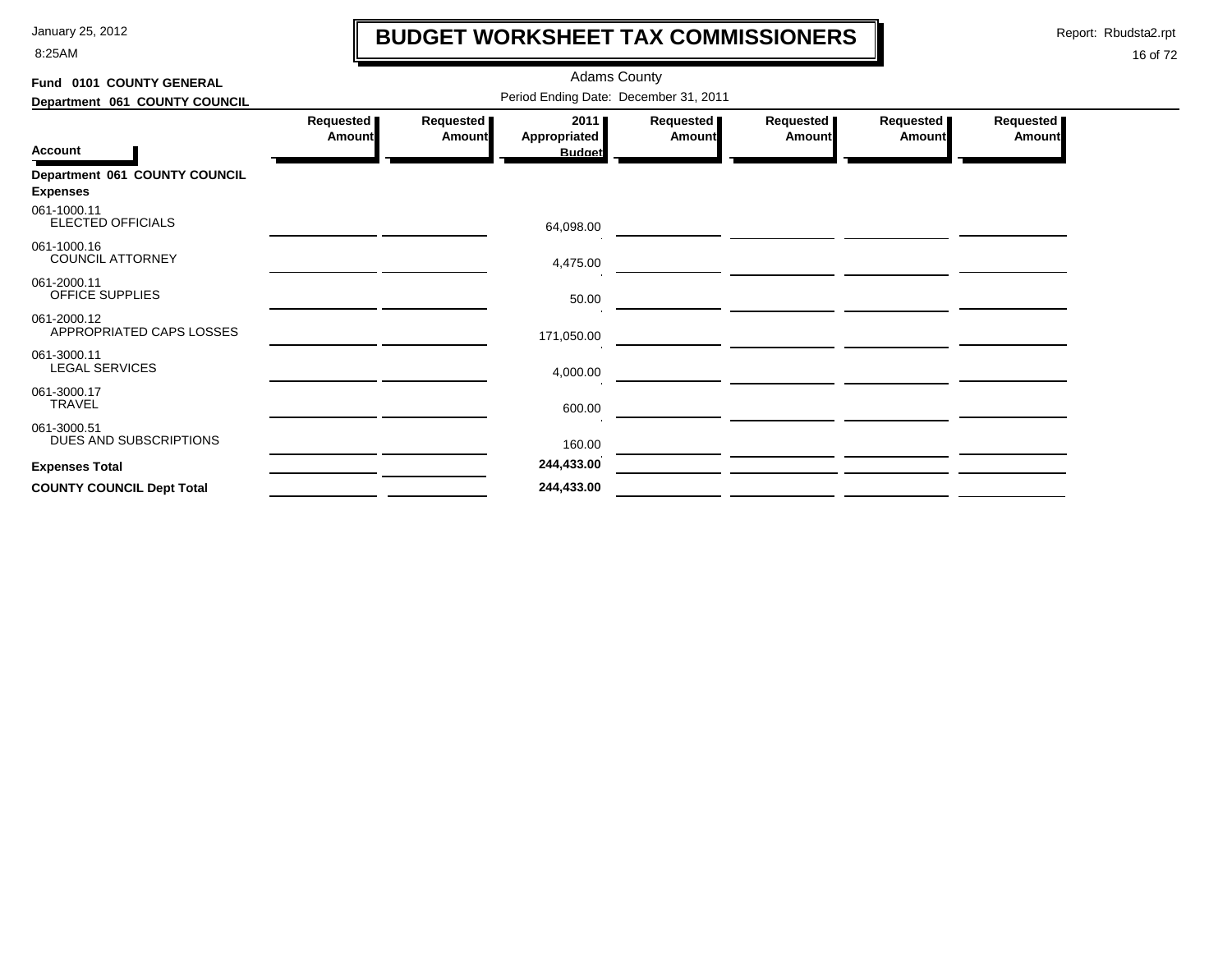8:25AM

### **BUDGET WORKSHEET TAX COMMISSIONERS**

Report: Rbudsta2.rpt

 $\mathbf I$ 

| Fund 0101 COUNTY GENERAL                          |                            |                            |                                       |                            |                                        |                            |                            |
|---------------------------------------------------|----------------------------|----------------------------|---------------------------------------|----------------------------|----------------------------------------|----------------------------|----------------------------|
| Department 062 ELECTION BOARD                     |                            |                            | Period Ending Date: December 31, 2011 |                            |                                        |                            |                            |
|                                                   | Requested<br><b>Amount</b> | Requested<br><b>Amount</b> | 2011<br>Appropriated                  | Requested<br><b>Amount</b> | Requested<br><b>Amount</b>             | Requested<br><b>Amount</b> | Requested<br><b>Amount</b> |
| <b>Account</b>                                    |                            |                            | <b>Budget</b>                         |                            |                                        |                            |                            |
| Department 062 ELECTION BOARD<br><b>Expenses</b>  |                            |                            |                                       |                            |                                        |                            |                            |
| 062-1000.15<br>MEMBERS (3)                        |                            |                            | 9,225.00                              |                            |                                        |                            |                            |
| 062-1000.16<br>ABSENTEE/TRAVEL BOARD              |                            |                            | 1,500.00                              |                            |                                        |                            |                            |
| 062-1000.17<br><b>INSPECTORS</b>                  |                            |                            | 2,000.00                              |                            |                                        |                            |                            |
| 062-1000.18<br><b>JUDGES</b>                      |                            |                            | 2,800.00                              |                            |                                        |                            |                            |
| 062-1000.19<br><b>CLERKS</b>                      |                            |                            | 3,000.00                              |                            | — <u>— ——————</u> <u>———————</u>       |                            |                            |
| 062-1000.22<br><b>INSTRUCTION PER DIEM</b>        |                            |                            | 1,000.00                              |                            |                                        |                            |                            |
| 062-1000.23<br>MEALS                              |                            |                            | 700.00                                |                            |                                        |                            |                            |
| 062-1000.24<br><b>ALTERNATES</b>                  |                            |                            | 600.00                                |                            |                                        |                            |                            |
| 062-1000.25<br>COUNTING CENTER/PREP MEMBERS       |                            |                            | 675.00                                |                            |                                        |                            |                            |
| 062-1000.26<br>Counting Center/Prep/Co. Employees |                            |                            | 2,000.00                              |                            | — <u>— —————</u> <u>——————</u> ——————  |                            |                            |
| 062-2000.11<br><b>SUPPLIES</b>                    |                            |                            | 2,000.00                              |                            |                                        |                            |                            |
| 062-3000.16<br>TRAVEL FOR POLES AND ABSENTEE      |                            |                            | 167.00                                |                            |                                        |                            |                            |
| 062-3000.17<br>TRAVEL/LODGING                     |                            |                            | 1,555.00                              |                            | — <u>— — — — — — — — — — — — — — —</u> |                            |                            |
| 062-3000.18<br><b>DELIVERY</b>                    |                            |                            | 1,300.00                              |                            |                                        |                            |                            |
| 062-3000.21<br><b>LEGAL ADVERTISING</b>           |                            |                            | 484.00                                |                            |                                        |                            |                            |
| 062-3000.22<br><b>PRINTING</b>                    |                            |                            | 1,513.00                              |                            |                                        |                            |                            |
| 062-3000.28<br><b>COMPUTER MAINTENANCE</b>        |                            |                            | 5,900.00                              |                            |                                        |                            |                            |
| 062-3000.41<br>POLL RENTAL                        |                            |                            | 600.00                                |                            |                                        |                            |                            |
| 062-3000.52<br><b>CONFERENCE REGISTRATION</b>     |                            |                            | 800.00                                |                            |                                        |                            |                            |
| <b>Expenses Total</b>                             |                            |                            | 37,819.00                             |                            |                                        |                            |                            |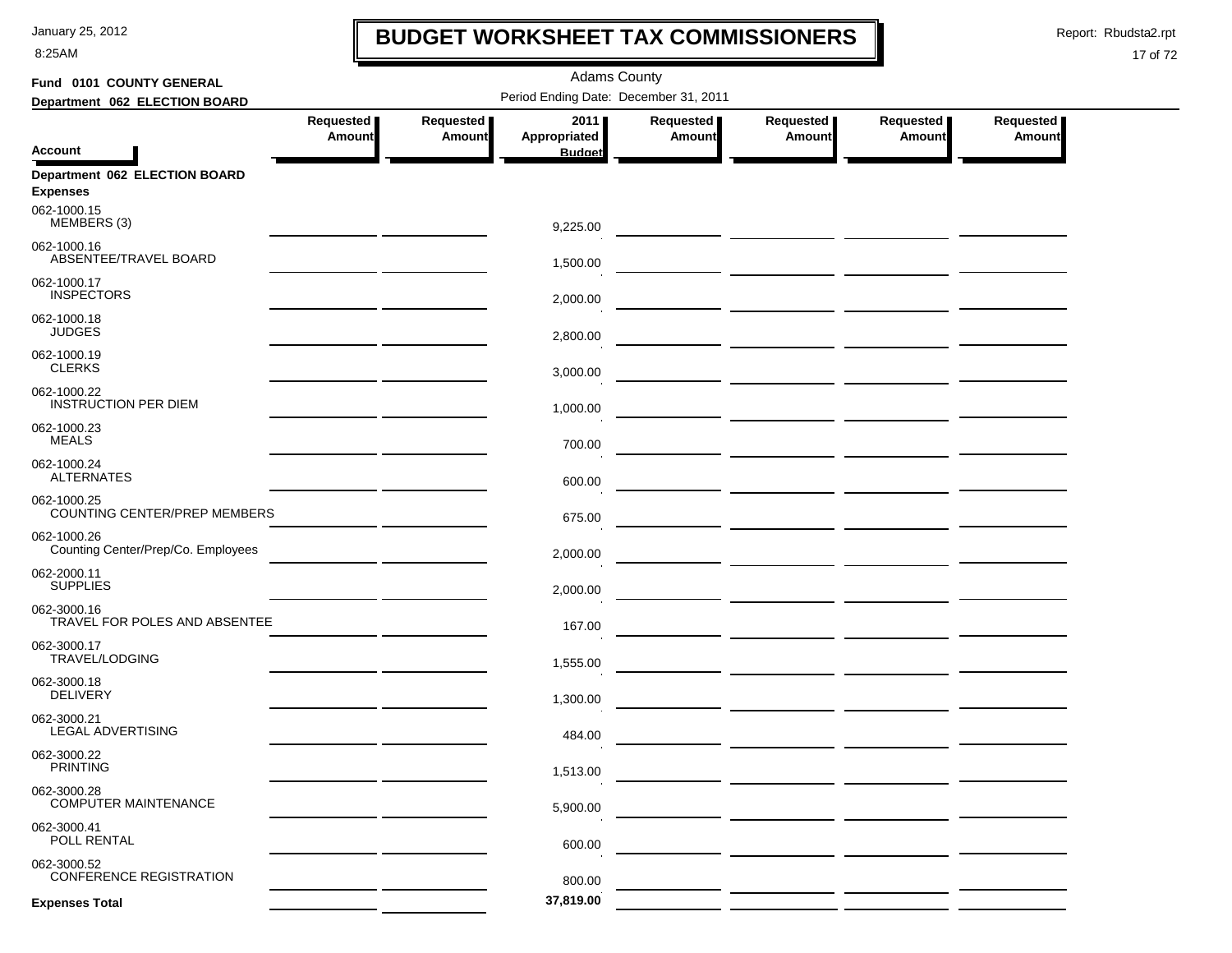8:25AM

### **BUDGET WORKSHEET TAX COMMISSIONERS**

Report: Rbudsta2.rpt

```
18 of 72
```
#### Adams County Period Ending Date: December 31, 2011 **Account Department 062 ELECTION BOARD Fund 0101 COUNTY GENERAL Requested Amount Requested Amount 2011 Appropriated Budget Requested Amount Requested Amount Requested Amount Requested Amount ELECTION BOARD Dept Total 37,819.00**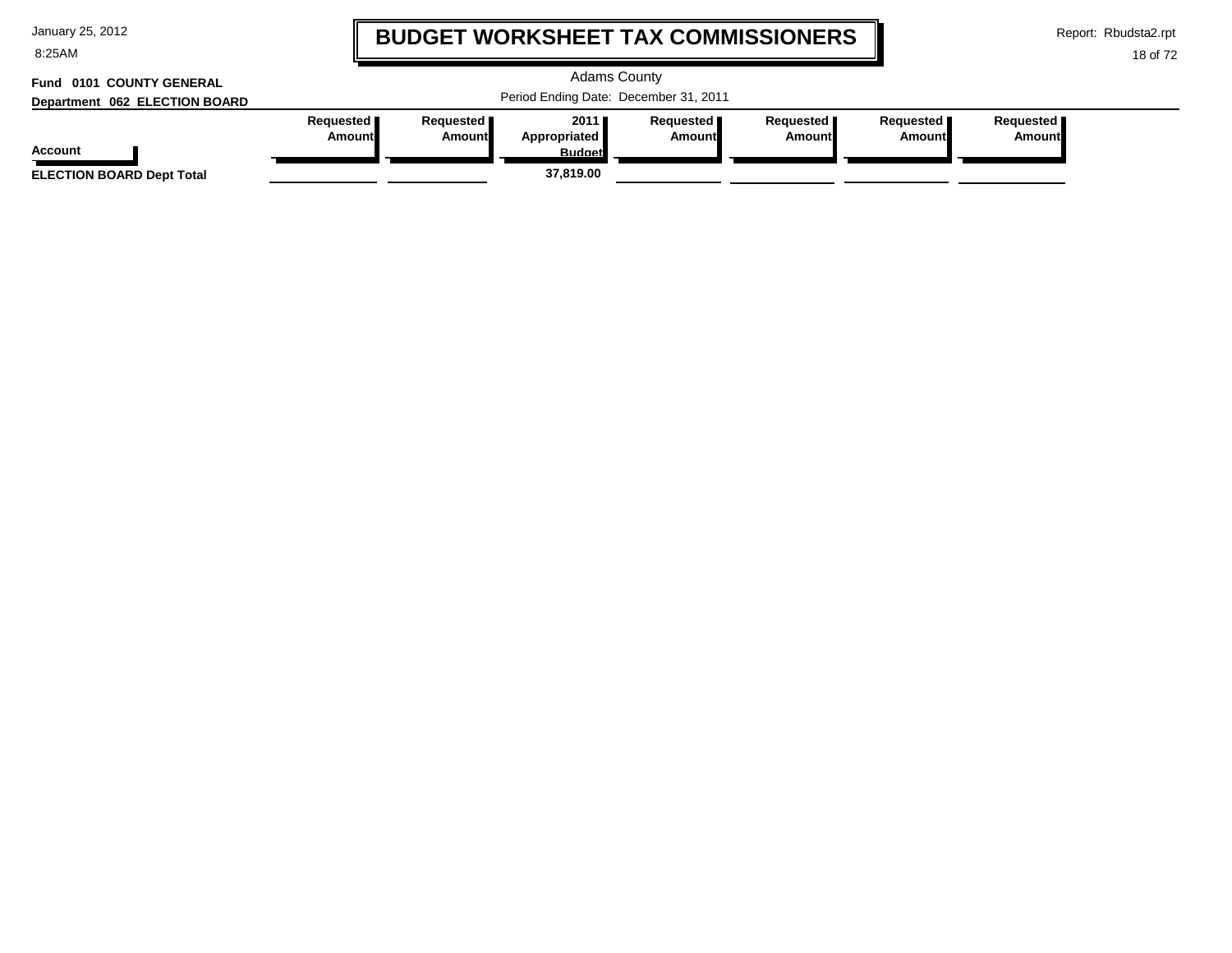8:25AM

## **BUDGET WORKSHEET TAX COMMISSIONERS**

Report: Rbudsta2.rpt

 $\mathbf l$ 

| Fund 0101 COUNTY GENERAL                                 | <b>Adams County</b>                   |                     |                                       |                     |                                                                                                                       |                     |                     |  |  |  |  |
|----------------------------------------------------------|---------------------------------------|---------------------|---------------------------------------|---------------------|-----------------------------------------------------------------------------------------------------------------------|---------------------|---------------------|--|--|--|--|
| Department 063 DRAINAGE BOARD                            | Period Ending Date: December 31, 2011 |                     |                                       |                     |                                                                                                                       |                     |                     |  |  |  |  |
| <b>Account</b>                                           | Requested<br>Amount                   | Requested<br>Amount | 2011<br>Appropriated<br><b>Budget</b> | Requested<br>Amount | Requested<br>Amount                                                                                                   | Requested<br>Amount | Requested<br>Amount |  |  |  |  |
| Department 063 DRAINAGE BOARD<br><b>Expenses</b>         |                                       |                     |                                       |                     |                                                                                                                       |                     |                     |  |  |  |  |
| 063-1000.11<br><b>COMPENSATION OF BOARD</b>              |                                       |                     | 5,775.00                              |                     |                                                                                                                       |                     |                     |  |  |  |  |
| 063-1000.12<br><b>DEPUTY</b>                             |                                       |                     | 28,745.00                             |                     |                                                                                                                       |                     |                     |  |  |  |  |
| 063-1000.15<br><b>OVERTIME</b>                           |                                       |                     | 100.00                                |                     |                                                                                                                       |                     |                     |  |  |  |  |
| 063-1000.16<br><b>ATTORNEY</b>                           |                                       |                     | 7,023.00                              |                     |                                                                                                                       |                     |                     |  |  |  |  |
| 063-1000.28<br>PER DIEM SPECIAL BOARD MEMBERS            |                                       |                     | 60.00                                 |                     |                                                                                                                       |                     |                     |  |  |  |  |
| 063-1000.31<br>DRAINAGE BD ASST. / FULL-PART TIME        |                                       |                     | 10,140.00                             |                     |                                                                                                                       |                     |                     |  |  |  |  |
| 063-1000.32<br>MAUMEE/WAB. RIVER BASIN COMMISS           |                                       |                     | 1,485.00                              |                     |                                                                                                                       |                     |                     |  |  |  |  |
| 063-2000.11<br>OFFICE SUPPLIES                           |                                       |                     | 930.00                                |                     |                                                                                                                       |                     |                     |  |  |  |  |
| 063-3000.11<br><b>Legal Consulting Fees</b>              |                                       |                     | 2,110.00                              |                     |                                                                                                                       |                     |                     |  |  |  |  |
| 063-3000.12<br><b>APPLICATION FEES</b>                   |                                       |                     | 100.00                                |                     |                                                                                                                       |                     |                     |  |  |  |  |
| 063-3000.13<br><b>ENGINEERING FEES</b>                   |                                       |                     | 2,734.00                              |                     | <u> De la Carlo de la Carlo de la Carlo de la Carlo de la Carlo de la Carlo de la Carlo de la Carlo de la Carlo d</u> |                     |                     |  |  |  |  |
| 063-3000.17<br><b>TRAVEL</b>                             |                                       |                     | 100.00                                |                     |                                                                                                                       |                     |                     |  |  |  |  |
| 063-3000.21<br>PUBLICATION OF LEGAL NOTICES              |                                       |                     | 300.00                                |                     |                                                                                                                       |                     |                     |  |  |  |  |
| 063-3000.22<br>PRINTING OTHER THAN OFFICE SUPPL          |                                       |                     | 250.00                                |                     |                                                                                                                       |                     |                     |  |  |  |  |
| 063-3000.37<br><b>EQUIPMENT REPAIR &amp; INCIDENTALS</b> |                                       |                     | 300.00                                |                     |                                                                                                                       |                     |                     |  |  |  |  |
| 063-3000.41<br><b>UNIFORMS</b>                           |                                       |                     | 300.00                                |                     |                                                                                                                       |                     |                     |  |  |  |  |
| 063-4000.26<br>OFFICE EQUIPMENT                          |                                       |                     | 515.00                                |                     |                                                                                                                       |                     |                     |  |  |  |  |
| <b>Expenses Total</b>                                    |                                       |                     | 60,967.00                             |                     |                                                                                                                       |                     |                     |  |  |  |  |
| <b>DRAINAGE BOARD Dept Total</b>                         |                                       |                     | 60,967.00                             |                     |                                                                                                                       |                     |                     |  |  |  |  |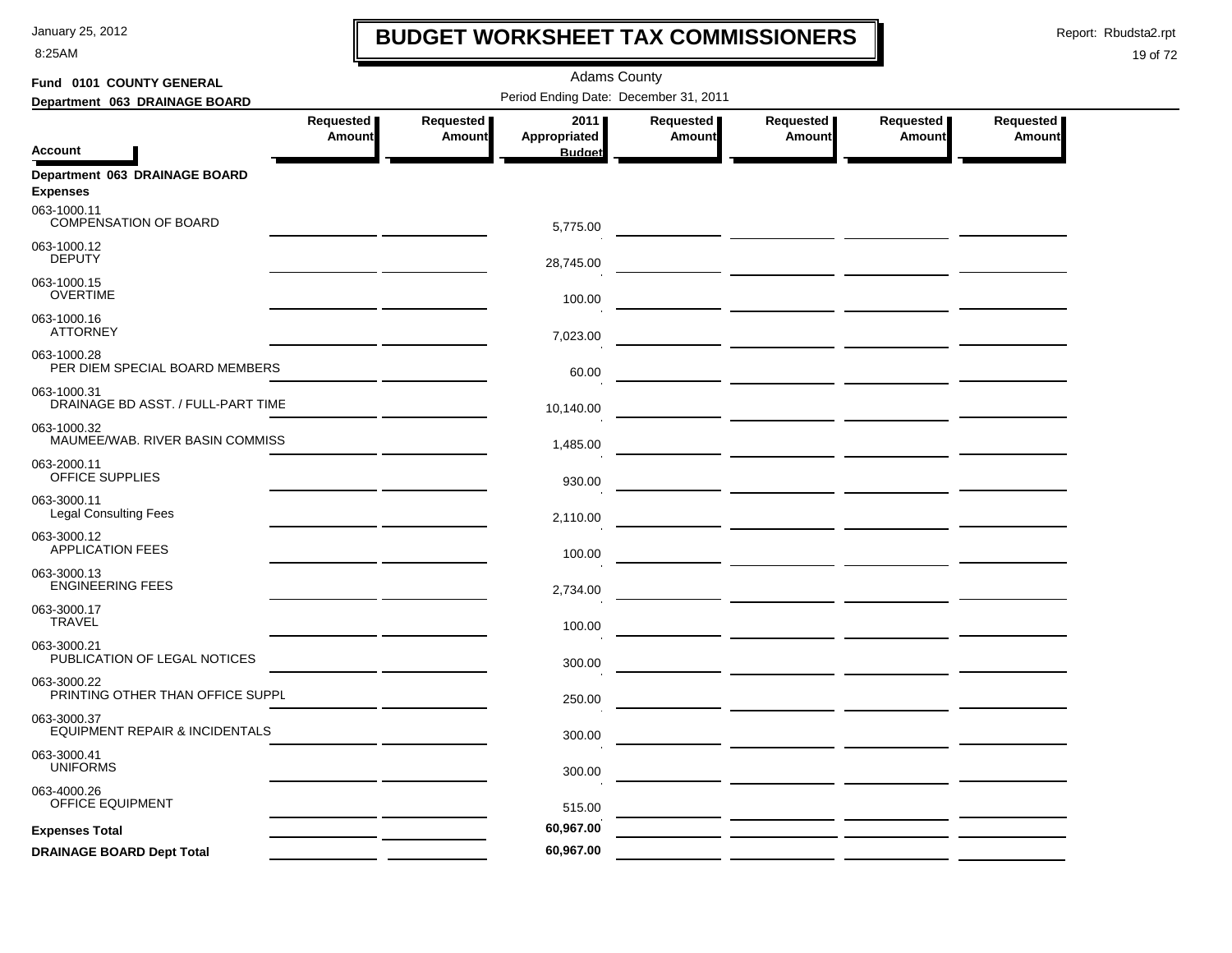8:25AM

# **BUDGET WORKSHEET TAX COMMISSIONERS**

Report: Rbudsta2.rpt

 $\mathbf l$ 

| Fund 0101 COUNTY GENERAL                          | <b>Adams County</b>                   |                     |                      |                            |                                                                                                                      |                     |                     |  |  |  |
|---------------------------------------------------|---------------------------------------|---------------------|----------------------|----------------------------|----------------------------------------------------------------------------------------------------------------------|---------------------|---------------------|--|--|--|
| Department 064 BOARD OF ZONING                    | Period Ending Date: December 31, 2011 |                     |                      |                            |                                                                                                                      |                     |                     |  |  |  |
|                                                   | Requested<br><b>Amount</b>            | Requested<br>Amount | 2011<br>Appropriated | Requested<br><b>Amount</b> | Requested  <br><b>Amount</b>                                                                                         | Requested<br>Amount | Requested<br>Amount |  |  |  |
| <b>Account</b>                                    |                                       |                     | <b>Budget</b>        |                            |                                                                                                                      |                     |                     |  |  |  |
| Department 064 BOARD OF ZONING<br><b>Expenses</b> |                                       |                     |                      |                            |                                                                                                                      |                     |                     |  |  |  |
| 064-1000.16<br><b>ATTORNEY</b>                    |                                       |                     | 1,757.00             |                            | <u> 1980 - Johann Barbara, marka a shekara tsa 1980 - An tsa 1980 - An tsa 1980 - An tsa 1980 - An tsa 1980 - An</u> |                     |                     |  |  |  |
| 064-1000.28<br>PER DIEM                           |                                       |                     | 2,500.00             |                            |                                                                                                                      |                     |                     |  |  |  |
| 064-2000.11<br><b>OFFICE SUPPLIES</b>             |                                       |                     | 220.00               |                            |                                                                                                                      |                     |                     |  |  |  |
| 064-2000.12<br>OFFICIAL RECORDS                   |                                       |                     | 107.00               |                            | <u>and a strong property of the strong property of the strong property</u>                                           |                     |                     |  |  |  |
| 064-2000.13<br><b>STATIONERY &amp; PRINTING</b>   |                                       |                     | 102.00               |                            |                                                                                                                      |                     |                     |  |  |  |
| 064-3000.11<br><b>LEGAL SERVICES</b>              |                                       |                     | 3,169.00             |                            |                                                                                                                      |                     |                     |  |  |  |
| 064-3000.16<br><b>POSTAGE</b>                     |                                       |                     | 293.00               |                            | <u> Andreas Andreas Andreas Andreas Andreas Andreas Andreas Andreas Andreas Andreas Andreas Andreas Andreas Andr</u> |                     |                     |  |  |  |
| 064-3000.17<br><b>TRAVEL</b>                      |                                       |                     | 119.00               |                            |                                                                                                                      |                     |                     |  |  |  |
| 064-3000.21<br><b>LEGAL ADVERTISING</b>           |                                       |                     | 317.00               |                            |                                                                                                                      |                     |                     |  |  |  |
| <b>Expenses Total</b>                             |                                       |                     | 8,584.00             |                            |                                                                                                                      |                     |                     |  |  |  |
| <b>BOARD OF ZONING Dept Total</b>                 |                                       |                     | 8,584.00             |                            |                                                                                                                      |                     |                     |  |  |  |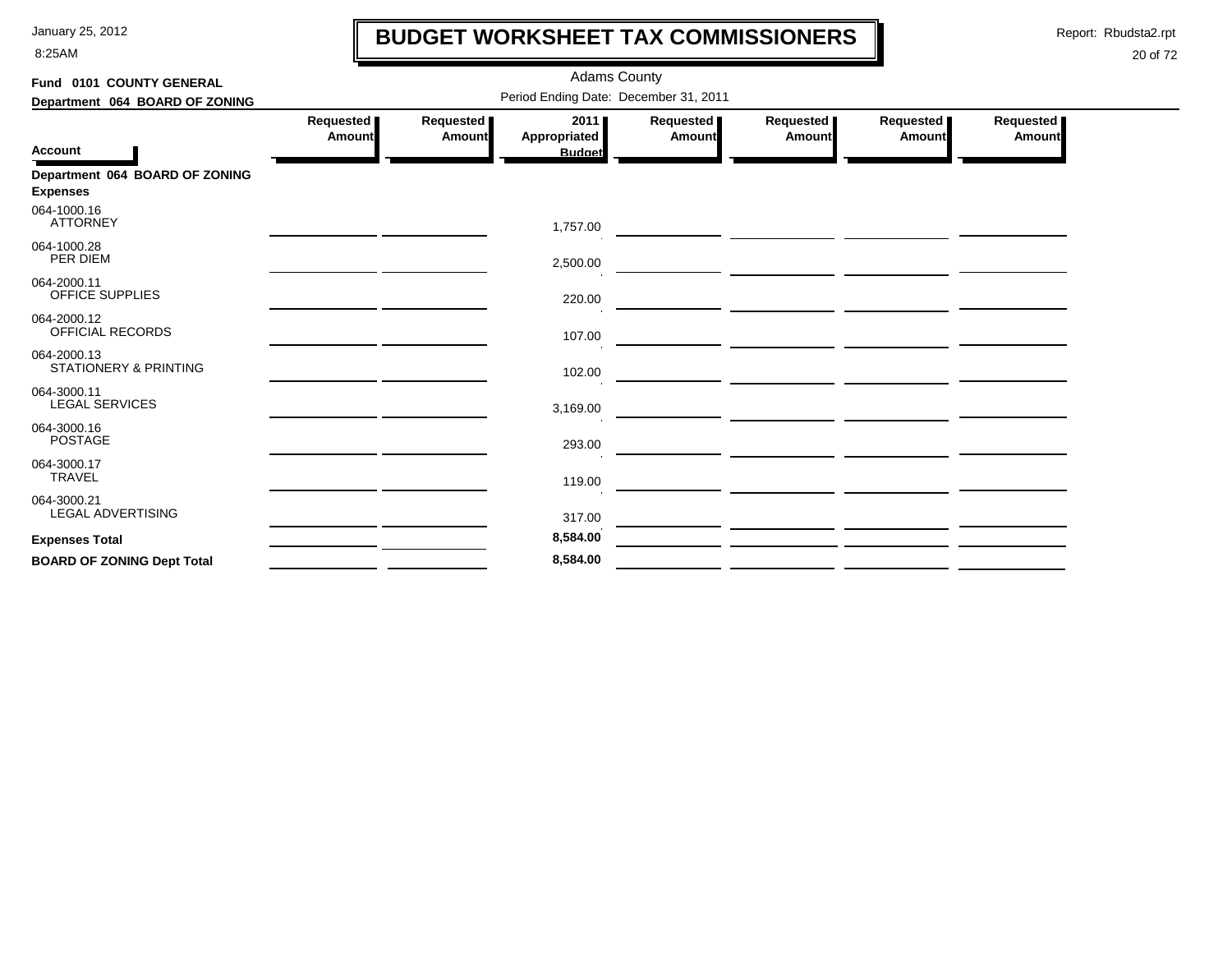8:25AM

# **BUDGET WORKSHEET TAX COMMISSIONERS**

Report: Rbudsta2.rpt

 $\mathbf l$ 

| Fund 0101 COUNTY GENERAL                         |                     |                            | <b>Adams County</b>                   |                            |                       |                     |                            |
|--------------------------------------------------|---------------------|----------------------------|---------------------------------------|----------------------------|-----------------------|---------------------|----------------------------|
| Department 066 PROPERTY TAX ASSESSMENT B/A       |                     |                            | Period Ending Date: December 31, 2011 |                            |                       |                     |                            |
|                                                  | Requested<br>Amount | Requested<br><b>Amount</b> | 2011<br>Appropriated                  | Requested<br><b>Amount</b> | Requested  <br>Amount | Requested<br>Amount | Requested<br><b>Amount</b> |
| <b>Account</b>                                   |                     |                            | <b>Budget</b>                         |                            |                       |                     |                            |
| Department 066 PROPERTY TAX ASSESSMENT B/A       |                     |                            |                                       |                            |                       |                     |                            |
| <b>Expenses</b>                                  |                     |                            |                                       |                            |                       |                     |                            |
| 066-1000.21<br>PROPERTY TAX ASSESSMENT BD OF A   |                     |                            | 2,500.00                              |                            |                       |                     |                            |
| 066-3000.12<br>PROFESSIONAL APPRAISAL SERVICES   |                     |                            | 2,000.00                              |                            |                       |                     |                            |
| 066-3000.17<br><b>TRAVEL</b>                     |                     |                            | 500.00                                |                            |                       |                     |                            |
| 066-3000.22<br>Advertising                       |                     |                            | 50.00                                 |                            |                       |                     |                            |
| <b>Expenses Total</b>                            |                     |                            | 5,050.00                              |                            |                       |                     |                            |
| PROPERTY TAX ASSESSMENT B/A Dept<br><b>Total</b> |                     |                            | 5,050.00                              |                            |                       |                     |                            |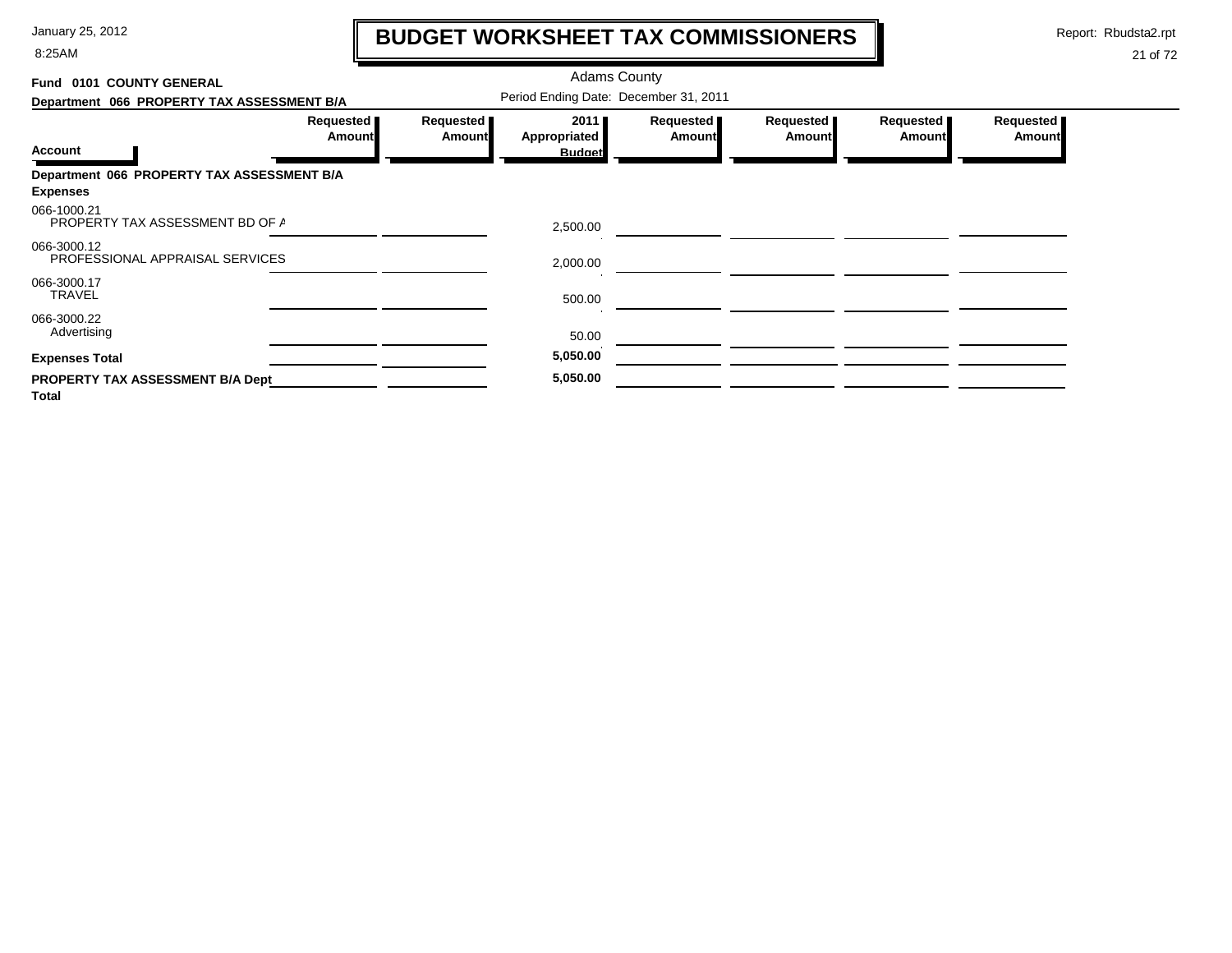8:25AM

### **BUDGET WORKSHEET TAX COMMISSIONERS**

Report: Rbudsta2.rpt

 $\mathbf l$ 

| Fund 0101 COUNTY GENERAL                                 | <b>Adams County</b>                     |                            |                      |                              |                                                                                                                        |                       |                     |  |  |  |
|----------------------------------------------------------|-----------------------------------------|----------------------------|----------------------|------------------------------|------------------------------------------------------------------------------------------------------------------------|-----------------------|---------------------|--|--|--|
| Department 068 COMMISSIONERS                             | Period Ending Date: December 31, 2011   |                            |                      |                              |                                                                                                                        |                       |                     |  |  |  |
|                                                          | Requested<br><b>Amount</b>              | Requested<br><b>Amount</b> | 2011<br>Appropriated | Requested  <br><b>Amount</b> | <b>Requested</b><br>Amount                                                                                             | Requested  <br>Amount | Requested<br>Amount |  |  |  |
| Account                                                  |                                         |                            | <b>Budget</b>        |                              |                                                                                                                        |                       |                     |  |  |  |
| Department 068 COMMISSIONERS<br><b>Expenses</b>          |                                         |                            |                      |                              |                                                                                                                        |                       |                     |  |  |  |
| 068-1000.11<br><b>COMMISSIONERS</b>                      |                                         |                            | 66,764.00            |                              | <u> 1989 - Johann Harry Harry Harry Harry Harry Harry Harry Harry Harry Harry Harry Harry Harry Harry Harry Harry</u>  |                       |                     |  |  |  |
| 068-1000.12<br><b>GROUNDS &amp; MAINTENANCE DIRECTOR</b> |                                         |                            | 7,715.00             |                              |                                                                                                                        |                       |                     |  |  |  |
| 068-1000.16<br><b>COUNTY ATTORNEY</b>                    |                                         |                            | 25,454.00            |                              | <u> 1989 - Jan Jawa Barat, prima provinci prima prima prima prima prima prima prima prima prima prima prima prim</u>   |                       |                     |  |  |  |
| 068-1000.18<br><b>HIGHWAY ENGINEER</b>                   |                                         |                            | 61,695.00            |                              |                                                                                                                        |                       |                     |  |  |  |
| 068-1000.21<br>PART-TIME CLERICAL POOL                   |                                         |                            | 8,000.00             |                              | <u> The Common Section of the Common Section of the Common Section of the Common Section of the Common Section of</u>  |                       |                     |  |  |  |
| 068-1000.23<br>SOCIAL SECURITY                           |                                         |                            | 364,000.00           |                              | <u> 1989 - Johann Harry Harry Harry Harry Harry Harry Harry Harry Harry Harry Harry Harry Harry Harry Harry Harry</u>  |                       |                     |  |  |  |
| 068-1000.24<br><b>RETIREMENT</b>                         |                                         |                            | 305,014.00           |                              |                                                                                                                        |                       |                     |  |  |  |
| 068-1000.25<br>SHERIFF RETIREMENT                        |                                         |                            | 159,242.00           |                              |                                                                                                                        |                       |                     |  |  |  |
| 068-1000.26<br><b>HEALTH INSURANCE</b>                   | <u> 1989 - Johann Barbara, martin a</u> |                            | 950,000.00           |                              | — <u>— —————</u> <u>——————</u> ———————                                                                                 |                       |                     |  |  |  |
| 068-1000.27<br><b>WORKMAN'S COMP</b>                     |                                         |                            | 100,000.00           |                              |                                                                                                                        |                       |                     |  |  |  |
| 068-1000.30<br>OFFICE AND MISCELLANEOUS                  |                                         |                            | 10,000.00            |                              |                                                                                                                        |                       |                     |  |  |  |
| 068-2000.11<br>OFFICE SUPPLIES                           |                                         |                            | 250.00               |                              |                                                                                                                        |                       |                     |  |  |  |
| 068-2000.17<br>GAS & OIL                                 |                                         |                            | 2,000.00             |                              | — <u>— — — — — — — — — — —</u>                                                                                         |                       |                     |  |  |  |
| 068-3000.11<br><b>LEGAL SERVICES</b>                     |                                         |                            | 40,000.00            |                              | ___ _____________ ______________                                                                                       |                       |                     |  |  |  |
| 068-3000.13<br><b>Temporary Services</b>                 |                                         |                            | 15,000.00            |                              | <u>and the community of the community of the community of the community of the community of the community of the c</u> |                       |                     |  |  |  |
| 068-3000.14<br>PRESERVATION OF COUNTY RECORDS            |                                         |                            | 15,000.00            |                              |                                                                                                                        |                       |                     |  |  |  |
| 068-3000.15<br>PLAT BOOK ENGINEER                        |                                         |                            | 12,000.00            |                              |                                                                                                                        |                       |                     |  |  |  |
| 068-3000.16<br><b>POSTAGE</b>                            |                                         |                            | 115,000.00           |                              | $\frac{1}{2}$ and $\frac{1}{2}$ and $\frac{1}{2}$ and $\frac{1}{2}$                                                    |                       |                     |  |  |  |
| 068-3000.17<br><b>TRAVEL</b>                             |                                         |                            | 1,560.00             |                              |                                                                                                                        |                       |                     |  |  |  |
| 068-3000.18<br><b>TELEPHONE</b>                          |                                         |                            | 55,000.00            |                              |                                                                                                                        |                       |                     |  |  |  |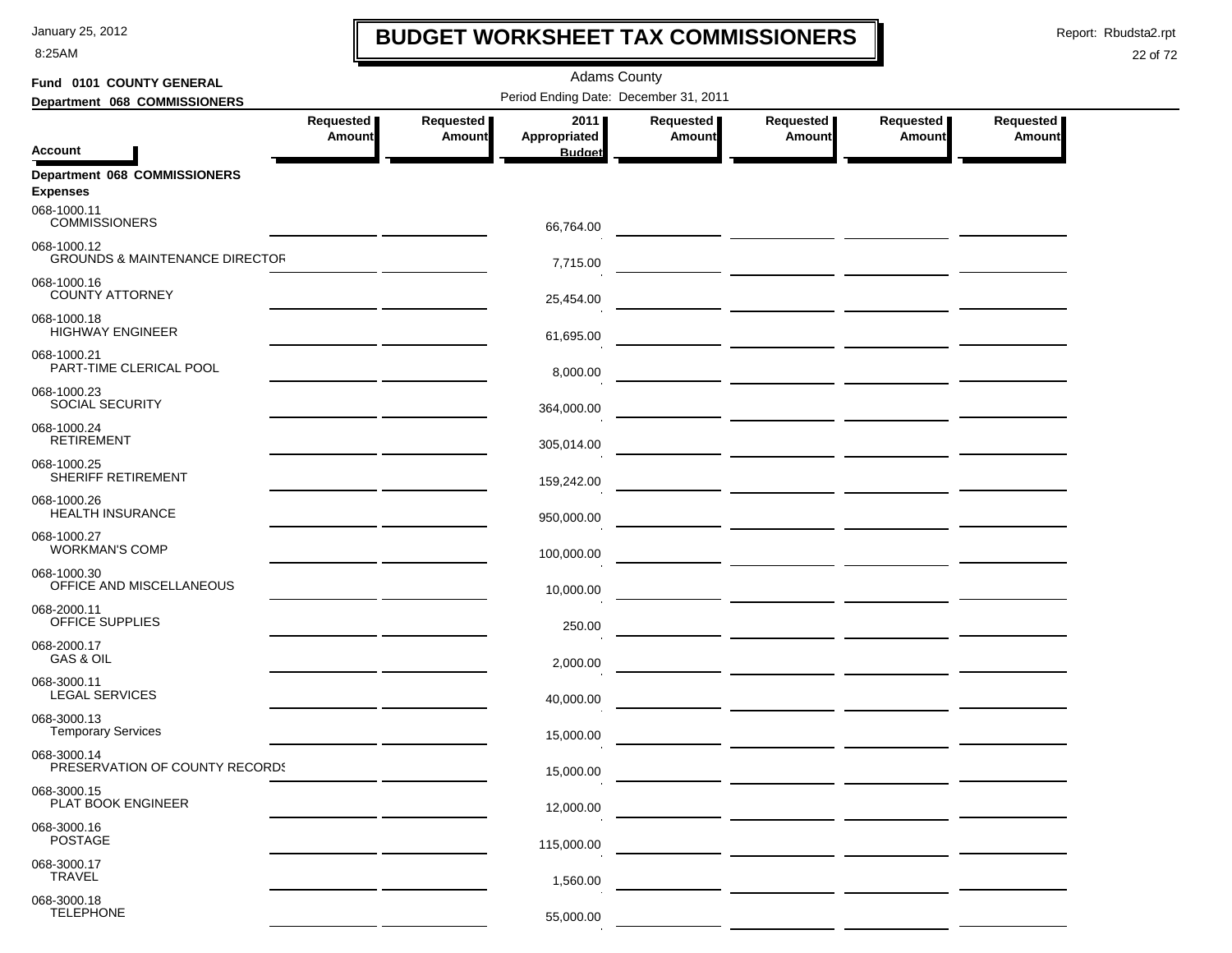8:25AM

### **BUDGET WORKSHEET TAX COMMISSIONERS**

Report: Rbudsta2.rpt

 $\mathbf l$ 

| Fund 0101 COUNTY GENERAL                           |                                                                                                                      | <b>Adams County</b> |                                       |                     |                                                                                                                      |                                      |                            |
|----------------------------------------------------|----------------------------------------------------------------------------------------------------------------------|---------------------|---------------------------------------|---------------------|----------------------------------------------------------------------------------------------------------------------|--------------------------------------|----------------------------|
| Department 068 COMMISSIONERS                       |                                                                                                                      |                     | Period Ending Date: December 31, 2011 |                     |                                                                                                                      |                                      |                            |
|                                                    | Requested<br><b>Amount</b>                                                                                           | Requested<br>Amount | 2011<br>Appropriated                  | Requested<br>Amount | Requested<br><b>Amount</b>                                                                                           | Requested<br><b>Amount</b>           | Requested<br><b>Amount</b> |
| <b>Account</b>                                     |                                                                                                                      |                     | <b>Budget</b>                         |                     |                                                                                                                      |                                      |                            |
| 068-3000.19<br>POST. METER RENT/REPAIR/COPY PAF    |                                                                                                                      |                     | 9,500.00                              |                     |                                                                                                                      |                                      |                            |
| 068-3000.21<br>PUBLICATION OF LEGAL NOTICES        |                                                                                                                      |                     | 8,900.00                              |                     |                                                                                                                      |                                      |                            |
| 068-3000.26<br><b>UNEMPLOYMENT</b>                 |                                                                                                                      |                     | 7,500.00                              |                     |                                                                                                                      |                                      |                            |
| 068-3000.27<br>OFFICIAL BONDS                      |                                                                                                                      |                     | 2,500.00                              |                     | <u> — 1990 — 1990 — 1990 — 1990 — 1990 — 1990 — 1990 — 1990 — 1990 — 1990 — 1990 — 1990 — 1990 — 1990 — 1990 — 1</u> |                                      |                            |
| 068-3000.28<br>INSURANCE BUILDING & STRUCTURE      |                                                                                                                      |                     | 150,000.00                            |                     |                                                                                                                      |                                      |                            |
| 068-3000.50<br><b>Unsafe Buildings</b>             |                                                                                                                      |                     | 40,000.00                             |                     | — <u>— — — — — — — — — — — —</u>                                                                                     |                                      |                            |
| 068-3000.51<br>DUES AND SUBSCRIPTIONS              | <u> 1999 - Jan Jawa Barat, prima prima prima prima prima prima prima prima prima prima prima prima prima prima p</u> |                     | 4,800.00                              |                     |                                                                                                                      |                                      |                            |
| 068-3000.52<br><b>MENTAL HEALTH</b>                | <u> 1989 - Andrea Station Books, amerikansk politiker (d. 1989)</u>                                                  |                     | 177,867.00                            |                     |                                                                                                                      |                                      |                            |
| 068-3000.53<br><b>EMS</b>                          |                                                                                                                      |                     | 375,855.00                            |                     |                                                                                                                      | — <u>— —————</u> ———————————————     |                            |
| 068-3000.54<br><b>BI-COUNTY SERVICES</b>           |                                                                                                                      |                     | 39,312.00                             |                     |                                                                                                                      |                                      |                            |
| 068-3000.55<br><b>STATE INSTITUTIONS</b>           | <u> 1989 - John Harry Barn, mars and de la partie de la partie de la partie de la partie de la partie de la part</u> |                     | 50,000.00                             |                     |                                                                                                                      |                                      |                            |
| 068-3000.56<br>Private Institutions/Secure Detent. |                                                                                                                      |                     | 135,000.00                            |                     |                                                                                                                      | ___ ___________ ___________ ________ |                            |
| 068-3000.58<br>4-H BUILDING MAINTENANCE            |                                                                                                                      |                     | 13,500.00                             |                     |                                                                                                                      |                                      |                            |
| 068-3000.59<br>4-H COUNCIL BUDGET                  |                                                                                                                      |                     | 16,200.00                             |                     |                                                                                                                      |                                      |                            |
| 068-3000.60<br>SOIL AND WATER DISTRICT             |                                                                                                                      |                     | 13,300.00                             |                     |                                                                                                                      |                                      |                            |
| 068-3000.61<br><b>SOLDIER BURIAL</b>               |                                                                                                                      |                     | 30,000.00                             |                     |                                                                                                                      |                                      |                            |
| 068-3000.62<br>MEMORIAL DAY EXPENSES               |                                                                                                                      |                     | 2,700.00                              |                     |                                                                                                                      |                                      |                            |
| 068-3000.63<br>ST. MARY'S WABASH RIVER CLEANUP     |                                                                                                                      |                     | 25,000.00                             |                     |                                                                                                                      |                                      |                            |
| 068-3000.64<br><b>TAX REFUNDS</b>                  |                                                                                                                      |                     | 10,000.00                             |                     |                                                                                                                      |                                      |                            |
| 068-3000.65<br><b>CHANGE OF VENUE</b>              |                                                                                                                      |                     | 500.00                                |                     |                                                                                                                      |                                      |                            |
| 068-3000.66<br><b>EXAMINATION OF RECORDS</b>       |                                                                                                                      |                     | 19,000.00                             |                     |                                                                                                                      |                                      |                            |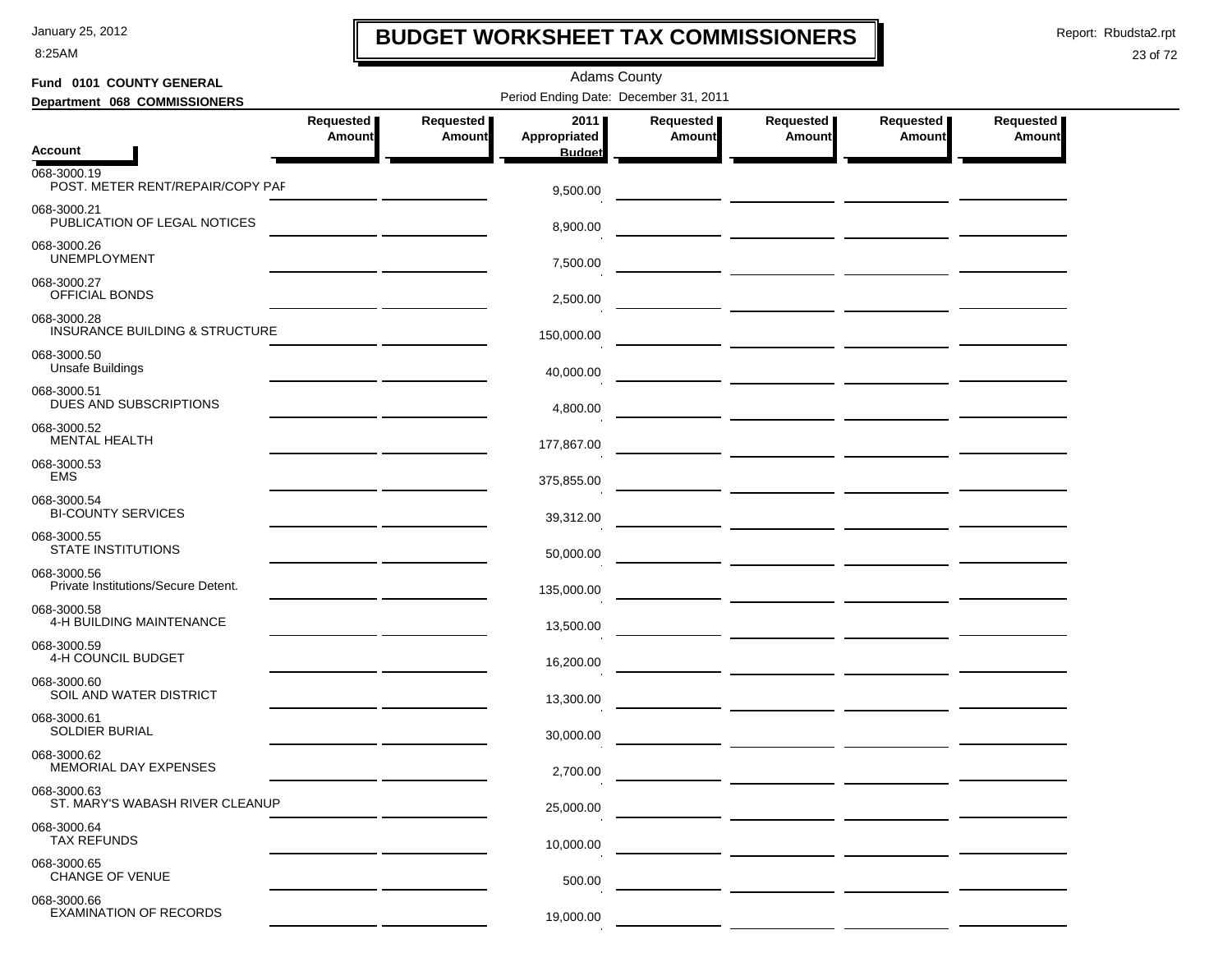8:25AM

## **BUDGET WORKSHEET TAX COMMISSIONERS**

Report: Rbudsta2.rpt

 $\mathbf l$ 

| Fund 0101 COUNTY GENERAL                        |                                              |                     | <b>Adams County</b>                     |                     |                                                                                                                      |                     |                            |
|-------------------------------------------------|----------------------------------------------|---------------------|-----------------------------------------|---------------------|----------------------------------------------------------------------------------------------------------------------|---------------------|----------------------------|
| Department 068 COMMISSIONERS                    |                                              |                     | Period Ending Date: December 31, 2011   |                     |                                                                                                                      |                     |                            |
| <b>Account</b>                                  | Requested<br>Amount                          | Requested<br>Amount | 2011  <br>Appropriated<br><b>Budget</b> | Requested<br>Amount | Requested<br>Amount                                                                                                  | Requested<br>Amount | Requested<br><b>Amount</b> |
| 068-3000.68<br>UPPER WABASH R.B.COMM.-OFFICE E. |                                              |                     | 1,000.00                                |                     |                                                                                                                      |                     |                            |
| 068-3000.69<br>ST. MARY'S RIVER GAGE            |                                              |                     | 2,175.00                                |                     |                                                                                                                      |                     |                            |
| 068-3000.70<br>ADAMS COUNTY COUNCIL ON AGING    |                                              |                     | 22,500.00                               |                     |                                                                                                                      |                     |                            |
| 068-3000.71<br><b>COUNTY PROMOTIONS</b>         |                                              |                     | 1,000.00                                |                     |                                                                                                                      |                     |                            |
| 068-3000.72<br><b>FEES AND PENALTIES</b>        |                                              |                     | 2,175.00                                |                     |                                                                                                                      |                     |                            |
| 068-3000.73<br>COUNTY COST ALLOCATION PLAN      |                                              |                     | 4,800.00                                |                     |                                                                                                                      |                     |                            |
| 068-3000.79<br><b>DOG POUND</b>                 |                                              |                     | 50,000.00                               |                     |                                                                                                                      |                     |                            |
| 068-3000.80<br>JUVENILE ALTERNATIVE PROJECT     |                                              |                     | 5,000.00                                |                     |                                                                                                                      |                     |                            |
| 068-3000.81<br><b>MAUMEE RIVER BASIN</b>        |                                              |                     | 22,544.00                               |                     |                                                                                                                      |                     |                            |
| 068-3000.82<br><b>HISTORICAL SOCIETY</b>        |                                              |                     | 3,600.00                                |                     |                                                                                                                      |                     |                            |
| 068-3000.83<br><b>CONSULTING FEES</b>           |                                              |                     | 11,000.00                               |                     |                                                                                                                      |                     |                            |
| 068-3000.87<br><b>Transporting Prisoners</b>    |                                              |                     | 5,000.00                                |                     |                                                                                                                      |                     |                            |
| 068-3000.89<br><b>EMERGENCIES</b>               |                                              |                     | 9,000.00                                |                     |                                                                                                                      |                     |                            |
| 068-3000.93<br>COMMUNITY CORR. INDIGENT FUNDING |                                              |                     | 30,000.00                               |                     |                                                                                                                      |                     |                            |
| 068-4000.21<br>UNINCORPORATED COMM. INFRASTRU   |                                              |                     | 25,000.00                               |                     |                                                                                                                      |                     |                            |
| 068-4000.26<br><b>EQUIPMENT</b>                 |                                              |                     | 20,000.00                               |                     |                                                                                                                      |                     |                            |
| 068-4000.27<br>HOSPITAL AMBULANCE               | the control of the control of the control of |                     | 55,000.00                               |                     | <u> 1980 - Johann Barbara, marka a shekara ta 1980 - An tsaran tsara tsara tsara tsara tsara tsara tsara tsara t</u> |                     |                            |
| <b>Expenses Total</b>                           |                                              |                     | 3,714,922.00                            |                     |                                                                                                                      |                     |                            |
| <b>COMMISSIONERS Dept Total</b>                 |                                              |                     | 3,714,922.00                            |                     |                                                                                                                      |                     |                            |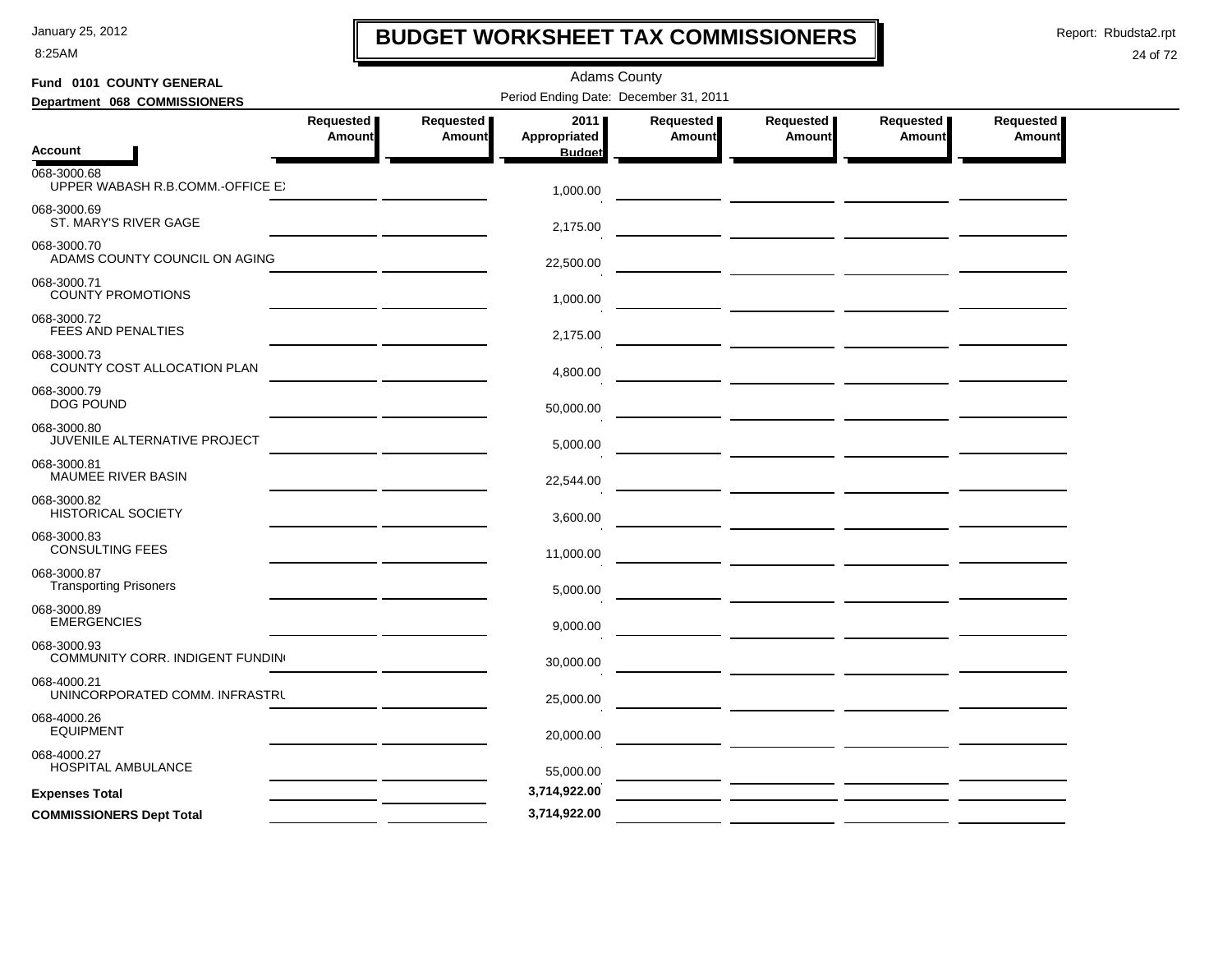8:25AM

## **BUDGET WORKSHEET TAX COMMISSIONERS**

Report: Rbudsta2.rpt

 $\mathbf l$ 

| Fund 0101 COUNTY GENERAL                          |                            |                                   | <b>Adams County</b>                          |                            |                                   |                            |                     |
|---------------------------------------------------|----------------------------|-----------------------------------|----------------------------------------------|----------------------------|-----------------------------------|----------------------------|---------------------|
| Department 079 PLAN COMMISSION                    |                            |                                   | Period Ending Date: December 31, 2011        |                            |                                   |                            |                     |
| <b>Account</b>                                    | Requested<br><b>Amount</b> | <b>Requested</b><br><b>Amount</b> | 2011<br><b>Appropriated</b><br><b>Budget</b> | Requested<br><b>Amount</b> | <b>Requested</b><br><b>Amount</b> | Requested<br><b>Amount</b> | Requested<br>Amount |
| Department 079 PLAN COMMISSION<br><b>Expenses</b> |                            |                                   |                                              |                            |                                   |                            |                     |
| 079-1000.12<br>FIRST DEPUTY & ASSISTANT DIRECTOL  |                            |                                   | 28,666.00                                    |                            |                                   |                            |                     |
| 079-1000.15<br><b>OVERTIME</b>                    |                            |                                   | 50.00                                        |                            |                                   |                            |                     |
| 079-1000.16<br><b>ATTORNEY</b>                    |                            |                                   | 4,484.00                                     |                            |                                   |                            |                     |
| 079-1000.17<br>PER DIEM                           |                            |                                   | 3,500.00                                     |                            |                                   |                            |                     |
| 079-2000.11<br>OFFICE SUPPLIES                    |                            |                                   | 950.00                                       |                            |                                   |                            |                     |
| 079-2000.12<br>OFFICIAL RECORDS                   |                            |                                   | 160.00                                       |                            |                                   |                            |                     |
| 079-2000.13<br><b>STATIONERY &amp; PRINTING</b>   |                            |                                   | 220.00                                       |                            |                                   |                            |                     |
| 079-2000.21<br><b>EQUIPMENT REPAIR</b>            |                            |                                   | 600.00                                       |                            |                                   |                            |                     |
| 079-3000.11<br><b>LEGAL SERVICES</b>              |                            |                                   | 3,527.00                                     |                            |                                   |                            |                     |
| 079-3000.16<br><b>POSTAGE</b>                     |                            |                                   | 345.00                                       |                            |                                   |                            |                     |
| 079-3000.17<br><b>TRAVEL</b>                      |                            |                                   | 833.00                                       |                            |                                   |                            |                     |
| 079-3000.21<br><b>LEGAL ADVERTISING</b>           |                            |                                   | 510.00                                       |                            |                                   |                            |                     |
| 079-3000.22<br>PRINTING OTHER THAN OFFICE SUPPL   |                            |                                   | 210.00                                       |                            |                                   |                            |                     |
| 079-3000.51<br>DUES AND SUBSCRIPTIONS             |                            |                                   | 650.00                                       |                            |                                   |                            |                     |
| 079-3000.52<br><b>SEMINAR FEES</b>                |                            |                                   | 200.00                                       |                            |                                   |                            |                     |
| 079-4000.31<br><b>FURNITURE &amp; FIXTURES</b>    |                            |                                   | 300.00                                       |                            |                                   |                            |                     |
| <b>Expenses Total</b>                             |                            |                                   | 45,205.00                                    |                            |                                   |                            |                     |
| PLAN COMMISSION Dept Total                        |                            |                                   | 45,205.00                                    |                            |                                   |                            |                     |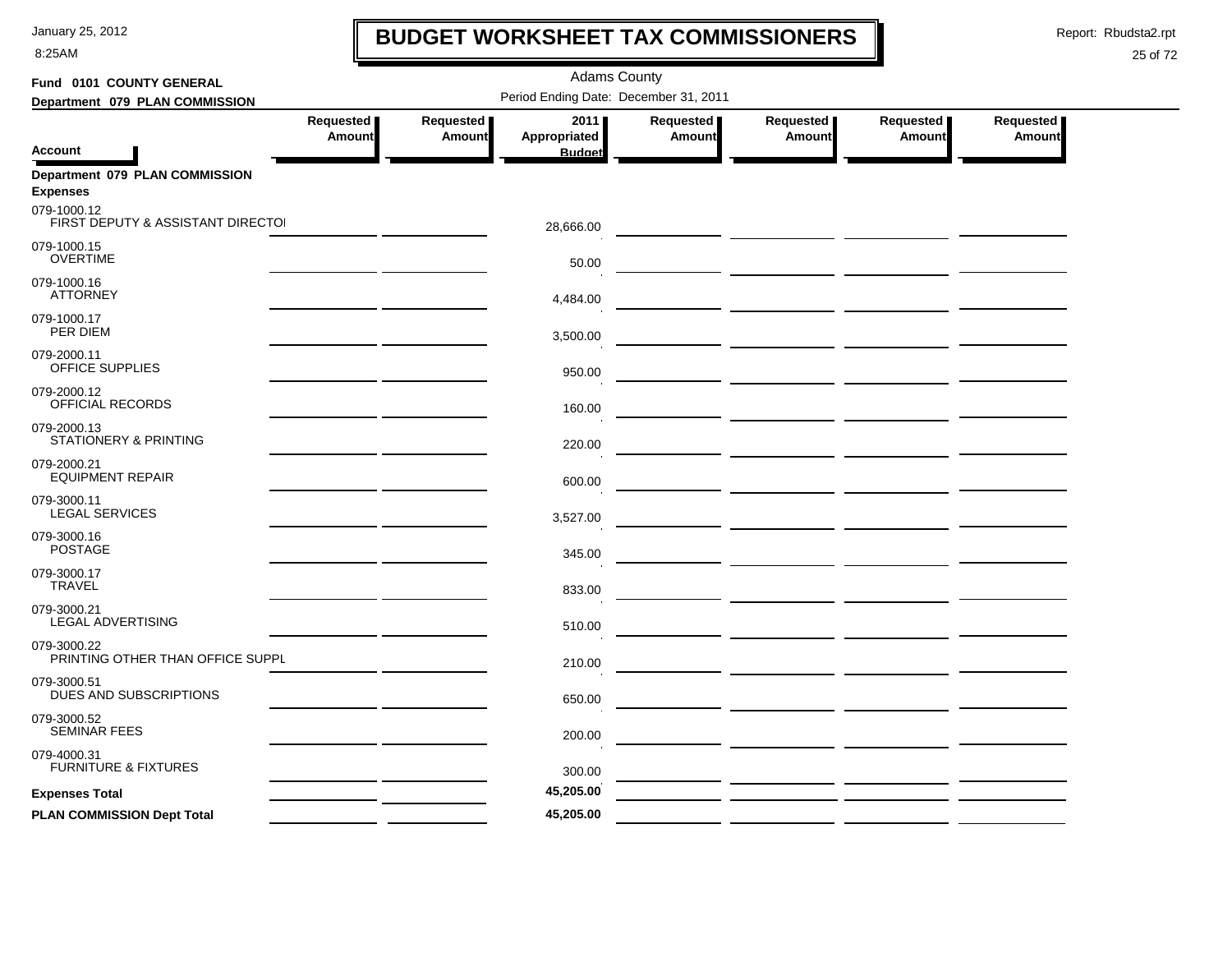8:25AM

### **BUDGET WORKSHEET TAX COMMISSIONERS**

Report: Rbudsta2.rpt

 $\mathbf l$ 

| Fund 0101 COUNTY GENERAL                                    |                                                 |                  | <b>Adams County</b>                   |           |                                                  |               |           |
|-------------------------------------------------------------|-------------------------------------------------|------------------|---------------------------------------|-----------|--------------------------------------------------|---------------|-----------|
| Department 161 COURTHOUSE                                   |                                                 |                  | Period Ending Date: December 31, 2011 |           |                                                  |               |           |
|                                                             | Requested                                       | <b>Requested</b> | 20111                                 | Requested | <b>Requested</b>                                 | Requested     | Requested |
| <b>Account</b>                                              | <b>Amount</b>                                   | <b>Amount</b>    | Appropriated<br><b>Budget</b>         | Amount    | Amount                                           | <b>Amount</b> | Amount    |
| Department 161 COURTHOUSE<br><b>Expenses</b>                |                                                 |                  |                                       |           |                                                  |               |           |
| 161-1000.14<br>CUSTODIAL COURTHOUSE                         |                                                 |                  | 24,282.00                             |           |                                                  |               |           |
| 161-1000.15<br><b>OVERTIME</b>                              | <u> 1989 - Johann John Stone, mars et al. (</u> |                  | 100.00                                |           |                                                  |               |           |
| 161-1000.16<br><b>BUILDING MAINTENANCE</b>                  |                                                 |                  | 30,037.00                             |           |                                                  |               |           |
| 161-1000.17<br><b>CUSTODIAL SERVICE COMPLEX</b>             |                                                 |                  | 29,558.00                             |           |                                                  |               |           |
| 161-1000.20<br><b>CUSTODIAL EXTRA HELP</b>                  |                                                 |                  | 5,000.00                              |           |                                                  |               |           |
| 161-2000.17<br>GAS, OIL & REPAIRS                           |                                                 |                  | 2,250.00                              |           |                                                  |               |           |
| 161-2000.21<br><b>CUSTODIAL SUPPLIES</b>                    |                                                 |                  | 13,000.00                             |           |                                                  |               |           |
| 161-3000.12<br>CONTRACTUAL                                  |                                                 |                  | 25,985.00                             |           |                                                  |               |           |
| 161-3000.31<br><b>UTILITIES</b>                             |                                                 |                  | 115,000.00                            |           |                                                  |               |           |
| 161-3000.33<br>CARPET REPLACEMENT                           |                                                 |                  | 11,000.00                             |           |                                                  |               |           |
| 161-3000.39<br><b>GENERAL BUILDING MAIN. &amp; SUPPLIES</b> |                                                 |                  | 12,000.00                             |           |                                                  |               |           |
| 161-3000.40<br><b>GENERAL MAINTENANCE / CONTRACT</b>        |                                                 |                  | 2,800.00                              |           |                                                  |               |           |
| 161-3000.41<br><b>LANDSCAPE SUPPLIES &amp; MATERIALS</b>    |                                                 |                  | 1.000.00                              |           |                                                  |               |           |
| 161-3000.42<br><b>UNIFORMS</b>                              |                                                 |                  | 400.00                                |           |                                                  |               |           |
| 161-4000.26<br><b>EQUIPMENT</b>                             |                                                 |                  | 1,000.00                              |           |                                                  |               |           |
| <b>Expenses Total</b>                                       |                                                 |                  | 273,412.00                            |           | <u> 1989 - Andrea Andrew Alexander (h. 1989)</u> |               |           |
| <b>COURTHOUSE Dept Total</b>                                |                                                 |                  | 273,412.00                            |           | $\sim$                                           |               |           |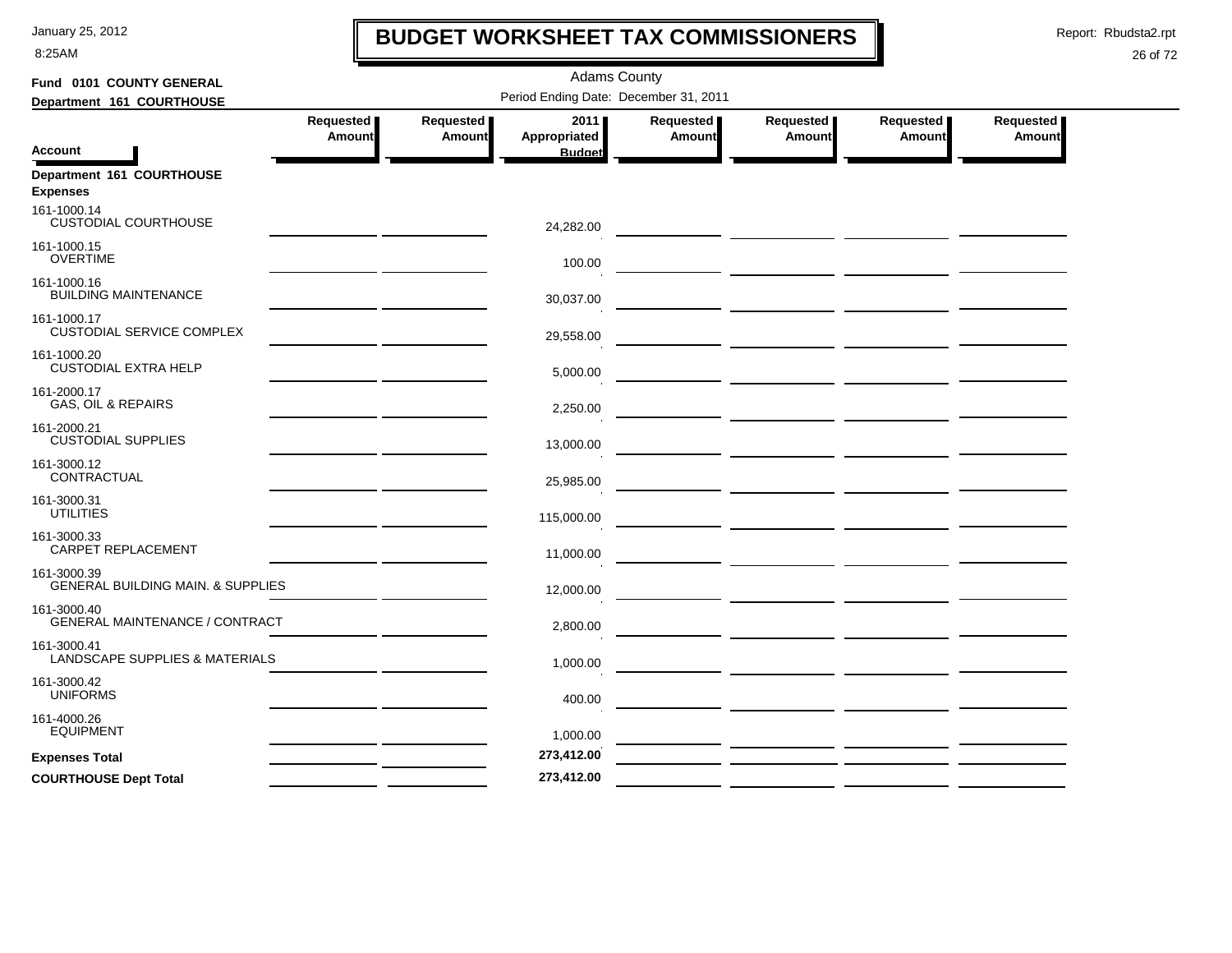8:25AM

## **BUDGET WORKSHEET TAX COMMISSIONERS**

Report: Rbudsta2.rpt

 $\mathbf I$ 

| Fund 0101 COUNTY GENERAL                                        | <b>Adams County</b>        |                            |                                       |                            |                                                                                                                       |                              |                            |  |  |
|-----------------------------------------------------------------|----------------------------|----------------------------|---------------------------------------|----------------------------|-----------------------------------------------------------------------------------------------------------------------|------------------------------|----------------------------|--|--|
| Department 201 SUPERIOR COURT                                   |                            |                            | Period Ending Date: December 31, 2011 |                            |                                                                                                                       |                              |                            |  |  |
|                                                                 | Requested<br><b>Amount</b> | Requested<br><b>Amount</b> | 2011<br>Appropriated                  | Requested<br><b>Amount</b> | Requested<br><b>Amount</b>                                                                                            | Requested  <br><b>Amount</b> | Requested<br><b>Amount</b> |  |  |
| <b>Account</b>                                                  |                            |                            | <b>Budget</b>                         |                            |                                                                                                                       |                              |                            |  |  |
| Department 201 SUPERIOR COURT<br><b>Expenses</b><br>201-1000.12 |                            |                            |                                       |                            |                                                                                                                       |                              |                            |  |  |
| COURT ADMIN/COURT REPORTER                                      |                            |                            | 34,674.00                             |                            |                                                                                                                       |                              |                            |  |  |
| 201-1000.13<br>COURT REPORTER/RESEARCH ASS'T                    |                            |                            | 29,017.00                             |                            |                                                                                                                       |                              |                            |  |  |
| 201-1000.14<br>COURT REPORTER/COMPUTER ADMIN                    |                            |                            | 26,880.00                             |                            |                                                                                                                       |                              |                            |  |  |
| 201-1000.18<br><b>TRANSLATOR</b>                                |                            |                            | 1,100.00                              |                            | <u> 1989 - Johann Harry Harry Harry Harry Harry Harry Harry Harry Harry Harry Harry Harry Harry Harry Harry Harry</u> |                              |                            |  |  |
| 201-1000.19<br><b>BAILIFF/CLERK</b>                             |                            |                            | 26,254.00                             |                            | <u> 1990 - Johann Harry Harry Harry Harry Harry Harry Harry Harry Harry Harry Harry Harry Harry Harry Harry Harry</u> |                              |                            |  |  |
| 201-1000.28<br>COMPENSATION-PAUPER COUNSEL                      |                            |                            | 6,775.00                              |                            | — <u>— — — — — — — — — — — —</u>                                                                                      |                              |                            |  |  |
| 201-1000.29<br>PER DIEM-PETIT JURORS                            |                            |                            | 2,000.00                              |                            |                                                                                                                       |                              |                            |  |  |
| 201-1000.30<br>PER DIEM-JUDGE VENUE                             |                            |                            | 100.00                                |                            |                                                                                                                       |                              |                            |  |  |
| 201-1000.31<br>PER DIEM-COURT REPORTER-VENUE                    |                            |                            | 50.00                                 |                            |                                                                                                                       |                              |                            |  |  |
| 201-1000.32<br>PER DIEM-BAILIFF-VENUE                           |                            |                            | 50.00                                 |                            |                                                                                                                       |                              |                            |  |  |
| 201-1000.34<br>MISCELLANEOUS INDIGENT                           |                            |                            | 2,500.00                              |                            |                                                                                                                       |                              |                            |  |  |
| 201-2000.11<br>OFFICE SUPPLIES                                  |                            |                            | 3,287.00                              |                            | — <u>— — — — — — — — — — — — —</u>                                                                                    |                              |                            |  |  |
| 201-3000.16<br><b>POSTAGE</b>                                   |                            |                            | 125.00                                |                            |                                                                                                                       |                              |                            |  |  |
| 201-3000.17<br><b>TRAVEL</b>                                    |                            |                            | 250.00                                |                            |                                                                                                                       |                              |                            |  |  |
| 201-3000.25<br><b>PRINTING</b>                                  |                            |                            | 250.00                                |                            |                                                                                                                       |                              |                            |  |  |
| 201-3000.36<br>MAINTENANCE & REPAIR CONTRACTS                   |                            |                            | 50.00                                 |                            |                                                                                                                       |                              |                            |  |  |
| 201-3000.37<br><b>EQUIPMENT REPAIR</b>                          |                            |                            | 101.00                                |                            |                                                                                                                       |                              |                            |  |  |
| 201-3000.51<br>DUES AND SUBSCRIPTIONS                           |                            |                            | 500.00                                |                            |                                                                                                                       |                              |                            |  |  |
| 201-3000.52<br><b>CONFERENCE AND SEMINARS</b>                   |                            |                            | 800.00                                |                            |                                                                                                                       |                              |                            |  |  |
| 201-3000.53<br><b>MEALS AND LODGING</b>                         |                            |                            | 340.00                                |                            |                                                                                                                       |                              |                            |  |  |
|                                                                 |                            |                            |                                       |                            |                                                                                                                       |                              |                            |  |  |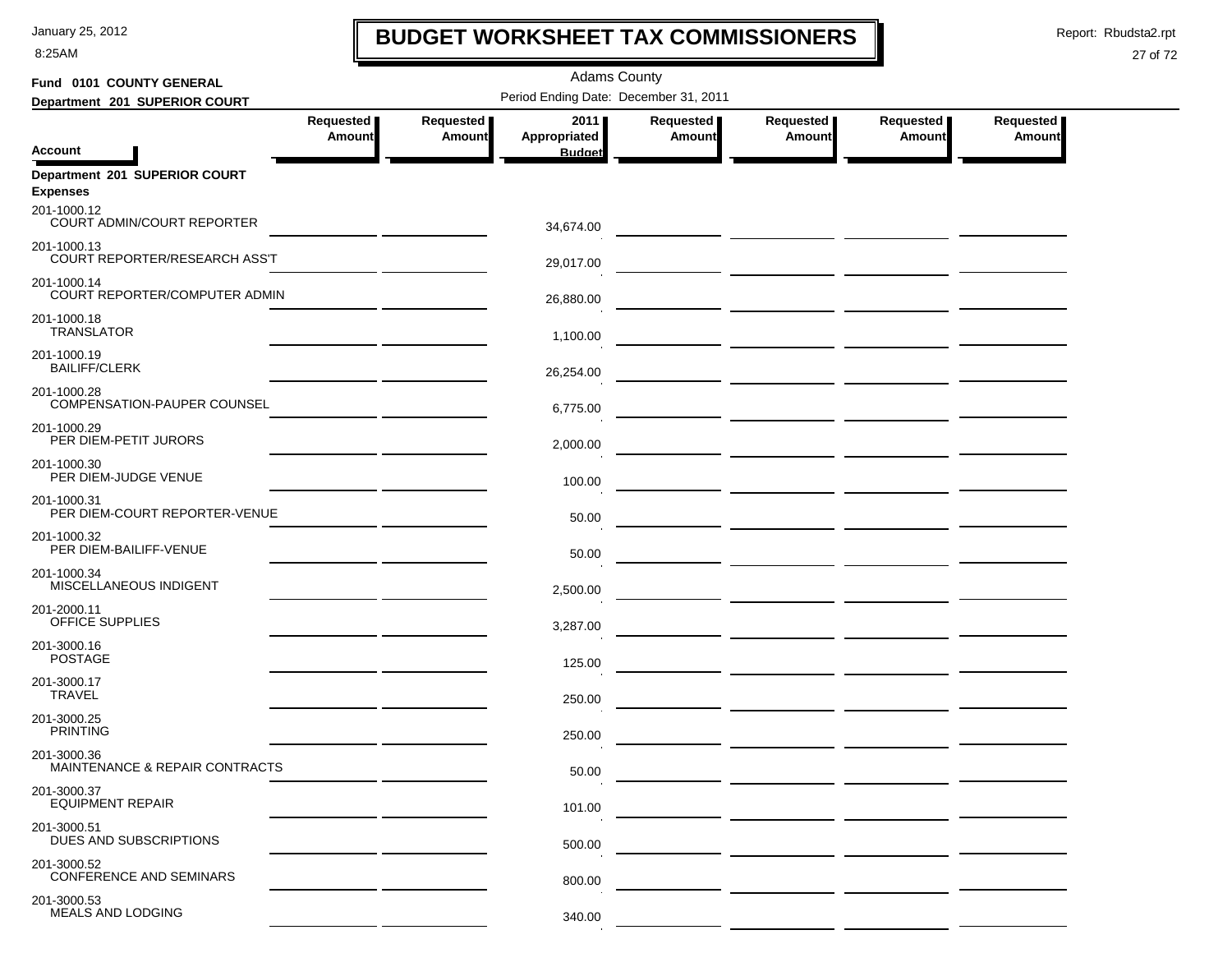8:25AM

## **BUDGET WORKSHEET TAX COMMISSIONERS**

Report: Rbudsta2.rpt

 $\mathbf \mathbf I$ 

| Fund 0101 COUNTY GENERAL                     |                     |                     | <b>Adams County</b>           |                       |                     |                       |                     |
|----------------------------------------------|---------------------|---------------------|-------------------------------|-----------------------|---------------------|-----------------------|---------------------|
| Department 201 SUPERIOR COURT                |                     |                     |                               |                       |                     |                       |                     |
|                                              | Requested<br>Amount | Requested<br>Amount | 2011 <b>II</b>                | Requested  <br>Amount | Requested<br>Amount | Requested  <br>Amount | Requested<br>Amount |
| Account                                      |                     |                     | Appropriated<br><b>Budget</b> |                       |                     |                       |                     |
| 201-4000.21<br><b>FURNITURE AND FIXTURES</b> |                     |                     | 1,250.00                      |                       |                     |                       |                     |
| 201-4000.26<br><b>OFFICE MACHINE</b>         |                     |                     | 318.00                        |                       |                     |                       |                     |
| 201-4000.31<br>LAW BOOKS AND WESTLAW         |                     |                     | 1,500.00                      |                       |                     |                       |                     |
| <b>Expenses Total</b>                        |                     |                     | 138,171.00                    |                       |                     |                       |                     |
| <b>SUPERIOR COURT Dept Total</b>             |                     |                     | 138,171.00                    |                       |                     |                       |                     |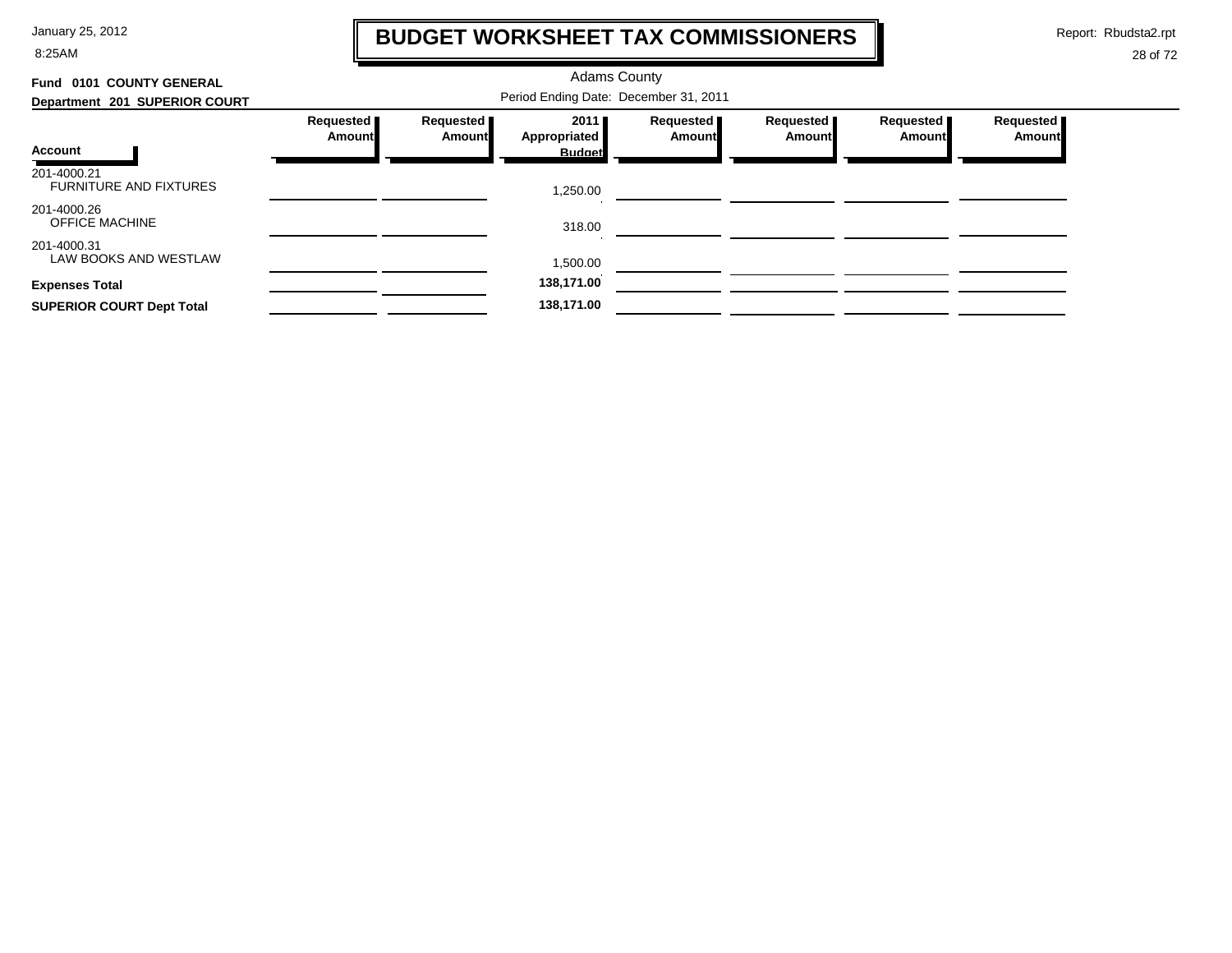8:25AM

### **BUDGET WORKSHEET TAX COMMISSIONERS**

Report: Rbudsta2.rpt

 $\mathbf l$ 

| Fund 0101 COUNTY GENERAL                          | <b>Adams County</b> |                     |                                       |                     |                                                                                                                       |                     |                     |  |  |  |
|---------------------------------------------------|---------------------|---------------------|---------------------------------------|---------------------|-----------------------------------------------------------------------------------------------------------------------|---------------------|---------------------|--|--|--|
| Department 231 PUBLIC DEFENDER                    |                     |                     | Period Ending Date: December 31, 2011 |                     |                                                                                                                       |                     |                     |  |  |  |
| <b>Account</b>                                    | Requested<br>Amount | Requested<br>Amount | 2011<br>Appropriated<br><b>Budget</b> | Requested<br>Amount | Requested<br>Amount                                                                                                   | Requested<br>Amount | Requested<br>Amount |  |  |  |
| Department 231 PUBLIC DEFENDER<br><b>Expenses</b> |                     |                     |                                       |                     |                                                                                                                       |                     |                     |  |  |  |
| 231-1000.11<br>PUBLIC DEFENDER                    |                     |                     | 71,500.00                             |                     |                                                                                                                       |                     |                     |  |  |  |
| 231-1000.12<br>DEPUTY PUBLIC DEFENDERS            |                     |                     | 112,610.00                            |                     | <u> 1989 - Andrea State Barbara, poeta esperanto-</u>                                                                 |                     |                     |  |  |  |
| 231-1000.13<br><b>FULL-TIME SECRETARY</b>         |                     |                     | 26,374.00                             |                     | <u> 1990 - Johann Harry Harry Harry Harry Harry Harry Harry Harry Harry Harry Harry Harry Harry Harry Harry Harry</u> |                     |                     |  |  |  |
| 231-1000.37<br>Miscellaneous Indigent Expenses    |                     |                     | 4,500.00                              |                     |                                                                                                                       |                     |                     |  |  |  |
| 231-2000.11<br>OFFICE SUPPLIES                    |                     |                     | 1,800.00                              |                     |                                                                                                                       |                     |                     |  |  |  |
| 231-2000.12<br>Office Allowance                   |                     |                     | 2,200.00                              |                     |                                                                                                                       |                     |                     |  |  |  |
| 231-3000.16<br>Postage                            |                     |                     | 1,000.00                              |                     |                                                                                                                       |                     |                     |  |  |  |
| 231-3000.17<br>TRAVEL/TRAINING                    |                     |                     | 1,000.00                              |                     |                                                                                                                       |                     |                     |  |  |  |
| 231-4000.26<br><b>EQUIPMENT</b>                   |                     |                     | 500.00                                |                     |                                                                                                                       |                     |                     |  |  |  |
| <b>Expenses Total</b>                             |                     |                     | 221,484.00                            |                     |                                                                                                                       |                     |                     |  |  |  |
| <b>PUBLIC DEFENDER Dept Total</b>                 |                     |                     | 221,484.00                            |                     |                                                                                                                       |                     |                     |  |  |  |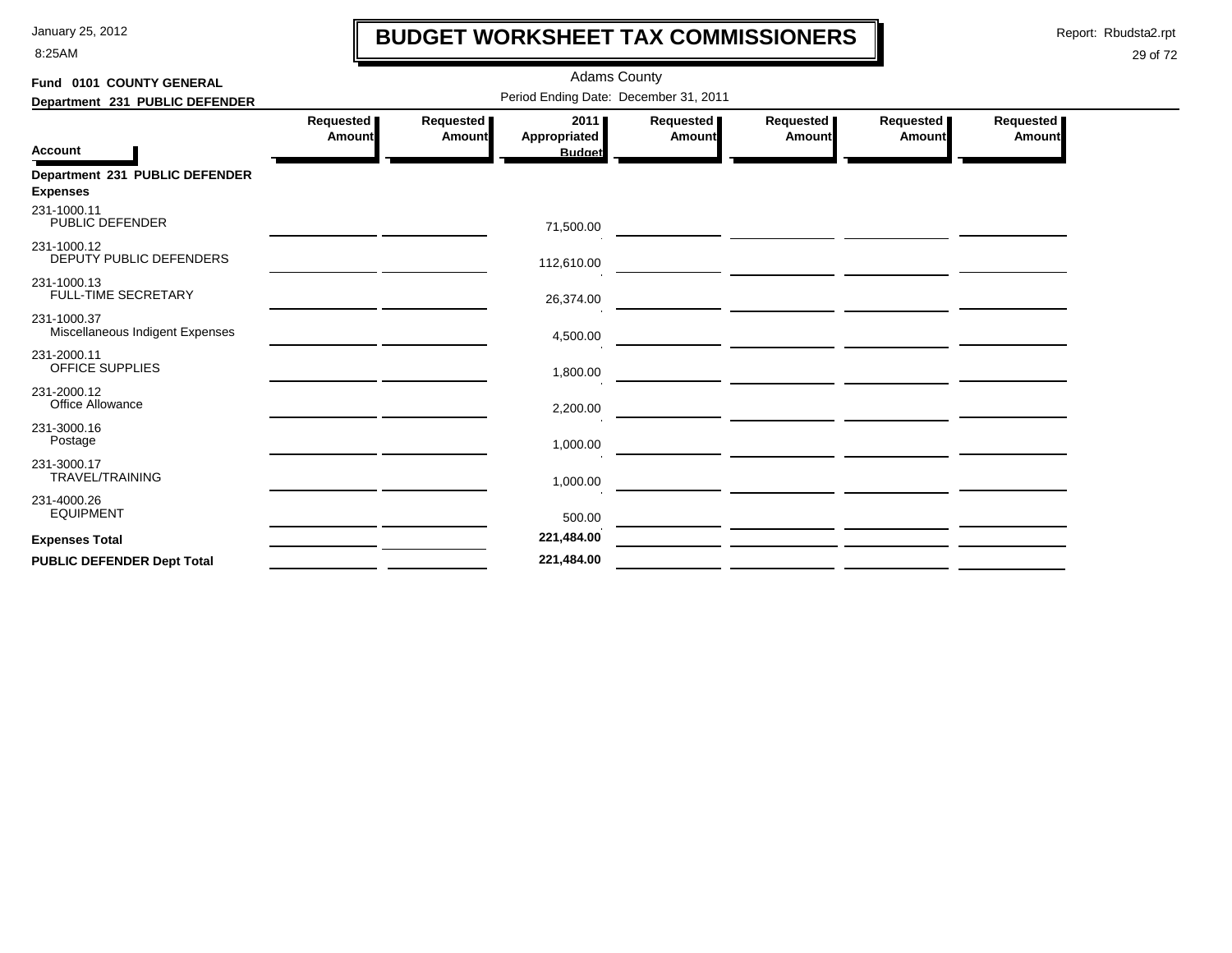8:25AM

## **BUDGET WORKSHEET TAX COMMISSIONERS**

Report: Rbudsta2.rpt

 $\mathbf I$ 

### 30 of 72

| Fund 0101 COUNTY GENERAL                                 | <b>Adams County</b>                   |                            |                      |                     |                                                                                                                         |                                                                                                                       |                            |  |  |  |
|----------------------------------------------------------|---------------------------------------|----------------------------|----------------------|---------------------|-------------------------------------------------------------------------------------------------------------------------|-----------------------------------------------------------------------------------------------------------------------|----------------------------|--|--|--|
| Department 232 CIRCUIT COURT                             | Period Ending Date: December 31, 2011 |                            |                      |                     |                                                                                                                         |                                                                                                                       |                            |  |  |  |
|                                                          | Requested<br>Amount                   | Requested<br><b>Amount</b> | 2011<br>Appropriated | Requested<br>Amount | Requested  <br>Amount                                                                                                   | Requested<br>Amount                                                                                                   | Requested<br><b>Amount</b> |  |  |  |
| <b>Account</b>                                           |                                       |                            | <b>Budget</b>        |                     |                                                                                                                         |                                                                                                                       |                            |  |  |  |
| Department 232 CIRCUIT COURT<br><b>Expenses</b>          |                                       |                            |                      |                     |                                                                                                                         |                                                                                                                       |                            |  |  |  |
| 232-1000.12<br>COURT ADMIN/SEC/ASS'T. REPORTER           |                                       |                            | 34,674.00            |                     |                                                                                                                         |                                                                                                                       |                            |  |  |  |
| 232-1000.13<br><b>CHIEF REPORTER</b>                     |                                       |                            | 30,367.00            |                     |                                                                                                                         |                                                                                                                       |                            |  |  |  |
| 232-1000.14<br><b>ASSISTANT REPORTER</b>                 |                                       |                            | 27,352.00            |                     |                                                                                                                         |                                                                                                                       |                            |  |  |  |
| 232-1000.16<br><b>COURT SECURITY</b>                     |                                       |                            | 21,306.00            |                     | <u> 1990 - Johann Harry Harry Harry Harry Harry Harry Harry Harry Harry Harry Harry Harry Harry Harry Harry Harry</u>   |                                                                                                                       |                            |  |  |  |
| 232-1000.17<br><b>TRANSLATOR</b>                         |                                       |                            | 300.00               |                     |                                                                                                                         |                                                                                                                       |                            |  |  |  |
| 232-1000.18<br><b>BAILIFF/ASS'T ADMIN/ASS'T REPORTEF</b> |                                       |                            | 24,877.00            |                     |                                                                                                                         |                                                                                                                       |                            |  |  |  |
| 232-1000.19<br>TEMPORARY ASS'T COURT REPORTER            |                                       |                            | 850.00               |                     |                                                                                                                         | <u> 1990 - John Harry Harry Harry Harry Harry Harry Harry Harry Harry Harry Harry Harry Harry Harry Harry Harry H</u> |                            |  |  |  |
| 232-1000.30<br>PER DIEM-CT. REPORTER-VENUE               |                                       |                            | 300.00               |                     |                                                                                                                         |                                                                                                                       |                            |  |  |  |
| 232-1000.31<br>PER DIEM-BAILIFF-VENUE                    |                                       |                            | 200.00               |                     |                                                                                                                         | <u> 1990 - John Harry Harry Harry Harry Harry Harry Harry Harry Harry Harry Harry Harry Harry Harry Harry Harry H</u> |                            |  |  |  |
| 232-1000.33<br>PER DIEM-GRAND JURY                       |                                       |                            | 500.00               |                     |                                                                                                                         |                                                                                                                       |                            |  |  |  |
| 232-1000.34<br>PER DIEM-PETIT JURY                       |                                       |                            | 6,500.00             |                     |                                                                                                                         |                                                                                                                       |                            |  |  |  |
| 232-1000.35<br>PAUPER ATTORNEY                           |                                       |                            | 50,000.00            |                     | <u> 1990 - Johann Barn, mars and de Branch Barn, mars and de Branch Barn, mars and de Branch Barn, mars and de Br</u>   |                                                                                                                       |                            |  |  |  |
| 232-1000.36<br><b>WITNESS FEES</b>                       |                                       |                            | 200.00               |                     | <u> The Common Common Common Common Common Common Common Common Common Common Common Common Common Common Common Co</u> |                                                                                                                       |                            |  |  |  |
| 232-1000.37<br>MISCELLANEOUS INDIGENT EXPENSES           |                                       |                            | 1,500.00             |                     |                                                                                                                         |                                                                                                                       |                            |  |  |  |
| 232-1000.38<br><b>GUARDIAN AD LITEM</b>                  |                                       |                            | 10,000.00            |                     |                                                                                                                         |                                                                                                                       |                            |  |  |  |
| 232-2000.11<br>STATIONERY AND PRINTING                   |                                       |                            | 500.00               |                     |                                                                                                                         |                                                                                                                       |                            |  |  |  |
| 232-2000.12<br>OTHER OFFICE SUPPLIES & PETTY CA!         |                                       |                            | 2,733.00             |                     |                                                                                                                         |                                                                                                                       |                            |  |  |  |
| 232-3000.12<br>PSYCHIATRIC AND MEDICAL SERVICE           |                                       |                            | 1,000.00             |                     |                                                                                                                         |                                                                                                                       |                            |  |  |  |
| 232-3000.16<br><b>POSTAGE</b>                            |                                       |                            | 300.00               |                     |                                                                                                                         |                                                                                                                       |                            |  |  |  |
| 232-3000.37<br><b>REPAIRS</b>                            |                                       |                            | 500.00               |                     |                                                                                                                         |                                                                                                                       |                            |  |  |  |

 $\sim$  100  $\pm$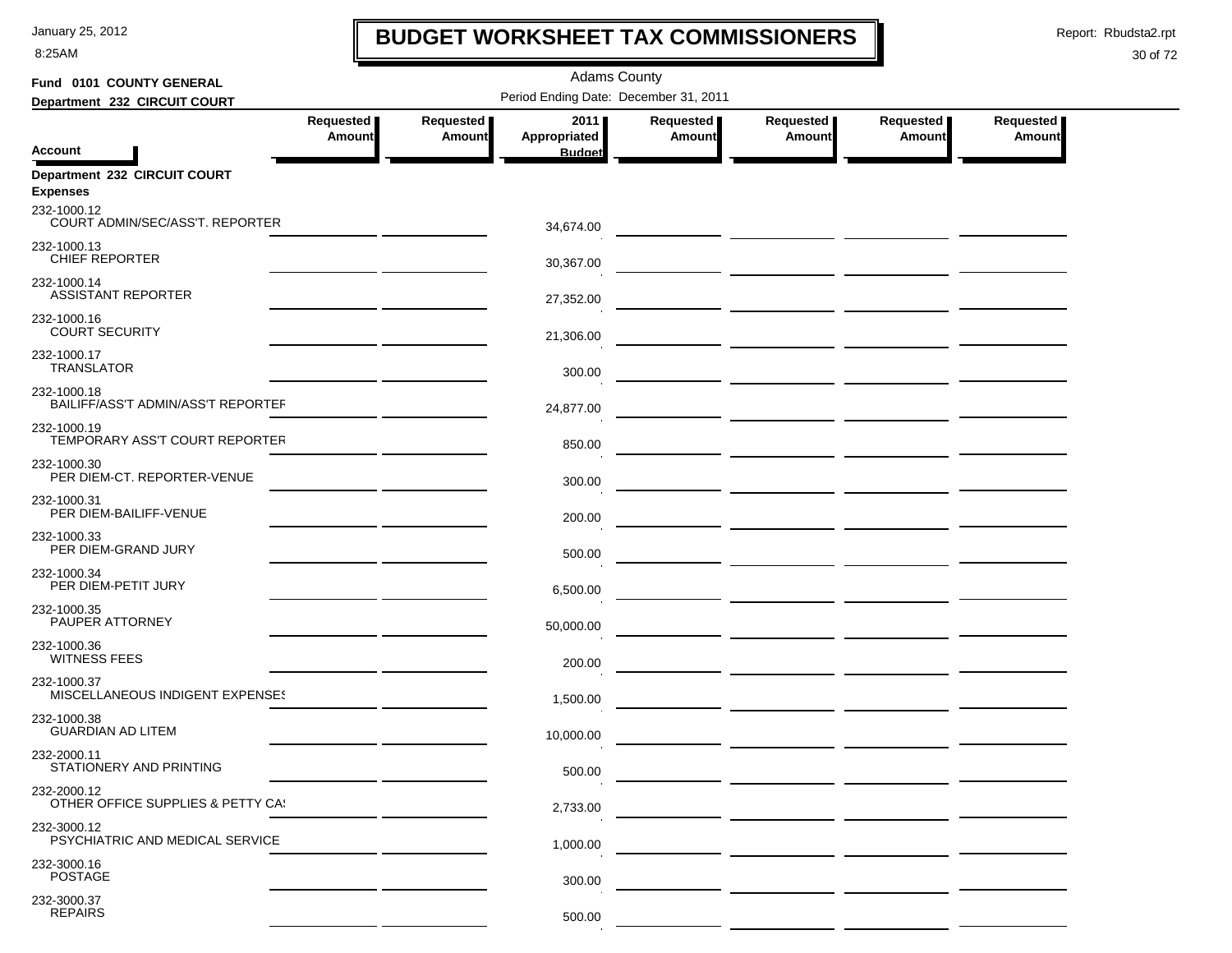8:25AM

# **BUDGET WORKSHEET TAX COMMISSIONERS**

Report: Rbudsta2.rpt

 $\mathbf l$ 

| Fund 0101 COUNTY GENERAL                       |                                       |                            | <b>Adams County</b>                   |                            |                       |                     |                            |  |  |  |  |
|------------------------------------------------|---------------------------------------|----------------------------|---------------------------------------|----------------------------|-----------------------|---------------------|----------------------------|--|--|--|--|
| Department 232 CIRCUIT COURT                   | Period Ending Date: December 31, 2011 |                            |                                       |                            |                       |                     |                            |  |  |  |  |
| <b>Account</b>                                 | Requested<br>Amount                   | Requested<br><b>Amount</b> | 2011<br>Appropriated<br><b>Budget</b> | Requested<br><b>Amount</b> | Requested  <br>Amount | Requested<br>Amount | Requested<br><b>Amount</b> |  |  |  |  |
| 232-3000.40<br>DRY CLEANING                    |                                       |                            | 50.00                                 |                            |                       |                     |                            |  |  |  |  |
| 232-3000.41<br>MAINTENANCE & REPAIR AGREEMENT  |                                       |                            | 1,000.00                              |                            |                       |                     |                            |  |  |  |  |
| 232-3000.51<br>DUES AND SUBSCRIPTIONS          |                                       |                            | 1,121.00                              |                            |                       |                     |                            |  |  |  |  |
| 232-3000.52<br><b>CONFERENCES AND SEMINARS</b> |                                       |                            | 1,200.00                              |                            |                       |                     |                            |  |  |  |  |
| 232-3000.92<br>LODGING AND MEALS OF JURORS     |                                       |                            | 915.00                                |                            |                       |                     |                            |  |  |  |  |
| 232-4000.21<br><b>FURNITURE AND FIXTURES</b>   |                                       |                            | 1,200.00                              |                            |                       |                     |                            |  |  |  |  |
| 232-4000.26<br>OFFICE MACHINES                 |                                       |                            | 1,000.00                              |                            |                       |                     |                            |  |  |  |  |
| 232-4000.31<br><b>LAW BOOKS</b>                |                                       |                            | 17,000.00                             |                            |                       |                     |                            |  |  |  |  |
| <b>Expenses Total</b>                          |                                       |                            | 237,445.00                            |                            |                       |                     |                            |  |  |  |  |
| <b>CIRCUIT COURT Dept Total</b>                |                                       |                            | 237,445.00                            |                            |                       |                     |                            |  |  |  |  |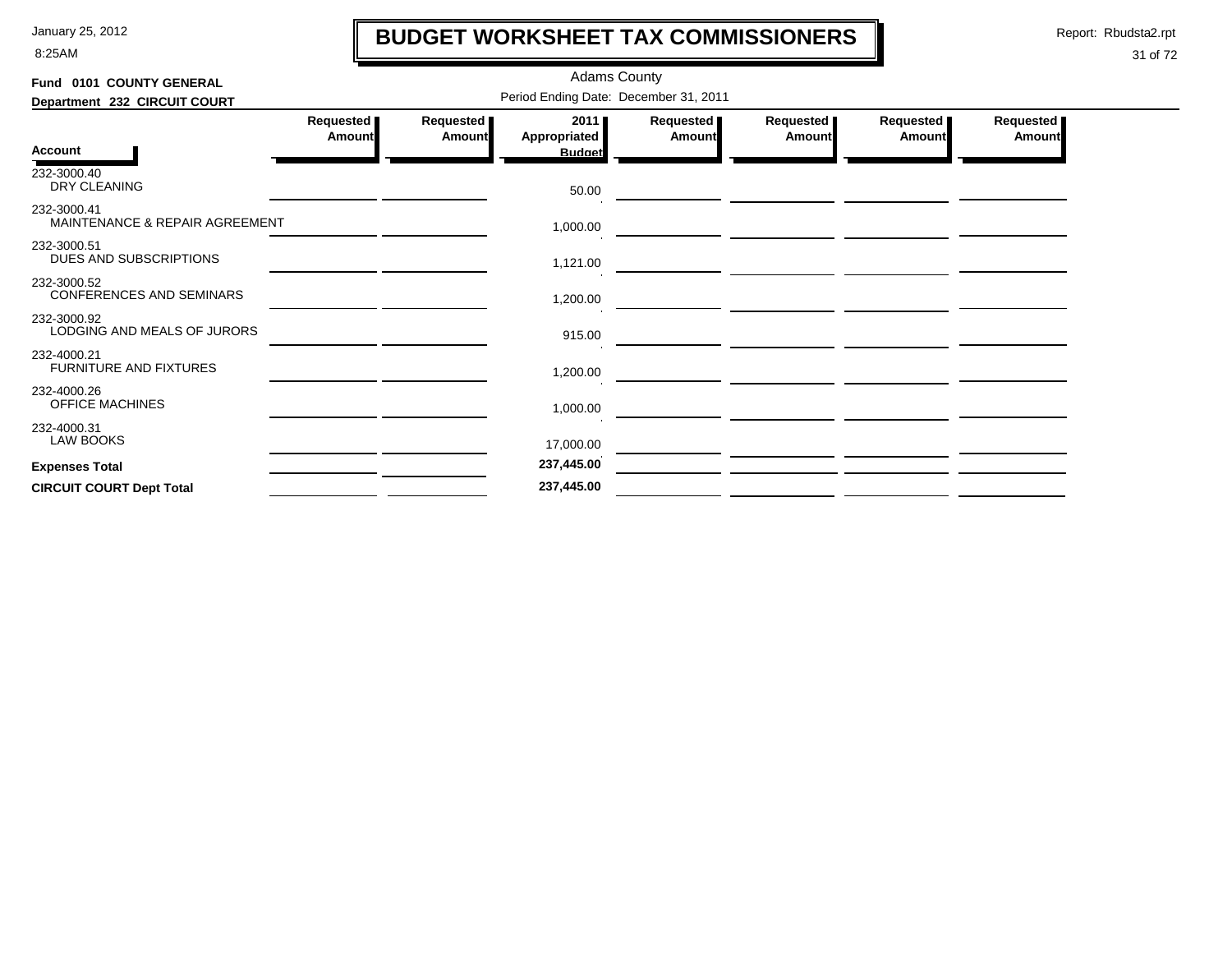8:25AM

## **BUDGET WORKSHEET TAX COMMISSIONERS**

Report: Rbudsta2.rpt

 $\mathbf l$ 

| Fund 0101 COUNTY GENERAL                        | <b>Adams County</b> |                            |                                       |                     |                                                                                                                                                                                                                                      |                       |                                   |  |  |  |
|-------------------------------------------------|---------------------|----------------------------|---------------------------------------|---------------------|--------------------------------------------------------------------------------------------------------------------------------------------------------------------------------------------------------------------------------------|-----------------------|-----------------------------------|--|--|--|
| Department 273 PROBATION                        |                     |                            | Period Ending Date: December 31, 2011 |                     |                                                                                                                                                                                                                                      |                       |                                   |  |  |  |
|                                                 | Requested<br>Amount | Requested<br><b>Amount</b> | 2011<br><b>Appropriated</b>           | Requested<br>Amount | Requested<br>Amount                                                                                                                                                                                                                  | Requested  <br>Amount | <b>Requested</b><br><b>Amount</b> |  |  |  |
| <b>Account</b>                                  |                     |                            | <b>Budget</b>                         |                     |                                                                                                                                                                                                                                      |                       |                                   |  |  |  |
| Department 273 PROBATION<br><b>Expenses</b>     |                     |                            |                                       |                     |                                                                                                                                                                                                                                      |                       |                                   |  |  |  |
| 273-1000.11<br>CHIEF PROBATION OFFICER          |                     |                            | 61,333.00                             |                     |                                                                                                                                                                                                                                      |                       |                                   |  |  |  |
| 273-1000.12<br>ASSISTANT CHIEF PROBATION OFFICE |                     |                            | 53,833.00                             |                     |                                                                                                                                                                                                                                      |                       |                                   |  |  |  |
| 273-1000.13<br><b>SECRETARY</b>                 |                     |                            | 24,666.00                             |                     |                                                                                                                                                                                                                                      |                       |                                   |  |  |  |
| 273-1000.14<br>PART-TIME SECRETARIES            |                     |                            | 22,228.00                             |                     |                                                                                                                                                                                                                                      |                       |                                   |  |  |  |
| 273-1000.17<br>PROBATION OFFICER                |                     |                            | 53,833.00                             |                     |                                                                                                                                                                                                                                      |                       |                                   |  |  |  |
| 273-1000.18<br>PROBATION OFFICER                |                     |                            | 53,833.00                             |                     |                                                                                                                                                                                                                                      |                       |                                   |  |  |  |
| 273-1000.19<br>PROBATION OFFICER                |                     |                            | 44,490.00                             |                     |                                                                                                                                                                                                                                      |                       |                                   |  |  |  |
| 273-2000.11<br><b>GENERAL OFFICE SUPPLIES</b>   |                     |                            | 1,500.00                              |                     |                                                                                                                                                                                                                                      |                       |                                   |  |  |  |
| 273-3000.17<br><b>TRAVEL</b>                    |                     |                            | 2,475.00                              |                     |                                                                                                                                                                                                                                      |                       |                                   |  |  |  |
| 273-3000.22<br>PRINTING OTHER THAN OFFICE SUPPL |                     |                            | 210.00                                |                     |                                                                                                                                                                                                                                      |                       |                                   |  |  |  |
| 273-3000.51<br>DUES AND SUBSCRIPTIONS           |                     |                            | 400.00                                |                     |                                                                                                                                                                                                                                      |                       |                                   |  |  |  |
| 273-3000.52<br>CONFERENCES AND TRAINING         |                     |                            | 1,660.00                              |                     |                                                                                                                                                                                                                                      |                       |                                   |  |  |  |
| 273-4000.31<br>FURNITURE AND FIXTURES           |                     |                            | 100.00                                |                     |                                                                                                                                                                                                                                      |                       |                                   |  |  |  |
| <b>Expenses Total</b>                           |                     |                            | 320,561.00                            |                     | <u> De Carlos de Carlos de la Carlos de Carlos de Carlos de Carlos de Carlos de Carlos de Carlos de Carlos de Carlos de Carlos de Carlos de Carlos de Carlos de Carlos de Carlos de Carlos de Carlos de Carlos de Carlos de Carl</u> |                       |                                   |  |  |  |
| <b>PROBATION Dept Total</b>                     |                     |                            | 320,561.00                            |                     |                                                                                                                                                                                                                                      |                       |                                   |  |  |  |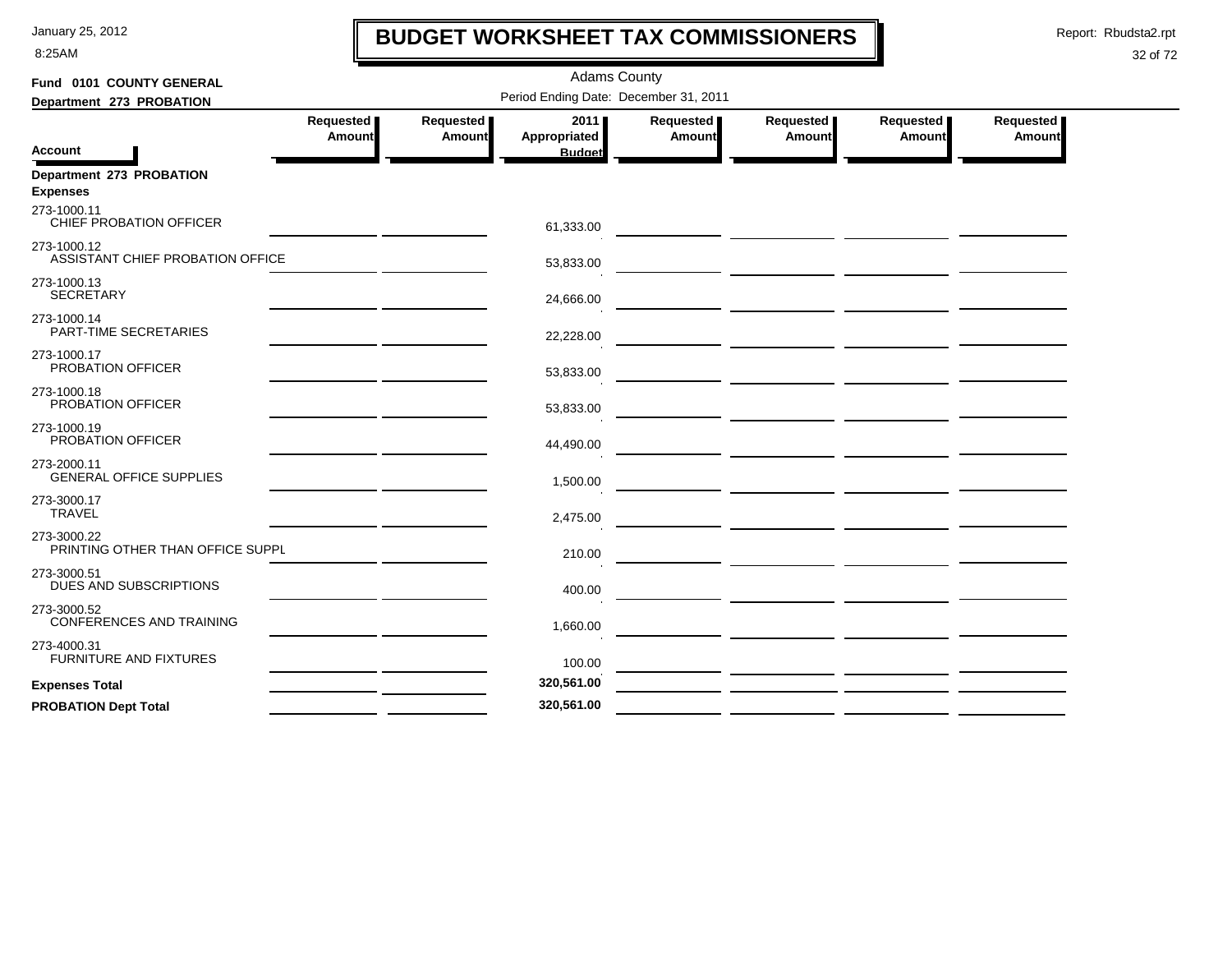8:25AM

# **BUDGET WORKSHEET TAX COMMISSIONERS**

Report: Rbudsta2.rpt

 $\mathbf l$ 

| Fund 0101 COUNTY GENERAL                |                                       |                     | <b>Adams County</b>  |                            |                            |                              |                     |  |  |
|-----------------------------------------|---------------------------------------|---------------------|----------------------|----------------------------|----------------------------|------------------------------|---------------------|--|--|
| Department 308 WEIGHT & MEASURES        | Period Ending Date: December 31, 2011 |                     |                      |                            |                            |                              |                     |  |  |
|                                         | Requested<br><b>Amount</b>            | Requested<br>Amount | 2011<br>Appropriated | Requested<br><b>Amount</b> | Requested<br><b>Amount</b> | Requested  <br><b>Amount</b> | Requested<br>Amount |  |  |
| <b>Account</b>                          |                                       |                     | <b>Budget</b>        |                            |                            |                              |                     |  |  |
| Department 308 WEIGHT & MEASURES        |                                       |                     |                      |                            |                            |                              |                     |  |  |
| <b>Expenses</b>                         |                                       |                     |                      |                            |                            |                              |                     |  |  |
| 308-1000.11<br><b>INSPECTOR</b>         |                                       |                     | 6,820.00             |                            |                            |                              |                     |  |  |
| 308-2000.11<br><b>SUPPLIES</b>          |                                       |                     | 206.00               |                            |                            |                              |                     |  |  |
| 308-3000.17<br><b>TRAVEL</b>            |                                       |                     | 900.00               |                            |                            |                              |                     |  |  |
| <b>Expenses Total</b>                   |                                       |                     | 7,926.00             |                            |                            |                              |                     |  |  |
| <b>WEIGHT &amp; MEASURES Dept Total</b> |                                       |                     | 7,926.00             |                            |                            |                              |                     |  |  |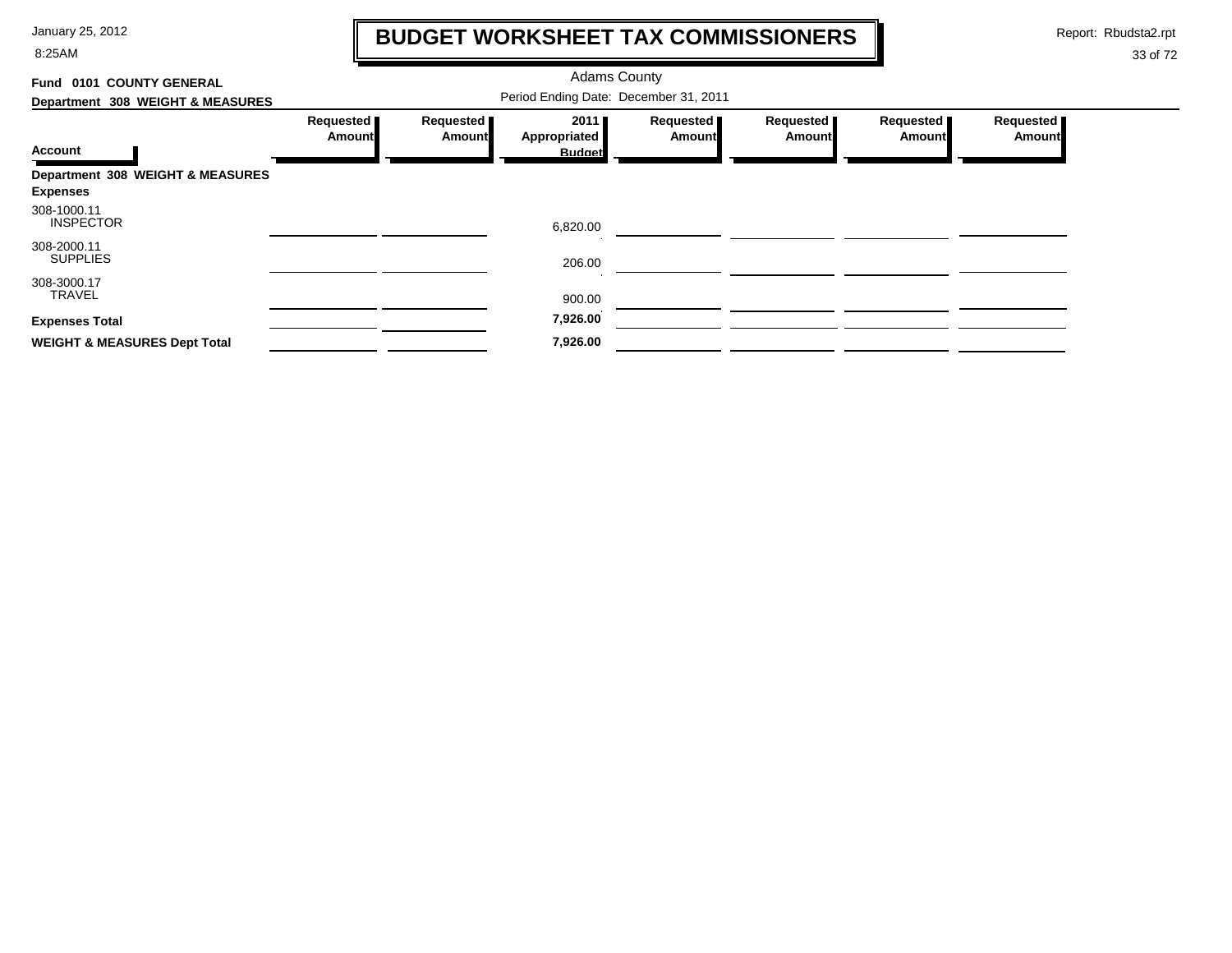8:25AM

### **BUDGET WORKSHEET TAX COMMISSIONERS**

Report: Rbudsta2.rpt

 $\mathbf l$ 

| Fund 0101 COUNTY GENERAL                              |                     |                       | <b>Adams County</b>                   |                            |                     |                     |                            |
|-------------------------------------------------------|---------------------|-----------------------|---------------------------------------|----------------------------|---------------------|---------------------|----------------------------|
| Department 312 BUILDING DEPARTMENT                    |                     |                       | Period Ending Date: December 31, 2011 |                            |                     |                     |                            |
| <b>Account</b>                                        | Requested<br>Amount | Requested  <br>Amount | 2011<br>Appropriated<br><b>Budget</b> | Requested<br><b>Amount</b> | Requested<br>Amount | Requested<br>Amount | Requested<br><b>Amount</b> |
| Department 312 BUILDING DEPARTMENT<br><b>Expenses</b> |                     |                       |                                       |                            |                     |                     |                            |
| 312-1000.11<br>BUILDING COMM. & PLAN DIRECTOR         |                     |                       | 43,201.00                             |                            |                     |                     |                            |
| 312-1000.12<br>FIRST DEPUTY                           |                     |                       | 27,121.00                             |                            |                     |                     |                            |
| 312-1000.15<br><b>OVERTIME</b>                        |                     |                       | 100.00                                |                            |                     |                     |                            |
| 312-1000.17<br>PART-TIME INSPECTOR                    |                     |                       | 2,342.00                              |                            |                     |                     |                            |
| 312-2000.11<br>OFFICE SUPPLIES                        |                     |                       | 440.00                                |                            |                     |                     |                            |
| 312-2000.20<br>Gas & Oil                              |                     |                       | 2,312.00                              |                            |                     |                     |                            |
| 312-2000.22<br><b>TIRES</b>                           |                     |                       | 370.00                                |                            |                     |                     |                            |
| 312-2000.26<br>OTHER SUPPLIES                         |                     |                       | 324.00                                |                            |                     |                     |                            |
| 312-3000.11<br><b>LEGAL SERVICES</b>                  |                     |                       | 200.00                                |                            |                     |                     |                            |
| 312-3000.16<br><b>POSTAGE</b>                         |                     |                       | 245.00                                |                            |                     |                     |                            |
| 312-3000.17<br><b>TRAVEL</b>                          |                     |                       | 200.00                                |                            |                     |                     |                            |
| 312-3000.37<br><b>EQUIPMENT REPAIR</b>                |                     |                       | 360.00                                |                            |                     |                     |                            |
| 312-3000.51<br>DUES AND SUBSCRIPTIONS                 |                     |                       | 408.00                                |                            |                     |                     |                            |
| 312-3000.52<br><b>SEMINAR FEES</b>                    |                     |                       | 200.00                                |                            |                     |                     |                            |
| 312-3000.53<br>INSPEC. REPAIR/REMOVAL/UNSAFE BL       |                     |                       | 500.00                                |                            |                     |                     |                            |
| 312-3000.54<br><b>INSPECTION FEE REFUND</b>           |                     |                       | 260.00                                |                            |                     |                     |                            |
| 312-4000.31<br><b>FURNITURE &amp; FIXTURES</b>        |                     |                       | 200.00                                |                            |                     |                     |                            |
| <b>Expenses Total</b>                                 |                     |                       | 78,783.00                             |                            |                     |                     |                            |
| <b>BUILDING DEPARTMENT Dept Total</b>                 |                     |                       | 78,783.00                             |                            |                     |                     |                            |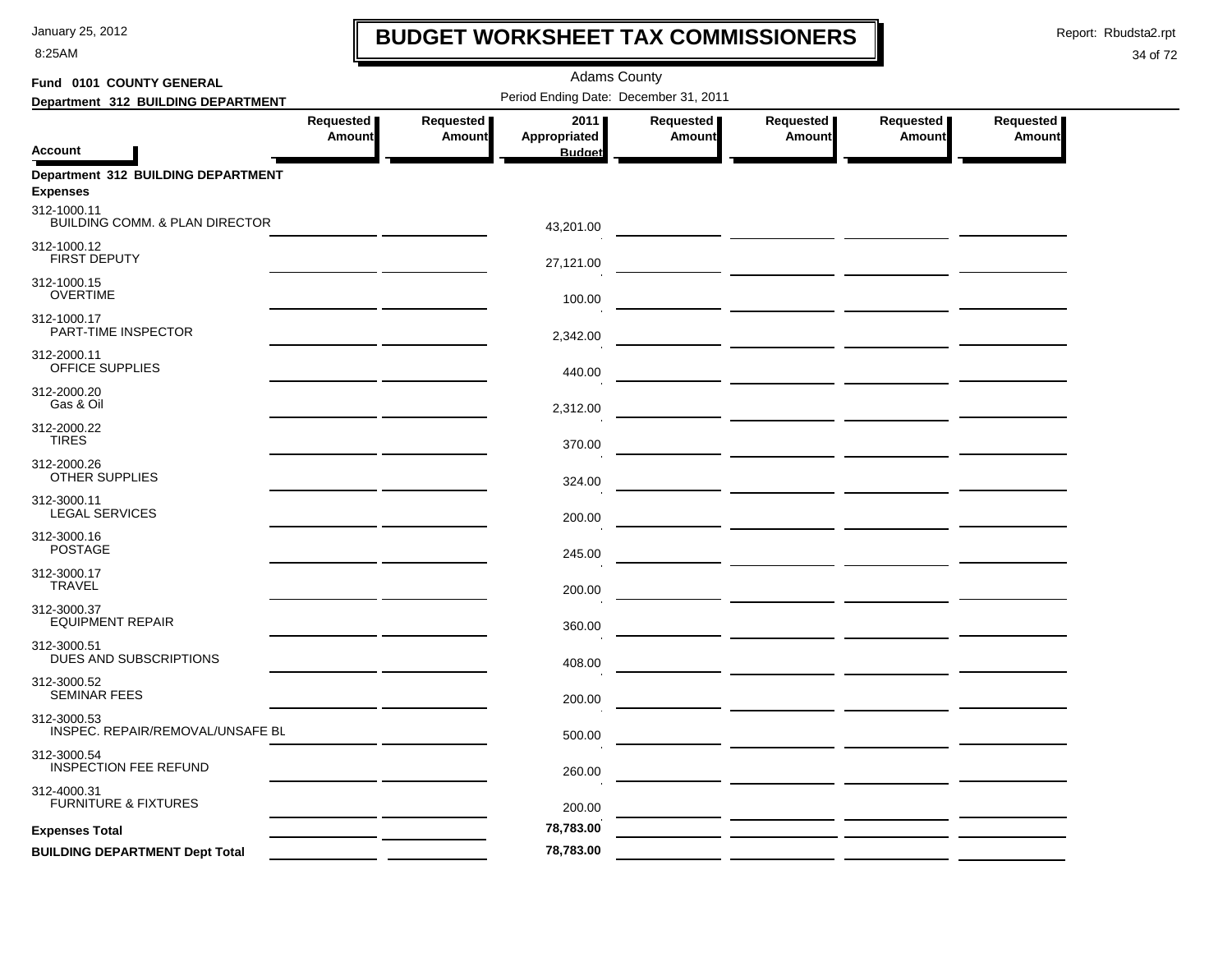8:25AM

## **BUDGET WORKSHEET TAX COMMISSIONERS**

Report: Rbudsta2.rpt

 $\mathbf l$ 

| Fund 0101 COUNTY GENERAL                               |                                                                                                                      |                     | <b>Adams County</b>                   |                     |                                                      |                     |                     |
|--------------------------------------------------------|----------------------------------------------------------------------------------------------------------------------|---------------------|---------------------------------------|---------------------|------------------------------------------------------|---------------------|---------------------|
| Department 361 EMERGENCY MANAGEMENT                    |                                                                                                                      |                     | Period Ending Date: December 31, 2011 |                     |                                                      |                     |                     |
| <b>Account</b>                                         | Requested  <br>Amount                                                                                                | Requested<br>Amount | 2011<br>Appropriated<br><b>Budget</b> | Requested<br>Amount | Requested  <br>Amount                                | Requested<br>Amount | Requested<br>Amount |
| Department 361 EMERGENCY MANAGEMENT<br><b>Expenses</b> |                                                                                                                      |                     |                                       |                     |                                                      |                     |                     |
| 361-1000.11<br><b>DIRECTOR</b>                         | <u> 1989 - Andrea State Barbara, poeta esp</u>                                                                       |                     | 36,379.00                             |                     |                                                      |                     |                     |
| 361-1000.14<br>ADMINISTRATIVE ASSISTANT                |                                                                                                                      |                     | 25,261.00                             |                     |                                                      |                     |                     |
| 361-2000.11<br><b>OFFICE SUPPLIES</b>                  |                                                                                                                      |                     | 857.00                                |                     |                                                      |                     |                     |
| 361-2000.16<br><b>FREIGHT</b>                          |                                                                                                                      |                     | 106.00                                |                     |                                                      |                     |                     |
| 361-3000.16<br><b>POSTAGE</b>                          |                                                                                                                      |                     | 161.00                                |                     |                                                      |                     |                     |
| 361-3000.17<br><b>TRAVEL - FUEL</b>                    |                                                                                                                      |                     | 3,000.00                              |                     |                                                      |                     |                     |
| 361-3000.36<br>MAINTENANCE CONTRACTS                   |                                                                                                                      |                     | 1,400.00                              |                     |                                                      |                     |                     |
| 361-3000.37<br><b>EQUIPMENT REPAIR</b>                 |                                                                                                                      |                     | 2,113.00                              |                     |                                                      |                     |                     |
| 361-3000.51<br>SUBSCRIPTIONS, DUES & REGISTRATI        |                                                                                                                      |                     | 700.00                                |                     | — <u>— — — — — — — — — — — — — — —</u>               |                     |                     |
| 361-3000.52<br><b>TRAINING</b>                         |                                                                                                                      |                     | 526.00                                |                     |                                                      |                     |                     |
| 361-3000.53<br><b>EMERGENCY CONTINGENCY</b>            |                                                                                                                      |                     | 1,072.00                              |                     |                                                      |                     |                     |
| 361-3000.54<br>HAZARDOUS CHEMICAL                      |                                                                                                                      |                     | 536.00                                |                     | <u> 1989 - Johann John Stein, mars et al. (1989)</u> |                     |                     |
| 361-4000.26<br><b>EQUIPMENT</b>                        | <u> 1989 - John Harry Barnett, mars and de la partie de la partie de la partie de la partie de la partie de la p</u> |                     | 1,051.00                              |                     |                                                      |                     |                     |
| <b>Expenses Total</b>                                  |                                                                                                                      |                     | 73,162.00                             |                     |                                                      |                     |                     |
| <b>EMERGENCY MANAGEMENT Dept Total</b>                 |                                                                                                                      |                     | 73,162.00                             |                     |                                                      |                     |                     |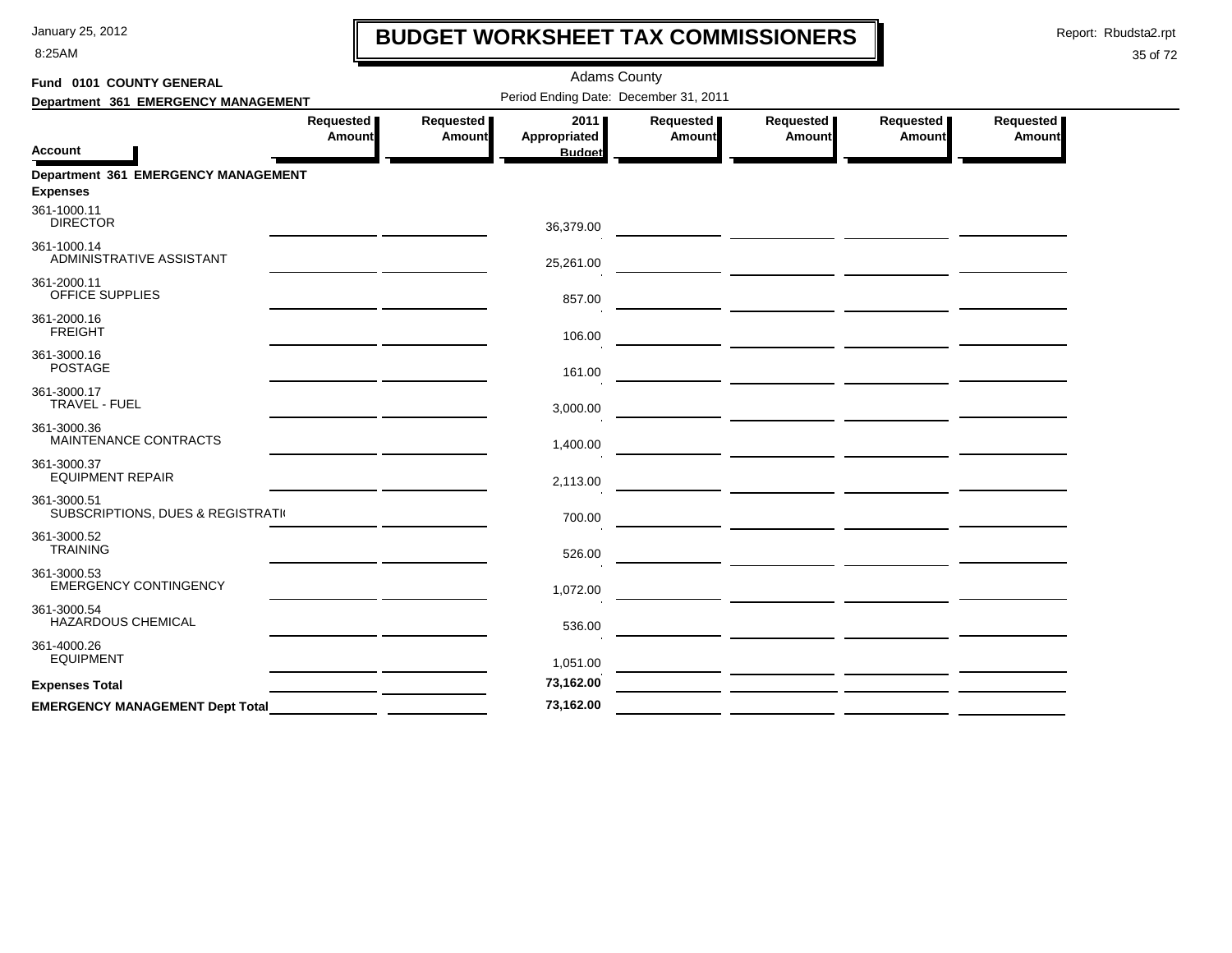8:25AM

### **BUDGET WORKSHEET TAX COMMISSIONERS**

Report: Rbudsta2.rpt

 $\mathbf l$ 

| Fund 0101 COUNTY GENERAL                |                                                       |                       | <b>Adams County</b>  |                     |                                      |                            |                     |
|-----------------------------------------|-------------------------------------------------------|-----------------------|----------------------|---------------------|--------------------------------------|----------------------------|---------------------|
| Department 380 JAIL                     | Period Ending Date: December 31, 2011                 |                       |                      |                     |                                      |                            |                     |
|                                         | Requested<br><b>Amount</b>                            | Requested  <br>Amount | 2011<br>Appropriated | Requested<br>Amount | Requested  <br>Amount                | Requested<br><b>Amount</b> | Requested<br>Amount |
| <b>Account</b>                          |                                                       |                       | <b>Budget</b>        |                     |                                      |                            |                     |
| Department 380 JAIL<br><b>Expenses</b>  |                                                       |                       |                      |                     |                                      |                            |                     |
| 380-1000.11<br><b>CHIEF JAILER</b>      |                                                       |                       | 36,379.00            |                     |                                      |                            |                     |
| 380-1000.16<br><b>JAILERS</b>           |                                                       |                       | 384,887.00           |                     |                                      |                            |                     |
| 380-1000.18<br><b>DISPATCHERS</b>       |                                                       |                       | 30,696.00            |                     |                                      |                            |                     |
| 380-1000.19<br>CHIEF DISPATCHER         |                                                       |                       | 36,379.00            |                     |                                      |                            |                     |
| 380-1000.20<br>Overtime                 |                                                       |                       | 10,000.00            |                     |                                      |                            |                     |
| 380-1000.22<br><b>ASSISTANT COOKS</b>   |                                                       |                       | 25,010.00            |                     |                                      |                            |                     |
| 380-1000.29<br><b>ASSISTANT JAILERS</b> | <u> 1989 - Andrea Andrew Maria Barbara, poeta esp</u> |                       | 22,440.00            |                     |                                      |                            |                     |
| 380-2000.16<br><b>SUPPLIES</b>          |                                                       |                       | 8,000.00             |                     |                                      |                            |                     |
| 380-3000.12<br>MEDICAL                  |                                                       |                       | 19,293.00            |                     |                                      |                            |                     |
| 380-3000.14<br>MEDICAL CONTRACT         |                                                       |                       | 36,000.00            |                     |                                      |                            |                     |
| 380-3000.31<br><b>UTILITIES</b>         |                                                       |                       | 68,515.00            |                     |                                      |                            |                     |
| 380-3000.37<br>REPAIRS AND MAINTENANCE  |                                                       |                       | 10,000.00            |                     |                                      |                            |                     |
| 380-3000.99<br><b>MEALS</b>             |                                                       |                       | 72,562.00            |                     |                                      |                            |                     |
| 380-4000.26<br><b>EQUIPMENT</b>         |                                                       |                       | 3,091.00             |                     |                                      |                            |                     |
| <b>Expenses Total</b>                   |                                                       |                       | 763,252.00           |                     | — <u>— — — — — — — — — — — — — —</u> |                            |                     |
| <b>JAIL Dept Total</b>                  |                                                       |                       | 763,252.00           |                     |                                      |                            |                     |
|                                         |                                                       |                       |                      |                     |                                      |                            |                     |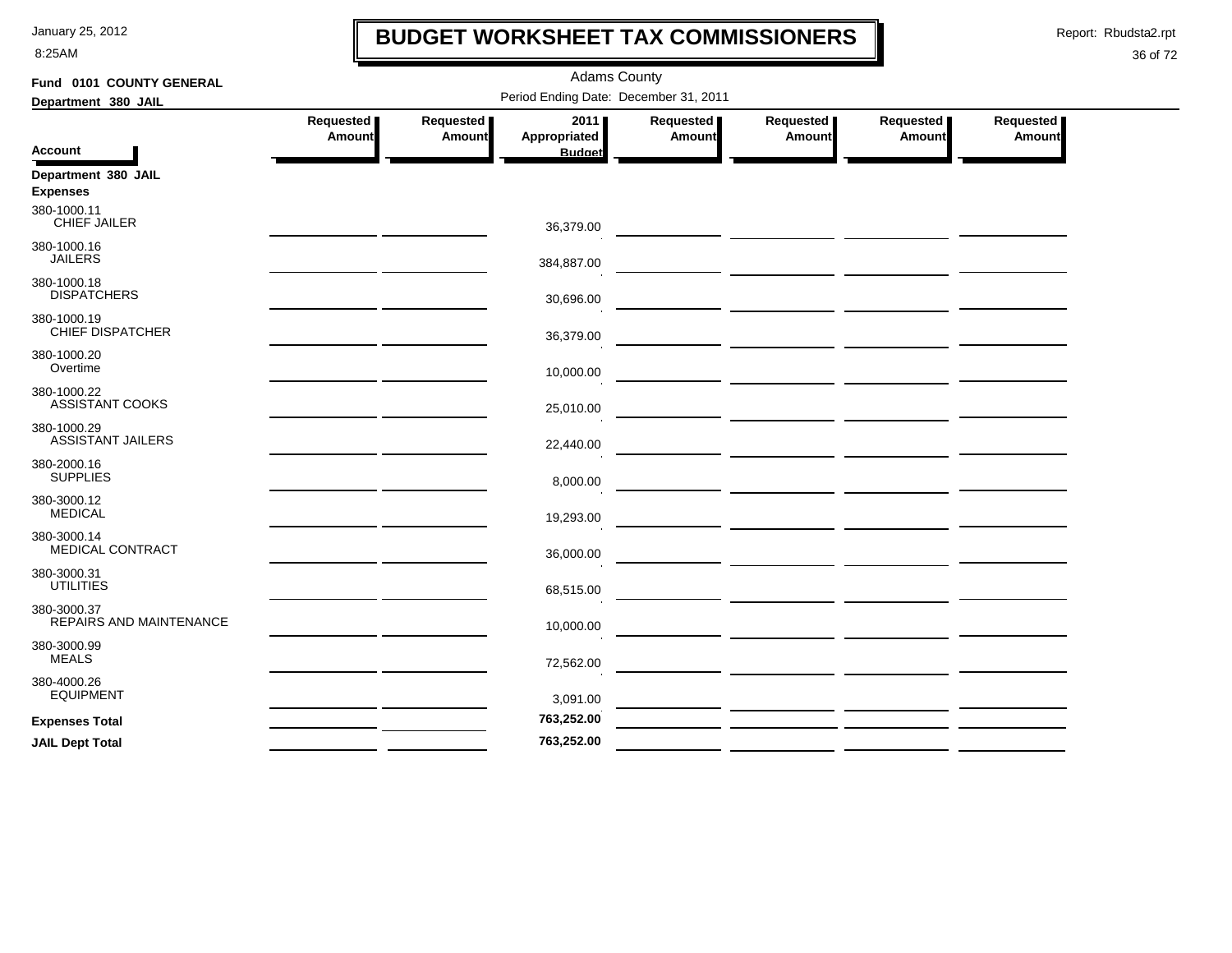8:25AM

# **BUDGET WORKSHEET TAX COMMISSIONERS**

Report: Rbudsta2.rpt

 $\mathbf I$ 

| Fund 0101 COUNTY GENERAL                         |                                         |           | <b>Adams County</b>                   |           |               |               |               |  |
|--------------------------------------------------|-----------------------------------------|-----------|---------------------------------------|-----------|---------------|---------------|---------------|--|
| Department 622 GOLDEN MEADOWS                    |                                         |           | Period Ending Date: December 31, 2011 |           |               |               |               |  |
|                                                  | Requested                               | Requested | 2011                                  | Requested | Requested     | Requested     | Requested     |  |
| <b>Account</b>                                   | Amount                                  | Amount    | Appropriated<br><b>Budget</b>         | Amount    | <b>Amount</b> | <b>Amount</b> | <b>Amount</b> |  |
| Department 622 GOLDEN MEADOWS<br><b>Expenses</b> |                                         |           |                                       |           |               |               |               |  |
| 622-1000.11<br><b>ADMINISTRATOR</b>              |                                         |           | 43,201.00                             |           |               |               |               |  |
| 622-1000.12<br>DIRECTOR OF NURSING               |                                         |           | 38,354.00                             |           |               |               |               |  |
| 622-1000.13<br><b>EXTRA HELP</b>                 |                                         |           | 95,000.00                             |           |               |               |               |  |
| 622-1000.14<br><b>ATTENDANTS</b>                 |                                         |           | 122,802.00                            |           |               |               |               |  |
| 622-1000.15<br><b>OVERTIME</b>                   |                                         |           | 8,000.00                              |           |               |               |               |  |
| 622-1000.16<br>ADMINISTRATIVE ASSISTANT          |                                         |           | 28,761.00                             |           |               |               |               |  |
| 622-1000.18<br>FOOD SERVICE SUPERVISOR           |                                         |           | 28,870.00                             |           |               |               |               |  |
| 622-1000.19<br><b>FULL-TIME COOK</b>             |                                         |           | 23,233.00                             |           |               |               |               |  |
| 622-1000.20<br>ASSISTANT DIRECTOR OF NURSING     |                                         |           | 31,782.00                             |           |               |               |               |  |
| 622-1000.22<br><b>HOUSEKEEPER</b>                | <u> 1989 - Johann Barbara, martin a</u> |           | 23,213.00                             |           |               |               |               |  |
| 622-2000.11<br>OFFICE SUPPLIES                   |                                         |           | 4,051.00                              |           |               |               |               |  |
| 622-2000.16<br><b>FOOD</b>                       |                                         |           | 58,951.00                             |           |               |               |               |  |
| 622-2000.17<br>SOFTENER SALT                     |                                         |           | 2,592.00                              |           |               |               |               |  |
| 622-2000.18<br>HOUSEHOLD/LAUNDRY                 |                                         |           | 7,141.00                              |           |               |               |               |  |
| 622-2000.19<br>MEDICAL SUPPLIES                  |                                         |           | 6,203.00                              |           |               |               |               |  |
| 622-2000.20<br>GAS, OIL, LUBE, ETC.              |                                         |           | 2,680.00                              |           |               |               |               |  |
| 622-2000.23<br>TOOLS, PAINT AND HARDWARE         |                                         |           | 2,102.00                              |           |               |               |               |  |
| 622-2000.24<br>HOUSEKEEPING SUPPLIES             |                                         |           | 7,104.00                              |           |               |               |               |  |
| 622-2000.33<br><b>VEHICLE MAINTENANCE</b>        |                                         |           | 3,813.00                              |           |               |               |               |  |
| 622-3000.12<br>MEDICAL, VETERINARIAN, TEST, ETC> |                                         |           | 200.00                                |           |               |               |               |  |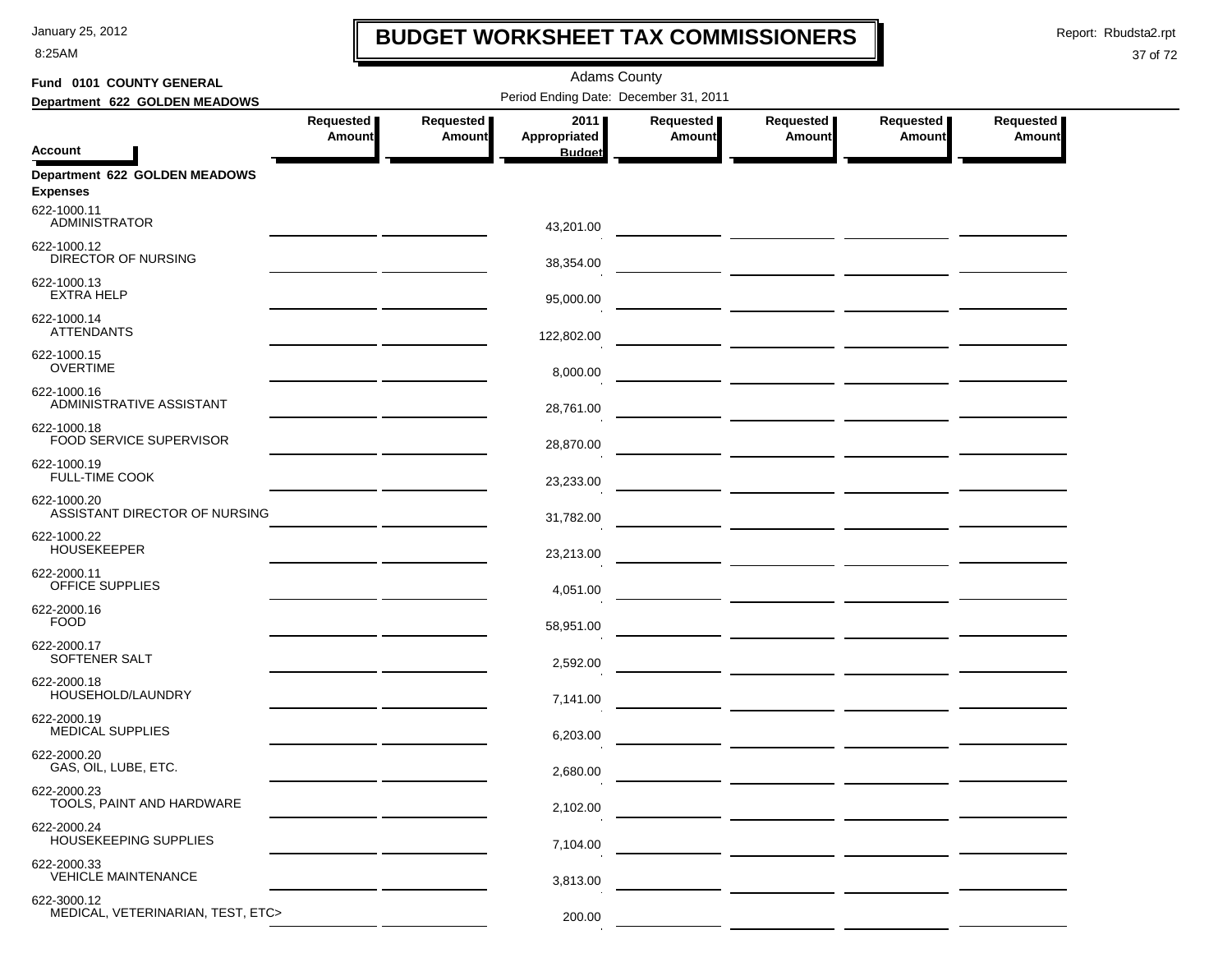8:25AM

# **BUDGET WORKSHEET TAX COMMISSIONERS**

Report: Rbudsta2.rpt

 $\mathbf I$ 

| Fund 0101 COUNTY GENERAL                         |                                                                                                                      |                     | <b>Adams County</b>  |                     |                                      |                       |                            |  |  |  |
|--------------------------------------------------|----------------------------------------------------------------------------------------------------------------------|---------------------|----------------------|---------------------|--------------------------------------|-----------------------|----------------------------|--|--|--|
| Department 622 GOLDEN MEADOWS                    | Period Ending Date: December 31, 2011                                                                                |                     |                      |                     |                                      |                       |                            |  |  |  |
|                                                  | Requested<br>Amount                                                                                                  | Requested<br>Amount | 2011<br>Appropriated | Requested<br>Amount | Requested  <br>Amount                | Requested  <br>Amount | Requested<br><b>Amount</b> |  |  |  |
| <b>Account</b>                                   |                                                                                                                      |                     | <b>Budget</b>        |                     |                                      |                       |                            |  |  |  |
| 622-3000.13<br><b>MEDICAL DIRECTOR</b>           |                                                                                                                      |                     | 5,043.00             |                     |                                      |                       |                            |  |  |  |
| 622-3000.14<br><b>TEMPORARY SERVICES</b>         | the control of the control of the control of                                                                         |                     | 14,308.00            |                     |                                      |                       |                            |  |  |  |
| 622-3000.16<br><b>POSTAGE</b>                    |                                                                                                                      |                     | 726.00               |                     |                                      |                       |                            |  |  |  |
| 622-3000.17<br>TRAVEL & EDUCATIONAL SEMINARS     |                                                                                                                      |                     | 3,153.00             |                     |                                      |                       |                            |  |  |  |
| 622-3000.18<br><b>TELEPHONE</b>                  |                                                                                                                      |                     | 500.00               |                     |                                      |                       |                            |  |  |  |
| 622-3000.21<br><b>ADVERTISING</b>                |                                                                                                                      |                     | 700.00               |                     |                                      |                       |                            |  |  |  |
| 622-3000.26<br>ADMINISTRATOR'S BOND              | <u> 1989 - John Stone, Amerikan bisa pada salah sahiji dari sebagai sebagai sebagai sebagai sebagai sebagai seba</u> |                     | 300.00               |                     |                                      |                       |                            |  |  |  |
| 622-3000.31<br><b>UTILITIES</b>                  |                                                                                                                      |                     | 41,341.00            |                     |                                      |                       |                            |  |  |  |
| 622-3000.36<br><b>MAINTENANCE CONTRACTS</b>      |                                                                                                                      |                     | 4,923.00             |                     |                                      |                       |                            |  |  |  |
| 622-3000.37<br><b>EQUIPMENT REPAIR</b>           | the contract of the contract of the                                                                                  |                     | 6,639.00             |                     |                                      |                       |                            |  |  |  |
| 622-3000.39<br><b>BUILDING STRUCTURE</b>         |                                                                                                                      |                     | 13,393.00            |                     | — <u>— — — — — — — — — — — — — —</u> |                       |                            |  |  |  |
| 622-3000.40<br>FARM AND YARD                     |                                                                                                                      |                     | 882.00               |                     |                                      |                       |                            |  |  |  |
| 622-3000.51<br>DUES AND SUBSCRIPTIONS            |                                                                                                                      |                     | 2,522.00             |                     |                                      |                       |                            |  |  |  |
| 622-3000.52<br>SPECIAL ASSESSMENT TAXES          |                                                                                                                      |                     | 200.00               |                     |                                      |                       |                            |  |  |  |
| 622-3000.54<br>SOCIAL AND ACTIVITIES             |                                                                                                                      |                     | 3,406.00             |                     |                                      |                       |                            |  |  |  |
| 622-3000.55<br>CONSULTATION                      |                                                                                                                      |                     | 12,439.00            |                     |                                      |                       |                            |  |  |  |
| 622-3000.57<br>MOUND MAINTENANCE                 |                                                                                                                      |                     | 5,153.00             |                     |                                      |                       |                            |  |  |  |
| 622-4000.31<br><b>FURNISHINGS</b>                |                                                                                                                      |                     | 5,000.00             |                     |                                      |                       |                            |  |  |  |
| 622-4000.32<br>PURCHASE NEW EQUIPMENT            |                                                                                                                      |                     | 6,828.00             |                     |                                      |                       |                            |  |  |  |
| 622-4000.41<br>Air Conditioning                  |                                                                                                                      |                     | 1,023.00             |                     |                                      |                       |                            |  |  |  |
| 622-4000.42<br><b>Boilers &amp; Water Heater</b> |                                                                                                                      |                     | 1,000.00             |                     |                                      |                       |                            |  |  |  |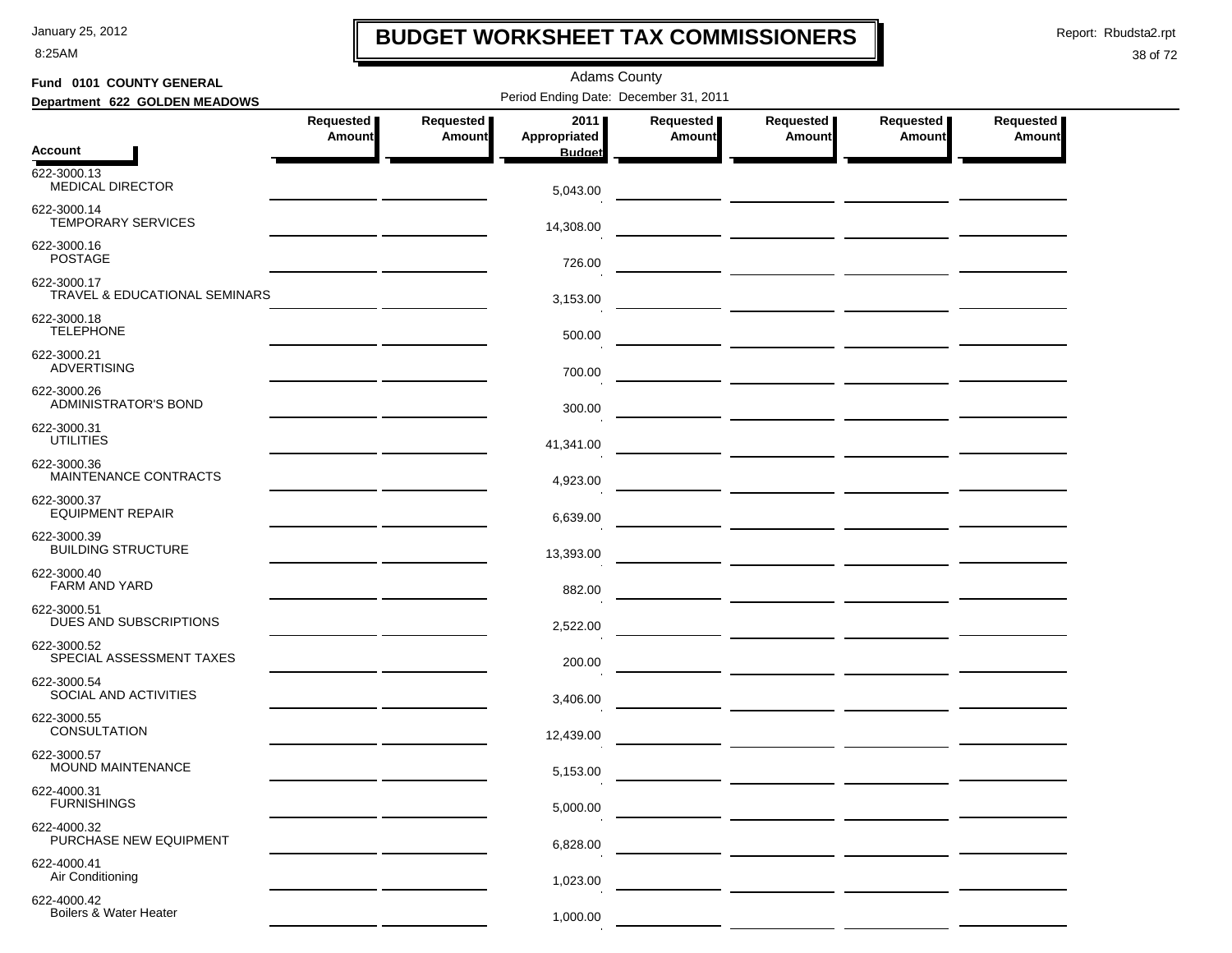8:25AM

# **BUDGET WORKSHEET TAX COMMISSIONERS**

Report: Rbudsta2.rpt

 $\mathbf \mathbf I$ 

| Fund 0101 COUNTY GENERAL<br>Department 622 GOLDEN MEADOWS |                       | <b>Adams County</b><br>Period Ending Date: December 31, 2011 |                                                               |                              |                            |                                     |                               |  |  |
|-----------------------------------------------------------|-----------------------|--------------------------------------------------------------|---------------------------------------------------------------|------------------------------|----------------------------|-------------------------------------|-------------------------------|--|--|
| Account                                                   | Requested  <br>Amount | Requested <b>I</b><br>Amount                                 | $2011$ $\blacksquare$<br><b>Appropriated</b><br><b>Budget</b> | Requested <b>I</b><br>Amount | Requested<br><b>Amount</b> | Requested <b>I</b><br><b>Amount</b> | Requested   <br><b>Amount</b> |  |  |
| <b>Expenses Total</b><br><b>GOLDEN MEADOWS Dept Total</b> |                       |                                                              | 667.532.00<br>667,532.00                                      |                              |                            |                                     |                               |  |  |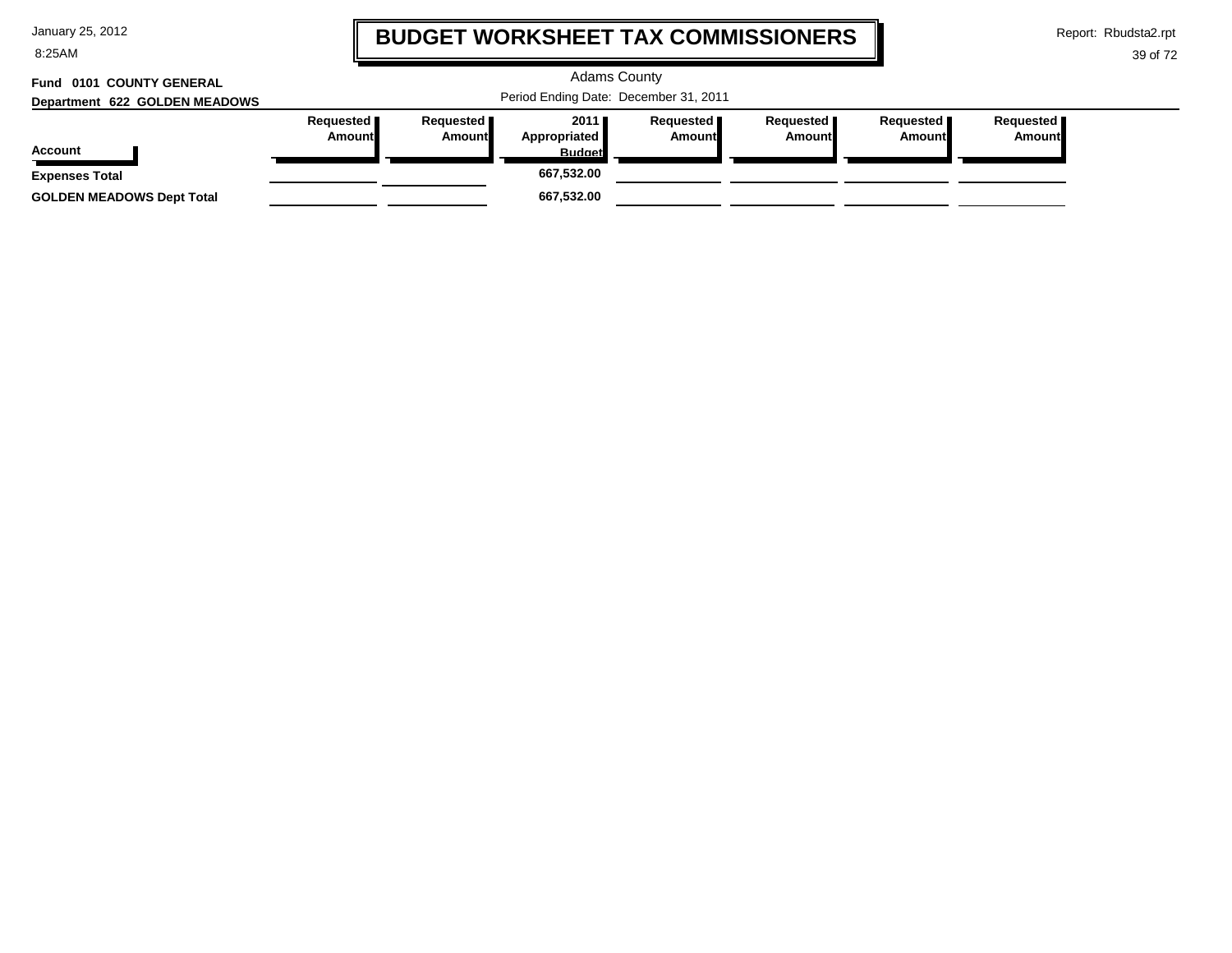8:25AM

# **BUDGET WORKSHEET TAX COMMISSIONERS**

Report: Rbudsta2.rpt

 $\mathbf \mathbf I$ 

| Fund 0101 COUNTY GENERAL                           |                                       |                            | <b>Adams County</b>                   |                            |                            |                     |                     |  |  |  |
|----------------------------------------------------|---------------------------------------|----------------------------|---------------------------------------|----------------------------|----------------------------|---------------------|---------------------|--|--|--|
| Department 660 PROS. ATTY. IV-D                    | Period Ending Date: December 31, 2011 |                            |                                       |                            |                            |                     |                     |  |  |  |
| <b>Account</b>                                     | Requested<br><b>Amount</b>            | Requested<br><b>Amount</b> | 2011<br>Appropriated<br><b>Budget</b> | Requested<br><b>Amount</b> | Requested<br><b>Amount</b> | Requested<br>Amount | Requested<br>Amount |  |  |  |
| Department 660 PROS. ATTY. IV-D<br><b>Expenses</b> |                                       |                            |                                       |                            |                            |                     |                     |  |  |  |
| 660-1000.12<br>IV-D DEPUTY PROSECUTOR              |                                       |                            | 35,700.00                             |                            |                            |                     |                     |  |  |  |
| 660-1000.13<br><b>IV-D CASEWORKER</b>              |                                       |                            | 27,595.00                             |                            |                            |                     |                     |  |  |  |
| 660-1000.14<br><b>IV-D CASEWORKER</b>              |                                       |                            | 27,595.00                             |                            |                            |                     |                     |  |  |  |
| 660-1000.18<br><b>IV-D Caseworker</b>              |                                       |                            | 27,595.00                             |                            |                            |                     |                     |  |  |  |
| 660-2000.11<br>OFFICE SUPPLIES                     |                                       |                            | 1,400.00                              |                            |                            |                     |                     |  |  |  |
| 660-3000.17<br><b>TRAVEL</b>                       |                                       |                            | 904.00                                |                            |                            |                     |                     |  |  |  |
| 660-4000.26<br><b>EQUIPMENT</b>                    |                                       |                            | 536.00                                |                            |                            |                     |                     |  |  |  |
| <b>Expenses Total</b>                              |                                       |                            | 121,325.00                            |                            |                            |                     |                     |  |  |  |
| PROS. ATTY. IV-D Dept Total                        |                                       |                            | 121,325.00                            |                            |                            |                     |                     |  |  |  |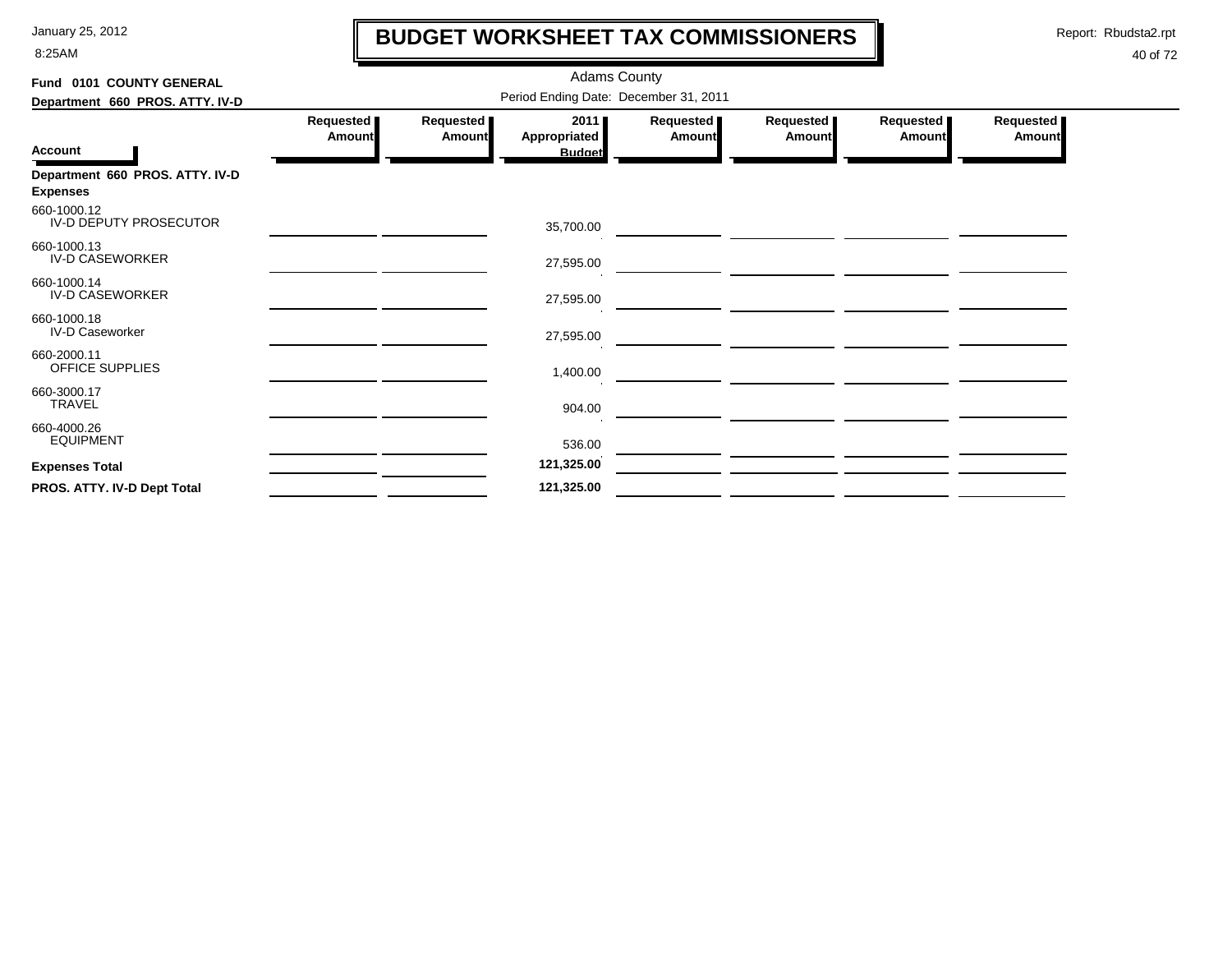8:25AM

# **BUDGET WORKSHEET TAX COMMISSIONERS**

Report: Rbudsta2.rpt

 $\mathbf l$ 

### 41 of 72

| Fund 0101 COUNTY GENERAL                                    |                            |                            | <b>Adams County</b>                   |                            |                     |                     |                     |
|-------------------------------------------------------------|----------------------------|----------------------------|---------------------------------------|----------------------------|---------------------|---------------------|---------------------|
| Department 750 SOIL & WATER CONSERVATION                    |                            |                            | Period Ending Date: December 31, 2011 |                            |                     |                     |                     |
|                                                             | Requested<br><b>Amount</b> | Requested<br><b>Amount</b> | 2011<br>Appropriated                  | Requested<br><b>Amount</b> | Requested<br>Amount | Requested<br>Amount | Requested<br>Amount |
| Account                                                     |                            |                            | <b>Budget</b>                         |                            |                     |                     |                     |
| Department 750 SOIL & WATER CONSERVATION<br><b>Expenses</b> |                            |                            |                                       |                            |                     |                     |                     |
| 750-1000.11<br><b>COUNTY CONSERVATIONIST</b>                |                            |                            | 32,995.00                             |                            |                     |                     |                     |
| 750-1000.12<br>ADMINISTRATIVE ASSISTANT                     |                            |                            | 23,698.00                             |                            |                     |                     |                     |
| 750-1000.15<br><b>OVERTIME</b>                              |                            |                            | 500.00                                |                            |                     |                     |                     |
| <b>Expenses Total</b>                                       |                            |                            | 57,193.00                             |                            |                     |                     |                     |
| <b>SOIL &amp; WATER CONSERVATION Dept Total</b>             |                            |                            | 57,193.00                             |                            |                     |                     |                     |
| <b>Expenses Fund Total</b>                                  |                            |                            | 9,785,137.00                          |                            |                     |                     |                     |
| Net (Rev/Exp)                                               |                            |                            | 9,785,137.00                          |                            |                     |                     |                     |
|                                                             |                            |                            |                                       |                            |                     |                     |                     |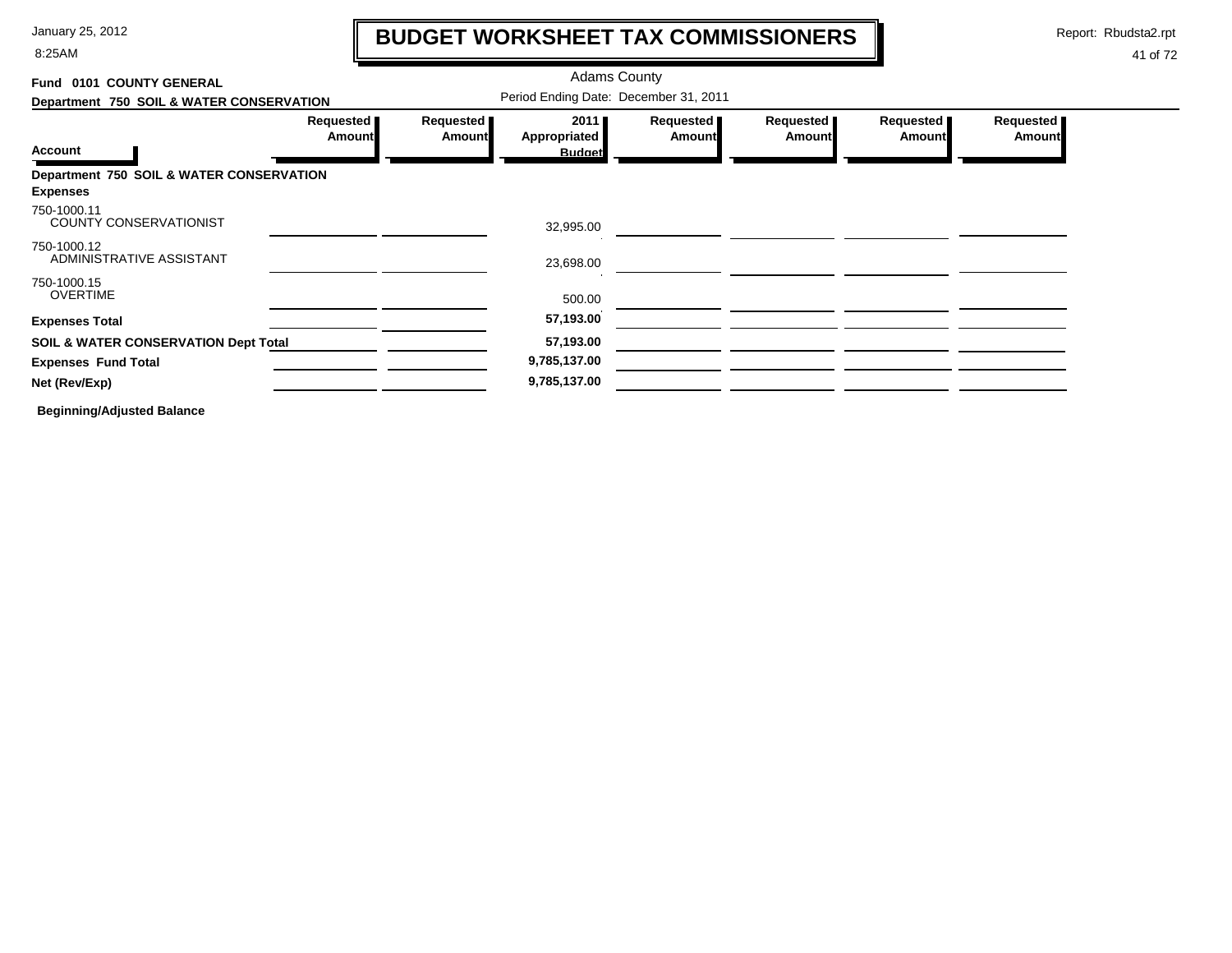8:25AM

# **BUDGET WORKSHEET TAX COMMISSIONERS**

Report: Rbudsta2.rpt

 $\mathbf l$ 

### 42 of 72

| Fund 0103 SALES DISCLOSURE VERIFICATION                         |                                          |                     | <b>Adams County</b>                   |                            |                                                                                                                      |                            |                                   |  |
|-----------------------------------------------------------------|------------------------------------------|---------------------|---------------------------------------|----------------------------|----------------------------------------------------------------------------------------------------------------------|----------------------------|-----------------------------------|--|
| Department 000 SALES DISCLOSURE VERIFICATION                    |                                          |                     | Period Ending Date: December 31, 2011 |                            |                                                                                                                      |                            |                                   |  |
| <b>Account</b>                                                  | Requested<br><b>Amount</b>               | Requested<br>Amount | 2011<br>Appropriated<br><b>Budget</b> | Requested<br><b>Amount</b> | Requested  <br>Amount                                                                                                | Requested<br><b>Amount</b> | <b>Requested</b><br><b>Amount</b> |  |
| Fund 0103 SALES DISCLOSURE VERIFICATION                         |                                          |                     |                                       |                            |                                                                                                                      |                            |                                   |  |
| Department 000 SALES DISCLOSURE VERIFICATION<br><b>Expenses</b> |                                          |                     |                                       |                            |                                                                                                                      |                            |                                   |  |
| 000-1000.13<br>Part time Clerical                               |                                          |                     | 6,000.00                              |                            | <u> Andreas Andreas Andreas Andreas Andreas Andreas Andreas Andreas Andreas Andreas Andreas Andreas Andreas Andr</u> |                            |                                   |  |
| 000-1000.15<br>Overtime                                         |                                          |                     | 100.00                                |                            |                                                                                                                      |                            |                                   |  |
| 000-1000.23<br><b>Social Security</b>                           |                                          |                     | 500.00                                |                            |                                                                                                                      |                            |                                   |  |
| 000-1000.24<br>PERF                                             |                                          |                     | 500.00                                |                            |                                                                                                                      |                            |                                   |  |
| 000-3000.13<br><b>OTHER SERVICES</b>                            |                                          |                     | 3,100.00                              |                            |                                                                                                                      |                            |                                   |  |
| 000-3000.17<br><b>TRAVEL</b>                                    |                                          |                     | 2,000.00                              |                            |                                                                                                                      |                            |                                   |  |
| 000-3000.51<br>DUES AND SUBSCRIPTIONS                           |                                          |                     | 600.00                                |                            |                                                                                                                      |                            |                                   |  |
| 000-3000.53<br><b>Contract Maintenance</b>                      |                                          |                     | 3,000.00                              |                            |                                                                                                                      |                            |                                   |  |
| 000-3000.56<br><b>Technical Service</b>                         | <u> 1989 - Jan Jawa Barat, pamanén a</u> |                     | 11,320.00                             |                            |                                                                                                                      |                            |                                   |  |
| <b>Expenses Total</b>                                           |                                          |                     | 27,120.00                             |                            |                                                                                                                      |                            |                                   |  |
| <b>SALES DISCLOSURE VERIFICATION Dept</b><br>Total              |                                          |                     | 27,120.00                             |                            |                                                                                                                      |                            |                                   |  |
| <b>Expenses Fund Total</b>                                      |                                          |                     | 27,120.00                             |                            |                                                                                                                      |                            |                                   |  |
| Net (Rev/Exp)                                                   |                                          |                     | 27,120.00                             |                            |                                                                                                                      |                            |                                   |  |
|                                                                 |                                          |                     |                                       |                            |                                                                                                                      |                            |                                   |  |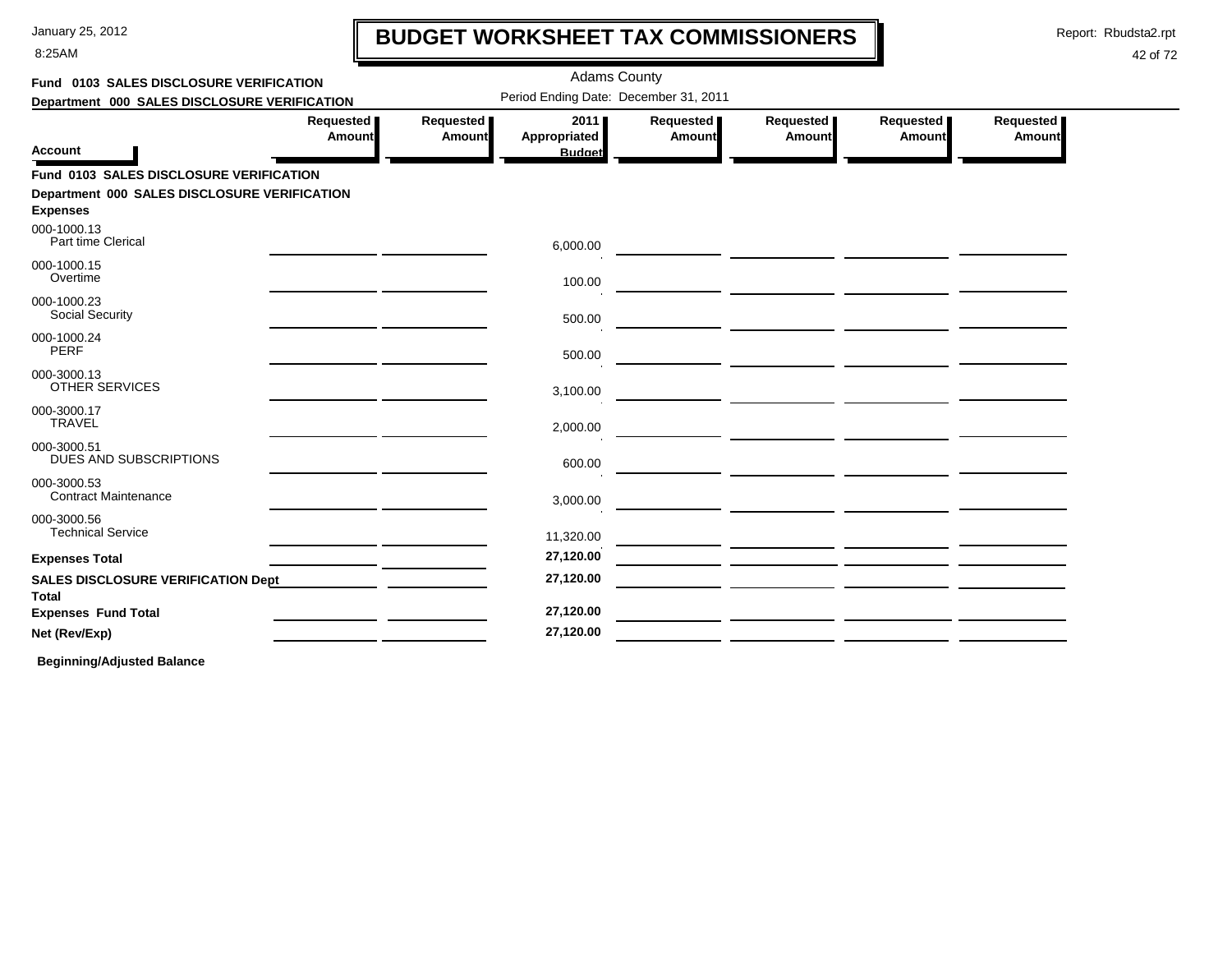8:25AM

# **BUDGET WORKSHEET TAX COMMISSIONERS**

Report: Rbudsta2.rpt

43 of 72

#### Adams County **Fund 0116 COUNTY SURVEYOR CORNER PERP.**Period Ending Date: December 31, 2011 **Department 000 COUNTY SURVEYOR CORNER PERP. Requested Requested Requested Requested Requested Requested 2011 AmountAmountAmountAppropriated Amount Amount Amount Account Budget Fund 0116 COUNTY SURVEYOR CORNER PERP. Department 000 COUNTY SURVEYOR CORNER PERP. Expenses** Social Security 000-1000.23 837.00<u> Alexandria de la contexta de la contexta de la contexta de la contexta de la contexta de la contexta de la c</u> 000-1000.24Retirement 766.00 <u> The Common State (1999)</u> 000-1000.25Ditch Tech-Full/Part Time 10,485.00 **Expenses Total 12,088.00 COUNTY SURVEYOR CORNER PERP. Dept 12,088.00 TotalExpenses Fund Total 12,088.00 Net (Rev/Exp) 12,088.00**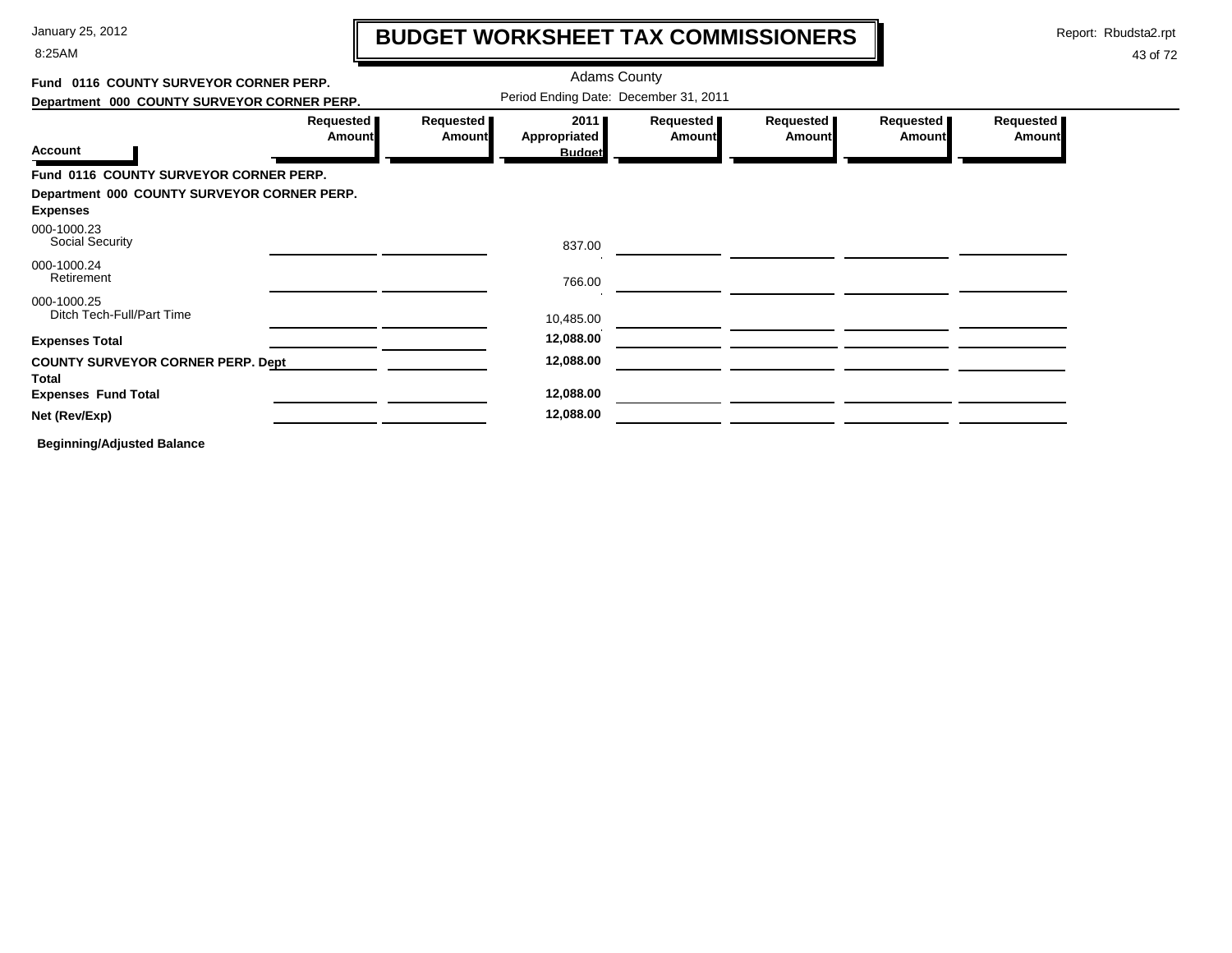8:25AM

# **BUDGET WORKSHEET TAX COMMISSIONERS**

Report: Rbudsta2.rpt

 $\mathbf I$ 

| Fund 0123 FUTURE REASSESSMENT                  |                            |                     | <b>Adams County</b>                   |                     |                                                                                                                      |                            |                     |
|------------------------------------------------|----------------------------|---------------------|---------------------------------------|---------------------|----------------------------------------------------------------------------------------------------------------------|----------------------------|---------------------|
| Department 000 REASSESSMENT                    |                            |                     | Period Ending Date: December 31, 2011 |                     |                                                                                                                      |                            |                     |
| Account                                        | Requested<br><b>Amount</b> | Requested<br>Amount | 2011<br>Appropriated<br><b>Budget</b> | Requested<br>Amount | Requested<br>Amount                                                                                                  | Requested<br><b>Amount</b> | Requested<br>Amount |
| Fund 0123 FUTURE REASSESSMENT                  |                            |                     |                                       |                     |                                                                                                                      |                            |                     |
| Department 000 REASSESSMENT<br><b>Expenses</b> |                            |                     |                                       |                     |                                                                                                                      |                            |                     |
| 000-1000.13<br>PART-TIME CLERICAL/DATA ENTRY   |                            |                     | 15,165.00                             |                     |                                                                                                                      |                            |                     |
| 000-1000.15<br><b>OVERTIME</b>                 |                            |                     | 100.00                                |                     |                                                                                                                      |                            |                     |
| 000-1000.23<br><b>SOCIAL SECURITY</b>          |                            |                     | 1,200.00                              |                     |                                                                                                                      |                            |                     |
| 000-1000.24<br>Perf                            |                            |                     | 1,200.00                              |                     |                                                                                                                      |                            |                     |
| 000-2000.11<br>OFFICE SUPPLIES                 |                            |                     | 1,500.00                              |                     |                                                                                                                      |                            |                     |
| 000-3000.13<br><b>TEMPORARY SERVICES</b>       |                            |                     | 5,000.00                              |                     |                                                                                                                      |                            |                     |
| 000-3000.17<br><b>TRAVEL</b>                   |                            |                     | 2,000.00                              |                     | <u> Alexandria de la contrada de la contrada de la contrada de la contrada de la contrada de la contrada de la c</u> |                            |                     |
| 000-3000.21<br><b>PRINTING</b>                 |                            |                     | 100.00                                |                     |                                                                                                                      |                            |                     |
| 000-3000.22<br><b>ADVERTISING</b>              |                            |                     | 50.00                                 |                     |                                                                                                                      |                            |                     |
| 000-3000.52<br>REASSESSMENT CONTRACT           |                            |                     | 180,000.00                            |                     |                                                                                                                      |                            |                     |
| 000-3000.53<br>CONTRACT MAINTENANCE            |                            |                     | 18,000.00                             |                     | <u> 1999 - Johann John Stone, mars and de la partie de la partie de la partie de la partie de la partie de la pa</u> |                            |                     |
| 000-3000.55<br><b>SOFTWARE</b>                 |                            |                     | 10,000.00                             |                     |                                                                                                                      |                            |                     |
| 000-3000.56<br><b>TECHNICAL SERVICE</b>        |                            |                     | 10,000.00                             |                     |                                                                                                                      |                            |                     |
| 000-4000.26<br><b>EQUIPMENT</b>                |                            |                     | 200.00                                |                     |                                                                                                                      |                            |                     |
| <b>Expenses Total</b>                          |                            |                     | 244,515.00                            |                     |                                                                                                                      |                            |                     |
| <b>REASSESSMENT Dept Total</b>                 |                            |                     | 244,515.00                            |                     |                                                                                                                      |                            |                     |
| <b>Expenses Fund Total</b>                     |                            |                     | 244,515.00                            |                     |                                                                                                                      |                            |                     |
| Net (Rev/Exp)                                  |                            |                     | 244,515.00                            |                     |                                                                                                                      |                            |                     |
| <b>Beginning/Adjusted Balance</b>              |                            |                     |                                       |                     |                                                                                                                      |                            |                     |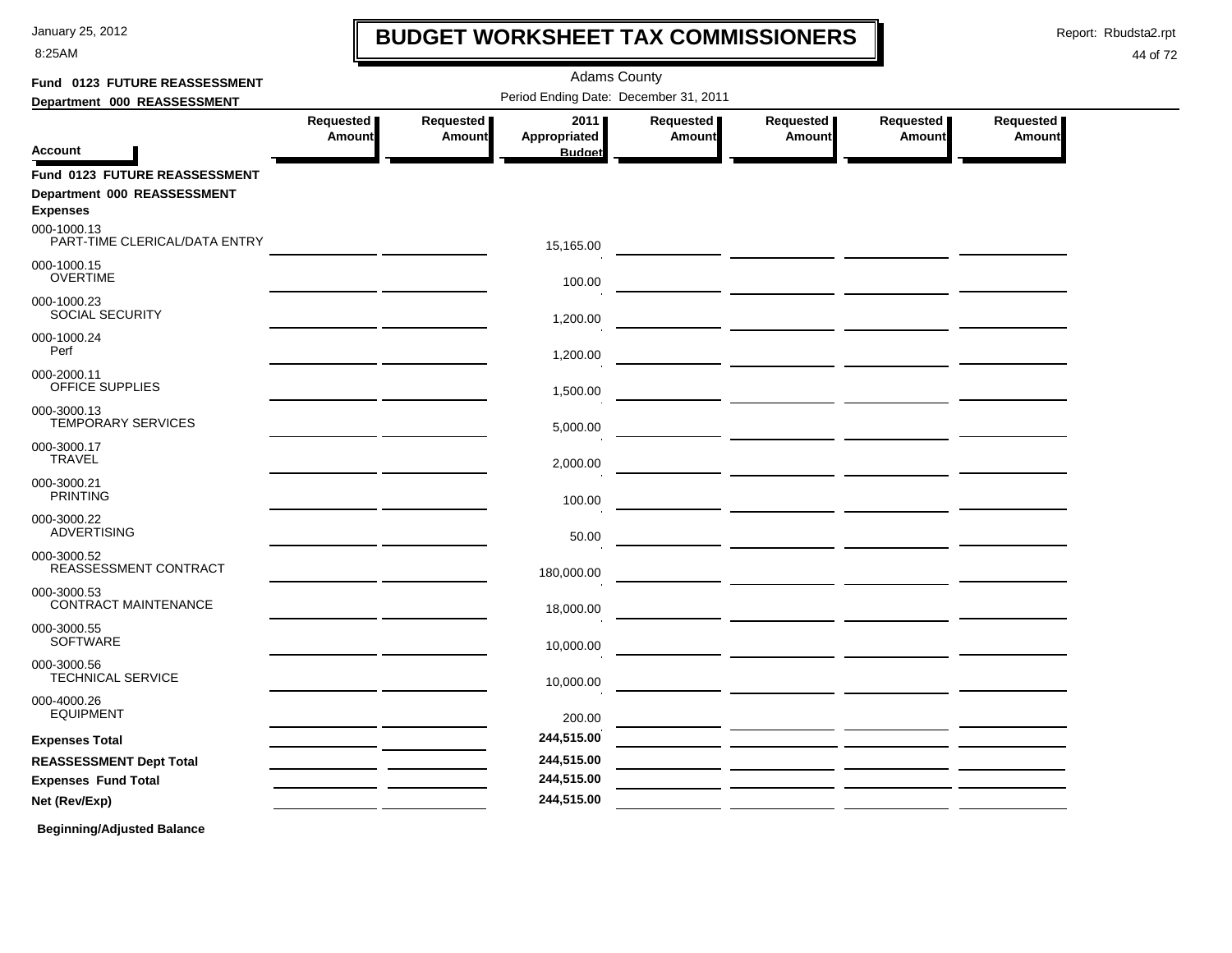8:25AM

# **BUDGET WORKSHEET TAX COMMISSIONERS**

Report: Rbudsta2.rpt

 $\mathbf I$ 

| Fund 0329 Clerk's Perp. Fund           |                                       |                            | <b>Adams County</b>         |                            |                            |                            |                            |  |  |
|----------------------------------------|---------------------------------------|----------------------------|-----------------------------|----------------------------|----------------------------|----------------------------|----------------------------|--|--|
| <b>Department</b>                      | Period Ending Date: December 31, 2011 |                            |                             |                            |                            |                            |                            |  |  |
|                                        | Requested<br><b>Amount</b>            | Requested<br><b>Amount</b> | 2011<br><b>Appropriated</b> | Requested<br><b>Amount</b> | Requested<br><b>Amount</b> | Requested<br><b>Amount</b> | Requested<br><b>Amount</b> |  |  |
| <b>Account</b>                         |                                       |                            | <b>Budget</b>               |                            |                            |                            |                            |  |  |
| Fund 0329 Clerk's Perp. Fund           |                                       |                            |                             |                            |                            |                            |                            |  |  |
| Department 000                         |                                       |                            |                             |                            |                            |                            |                            |  |  |
| <b>Expenses</b>                        |                                       |                            |                             |                            |                            |                            |                            |  |  |
| 000-3000.19<br>Scanning & Microfilming |                                       |                            | 20,000.00                   |                            |                            |                            |                            |  |  |
| 000-4000.26<br><b>EQUIPMENT</b>        |                                       |                            | 5,000.00                    |                            |                            |                            |                            |  |  |
|                                        |                                       |                            | 25,000.00                   |                            |                            |                            |                            |  |  |
| <b>Expenses Total</b>                  |                                       |                            |                             |                            |                            |                            |                            |  |  |
| <b>Dept Total</b>                      |                                       |                            | 25,000.00                   |                            |                            |                            |                            |  |  |
| <b>Expenses Fund Total</b>             |                                       |                            | 25,000.00                   |                            |                            |                            |                            |  |  |
| Net (Rev/Exp)                          |                                       |                            | 25,000.00                   |                            |                            |                            |                            |  |  |
| <b>Beginning/Adjusted Balance</b>      |                                       |                            |                             |                            |                            |                            |                            |  |  |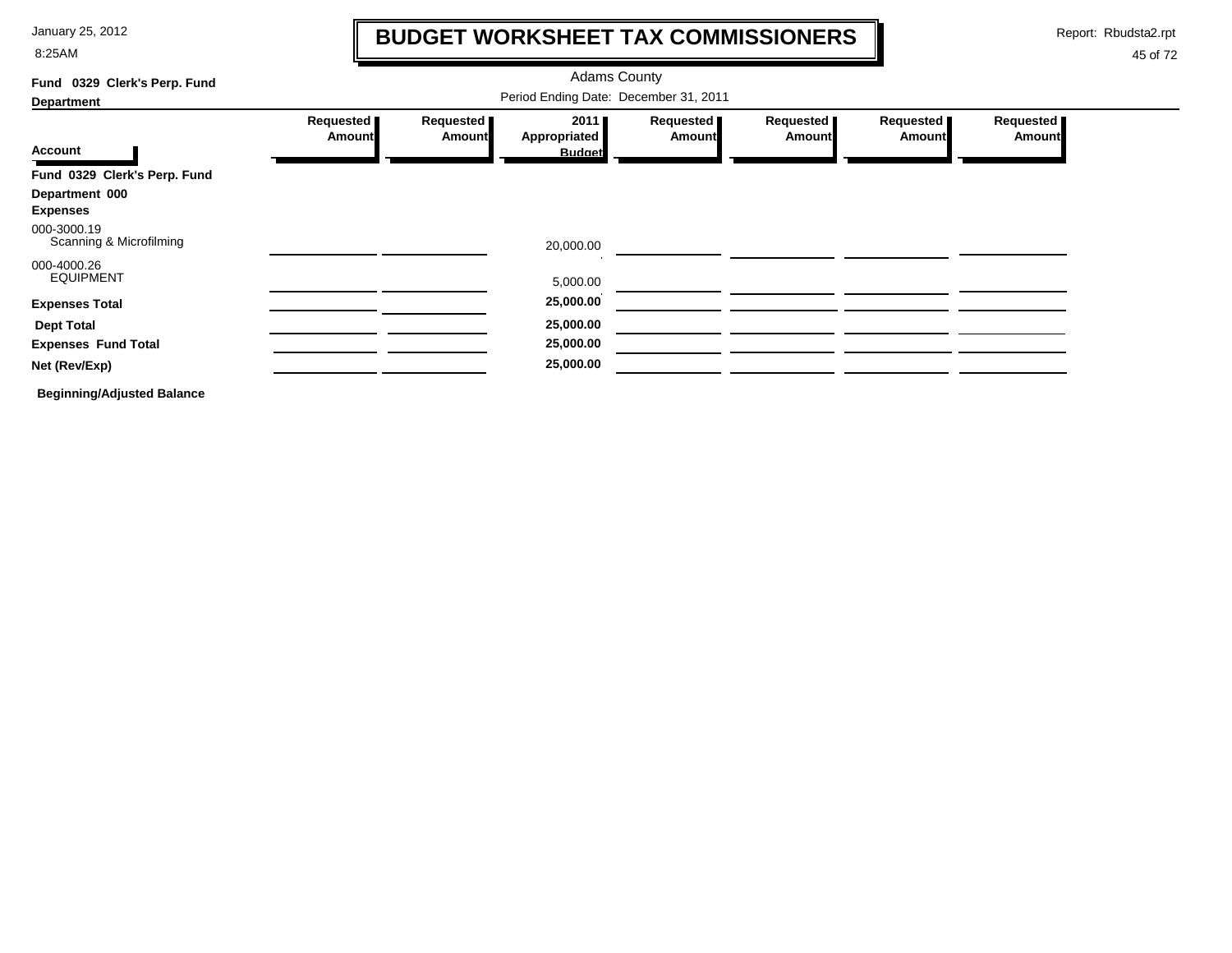8:25AM

# **BUDGET WORKSHEET TAX COMMISSIONERS**

Report: Rbudsta2.rpt

 $\mathbf l$ 

| Fund 0528 COMM CORR HOME DETENTION                                                                    |                            |                            | <b>Adams County</b>                   |                     |                                              |                            |                            |
|-------------------------------------------------------------------------------------------------------|----------------------------|----------------------------|---------------------------------------|---------------------|----------------------------------------------|----------------------------|----------------------------|
| Department 000 COMMUNITY CORR HOME DETENTION                                                          |                            |                            | Period Ending Date: December 31, 2011 |                     |                                              |                            |                            |
| <b>Account</b>                                                                                        | Requested<br><b>Amount</b> | Requested<br><b>Amount</b> | 2011<br>Appropriated<br><b>Budget</b> | Requested<br>Amount | Requested<br>Amount                          | Requested<br><b>Amount</b> | Requested<br><b>Amount</b> |
| Fund 0528 COMM CORR HOME DETENTION<br>Department 000 COMMUNITY CORR HOME DETENTION<br><b>Expenses</b> |                            |                            |                                       |                     |                                              |                            |                            |
| 000-1000.11<br><b>EXECUTIVE DIRECTOR</b>                                                              |                            |                            | 50,904.00                             |                     |                                              |                            |                            |
| 000-1000.12<br><b>ASSISTANT DIRECTOR</b>                                                              |                            |                            | 27,559.00                             |                     |                                              |                            |                            |
| 000-1000.13<br>ADMINISTRATIVE ASSISTANT                                                               |                            |                            | 20,668.00                             |                     |                                              |                            |                            |
| 000-1000.14<br>FIELD OFFICER                                                                          |                            |                            | 24,975.00                             |                     |                                              |                            |                            |
| 000-1000.15<br>CASE MANAGER / FULL TIME                                                               |                            |                            | 24,114.00                             |                     |                                              |                            |                            |
| 000-1000.16<br>FIELD OFFICER - PART TIME                                                              |                            |                            | 7,282.00                              |                     |                                              |                            |                            |
| 000-1000.17<br>Field Officer - Part Time                                                              |                            |                            | 7,282.00                              |                     |                                              |                            |                            |
| 000-1000.23<br><b>FICA</b>                                                                            |                            |                            | 12,453.00                             |                     | <u> The Common State Common State Common</u> |                            |                            |
| 000-1000.24<br><b>PERF</b>                                                                            |                            |                            |                                       |                     |                                              |                            |                            |
| 000-2000.11<br>OFFICE SUPPLIES                                                                        |                            |                            | 10,376.00                             |                     |                                              |                            |                            |
| 000-2000.16<br><b>FOOD</b>                                                                            |                            |                            | 1,200.00                              |                     |                                              |                            |                            |
| 000-2000.21<br><b>CLEANING SUPPLIES</b>                                                               |                            |                            | 1,098.00                              |                     |                                              |                            |                            |
| 000-2000.22                                                                                           |                            |                            | 300.00                                |                     |                                              |                            |                            |
| <b>VEHICLE SUPPLIES</b><br>000-2000.23                                                                |                            |                            | 8,200.00                              |                     |                                              |                            |                            |
| <b>WEARING APPAREL</b><br>000-2000.24                                                                 |                            |                            | 600.00                                |                     |                                              |                            |                            |
| PREVENTATIVE MAINTENANCE SUPPLI<br>000-2000.25                                                        |                            |                            | 1,000.00                              |                     |                                              |                            |                            |
| <b>DRUG TEST SUPPLIES</b>                                                                             |                            |                            | 1,000.00                              |                     |                                              |                            |                            |
| 000-3000.17<br><b>TRAVEL / TRAINING</b>                                                               |                            |                            | 8,000.00                              |                     |                                              |                            |                            |
| 000-3000.18<br>VEHICLE (CELL PHONE) TELEPHONES                                                        |                            |                            | 4,500.00                              |                     |                                              |                            |                            |
| 000-3000.19<br>Internet                                                                               |                            |                            | 600.00                                |                     |                                              |                            |                            |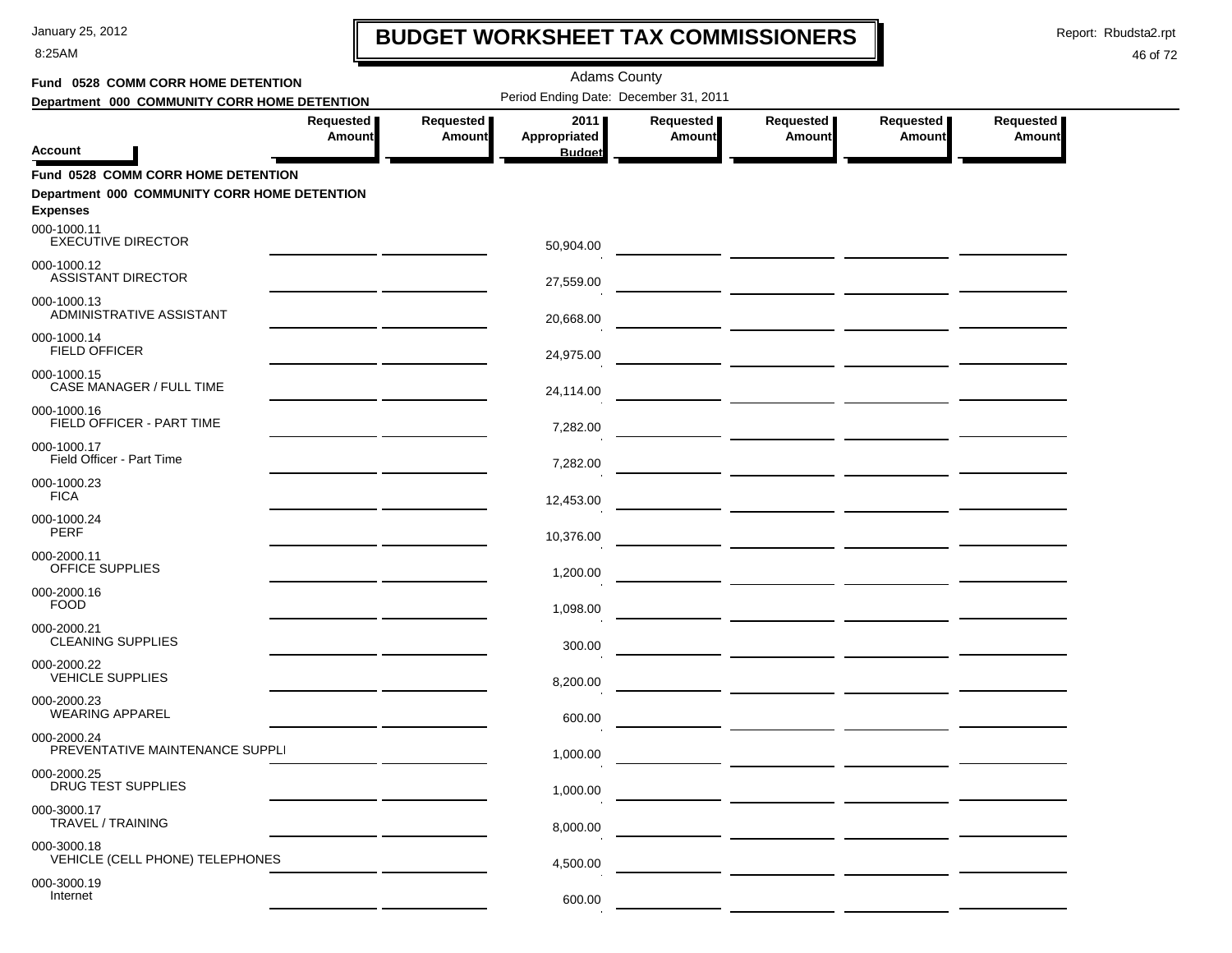8:25AM

# **BUDGET WORKSHEET TAX COMMISSIONERS**

Report: Rbudsta2.rpt

### 47 of 72

| Fund 0528 COMM CORR HOME DETENTION                        |                     |                                       | <b>Adams County</b>                   |                            |                     |                     |                              |  |  |
|-----------------------------------------------------------|---------------------|---------------------------------------|---------------------------------------|----------------------------|---------------------|---------------------|------------------------------|--|--|
| Department 000 COMMUNITY CORR HOME DETENTION              |                     | Period Ending Date: December 31, 2011 |                                       |                            |                     |                     |                              |  |  |
| <b>Account</b>                                            | Requested<br>Amount | Requested<br><b>Amount</b>            | 2011<br>Appropriated<br><b>Budget</b> | Requested<br><b>Amount</b> | Requested<br>Amount | Requested<br>Amount | Requested  <br><b>Amount</b> |  |  |
| 000-3000.22<br><b>PRINTING</b>                            |                     |                                       | 800.00                                |                            |                     |                     |                              |  |  |
| 000-3000.28<br><b>INSURANCE</b>                           |                     |                                       | 4,000.00                              |                            |                     |                     |                              |  |  |
| 000-3000.31<br><b>UTILITIES</b>                           |                     |                                       | 7,000.00                              |                            |                     |                     |                              |  |  |
| 000-3000.37<br><b>MAINTENANCE</b>                         |                     |                                       | 6,000.00                              |                            |                     |                     |                              |  |  |
| 000-3000.38<br><b>DRUG TESTING</b>                        |                     |                                       | 2,085.00                              |                            |                     |                     |                              |  |  |
| 000-3000.61<br><b>RENT</b>                                |                     |                                       | 12,300.00                             |                            |                     |                     |                              |  |  |
| <b>Expenses Total</b>                                     |                     |                                       | 244,296.00                            |                            |                     |                     |                              |  |  |
| <b>COMMUNITY CORR HOME DETENTION Dept</b><br><b>Total</b> |                     |                                       | 244,296.00                            |                            |                     |                     |                              |  |  |
| <b>Expenses Fund Total</b>                                |                     |                                       | 244,296.00                            |                            |                     |                     |                              |  |  |
| Net (Rev/Exp)                                             |                     |                                       | 244,296.00                            |                            |                     |                     |                              |  |  |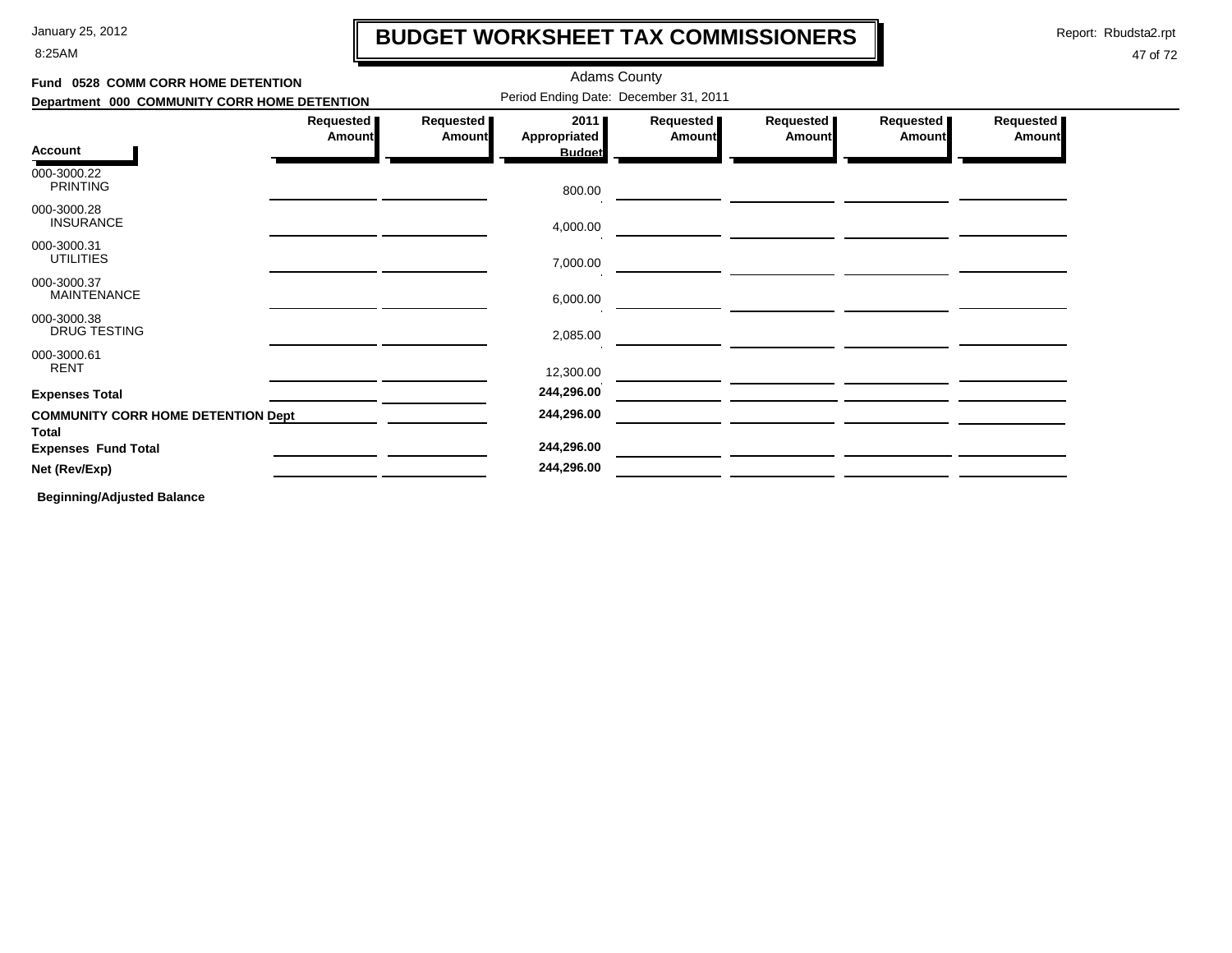8:25AM

# **BUDGET WORKSHEET TAX COMMISSIONERS**

Report: Rbudsta2.rpt

 $\mathbf l$ 

| Fund 0533 COMM CORR PROJECT INCOME                                                               |                            |                            | <b>Adams County</b>                   |                                   |                            |                     |                            |  |
|--------------------------------------------------------------------------------------------------|----------------------------|----------------------------|---------------------------------------|-----------------------------------|----------------------------|---------------------|----------------------------|--|
| Department 000 COMM CORR PROJECT INCOME                                                          |                            |                            | Period Ending Date: December 31, 2011 |                                   |                            |                     |                            |  |
|                                                                                                  | Requested<br><b>Amount</b> | <b>Requested</b><br>Amount | 2011<br>Appropriated                  | <b>Requested</b><br><b>Amount</b> | Requested<br><b>Amount</b> | Requested<br>Amount | Requested<br><b>Amount</b> |  |
| Account                                                                                          |                            |                            | <b>Budget</b>                         |                                   |                            |                     |                            |  |
| Fund 0533 COMM CORR PROJECT INCOME<br>Department 000 COMM CORR PROJECT INCOME<br><b>Expenses</b> |                            |                            |                                       |                                   |                            |                     |                            |  |
| 000-1000.11<br><b>EXECUTIVE DIRECTOR</b>                                                         |                            |                            | 4,716.00                              |                                   |                            |                     |                            |  |
| 000-1000.12<br><b>Assistant Director</b>                                                         |                            |                            | 5,071.00                              |                                   |                            |                     |                            |  |
| 000-1000.13<br>ADMINISTRATIVE ASSISTANT                                                          |                            |                            | 3,804.00                              |                                   |                            |                     |                            |  |
| 000-1000.14<br>Field Officer--Full-Time                                                          |                            |                            | 7,686.00                              |                                   |                            |                     |                            |  |
| 000-1000.15<br><b>CASE MANAGER</b>                                                               |                            |                            | 4,437.00                              |                                   |                            |                     |                            |  |
| 000-1000.17<br>Work Crew Manager                                                                 |                            |                            | 1,200.00                              |                                   |                            |                     |                            |  |
| 000-1000.18<br><b>Work Crew Supervisor</b>                                                       |                            |                            | 9,312.00                              |                                   |                            |                     |                            |  |
| 000-1000.23<br>SOCIAL SECURITY                                                                   |                            |                            | 2,730.00                              |                                   |                            |                     |                            |  |
| 000-1000.24<br><b>PERF</b>                                                                       |                            |                            | 1,763.00                              |                                   |                            |                     |                            |  |
| 000-2000.11<br>OFFICE SUPPLIES                                                                   |                            |                            | 450.00                                |                                   |                            |                     |                            |  |
| 000-2000.21<br><b>CLEANING SUPPLIES</b>                                                          |                            |                            | 100.00                                |                                   |                            |                     |                            |  |
| 000-2000.22<br><b>VEHICLE SUPPLIES</b>                                                           |                            |                            | 850.00                                |                                   |                            |                     |                            |  |
| 000-2000.23<br><b>WEARING APPAREL</b>                                                            |                            |                            | 150.00                                |                                   |                            |                     |                            |  |
| 000-3000.13<br><b>TEMPORARY SERVICES</b>                                                         |                            |                            | 3,125.00                              |                                   |                            |                     |                            |  |
| 000-3000.16<br><b>POSTAGE</b>                                                                    |                            |                            | 50.00                                 |                                   |                            |                     |                            |  |
| 000-3000.17<br><b>TRAVEL / TRAINING</b>                                                          |                            |                            | 500.00                                |                                   |                            |                     |                            |  |
| 000-3000.21<br>Subscription                                                                      |                            |                            | 250.00                                |                                   |                            |                     |                            |  |
| 000-3000.22<br><b>PRINTING</b>                                                                   |                            |                            | 50.00                                 |                                   |                            |                     |                            |  |
| 000-3000.23<br><b>EQUIPMENT LEASING</b>                                                          |                            |                            | 85,636.00                             |                                   |                            |                     |                            |  |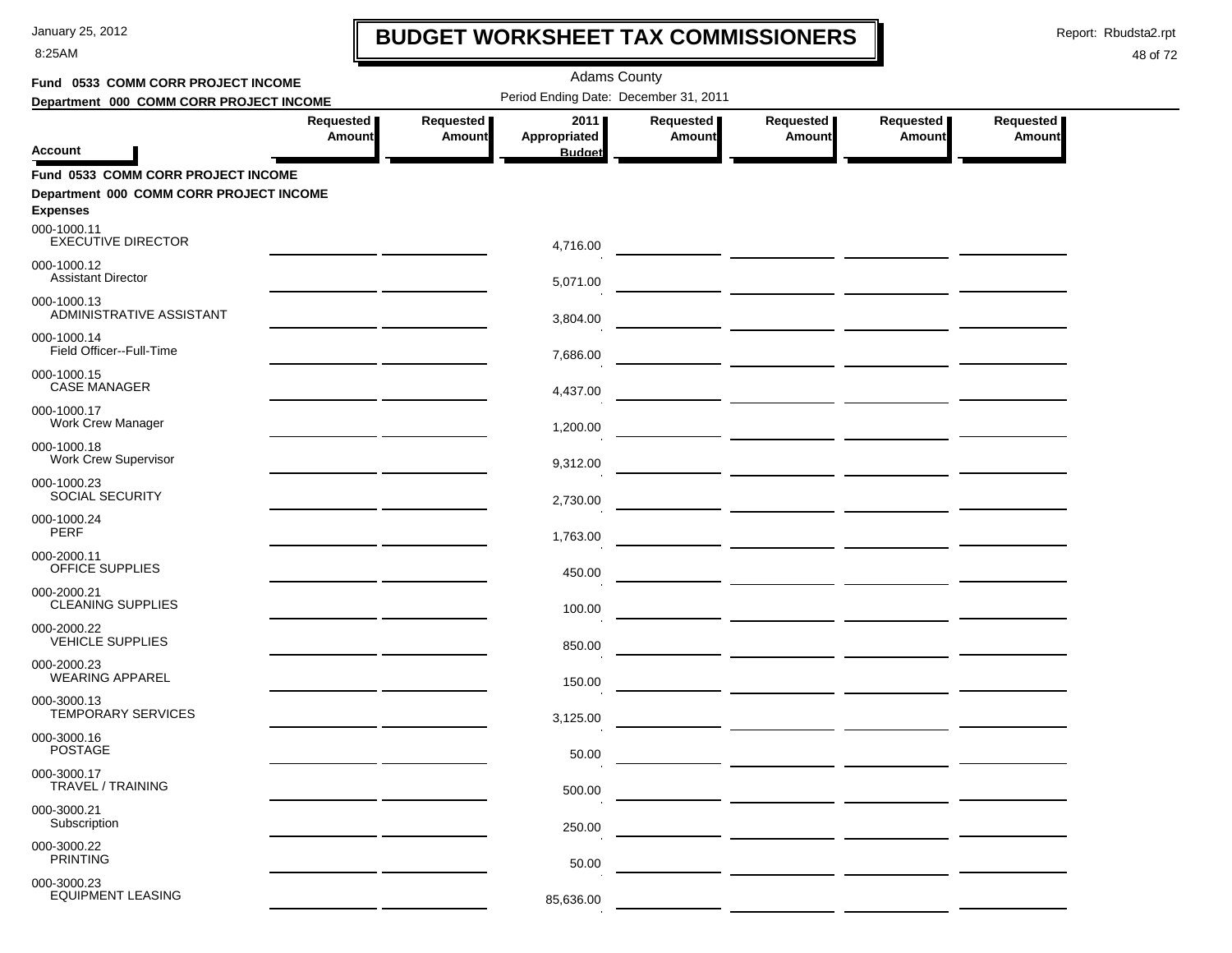8:25AM

# **BUDGET WORKSHEET TAX COMMISSIONERS**

Report: Rbudsta2.rpt

I

### 49 of 72

| Fund 0533 COMM CORR PROJECT INCOME         |                     |                                       | <b>Adams County</b>  |                            |                            |                              |                     |  |  |  |  |
|--------------------------------------------|---------------------|---------------------------------------|----------------------|----------------------------|----------------------------|------------------------------|---------------------|--|--|--|--|
| Department 000 COMM CORR PROJECT INCOME    |                     | Period Ending Date: December 31, 2011 |                      |                            |                            |                              |                     |  |  |  |  |
|                                            | Requested<br>Amount | Requested<br><b>Amount</b>            | 2011<br>Appropriated | Requested<br><b>Amount</b> | Requested<br><b>Amount</b> | Requested  <br><b>Amount</b> | Requested<br>Amount |  |  |  |  |
| <b>Account</b>                             |                     |                                       | <b>Budget</b>        |                            |                            |                              |                     |  |  |  |  |
| 000-3000.37<br><b>MAINTENANCE</b>          |                     |                                       | 1,000.00             |                            |                            |                              |                     |  |  |  |  |
| 000-3000.38<br><b>DRUG TESTING</b>         |                     |                                       | 14,500.00            |                            |                            |                              |                     |  |  |  |  |
| 000-3000.39<br><b>Forensic Fluids</b>      |                     |                                       | 100.00               |                            |                            |                              |                     |  |  |  |  |
| 000-3000.52<br><b>ASSESSMENTS</b>          |                     |                                       | 200.00               |                            |                            |                              |                     |  |  |  |  |
| 000-4000.26<br><b>OFFICE EQUIPMENT</b>     |                     |                                       | 18,000.00            |                            |                            |                              |                     |  |  |  |  |
| 000-4000.29<br><b>WORK CREW EQUIPMENT</b>  |                     |                                       | 3,000.00             |                            |                            |                              |                     |  |  |  |  |
| <b>Expenses Total</b>                      |                     |                                       | 168,680.00           |                            |                            |                              |                     |  |  |  |  |
| <b>COMM CORR PROJECT INCOME Dept Total</b> |                     |                                       | 168,680.00           |                            |                            |                              |                     |  |  |  |  |
| <b>Expenses Fund Total</b>                 |                     |                                       | 168,680.00           |                            |                            |                              |                     |  |  |  |  |
| Net (Rev/Exp)                              |                     |                                       | 168,680.00           |                            |                            |                              |                     |  |  |  |  |
|                                            |                     |                                       |                      |                            |                            |                              |                     |  |  |  |  |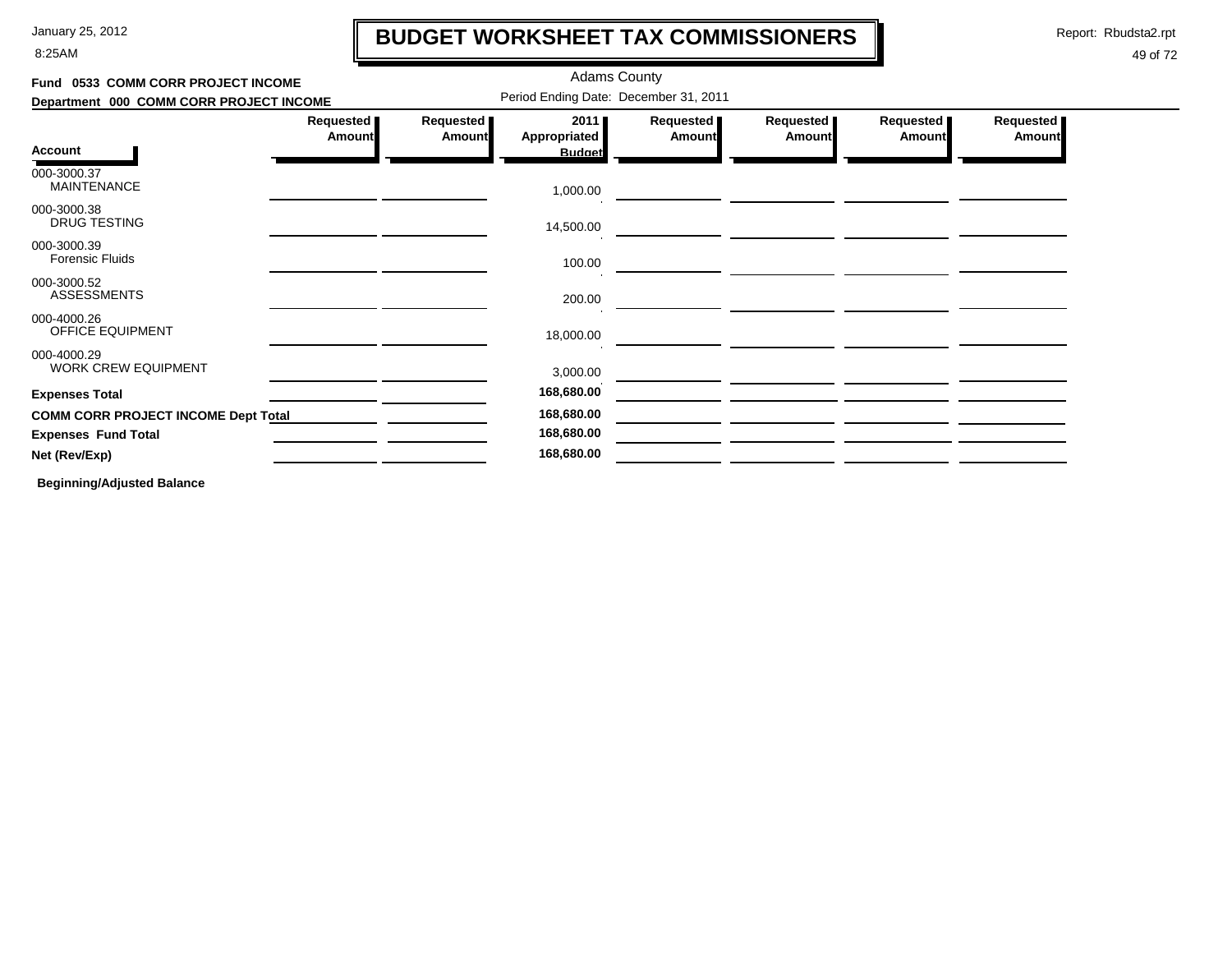8:25AM

# **BUDGET WORKSHEET TAX COMMISSIONERS**

Report: Rbudsta2.rpt

 $\mathbf l$ 

### 50 of 72

| Fund 0534 COMM TRANSITIONS PROGRAM                         |                            |                     | <b>Adams County</b>                   |                     |                     |                     |                     |
|------------------------------------------------------------|----------------------------|---------------------|---------------------------------------|---------------------|---------------------|---------------------|---------------------|
| Department 000 COMM TRANSITIONS PROGRAM                    |                            |                     | Period Ending Date: December 31, 2011 |                     |                     |                     |                     |
|                                                            | Requested<br><b>Amount</b> | Requested<br>Amount | 2011<br><b>Appropriated</b>           | Requested<br>Amount | Requested<br>Amount | Requested<br>Amount | Requested<br>Amount |
| <b>Account</b>                                             |                            |                     | <b>Budget</b>                         |                     |                     |                     |                     |
| Fund 0534 COMM TRANSITIONS PROGRAM                         |                            |                     |                                       |                     |                     |                     |                     |
| Department 000 COMM TRANSITIONS PROGRAM<br><b>Expenses</b> |                            |                     |                                       |                     |                     |                     |                     |
| 000-1000.12<br><b>ASSISTANT DIRECTOR</b>                   |                            |                     | 330.00                                |                     |                     |                     |                     |
| 000-1000.13<br>ADMINISTRATIVE ASSISTANT                    |                            |                     | 248.00                                |                     |                     |                     |                     |
| 000-1000.14<br><b>FIELD OFFICER</b>                        |                            |                     | 299.00                                |                     |                     |                     |                     |
| 000-1000.15<br><b>CASE MANAGER</b>                         |                            |                     | 289.00                                |                     |                     |                     |                     |
| 000-1000.23<br>SOCIAL SECURITY                             |                            |                     | 90.00                                 |                     |                     |                     |                     |
| 000-1000.24<br><b>PERF</b>                                 |                            |                     | 82.00                                 |                     |                     |                     |                     |
| 000-2000.22<br>Vehicle Supplies                            |                            |                     | 82.00                                 |                     |                     |                     |                     |
| <b>Expenses Total</b>                                      |                            |                     | 1,420.00                              |                     |                     |                     |                     |
| <b>COMM TRANSITIONS PROGRAM Dept Total</b>                 |                            |                     | 1,420.00                              |                     |                     |                     |                     |
| <b>Expenses Fund Total</b>                                 |                            |                     | 1,420.00                              |                     |                     |                     |                     |
| Net (Rev/Exp)                                              |                            |                     | 1,420.00                              |                     |                     |                     |                     |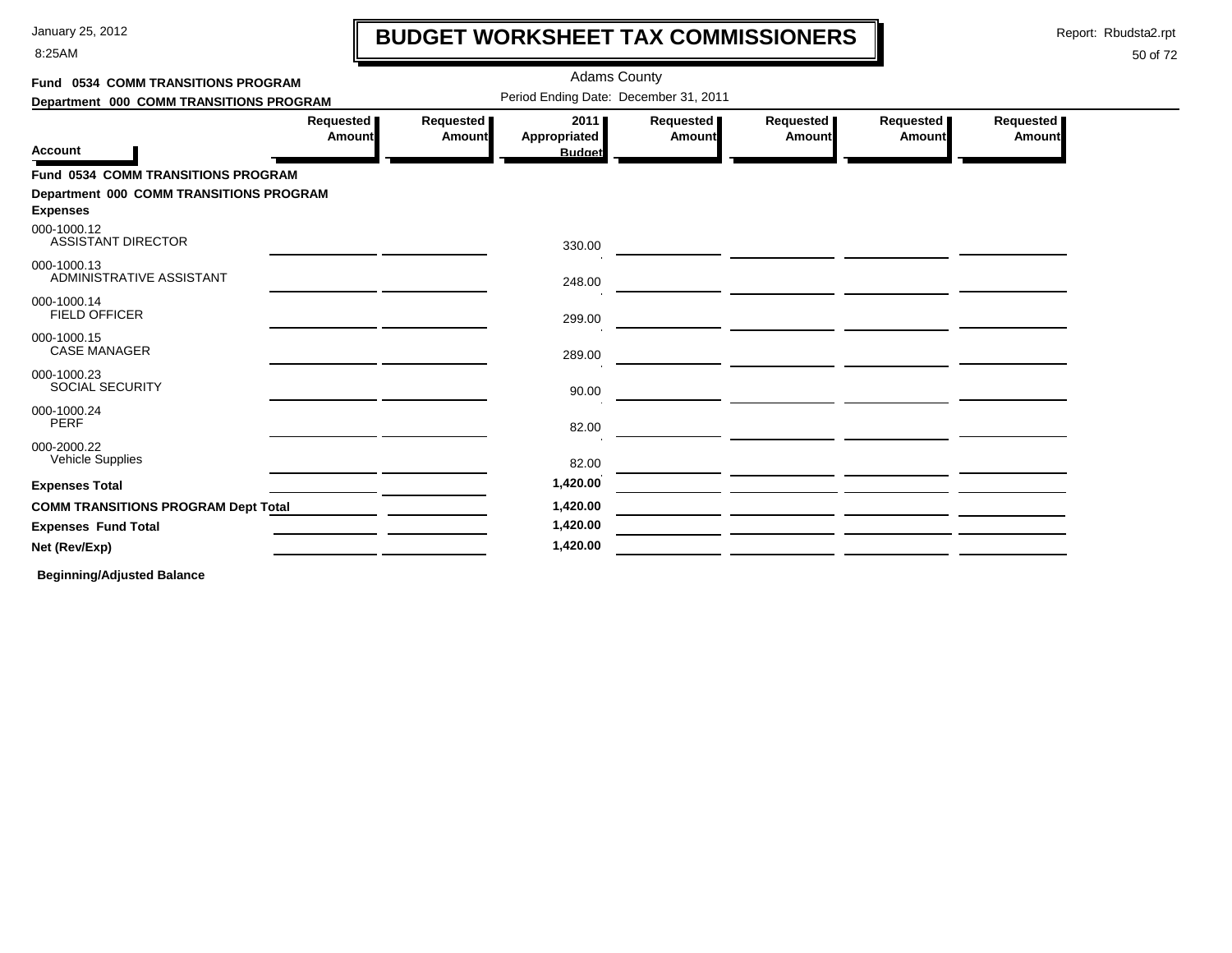8:25AM

# **BUDGET WORKSHEET TAX COMMISSIONERS**

Report: Rbudsta2.rpt

 $\mathbf I$ 

#### 51 of 72

| Fund 0535 CC/SCHOOL SUSPENSION/RISQ                         |                     |                            | <b>Adams County</b>                          |                     |                     |                     |                            |
|-------------------------------------------------------------|---------------------|----------------------------|----------------------------------------------|---------------------|---------------------|---------------------|----------------------------|
| Department 000 CC/SCHOOL SUSPENSION/RISQ                    |                     |                            | Period Ending Date: December 31, 2011        |                     |                     |                     |                            |
| <b>Account</b><br>Fund 0535 CC/SCHOOL SUSPENSION/RISQ       | Requested<br>Amount | Requested<br><b>Amount</b> | 2011<br><b>Appropriated</b><br><b>Budget</b> | Requested<br>Amount | Requested<br>Amount | Requested<br>Amount | Requested<br><b>Amount</b> |
| Department 000 CC/SCHOOL SUSPENSION/RISQ<br><b>Expenses</b> |                     |                            |                                              |                     |                     |                     |                            |
| 000-1000.23<br><b>FICA</b>                                  |                     |                            | 3,022.00                                     |                     |                     |                     |                            |
| 000-1000.31<br><b>TEACHER</b>                               |                     |                            | 26,754.00                                    |                     |                     |                     |                            |
| 000-1000.33<br>COMMUNITY SERVICE SUPERVISOR                 |                     |                            | 12,740.00                                    |                     |                     |                     |                            |
| 000-4000.26<br>OFFICE EQUIPMENT                             |                     |                            | 1,500.00                                     |                     |                     |                     |                            |
| 000-4000.29<br>Work Crew Equip.                             |                     |                            | 610.00                                       |                     |                     |                     |                            |
| <b>Expenses Total</b>                                       |                     |                            | 44,626.00                                    |                     |                     |                     |                            |
| <b>CC/SCHOOL SUSPENSION/RISQ Dept Total</b>                 |                     |                            | 44,626.00                                    |                     |                     |                     |                            |
| <b>Expenses Fund Total</b>                                  |                     |                            | 44,626.00                                    |                     |                     |                     |                            |
| Net (Rev/Exp)                                               |                     |                            | 44,626.00                                    |                     |                     |                     |                            |
| .                                                           |                     |                            |                                              |                     |                     |                     |                            |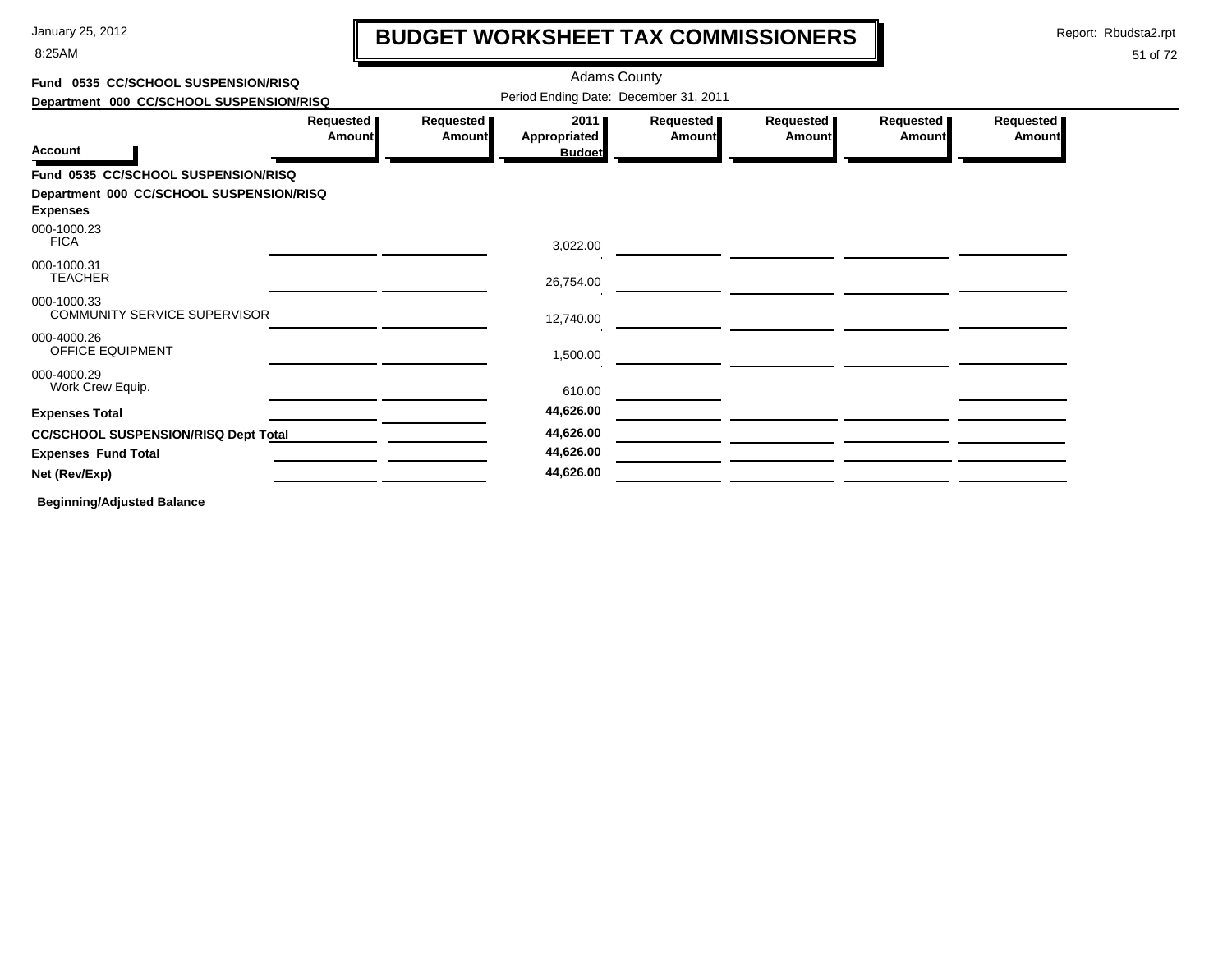8:25AM

# **BUDGET WORKSHEET TAX COMMISSIONERS**

Report: Rbudsta2.rpt

 $\mathbf l$ 

| Fund 0702 HIGHWAY                                                            |                                   |                     | <b>Adams County</b>                   |                     |                                                                                                                                                                                                                                      |                            |                     |
|------------------------------------------------------------------------------|-----------------------------------|---------------------|---------------------------------------|---------------------|--------------------------------------------------------------------------------------------------------------------------------------------------------------------------------------------------------------------------------------|----------------------------|---------------------|
| Department 530 HIGHWAY ADMINSTRATION                                         |                                   |                     | Period Ending Date: December 31, 2011 |                     |                                                                                                                                                                                                                                      |                            |                     |
| Account                                                                      | Requested  <br><b>Amount</b>      | Requested<br>Amount | 2011<br>Appropriated<br><b>Budget</b> | Requested<br>Amount | Requested<br>Amount                                                                                                                                                                                                                  | Requested<br><b>Amount</b> | Requested<br>Amount |
| Fund 0702 HIGHWAY<br>Department 530 HIGHWAY ADMINSTRATION<br><b>Expenses</b> |                                   |                     |                                       |                     |                                                                                                                                                                                                                                      |                            |                     |
| 530-1000.11<br><b>SUPERVISOR</b>                                             |                                   |                     | 43,201.00                             |                     |                                                                                                                                                                                                                                      |                            |                     |
| 530-1000.13<br><b>AST'S SUPERVISOR</b>                                       | the control of the control of the |                     | 38,162.00                             |                     |                                                                                                                                                                                                                                      |                            |                     |
| 530-1000.14<br><b>BOOKKEEPER</b>                                             |                                   |                     | 28,393.00                             |                     |                                                                                                                                                                                                                                      |                            |                     |
| 530-1000.15<br><b>OVERTIME</b>                                               |                                   |                     | 2,156.00                              |                     | <u> The Common State of the Common State of the Common State of the Common State of the Common State of the Common State of the Common State of the Common State of the Common State of the Common State of the Common State of </u> |                            |                     |
| 530-1000.16<br><b>BOOKKEEPER</b>                                             |                                   |                     | 26,486.00                             |                     |                                                                                                                                                                                                                                      |                            |                     |
| 530-2000.11<br>OFFICE SUPPLIES                                               |                                   |                     | 500.00                                |                     |                                                                                                                                                                                                                                      |                            |                     |
| 530-2000.12<br><b>PRINTING</b>                                               |                                   |                     | 200.00                                |                     |                                                                                                                                                                                                                                      |                            |                     |
| 530-2000.16<br>OTHER SUPPLIES                                                |                                   |                     | 350.00                                |                     |                                                                                                                                                                                                                                      |                            |                     |
| 530-3000.16<br><b>POSTAGE</b>                                                |                                   |                     | 150.00                                |                     | <u> 1999 - Johann Harry Harry Harry Harry Harry Harry Harry Harry Harry Harry Harry Harry Harry Harry Harry Harry</u>                                                                                                                |                            |                     |
| 530-3000.17<br><b>TRAVEL EXPENSE</b>                                         |                                   |                     | 100.00                                |                     | <u> 1999 - Johann Harry Harry Harry Harry Harry Harry Harry Harry Harry Harry Harry Harry Harry Harry Harry Harry</u>                                                                                                                |                            |                     |
| 530-3000.18<br><b>TELEPHONE</b>                                              |                                   |                     | 2,000.00                              |                     |                                                                                                                                                                                                                                      |                            |                     |
| 530-3000.19<br><b>COMPUTER</b>                                               |                                   |                     | 1,000.00                              |                     |                                                                                                                                                                                                                                      |                            |                     |
| 530-3000.37<br>REPAIRS-EQUIPMENT                                             |                                   |                     | 500.00                                |                     |                                                                                                                                                                                                                                      |                            |                     |
| 530-3000.38<br>COMPUTER-MAINTENANCE                                          |                                   |                     | 2,000.00                              |                     |                                                                                                                                                                                                                                      |                            |                     |
| 530-3000.40<br>RADIO-MAINTENANCE                                             |                                   |                     | 1,300.00                              |                     |                                                                                                                                                                                                                                      |                            |                     |
| 530-3000.52<br>OTHER SERVICES AND CHARGES                                    |                                   |                     | 1,000.00                              |                     |                                                                                                                                                                                                                                      |                            |                     |
| <b>Expenses Total</b>                                                        |                                   |                     | 147,498.00                            |                     |                                                                                                                                                                                                                                      |                            |                     |
| <b>HIGHWAY ADMINSTRATION Dept Total</b>                                      |                                   |                     | 147,498.00                            |                     |                                                                                                                                                                                                                                      |                            |                     |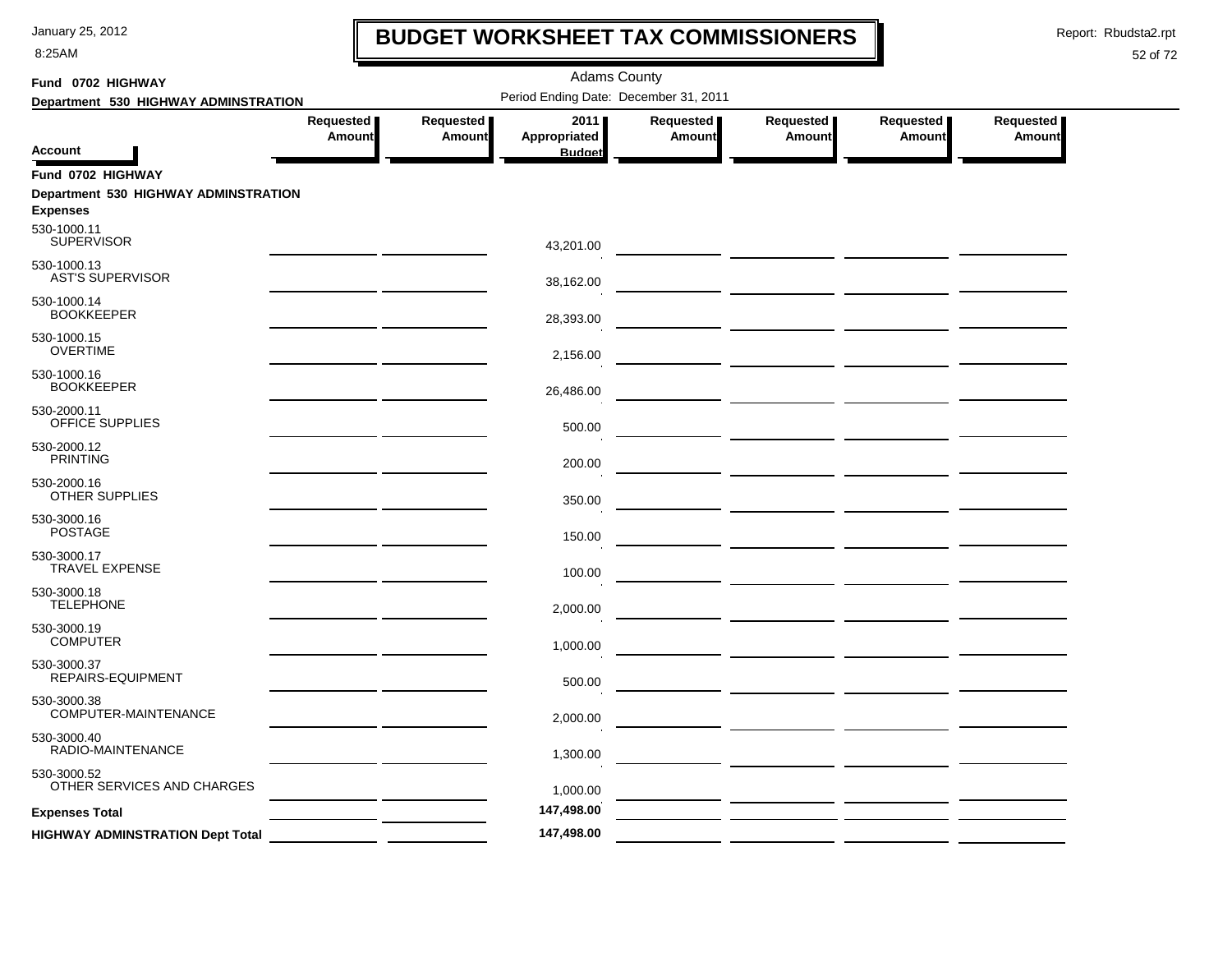8:25AM

### **BUDGET WORKSHEET TAX COMMISSIONERS**

Report: Rbudsta2.rpt

 $\mathbf l$ 

| Fund 0702 HIGHWAY                                      |                     |                              | <b>Adams County</b>                   |                     |                                                                                                                      |                            |                     |
|--------------------------------------------------------|---------------------|------------------------------|---------------------------------------|---------------------|----------------------------------------------------------------------------------------------------------------------|----------------------------|---------------------|
| Department 531 MAINTENANCE & REPAIR                    |                     |                              | Period Ending Date: December 31, 2011 |                     |                                                                                                                      |                            |                     |
| <b>Account</b>                                         | Requested<br>Amount | Requested  <br><b>Amount</b> | 2011<br>Appropriated<br><b>Budget</b> | Requested<br>Amount | Requested<br>Amount                                                                                                  | Requested<br><b>Amount</b> | Requested<br>Amount |
| Department 531 MAINTENANCE & REPAIR<br><b>Expenses</b> |                     |                              |                                       |                     |                                                                                                                      |                            |                     |
| 531-1000.15<br><b>OVERTIME</b>                         |                     |                              | 8,600.00                              |                     |                                                                                                                      |                            |                     |
| 531-1000.16<br>MAINTENANCE OPERATOR                    |                     |                              | 84,862.00                             |                     |                                                                                                                      |                            |                     |
| 531-1000.17<br>MAINTENANCE WORKER                      |                     |                              | 503,445.00                            |                     |                                                                                                                      |                            |                     |
| 531-2000.22<br><b>WEED SPRAY</b>                       |                     |                              | 500.00                                |                     |                                                                                                                      |                            |                     |
| 531-2000.24<br><b>STONE</b>                            |                     |                              | 25,000.00                             |                     |                                                                                                                      |                            |                     |
| 531-2000.25<br><b>BITUMINOUS</b>                       |                     |                              | 205,500.00                            |                     |                                                                                                                      |                            |                     |
| 531-2000.26<br><b>HARDWARE &amp; TOOLS</b>             |                     |                              | 2,500.00                              |                     |                                                                                                                      |                            |                     |
| 531-2000.28<br><b>CULVERTS &amp; PIPE</b>              |                     |                              | 12,000.00                             |                     |                                                                                                                      |                            |                     |
| 531-2000.29<br><b>LUMBER</b>                           |                     |                              | 80.00                                 |                     |                                                                                                                      |                            |                     |
| 531-2000.30<br><b>SIGNS</b>                            |                     |                              | 7,695.00                              |                     |                                                                                                                      |                            |                     |
| 531-2000.31<br><b>BRICKS</b>                           |                     |                              | 500.00                                |                     |                                                                                                                      |                            |                     |
| 531-2000.32<br><b>CEMENT &amp; READY MIX</b>           |                     |                              | 1,000.00                              |                     |                                                                                                                      |                            |                     |
| 531-2000.33<br>DUSTAY DUST CONTROL                     |                     |                              | 12,000.00                             |                     |                                                                                                                      |                            |                     |
| 531-2000.35<br><b>BUGGY PLATES</b>                     |                     |                              | 600.00                                |                     |                                                                                                                      |                            |                     |
| 531-3000.41<br><b>RENTAL OF EQUIPMENT</b>              |                     |                              | 500.00                                |                     |                                                                                                                      |                            |                     |
| 531-3000.42<br>OTHER CONTRACTUAL SERVICES              |                     |                              | 10,000.00                             |                     | <u> 1990 - Johann John Harry Harry Harry Harry Harry Harry Harry Harry Harry Harry Harry Harry Harry Harry Harry</u> |                            |                     |
| 531-3000.52<br>DRAINAGE & OTHER ASSESSMENTS            |                     |                              | 10,350.00                             |                     |                                                                                                                      |                            |                     |
| <b>Expenses Total</b>                                  |                     |                              | 885,132.00                            |                     |                                                                                                                      |                            |                     |
| <b>MAINTENANCE &amp; REPAIR Dept Total</b>             |                     |                              | 885,132.00                            |                     |                                                                                                                      |                            |                     |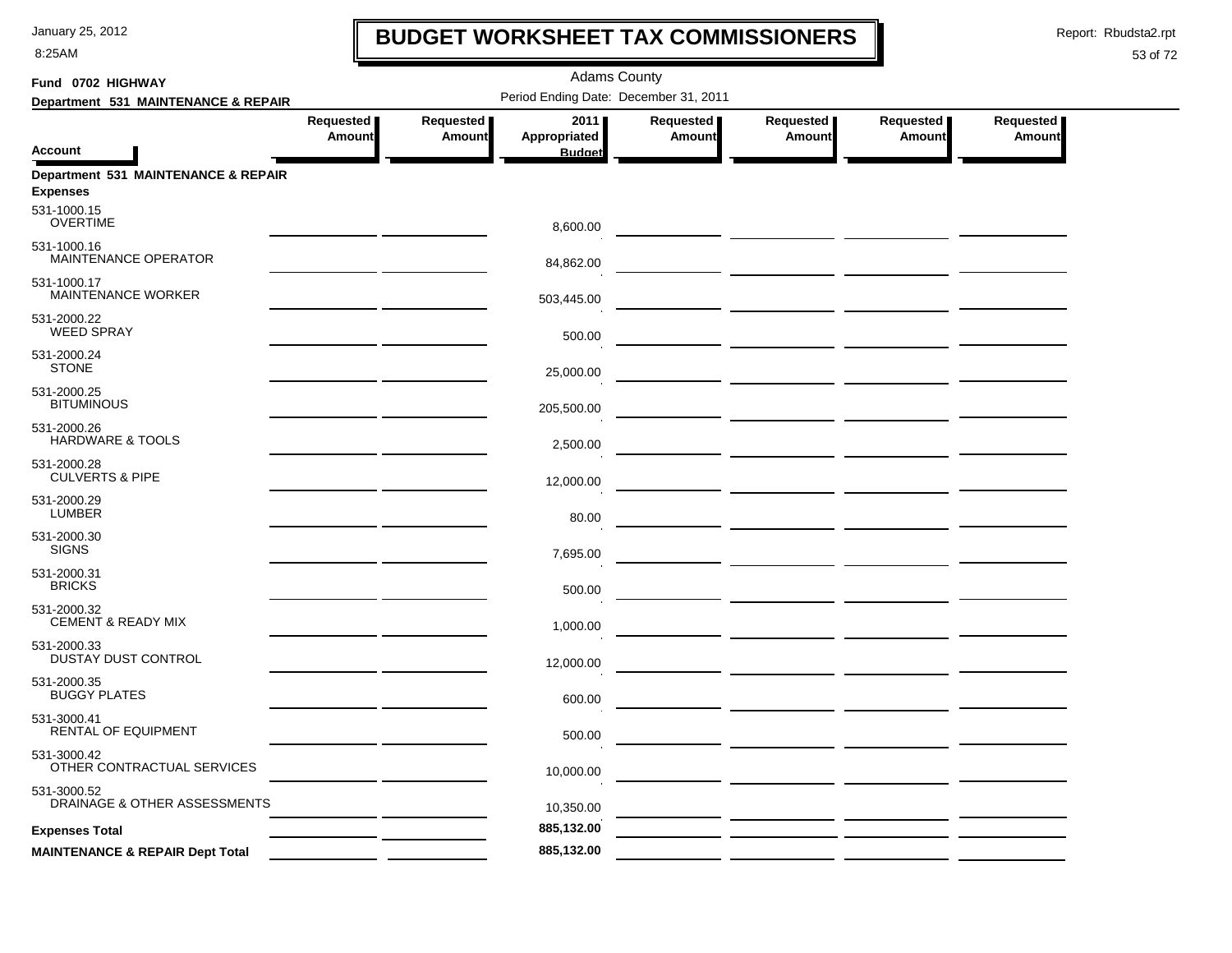8:25AM

# **BUDGET WORKSHEET TAX COMMISSIONERS**

Report: Rbudsta2.rpt

 $\mathbf I$ 

| Fund 0702 HIGHWAY                                                               |                            |                            | <b>Adams County</b>                   |                     |                                                                                                                       |                     |                            |  |
|---------------------------------------------------------------------------------|----------------------------|----------------------------|---------------------------------------|---------------------|-----------------------------------------------------------------------------------------------------------------------|---------------------|----------------------------|--|
| Department 533 GENERAL - UNDISTRIBUTED EXPENS                                   |                            |                            | Period Ending Date: December 31, 2011 |                     |                                                                                                                       |                     |                            |  |
|                                                                                 | Requested<br><b>Amount</b> | Requested<br><b>Amount</b> | 2011<br>Appropriated                  | Requested<br>Amount | Requested<br><b>Amount</b>                                                                                            | Requested<br>Amount | Requested<br><b>Amount</b> |  |
| Account                                                                         |                            |                            | <b>Budget</b>                         |                     |                                                                                                                       |                     |                            |  |
| Department 533 GENERAL - UNDISTRIBUTED EXPENS<br><b>Expenses</b><br>533-1000.14 |                            |                            |                                       |                     |                                                                                                                       |                     |                            |  |
| <b>GARAGE MECHANIC (SALARY)</b>                                                 |                            |                            | 35,292.00                             |                     |                                                                                                                       |                     |                            |  |
| 533-1000.15<br><b>OVERTIME</b>                                                  |                            |                            | 1,825.00                              |                     |                                                                                                                       |                     |                            |  |
| 533-1000.16<br>ASSISTANT GARAGE MECHANIC                                        |                            |                            | 33,883.00                             |                     |                                                                                                                       |                     |                            |  |
| 533-1000.21<br><b>HEPATITIS SHOTS</b>                                           |                            |                            | 100.00                                |                     | <u> 1980 - John Stone, mars et al. (1980)</u>                                                                         |                     |                            |  |
| 533-1000.22<br><b>GROUP INSURANCE</b>                                           |                            |                            | 326,510.00                            |                     | <u> 1999 - Johann Harry Harry Harry Harry Harry Harry Harry Harry Harry Harry Harry Harry Harry Harry Harry Harry</u> |                     |                            |  |
| 533-1000.23<br>SOCIAL SECURITY                                                  |                            |                            | 61,683.00                             |                     |                                                                                                                       |                     |                            |  |
| 533-1000.24<br><b>UNEMPLOYMENT</b>                                              |                            |                            | 500.00                                |                     |                                                                                                                       |                     |                            |  |
| 533-1000.25<br>RANDOM DRUG & ALCOHOL TESTING                                    |                            |                            | 1,350.00                              |                     |                                                                                                                       |                     |                            |  |
| 533-1000.26<br><b>WORKMAN'S COMPENSATION</b>                                    |                            |                            | 52,500.00                             |                     |                                                                                                                       |                     |                            |  |
| 533-1000.27<br><b>EMPLOYEE UNIFORMS</b>                                         |                            |                            | 15,000.00                             |                     |                                                                                                                       |                     |                            |  |
| 533-1000.28<br>PERF                                                             |                            |                            | 60,473.00                             |                     |                                                                                                                       |                     |                            |  |
| 533-2000.21<br>GAS DIESEL, & OIL                                                |                            |                            | 200,000.00                            |                     |                                                                                                                       |                     |                            |  |
| 533-2000.22<br><b>TIRES</b>                                                     |                            |                            | 20,000.00                             |                     |                                                                                                                       |                     |                            |  |
| 533-2000.23<br>OTHER GARAGE & MOTOR SUPPLIES                                    |                            |                            | 12,000.00                             |                     |                                                                                                                       |                     |                            |  |
| 533-2000.24<br><b>OTHER SUPPLIES</b>                                            |                            |                            | 50,000.00                             |                     |                                                                                                                       |                     |                            |  |
| 533-2000.25<br><b>BATTERIES</b>                                                 |                            |                            | 1,500.00                              |                     |                                                                                                                       |                     |                            |  |
| 533-2000.26<br><b>GRADER BLADES</b>                                             |                            |                            | 4,000.00                              |                     |                                                                                                                       |                     |                            |  |
| 533-2000.27<br><b>FASTENERS</b>                                                 |                            |                            | 2,000.00                              |                     |                                                                                                                       |                     |                            |  |
| 533-3000.26<br><b>INSURANCE</b>                                                 |                            |                            | 49,749.00                             |                     |                                                                                                                       |                     |                            |  |
| 533-3000.31<br><b>UTILITIES</b>                                                 |                            |                            | 17,000.00                             |                     |                                                                                                                       |                     |                            |  |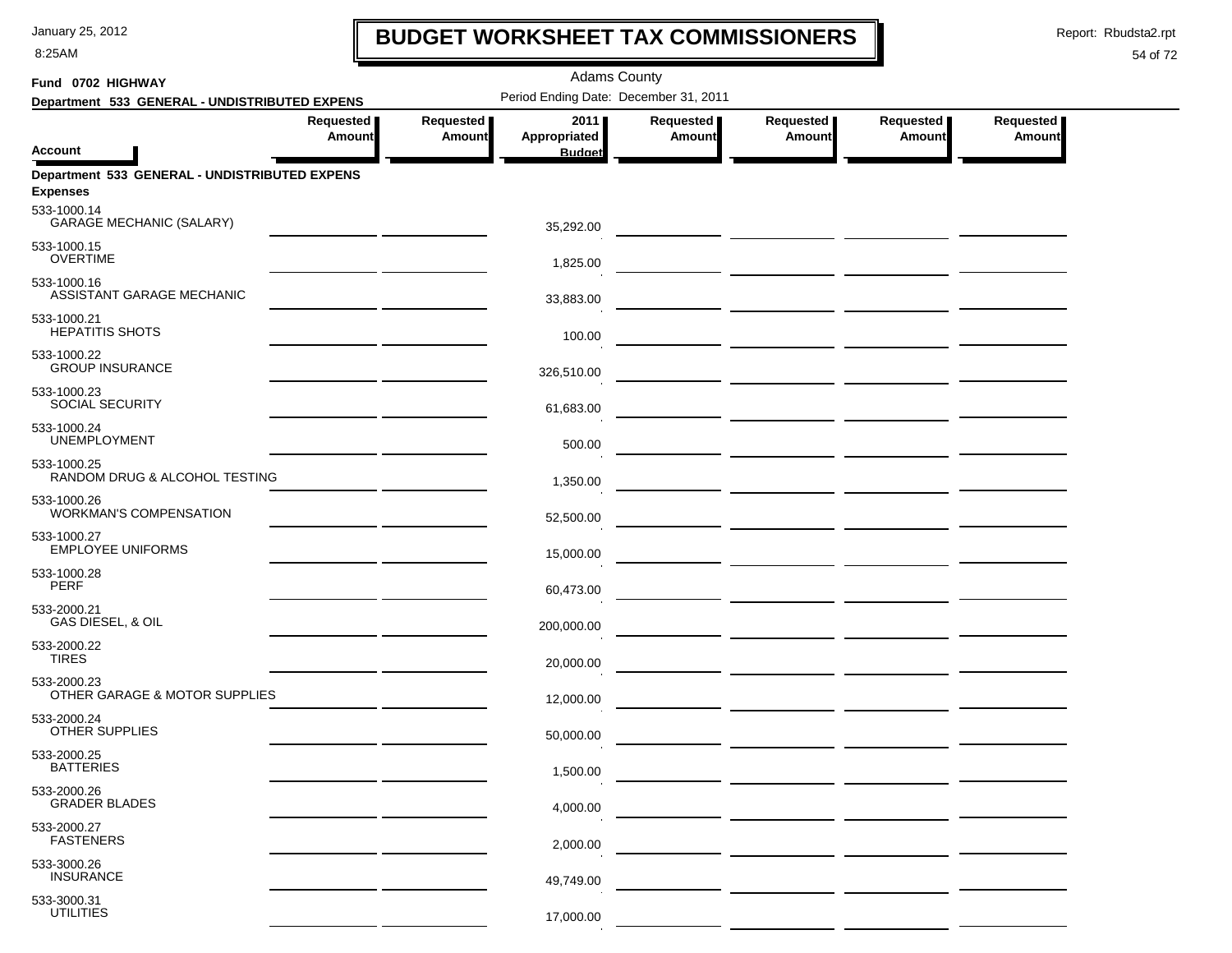8:25AM

# **BUDGET WORKSHEET TAX COMMISSIONERS**

Report: Rbudsta2.rpt

### 55 of 72

| Fund 0702 HIGHWAY                                          |                            |                                       | <b>Adams County</b>  |                            |                                                     |                            |                            |
|------------------------------------------------------------|----------------------------|---------------------------------------|----------------------|----------------------------|-----------------------------------------------------|----------------------------|----------------------------|
| Department 533 GENERAL - UNDISTRIBUTED EXPENS              |                            | Period Ending Date: December 31, 2011 |                      |                            |                                                     |                            |                            |
|                                                            | Requested<br><b>Amount</b> | Requested  <br>Amount                 | 2011<br>Appropriated | Requested<br><b>Amount</b> | Requested<br>Amount                                 | Requested<br><b>Amount</b> | Requested<br><b>Amount</b> |
| <b>Account</b>                                             |                            |                                       | <b>Budget</b>        |                            |                                                     |                            |                            |
| 533-3000.36<br><b>MACHINE WORK</b>                         |                            |                                       | 500.00               |                            |                                                     |                            |                            |
| 533-3000.37<br>TRUCK & TRACTOR REPAIRS                     |                            |                                       | 25,000.00            |                            |                                                     |                            |                            |
| 533-3000.39<br>ROAD EQUIPMENT REPAIRS                      |                            |                                       | 10,000.00            |                            |                                                     |                            |                            |
| 533-3000.40<br><b>OTHER REPAIRS</b>                        |                            |                                       | 500.00               |                            | <u> 1989 - Johann Stoff, amerikansk politiker (</u> |                            |                            |
| 533-3000.41<br><b>GARAGE REPAIRS</b>                       |                            |                                       | 4,000.00             |                            | <u> 1989 - Johann Marie Barn, mars ann an t-</u>    |                            |                            |
| 533-3000.43<br><b>WRECKER</b>                              |                            |                                       | 2,000.00             |                            |                                                     |                            |                            |
| 533-4000.26<br><b>GARAGE &amp; OFFICE EQUIPMENT</b>        |                            |                                       | 2,000.00             |                            |                                                     |                            |                            |
| 533-4000.28<br><b>TRUCKS &amp; EQUIPMENT</b>               |                            |                                       | 150,000.00           |                            |                                                     |                            |                            |
| <b>Expenses Total</b>                                      |                            |                                       | 1,139,365.00         |                            |                                                     |                            |                            |
| <b>GENERAL - UNDISTRIBUTED EXPENS Dept</b><br><b>Total</b> |                            |                                       | 1,139,365.00         |                            |                                                     |                            |                            |
| <b>Expenses Fund Total</b>                                 |                            |                                       | 2,171,995.00         |                            |                                                     |                            |                            |
| Net (Rev/Exp)                                              |                            |                                       | 2,171,995.00         |                            |                                                     |                            |                            |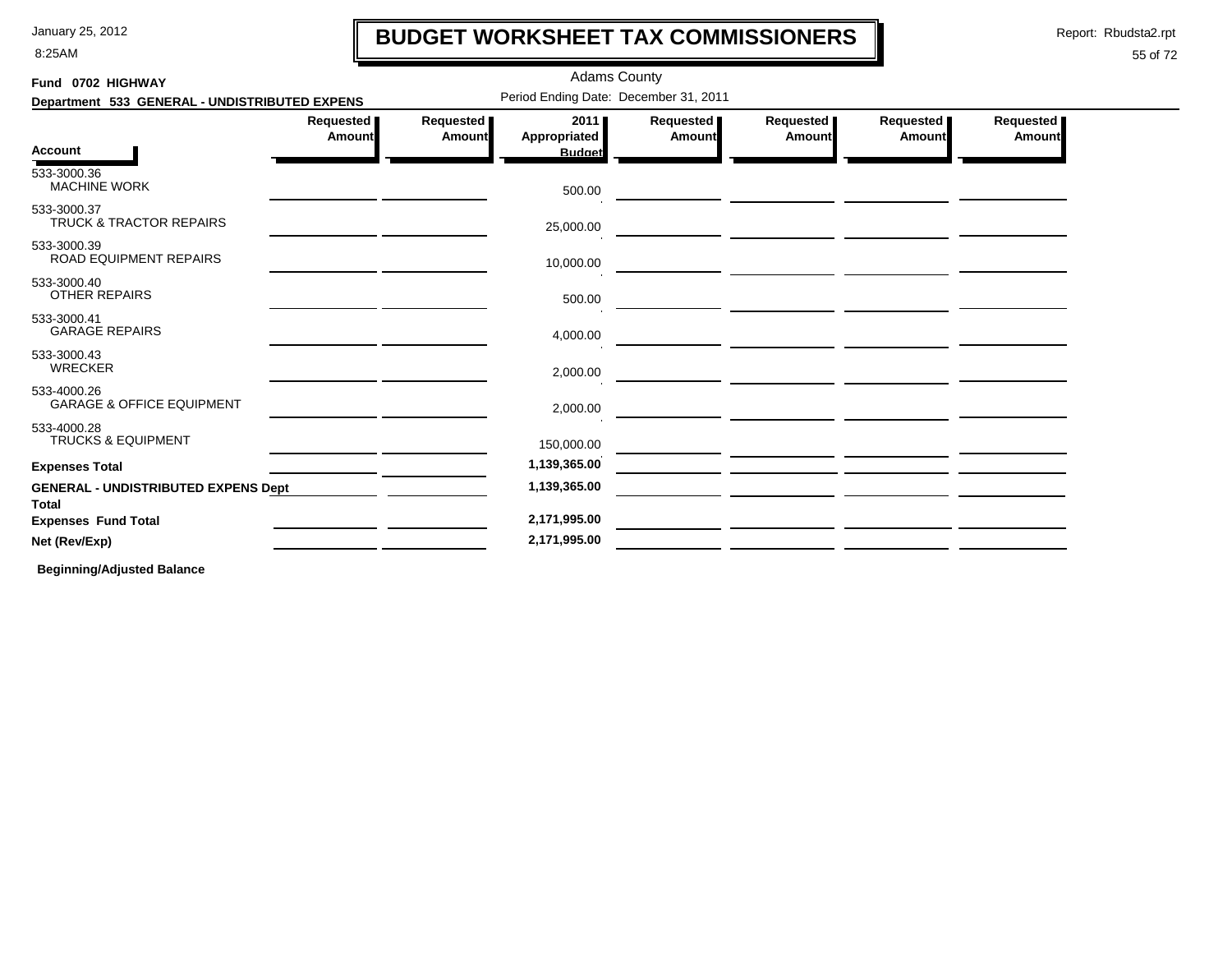#### 8:25AM

### **BUDGET WORKSHEET TAX COMMISSIONERS**

Report: Rbudsta2.rpt

 $\mathbf l$ 

| Fund 0706 LOCAL ROADS AND STREET         |                              |                     | <b>Adams County</b>                   |                              |                       |                       |                     |
|------------------------------------------|------------------------------|---------------------|---------------------------------------|------------------------------|-----------------------|-----------------------|---------------------|
| Department 000 LOCAL ROADS AND STREET    |                              |                     | Period Ending Date: December 31, 2011 |                              |                       |                       |                     |
| <b>Account</b>                           | Requested <b>I</b><br>Amount | Requested<br>Amount | 2011<br>Appropriated<br><b>Budget</b> | Requested  <br><b>Amount</b> | Requested  <br>Amount | Requested  <br>Amount | Requested<br>Amount |
|                                          |                              |                     |                                       |                              |                       |                       |                     |
| Fund 0706 LOCAL ROADS AND STREET         |                              |                     |                                       |                              |                       |                       |                     |
| Department 000 LOCAL ROADS AND STREET    |                              |                     |                                       |                              |                       |                       |                     |
| <b>Expenses</b>                          |                              |                     |                                       |                              |                       |                       |                     |
| 000-3000.23<br><b>MATERIALS</b>          |                              |                     | 272,000.00                            |                              |                       |                       |                     |
| <b>Expenses Total</b>                    |                              |                     | 272,000.00                            |                              |                       |                       |                     |
| <b>LOCAL ROADS AND STREET Dept Total</b> |                              |                     | 272,000.00                            |                              |                       |                       |                     |
| <b>Expenses Fund Total</b>               |                              |                     | 272,000.00                            |                              |                       |                       |                     |
| Net (Rev/Exp)                            |                              |                     | 272,000.00                            |                              |                       |                       |                     |
| <b>Beginning/Adjusted Balance</b>        |                              |                     |                                       |                              |                       |                       |                     |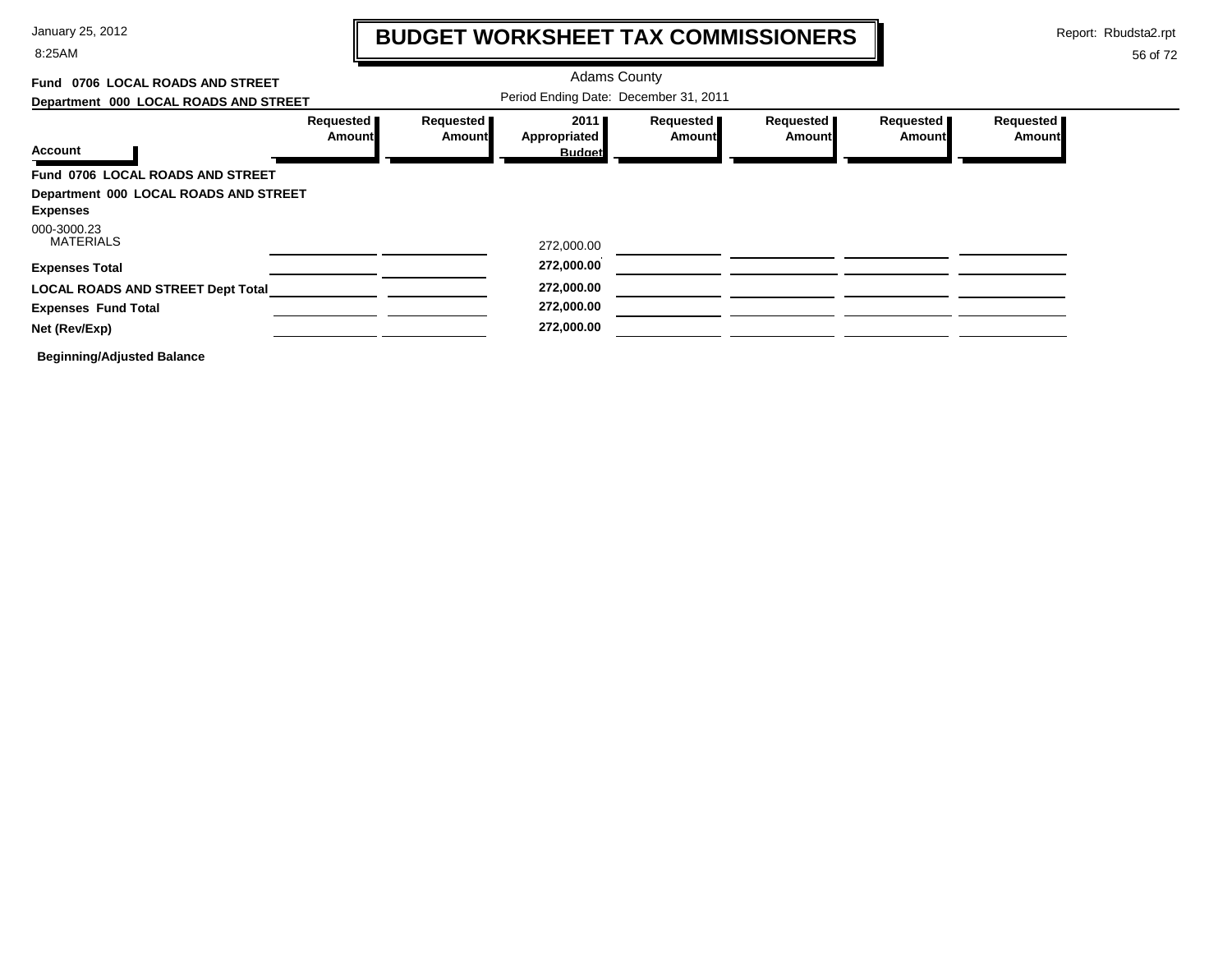8:25AM

# **BUDGET WORKSHEET TAX COMMISSIONERS**

Report: Rbudsta2.rpt

 $\mathbf l$ 

### 57 of 72

| Fund 0790 CUMULATIVE BRIDGE                         |                              |                     |                                       | <b>Adams County</b>   |                                                                                                                            |                     |                     |
|-----------------------------------------------------|------------------------------|---------------------|---------------------------------------|-----------------------|----------------------------------------------------------------------------------------------------------------------------|---------------------|---------------------|
| Department 000 CUMULATIVE BRIDGE                    |                              |                     | Period Ending Date: December 31, 2011 |                       |                                                                                                                            |                     |                     |
| <b>Account</b>                                      | <b>Requested</b> ∎<br>Amount | Requested<br>Amount | 2011<br>Appropriated<br><b>Budget</b> | Requested  <br>Amount | Requested<br>Amount                                                                                                        | Requested<br>Amount | Requested<br>Amount |
| <b>Fund 0790 CUMULATIVE BRIDGE</b>                  |                              |                     |                                       |                       |                                                                                                                            |                     |                     |
| Department 000 CUMULATIVE BRIDGE<br><b>Expenses</b> |                              |                     |                                       |                       |                                                                                                                            |                     |                     |
| 000-2000.16<br><b>MATERIALS</b>                     |                              |                     | 20,000.00                             |                       |                                                                                                                            |                     |                     |
| 000-3000.11<br><b>LEGAL SERVICES</b>                |                              |                     | 2,000.00                              |                       |                                                                                                                            |                     |                     |
| 000-3000.12<br><b>TECHNICAL SERVICES</b>            |                              |                     | 100,000.00                            |                       |                                                                                                                            |                     |                     |
| 000-3000.17<br><b>TRAVEL EXPENSE</b>                |                              |                     | 700.00                                |                       | <u>and</u> the contract of the contract of the contract of the contract of the contract of the contract of the contract of |                     |                     |
| 000-3000.18<br><b>TELEPHONE</b>                     |                              |                     | 1,000.00                              |                       | <u>and the second control of the second control of the second control of the second control of</u>                         |                     |                     |
| 000-3000.26<br><b>INSURANCE</b>                     |                              |                     | 600.00                                |                       | <u>and</u> the contract of the contract of the contract of the contract of the contract of the contract of the contract of |                     |                     |
| 000-3000.36<br>REPAIR AND MAINTENANCE               |                              |                     | 30,000.00                             |                       |                                                                                                                            |                     |                     |
| 000-3000.60<br><b>BRIDGE REPLACEMENT</b>            |                              |                     | 455,000.00                            |                       |                                                                                                                            |                     |                     |
| 000-4000.26<br><b>OTHER EQUIPMENT</b>               |                              |                     | 2,000.00                              |                       |                                                                                                                            |                     |                     |
| <b>Expenses Total</b>                               |                              |                     | 611,300.00                            |                       |                                                                                                                            |                     |                     |
| <b>CUMULATIVE BRIDGE Dept Total</b>                 |                              |                     | 611,300.00                            |                       |                                                                                                                            |                     |                     |
| <b>Expenses Fund Total</b>                          |                              |                     | 611,300.00                            |                       |                                                                                                                            |                     |                     |
| Net (Rev/Exp)                                       |                              |                     | 611,300.00                            |                       |                                                                                                                            |                     |                     |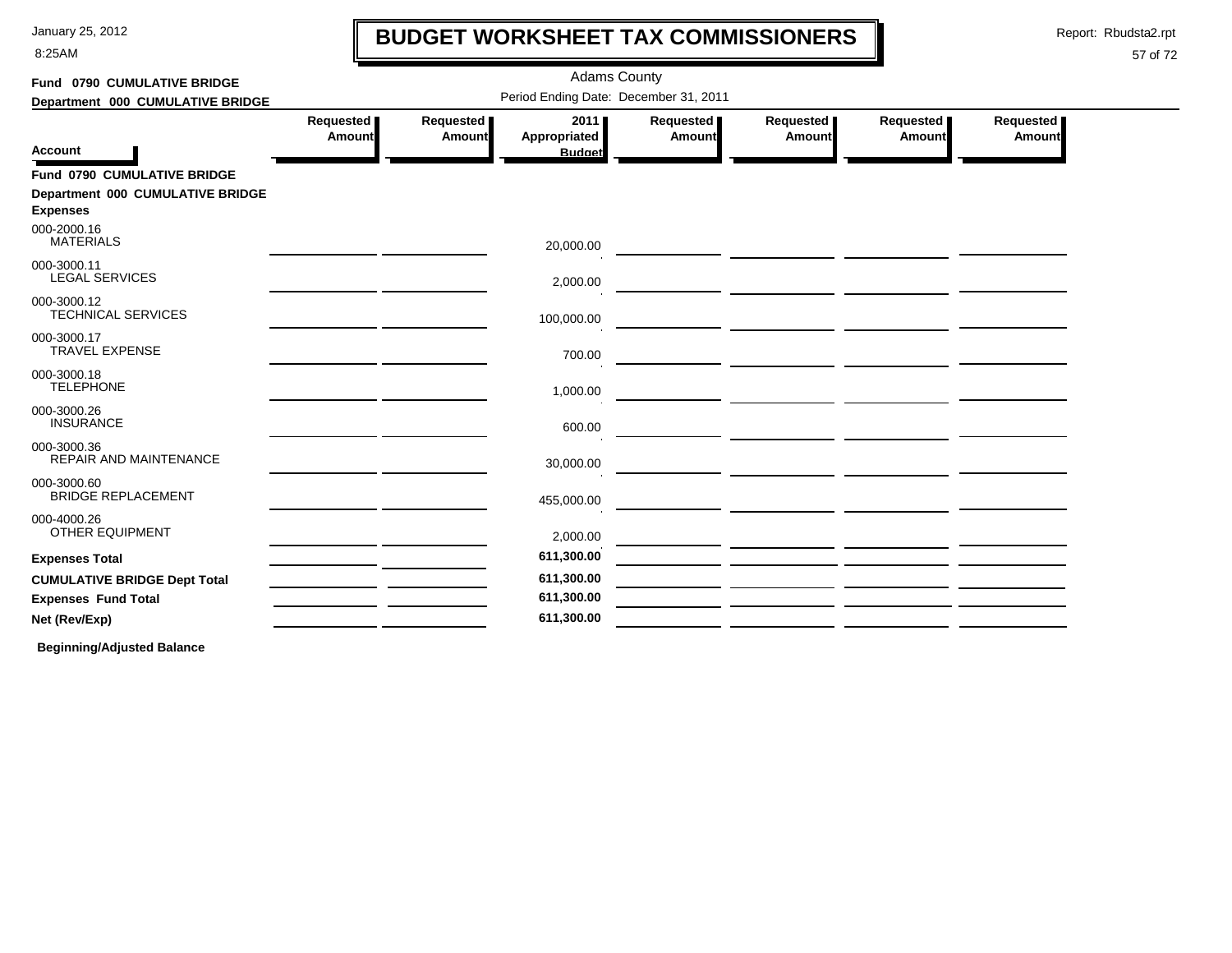8:25AM

### **BUDGET WORKSHEET TAX COMMISSIONERS**

Report: Rbudsta2.rpt

 $\mathbf l$ 

| Fund 0801 HEALTH                                 | <b>Adams County</b>                                                                                                                                                                                                                  |                            |                                       |                            |                                    |                     |                     |  |  |  |
|--------------------------------------------------|--------------------------------------------------------------------------------------------------------------------------------------------------------------------------------------------------------------------------------------|----------------------------|---------------------------------------|----------------------------|------------------------------------|---------------------|---------------------|--|--|--|
| Department 000 HEALTH                            |                                                                                                                                                                                                                                      |                            | Period Ending Date: December 31, 2011 |                            |                                    |                     |                     |  |  |  |
|                                                  | Requested<br><b>Amount</b>                                                                                                                                                                                                           | Requested<br><b>Amount</b> | 2011<br>Appropriated                  | Requested<br><b>Amount</b> | Requested<br>Amount                | Requested<br>Amount | Requested<br>Amount |  |  |  |
| <b>Account</b>                                   |                                                                                                                                                                                                                                      |                            | <b>Budget</b>                         |                            |                                    |                     |                     |  |  |  |
| Fund 0801 HEALTH                                 |                                                                                                                                                                                                                                      |                            |                                       |                            |                                    |                     |                     |  |  |  |
| Department 000 HEALTH                            |                                                                                                                                                                                                                                      |                            |                                       |                            |                                    |                     |                     |  |  |  |
| <b>Expenses</b><br>000-1000.11                   |                                                                                                                                                                                                                                      |                            |                                       |                            |                                    |                     |                     |  |  |  |
| <b>REGISTRAR</b>                                 |                                                                                                                                                                                                                                      |                            | 24,776.00                             |                            |                                    |                     |                     |  |  |  |
| 000-1000.12<br><b>CLINIC SECRETARY</b>           |                                                                                                                                                                                                                                      |                            | 25,141.00                             |                            |                                    |                     |                     |  |  |  |
| 000-1000.13<br>SECRETARY/BOOKKEEPER              |                                                                                                                                                                                                                                      |                            | 25,505.00                             |                            |                                    |                     |                     |  |  |  |
| 000-1000.14<br>PUBLIC HEALTH NURSE               |                                                                                                                                                                                                                                      |                            | 44,609.00                             |                            |                                    |                     |                     |  |  |  |
| 000-1000.15<br>PUBLIC HEALTH NURSE-PART TIME     |                                                                                                                                                                                                                                      |                            | 26,171.00                             |                            | — <u>— — — — — — — — — — — — —</u> |                     |                     |  |  |  |
| 000-1000.16<br><b>SANITARIAN</b>                 |                                                                                                                                                                                                                                      |                            | 43,201.00                             |                            |                                    |                     |                     |  |  |  |
| 000-1000.17<br><b>FOOD INSPECTOR</b>             |                                                                                                                                                                                                                                      |                            | 13,166.00                             |                            |                                    |                     |                     |  |  |  |
| 000-1000.18<br><b>HEALTH OFFICER</b>             | <u>and the company of the company of the company of the company of the company of the company of the company of the company of the company of the company of the company of the company of the company of the company of the com</u> |                            | 21,746.00                             |                            |                                    |                     |                     |  |  |  |
| 000-1000.20<br><b>ATTORNEY</b>                   | <u> 1980 - Johann Barn, amerikansk politik (</u>                                                                                                                                                                                     |                            | 7,682.00                              |                            |                                    |                     |                     |  |  |  |
| 000-1000.21<br>Prepardness Coordinator-Part Time |                                                                                                                                                                                                                                      |                            | 7,730.00                              |                            |                                    |                     |                     |  |  |  |
| 000-1000.23<br><b>SOCIAL SECURITY</b>            |                                                                                                                                                                                                                                      |                            | 18,169.00                             |                            |                                    |                     |                     |  |  |  |
| 000-1000.24<br><b>PERF</b>                       |                                                                                                                                                                                                                                      |                            | 15,037.00                             |                            |                                    |                     |                     |  |  |  |
| 000-2000.11<br>OFFICE SUPPLIES                   |                                                                                                                                                                                                                                      |                            | 2,100.00                              |                            |                                    |                     |                     |  |  |  |
| 000-2000.13<br>PERSONAL HEALTH                   |                                                                                                                                                                                                                                      |                            | 9,789.00                              |                            |                                    |                     |                     |  |  |  |
| 000-2000.14<br>ENVIRONMENTAL HEALTH              |                                                                                                                                                                                                                                      |                            | 773.00                                |                            |                                    |                     |                     |  |  |  |
| 000-2000.15<br><b>Prepardness Supplies</b>       |                                                                                                                                                                                                                                      |                            | 1,200.00                              |                            |                                    |                     |                     |  |  |  |
| 000-2000.26<br>PHOTO                             |                                                                                                                                                                                                                                      |                            | 100.00                                |                            |                                    |                     |                     |  |  |  |
| 000-2000.28<br>Gas, Oil, Maintenance             |                                                                                                                                                                                                                                      |                            | 3,500.00                              |                            |                                    |                     |                     |  |  |  |
| 000-3000.11<br>PERSONAL HEALTH (CLINIC)          |                                                                                                                                                                                                                                      |                            | 2,500.00                              |                            |                                    |                     |                     |  |  |  |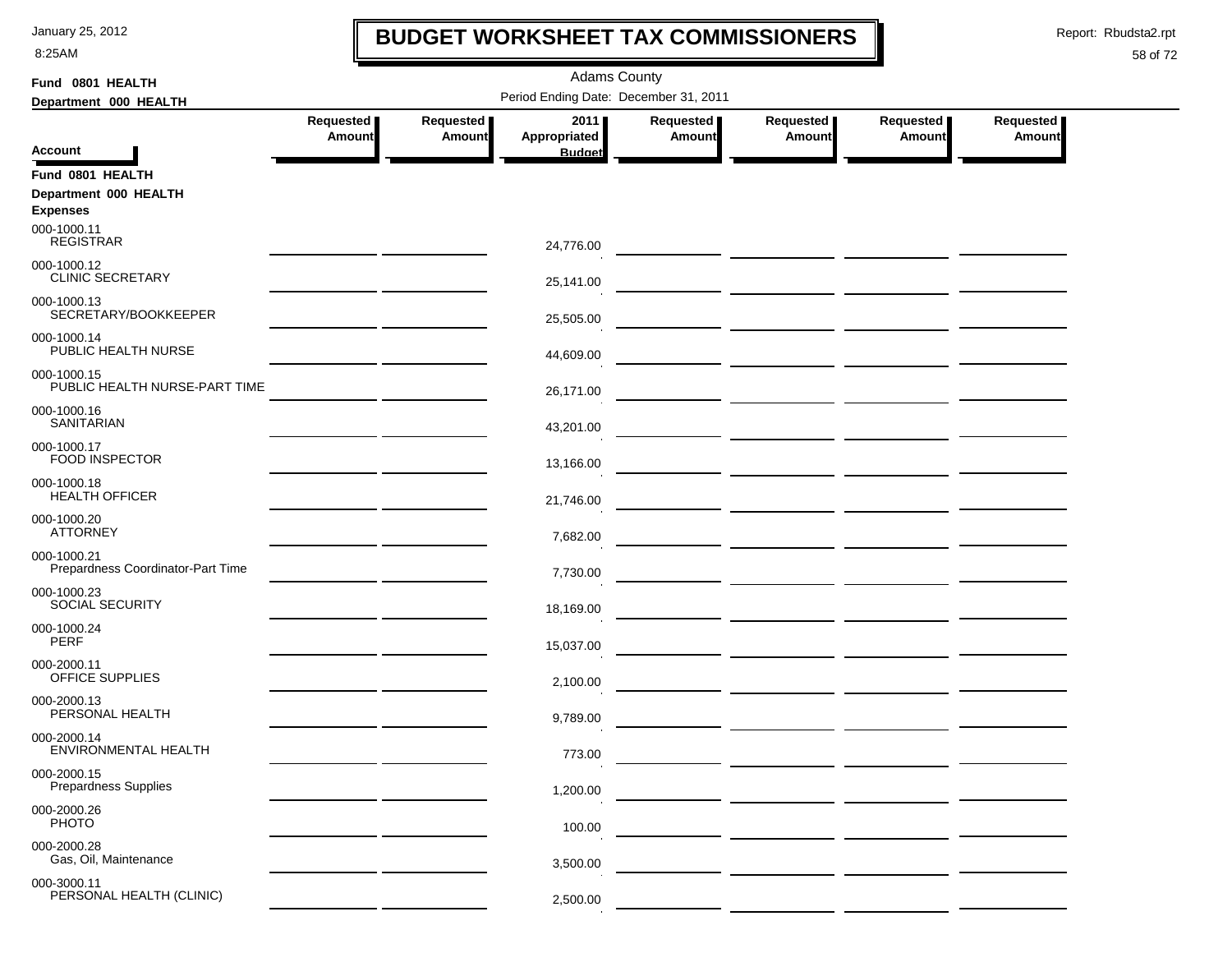8:25AM

### **BUDGET WORKSHEET TAX COMMISSIONERS**

Report: Rbudsta2.rpt

 $\mathbf l$ 

### 59 of 72

| Fund 0801 HEALTH                               |           |                  | <b>Adams County</b>                   |               |                                                                                                                                                                                                                                      |           |               |
|------------------------------------------------|-----------|------------------|---------------------------------------|---------------|--------------------------------------------------------------------------------------------------------------------------------------------------------------------------------------------------------------------------------------|-----------|---------------|
| Department 000 HEALTH                          |           |                  | Period Ending Date: December 31, 2011 |               |                                                                                                                                                                                                                                      |           |               |
|                                                | Requested | <b>Requested</b> | 20111                                 | Requested     | Requested                                                                                                                                                                                                                            | Requested | Requested     |
| <b>Account</b>                                 | Amount    | Amount           | Appropriated<br><b>Budget</b>         | <b>Amount</b> | Amount                                                                                                                                                                                                                               | Amount    | <b>Amount</b> |
| 000-3000.12<br><b>ENVIRONMENTAL SERVICES</b>   |           |                  | 500.00                                |               |                                                                                                                                                                                                                                      |           |               |
| 000-3000.13<br>PERSONAL HEALTH SERVICES        |           |                  | 192.00                                |               |                                                                                                                                                                                                                                      |           |               |
| 000-3000.14<br><b>BOARD OF HEALTH</b>          |           |                  | 2,520.00                              |               |                                                                                                                                                                                                                                      |           |               |
| 000-3000.15<br>PROFESSIONAL SERVICES           |           |                  | 3,519.00                              |               | <u> 2000 - John Stein, Amerikaans en s</u>                                                                                                                                                                                           |           |               |
| 000-3000.16<br><b>POSTAGE</b>                  |           |                  | 1,580.00                              |               |                                                                                                                                                                                                                                      |           |               |
| 000-3000.17<br><b>TRAVEL</b>                   |           |                  | 3,190.00                              |               | <u> 1990 - Johann Harry Harry Harry Harry Harry Harry Harry Harry Harry Harry Harry Harry Harry Harry Harry Harry</u>                                                                                                                |           |               |
| 000-3000.19<br><b>LEGAL SERVICES</b>           |           |                  | 4,000.00                              |               |                                                                                                                                                                                                                                      |           |               |
| 000-3000.21<br>Prepardness Travel              |           |                  | 300.00                                |               |                                                                                                                                                                                                                                      |           |               |
| 000-3000.22<br><b>PRINTING</b>                 |           |                  | 1,350.00                              |               |                                                                                                                                                                                                                                      |           |               |
| 000-3000.23<br><b>REBINDING</b>                |           |                  | 500.00                                |               |                                                                                                                                                                                                                                      |           |               |
| 000-3000.28<br>MALPRACTICE INSURANCE           |           |                  | 2,303.00                              |               |                                                                                                                                                                                                                                      |           |               |
| 000-3000.37<br><b>EQUIPMENT REPAIR</b>         |           |                  | 500.00                                |               |                                                                                                                                                                                                                                      |           |               |
| 000-3000.51<br><b>DUES &amp; SUBSCRIPTIONS</b> |           |                  | 500.00                                |               | <u> The Common State of the Common State of the Common State of the Common State of the Common State of the Common State of the Common State of the Common State of the Common State of the Common State of the Common State of </u> |           |               |
| 000-3000.52<br><b>TRAINING</b>                 |           |                  | 500.00                                |               | <u> 1989 - Johann John Stone, mars et al. 1989 - John Stone, mars et al. 1989 - John Stone, mars et al. 1989 - Joh</u>                                                                                                               |           |               |
| 000-4000.26<br><b>EQUIPMENT</b>                |           |                  | 500.00                                |               |                                                                                                                                                                                                                                      |           |               |
| <b>Expenses Total</b>                          |           |                  | 314,849.00                            |               |                                                                                                                                                                                                                                      |           |               |
| <b>HEALTH Dept Total</b>                       |           |                  | 314,849.00                            |               |                                                                                                                                                                                                                                      |           |               |
| <b>Expenses Fund Total</b>                     |           |                  | 314,849.00                            |               |                                                                                                                                                                                                                                      |           |               |
| Net (Rev/Exp)                                  |           |                  | 314,849.00                            |               |                                                                                                                                                                                                                                      |           |               |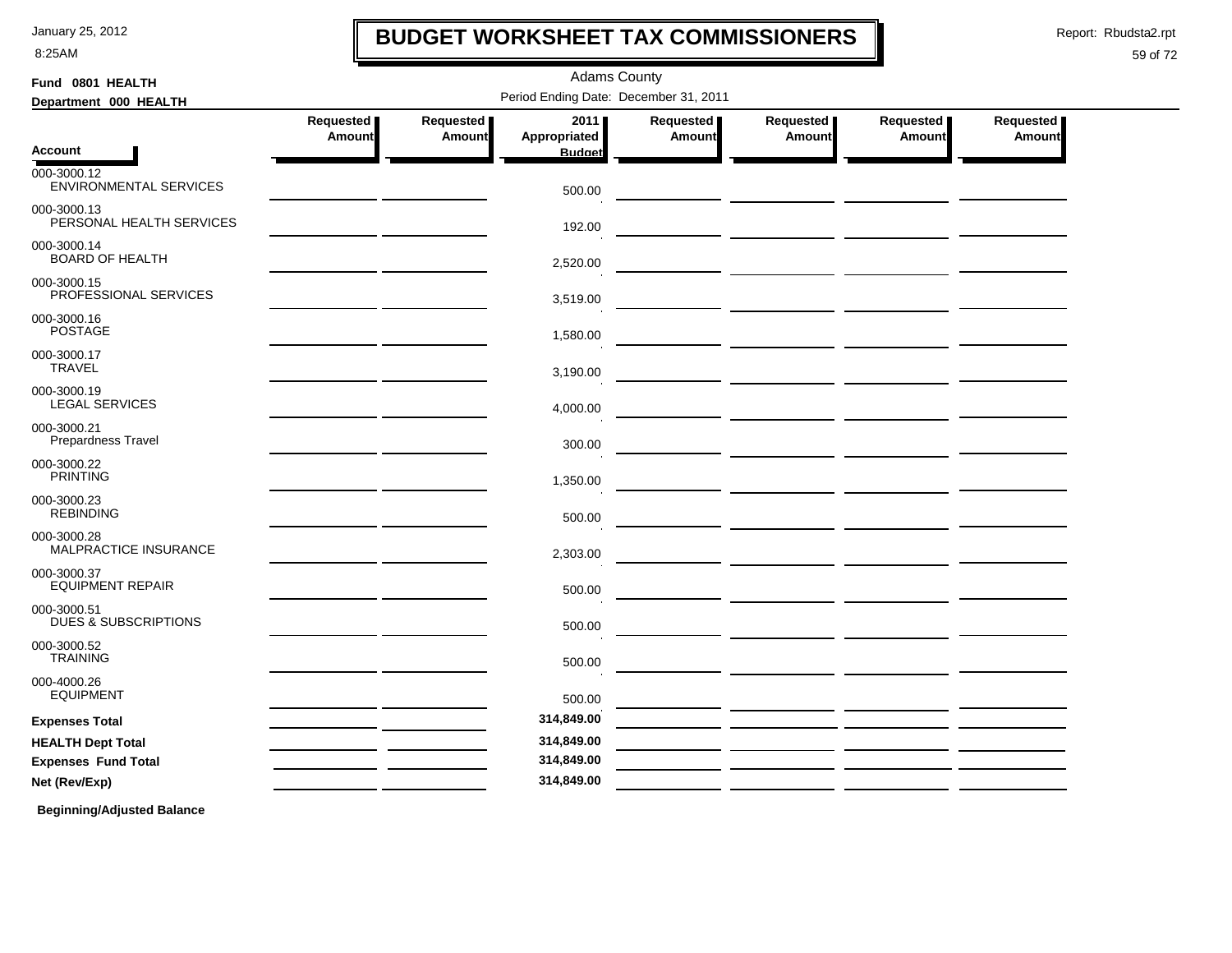8:25AM

# **BUDGET WORKSHEET TAX COMMISSIONERS**

Report: Rbudsta2.rpt

 $\mathbf l$ 

### 60 of 72

| Fund 0807 HEALTH MAINTANENCE                               |                            |                     | <b>Adams County</b>                   |                              |                     |                     |                            |
|------------------------------------------------------------|----------------------------|---------------------|---------------------------------------|------------------------------|---------------------|---------------------|----------------------------|
| Department 000 LOCAL HEALTH MAINTENANCE                    |                            |                     | Period Ending Date: December 31, 2011 |                              |                     |                     |                            |
|                                                            | Requested<br><b>Amount</b> | Requested<br>Amount | 2011<br>Appropriated                  | Requested  <br><b>Amount</b> | Requested<br>Amount | Requested<br>Amount | Requested<br><b>Amount</b> |
| <b>Account</b>                                             |                            |                     | <b>Budget</b>                         |                              |                     |                     |                            |
| Fund 0807 HEALTH MAINTANENCE                               |                            |                     |                                       |                              |                     |                     |                            |
| Department 000 LOCAL HEALTH MAINTENANCE<br><b>Expenses</b> |                            |                     |                                       |                              |                     |                     |                            |
| 000-1000.14<br><b>FOOD INSPECTOR</b>                       |                            |                     | 7,965.00                              |                              |                     |                     |                            |
| 000-1000.20<br><b>NURSE</b>                                |                            |                     | 10,035.00                             |                              |                     |                     |                            |
| 000-1000.23<br><b>SOCIAL SECURITY</b>                      |                            |                     | 1,400.00                              |                              |                     |                     |                            |
| 000-1000.24<br><b>PERF</b>                                 |                            |                     | 600.00                                |                              |                     |                     |                            |
| 000-2000.11<br><b>SUPPLIES</b>                             |                            |                     | 6,570.00                              |                              |                     |                     |                            |
| 000-3000.13<br><b>Professional Services</b>                |                            |                     | 6,069.00                              |                              |                     |                     |                            |
| 000-3000.17<br><b>TRAVEL</b>                               |                            |                     | 500.00                                |                              |                     |                     |                            |
| <b>Expenses Total</b>                                      |                            |                     | 33,139.00                             |                              |                     |                     |                            |
| <b>LOCAL HEALTH MAINTENANCE Dept Total</b>                 |                            |                     | 33,139.00                             |                              |                     |                     |                            |
| <b>Expenses Fund Total</b>                                 |                            |                     | 33,139.00                             |                              |                     |                     |                            |
| Net (Rev/Exp)                                              |                            |                     | 33,139.00                             |                              |                     |                     |                            |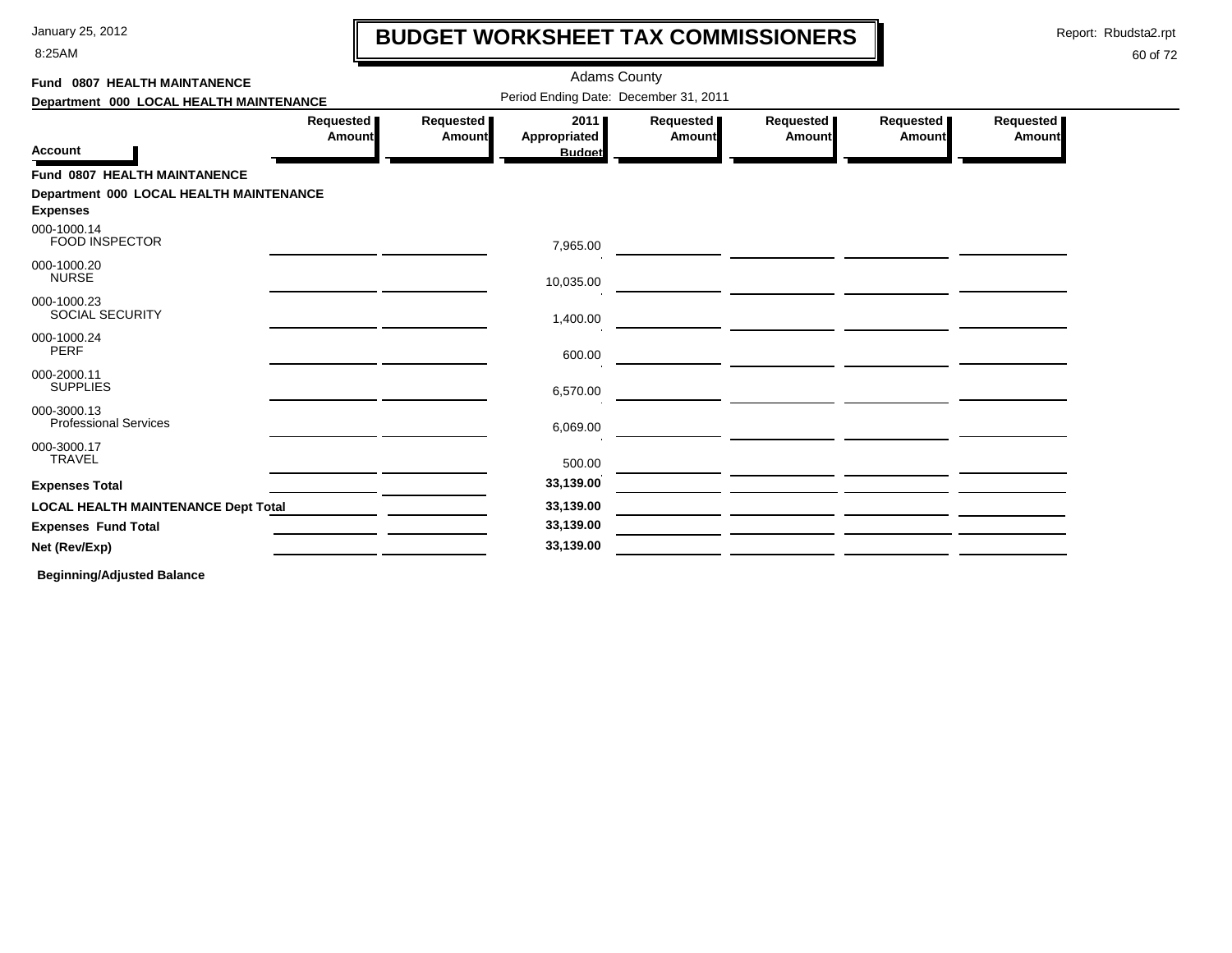8:25AM

# **BUDGET WORKSHEET TAX COMMISSIONERS**

Report: Rbudsta2.rpt

 $\mathbf I$ 

| Fund 0905 GENERAL DRAIN IMPROVEMENT                         |                            |                     | <b>Adams County</b>                   |                            |                              |                            |                            |
|-------------------------------------------------------------|----------------------------|---------------------|---------------------------------------|----------------------------|------------------------------|----------------------------|----------------------------|
| Department 000 GENERAL DRAIN IMPROVEMENT                    |                            |                     | Period Ending Date: December 31, 2011 |                            |                              |                            |                            |
| <b>Account</b>                                              | Requested<br><b>Amount</b> | Requested<br>Amount | 2011<br>Appropriated<br><b>Budget</b> | Requested<br><b>Amount</b> | <b>Requested</b> ∎<br>Amount | Requested<br><b>Amount</b> | Requested<br><b>Amount</b> |
| Fund 0905 GENERAL DRAIN IMPROVEMENT                         |                            |                     |                                       |                            |                              |                            |                            |
| Department 000 GENERAL DRAIN IMPROVEMENT<br><b>Expenses</b> |                            |                     |                                       |                            |                              |                            |                            |
| 000-1000.11<br>Ditch Tech-Full/Part Time                    |                            |                     | 13,643.00                             |                            |                              |                            |                            |
| 000-1000.23<br><b>Social Security</b>                       |                            |                     | 1,090.00                              |                            |                              |                            |                            |
| 000-1000.24<br>Retirement                                   |                            |                     | 997.00                                |                            |                              |                            |                            |
| <b>Expenses Total</b>                                       |                            |                     | 15,730.00                             |                            |                              |                            |                            |
| <b>GENERAL DRAIN IMPROVEMENT Dept Total</b>                 |                            |                     | 15,730.00                             |                            |                              |                            |                            |
| <b>Expenses Fund Total</b>                                  |                            |                     | 15,730.00                             |                            |                              |                            |                            |
| Net (Rev/Exp)                                               |                            |                     | 15,730.00                             |                            |                              |                            |                            |
| <b>Beginning/Adjusted Balance</b>                           |                            |                     |                                       |                            |                              |                            |                            |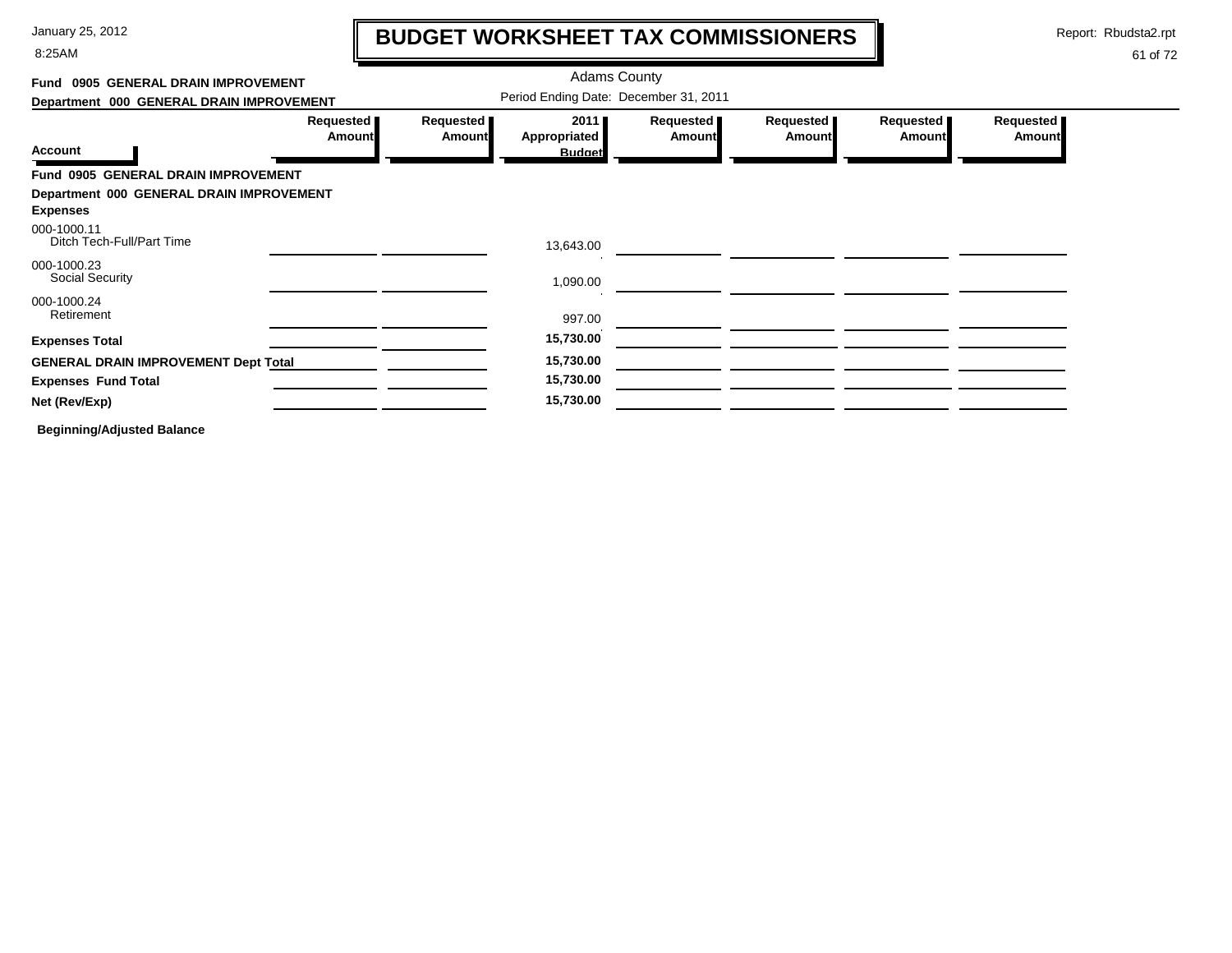8:25AM

# **BUDGET WORKSHEET TAX COMMISSIONERS**

Report: Rbudsta2.rpt

 $\mathbf l$ 

| Fund 0930 DRAINAGE MAINTANENCE                                        |                                       | <b>Adams County</b> |                                              |                     |                     |                            |                            |  |  |  |
|-----------------------------------------------------------------------|---------------------------------------|---------------------|----------------------------------------------|---------------------|---------------------|----------------------------|----------------------------|--|--|--|
| Department 000 DRAINAGE MAINTANENCE                                   | Period Ending Date: December 31, 2011 |                     |                                              |                     |                     |                            |                            |  |  |  |
| <b>Account</b>                                                        | Requested  <br><b>Amount</b>          | Requested<br>Amount | 2011<br><b>Appropriated</b><br><b>Budget</b> | Requested<br>Amount | Requested<br>Amount | Requested<br><b>Amount</b> | Requested<br><b>Amount</b> |  |  |  |
| Fund 0930 DRAINAGE MAINTANENCE                                        |                                       |                     |                                              |                     |                     |                            |                            |  |  |  |
| Department 000 DRAINAGE MAINTANENCE<br><b>Expenses</b><br>000-1000.11 |                                       |                     |                                              |                     |                     |                            |                            |  |  |  |
| Ditch Tech-Full/Part Time                                             |                                       |                     | 56,842.00                                    |                     |                     |                            |                            |  |  |  |
| 000-1000.23<br>Social Security                                        |                                       |                     | 4,545.00                                     |                     |                     |                            |                            |  |  |  |
| 000-1000.24<br>Retirement                                             |                                       |                     | 4,212.00                                     |                     |                     |                            |                            |  |  |  |
| <b>Expenses Total</b>                                                 |                                       |                     | 65,599.00                                    |                     |                     |                            |                            |  |  |  |
| <b>DRAINAGE MAINTANENCE Dept Total</b>                                |                                       |                     | 65,599.00                                    |                     |                     |                            |                            |  |  |  |
| <b>Expenses Fund Total</b>                                            |                                       |                     | 65,599.00                                    |                     |                     |                            |                            |  |  |  |
| Net (Rev/Exp)                                                         |                                       |                     | 65,599.00                                    |                     |                     |                            |                            |  |  |  |
| <b>Beginning/Adjusted Balance</b>                                     |                                       |                     |                                              |                     |                     |                            |                            |  |  |  |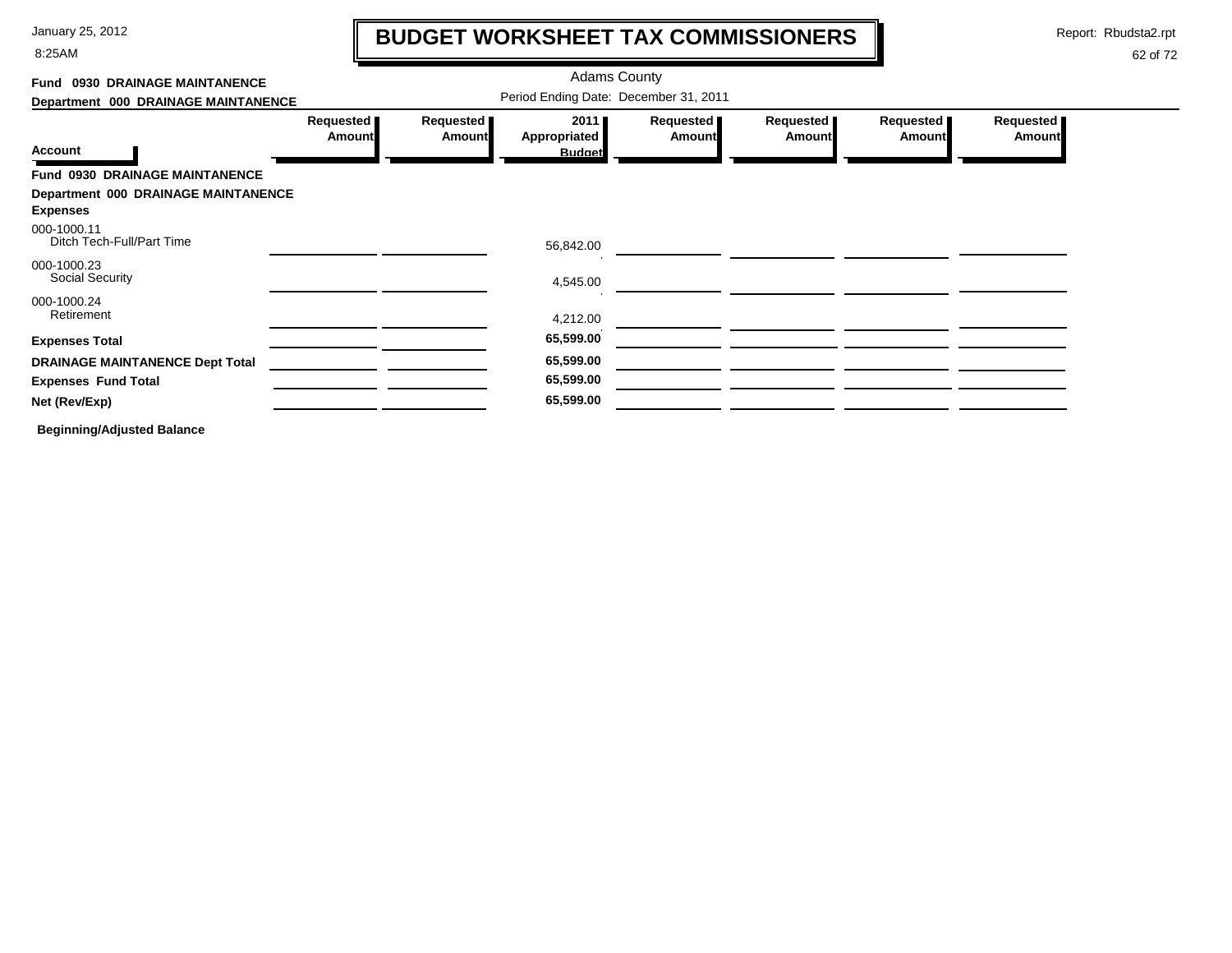8:25AM

# **BUDGET WORKSHEET TAX COMMISSIONERS**

Report: Rbudsta2.rpt

 $\mathbf l$ 

### 63 of 72

| Fund 1156 EMERG TELEPHONE SYS 911                                                              |                                                                                                                               |                     | <b>Adams County</b>                   |                              |                                                                                                                      |                              |                     |
|------------------------------------------------------------------------------------------------|-------------------------------------------------------------------------------------------------------------------------------|---------------------|---------------------------------------|------------------------------|----------------------------------------------------------------------------------------------------------------------|------------------------------|---------------------|
| Department 000 EMERG TELEPHONE SYS 911                                                         |                                                                                                                               |                     | Period Ending Date: December 31, 2011 |                              |                                                                                                                      |                              |                     |
| Account                                                                                        | Requested  <br>Amount                                                                                                         | Requested<br>Amount | 2011<br>Appropriated<br><b>Budget</b> | Requested  <br><b>Amount</b> | Requested   <br>Amount                                                                                               | <b>Requested</b> ∎<br>Amount | Requested<br>Amount |
| Fund 1156 EMERG TELEPHONE SYS 911<br>Department 000 EMERG TELEPHONE SYS 911<br><b>Expenses</b> |                                                                                                                               |                     |                                       |                              |                                                                                                                      |                              |                     |
| 000-1000.07<br>E-911 COORDINATOR                                                               |                                                                                                                               |                     | 25,214.00                             |                              |                                                                                                                      |                              |                     |
| 000-1000.09<br><b>DISPATCHER</b>                                                               | <u> 1989 - Johann John Stone, mars et al. 1989 - John Stone, mars et al. 1989 - John Stone, mars et al. 1989 - John Stone</u> |                     | 151,640.00                            |                              |                                                                                                                      |                              |                     |
| 000-1000.14<br><b>ASSISTANT DISPATCHER</b>                                                     | the control of the control of the control of                                                                                  |                     | 23,913.00                             |                              |                                                                                                                      |                              |                     |
| 000-1000.22<br><b>GROUP INSURANCE</b>                                                          |                                                                                                                               |                     | 70,439.00                             |                              |                                                                                                                      |                              |                     |
| 000-1000.23<br><b>SOCIAL SECURITY</b>                                                          |                                                                                                                               |                     | 16,345.00                             |                              |                                                                                                                      |                              |                     |
| 000-1000.24<br><b>PERF</b>                                                                     |                                                                                                                               |                     | 14,220.00                             |                              |                                                                                                                      |                              |                     |
| 000-3000.16<br><b>POSTAGE</b>                                                                  |                                                                                                                               |                     | 10.00                                 |                              |                                                                                                                      |                              |                     |
| 000-3000.44<br>EQUIPMENT/SOFTWARE                                                              |                                                                                                                               |                     | 91,350.00                             |                              |                                                                                                                      |                              |                     |
| 000-3000.77<br>SUPPLIES/ TRAINING                                                              |                                                                                                                               |                     | 6,211.00                              |                              |                                                                                                                      |                              |                     |
| 000-3000.94<br><b>REPAIRS</b>                                                                  |                                                                                                                               |                     | 1,000.00                              |                              |                                                                                                                      |                              |                     |
| <b>Expenses Total</b>                                                                          |                                                                                                                               |                     | 400,342.00                            |                              | <u> 1989 - Johann Stoff, Amerikaansk politiker († 1908)</u>                                                          |                              |                     |
|                                                                                                |                                                                                                                               |                     | 400,342.00                            |                              | <u> 1989 - Jan James James Barbara, martxa a shekara 1980 - 1981 - 1982 - 1982 - 1982 - 1982 - 1982 - 1982 - 198</u> |                              |                     |
| <b>Expenses Fund Total</b>                                                                     |                                                                                                                               |                     | 400,342.00                            |                              |                                                                                                                      |                              |                     |
| Net (Rev/Exp)                                                                                  |                                                                                                                               |                     | 400,342.00                            |                              |                                                                                                                      |                              |                     |
|                                                                                                |                                                                                                                               |                     |                                       |                              |                                                                                                                      |                              |                     |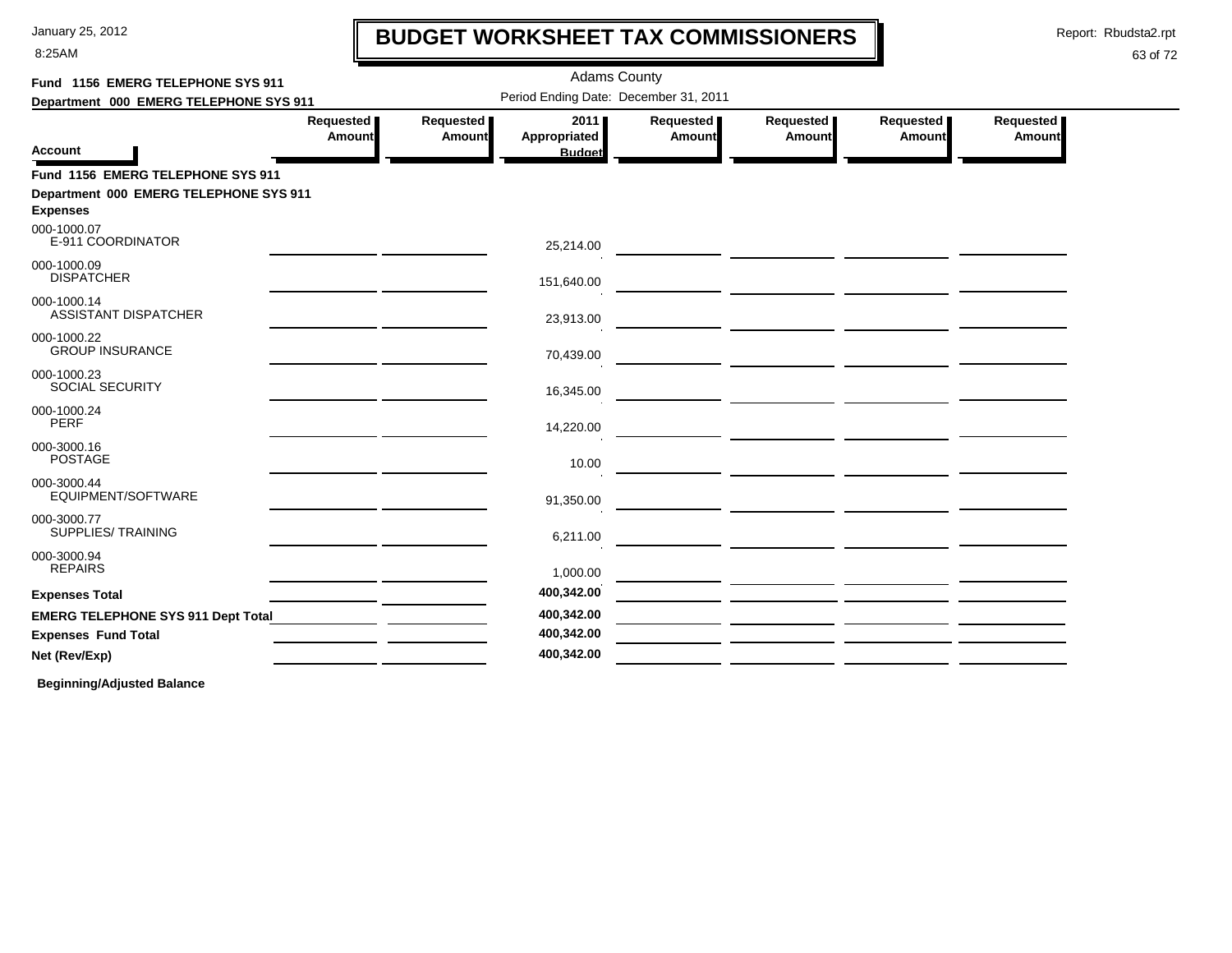8:25AM

# **BUDGET WORKSHEET TAX COMMISSIONERS**

Report: Rbudsta2.rpt

 $\mathbf \mathbf I$ 

| Fund 1157 WIRELESS-Emerg. Tele. Sys 911          |                                       |                            |                                       |                            |                            |                            |                     |  |  |
|--------------------------------------------------|---------------------------------------|----------------------------|---------------------------------------|----------------------------|----------------------------|----------------------------|---------------------|--|--|
| Department 000 WIRELESS E-911                    | Period Ending Date: December 31, 2011 |                            |                                       |                            |                            |                            |                     |  |  |
| <b>Account</b>                                   | Requested<br><b>Amount</b>            | Requested<br><b>Amount</b> | 2011<br>Appropriated<br><b>Budget</b> | Requested<br><b>Amount</b> | Requested<br><b>Amount</b> | Requested<br><b>Amount</b> | Requested<br>Amount |  |  |
| Fund 1157 WIRELESS-Emerg. Tele. Sys 911          |                                       |                            |                                       |                            |                            |                            |                     |  |  |
| Department 000 WIRELESS E-911<br><b>Expenses</b> |                                       |                            |                                       |                            |                            |                            |                     |  |  |
| 000-1000.09<br>Dispatcher                        |                                       |                            | 31,927.00                             |                            |                            |                            |                     |  |  |
| 000-1000.23<br><b>Social Security</b>            |                                       |                            | 2,443.00                              |                            |                            |                            |                     |  |  |
| 000-1000.24<br><b>PERF</b>                       |                                       |                            | 2,794.00                              |                            |                            |                            |                     |  |  |
| <b>Expenses Total</b>                            |                                       |                            | 37,164.00                             |                            |                            |                            |                     |  |  |
| <b>WIRELESS E-911 Dept Total</b>                 |                                       |                            | 37,164.00                             |                            |                            |                            |                     |  |  |
| <b>Expenses Fund Total</b>                       |                                       |                            | 37,164.00                             |                            |                            |                            |                     |  |  |
| Net (Rev/Exp)                                    |                                       |                            | 37,164.00                             |                            |                            |                            |                     |  |  |
| <b>Beginning/Adjusted Balance</b>                |                                       |                            |                                       |                            |                            |                            |                     |  |  |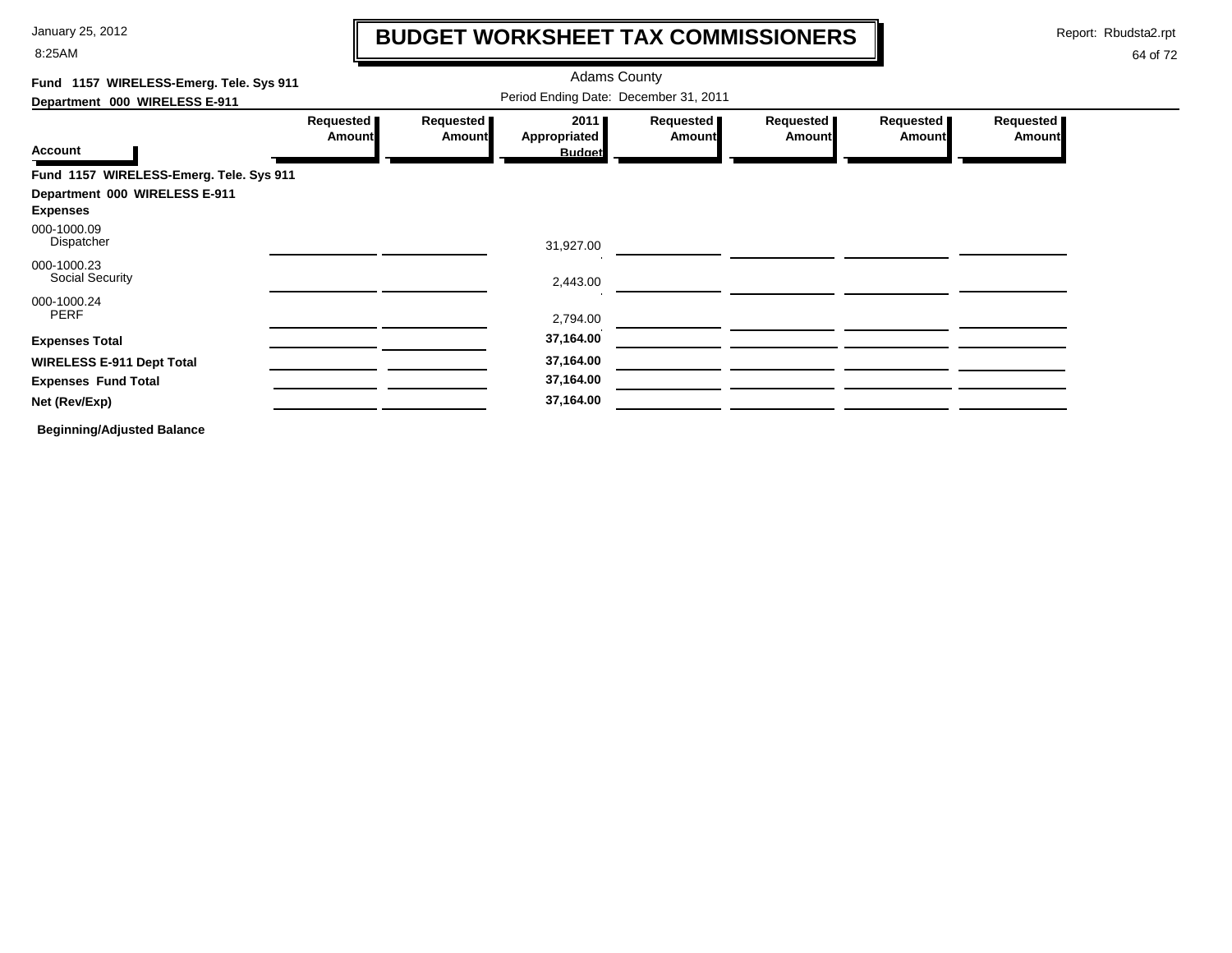8:25AM

# **BUDGET WORKSHEET TAX COMMISSIONERS**

Report: Rbudsta2.rpt

 $\mathbf l$ 

#### 65 of 72

| Fund 1160 EMERG PLANNING RIGHT TO KNOW     |                     |                            | <b>Adams County</b>                   |                            |                     |                            |                            |
|--------------------------------------------|---------------------|----------------------------|---------------------------------------|----------------------------|---------------------|----------------------------|----------------------------|
| Department 000 LEPC                        |                     |                            | Period Ending Date: December 31, 2011 |                            |                     |                            |                            |
| <b>Account</b>                             | Requested<br>Amount | Requested<br><b>Amount</b> | 2011<br>Appropriated<br><b>Budget</b> | Requested<br><b>Amount</b> | Requested<br>Amount | Requested<br><b>Amount</b> | Requested<br><b>Amount</b> |
| Fund 1160 EMERG PLANNING RIGHT TO KNOW     |                     |                            |                                       |                            |                     |                            |                            |
| Department 000 LEPC<br><b>Expenses</b>     |                     |                            |                                       |                            |                     |                            |                            |
| 000-1000.16<br>PART-TIME CLERICAL          |                     |                            | 2,140.00                              |                            |                     |                            |                            |
| 000-1000.18<br>STIPEND FUND                |                     |                            | 3,045.00                              |                            |                     |                            |                            |
| 000-2000.15<br>OPERATING SUPPLIES          |                     |                            | 406.00                                |                            |                     |                            |                            |
| 000-3000.38<br>Com Contract Labor          |                     |                            | 508.00                                |                            |                     |                            |                            |
| 000-3000.52<br><b>TRAINING</b>             |                     |                            | 5,026.00                              |                            |                     |                            |                            |
| 000-3000.55<br><b>SERVICES AND CHARGES</b> |                     |                            | 2,538.00                              |                            |                     |                            |                            |
| 000-4000.26<br><b>EQUIPMENT</b>            |                     |                            | 5,075.00                              |                            |                     |                            |                            |
| <b>Expenses Total</b>                      |                     |                            | 18,738.00                             |                            |                     |                            |                            |
| <b>LEPC Dept Total</b>                     |                     |                            | 18,738.00                             |                            |                     |                            |                            |
| <b>Expenses Fund Total</b>                 |                     |                            | 18,738.00                             |                            |                     |                            |                            |
| Net (Rev/Exp)                              |                     |                            | 18,738.00                             |                            |                     |                            |                            |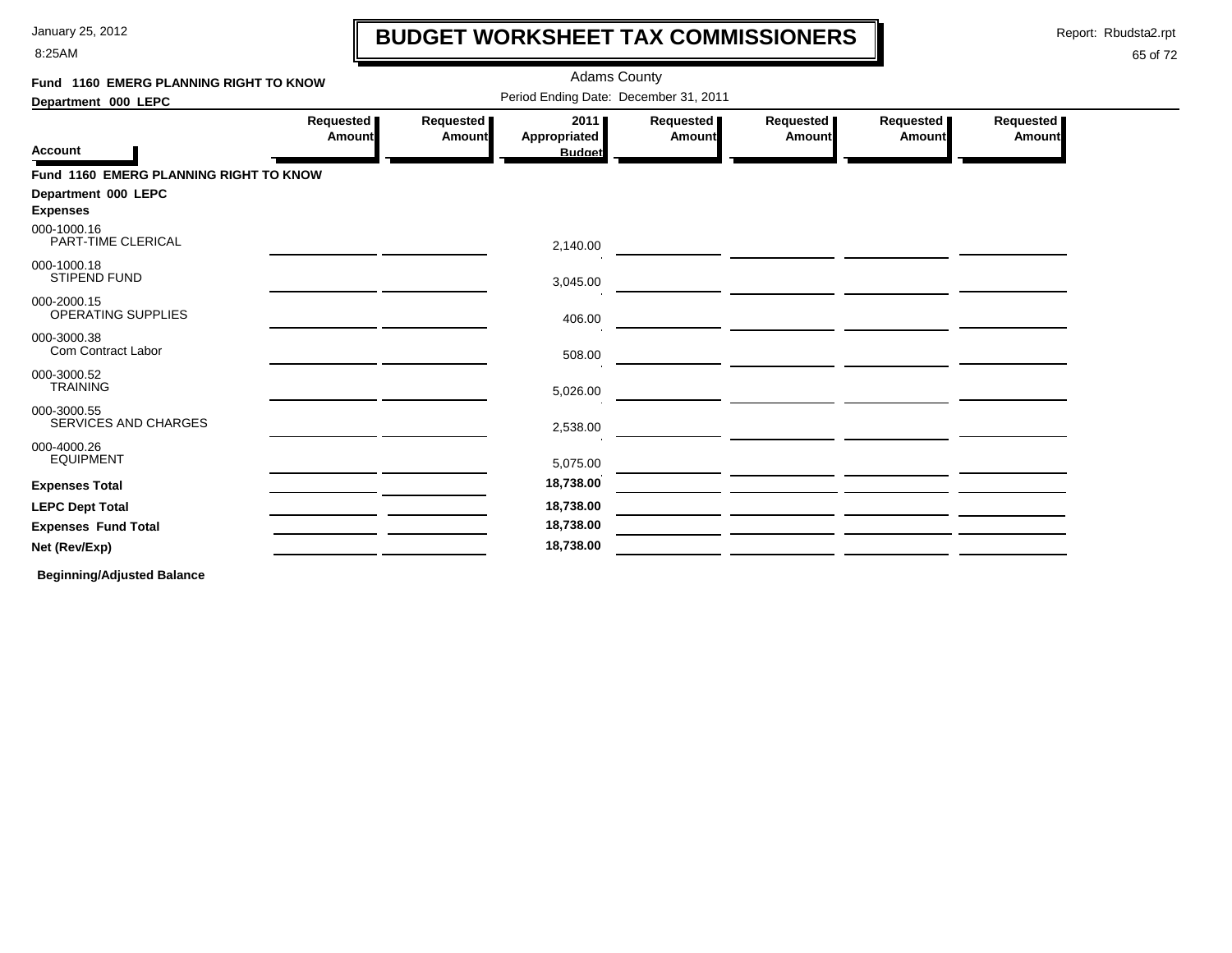8:25AM

# **BUDGET WORKSHEET TAX COMMISSIONERS**

Report: Rbudsta2.rpt

 $\mathbf l$ 

| <b>Fund 1301 PARKS AND RECREATION</b>                                                 |                                       |                            | <b>Adams County</b>         |                     |                       |                     |                     |  |  |  |
|---------------------------------------------------------------------------------------|---------------------------------------|----------------------------|-----------------------------|---------------------|-----------------------|---------------------|---------------------|--|--|--|
| Department 000 PARK & RECREATION                                                      | Period Ending Date: December 31, 2011 |                            |                             |                     |                       |                     |                     |  |  |  |
|                                                                                       | Requested<br><b>Amount</b>            | Requested<br><b>Amount</b> | 2011<br><b>Appropriated</b> | Requested<br>Amount | Requested  <br>Amount | Requested<br>Amount | Requested<br>Amount |  |  |  |
| Account                                                                               |                                       |                            | <b>Budget</b>               |                     |                       |                     |                     |  |  |  |
| Fund 1301 PARKS AND RECREATION<br>Department 000 PARK & RECREATION<br><b>Expenses</b> |                                       |                            |                             |                     |                       |                     |                     |  |  |  |
| 000-1000.17<br>WAGES                                                                  |                                       |                            | 90,712.00                   |                     |                       |                     |                     |  |  |  |
| 000-1000.18<br>PARK BOARD                                                             |                                       |                            | 1,300.00                    |                     |                       |                     |                     |  |  |  |
| 000-1000.23<br>SOCIAL SECURITY @ \$7.65                                               |                                       |                            | 6,940.00                    |                     |                       |                     |                     |  |  |  |
| 000-1000.24<br><b>PERF</b>                                                            |                                       |                            | 4,923.00                    |                     |                       |                     |                     |  |  |  |
| 000-2000.11<br>OFFICE SUPPLIES                                                        |                                       |                            | 400.00                      |                     |                       |                     |                     |  |  |  |
| 000-2000.16<br><b>INSTITUTIONAL</b>                                                   |                                       |                            | 200.00                      |                     |                       |                     |                     |  |  |  |
| 000-2000.17<br>GAS & OIL                                                              |                                       |                            | 4,750.00                    |                     |                       |                     |                     |  |  |  |
| 000-2000.19<br><b>CHEMICALS</b>                                                       |                                       |                            | 600.00                      |                     |                       |                     |                     |  |  |  |
| 000-2000.21<br><b>MATERIALS</b>                                                       |                                       |                            | 2,000.00                    |                     |                       |                     |                     |  |  |  |
| 000-3000.26<br><b>INSURANCE</b>                                                       |                                       |                            | 6,000.00                    |                     |                       |                     |                     |  |  |  |
| 000-3000.31<br><b>UTILITIES</b>                                                       |                                       |                            | 300.00                      |                     |                       |                     |                     |  |  |  |
| 000-3000.36<br>CONTRACTUAL                                                            |                                       |                            | 600.00                      |                     |                       |                     |                     |  |  |  |
| 000-3000.37<br><b>REPAIRS</b>                                                         |                                       |                            | 1,200.00                    |                     |                       |                     |                     |  |  |  |
| 000-3000.46<br>CITY OF DECATUR (CONTRACTUAL)                                          |                                       |                            | 41,800.00                   |                     |                       |                     |                     |  |  |  |
| 000-3000.47<br><b>ASSESSMENTS</b>                                                     |                                       |                            | 125.00                      |                     |                       |                     |                     |  |  |  |
| 000-3000.51<br>REFUNDS-DUES                                                           |                                       |                            | 50.00                       |                     |                       |                     |                     |  |  |  |
| 000-4000.26<br><b>EQUIPMENT</b>                                                       |                                       |                            | 2,000.00                    |                     |                       |                     |                     |  |  |  |
| <b>Expenses Total</b>                                                                 |                                       |                            | 163,900.00                  |                     |                       |                     |                     |  |  |  |
| <b>PARK &amp; RECREATION Dept Total</b>                                               |                                       |                            | 163,900.00                  |                     |                       |                     |                     |  |  |  |
| <b>Expenses Fund Total</b>                                                            |                                       |                            | 163,900.00                  |                     |                       |                     |                     |  |  |  |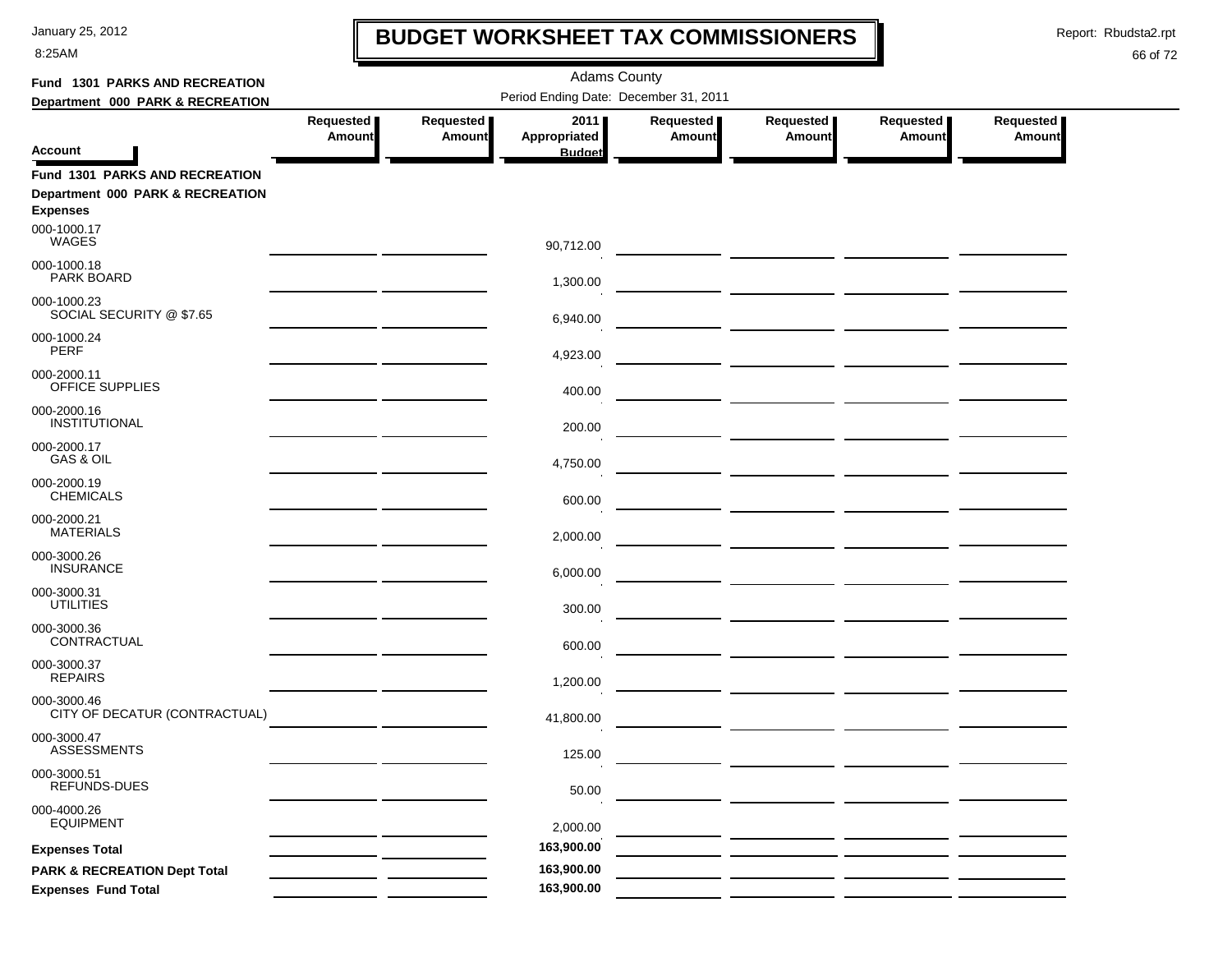| January 25, 2012 |  |  |  |
|------------------|--|--|--|
|------------------|--|--|--|

8:25AM

# **BUDGET WORKSHEET TAX COMMISSIONERS**

Report: Rbudsta2.rpt

#### 67 of 72

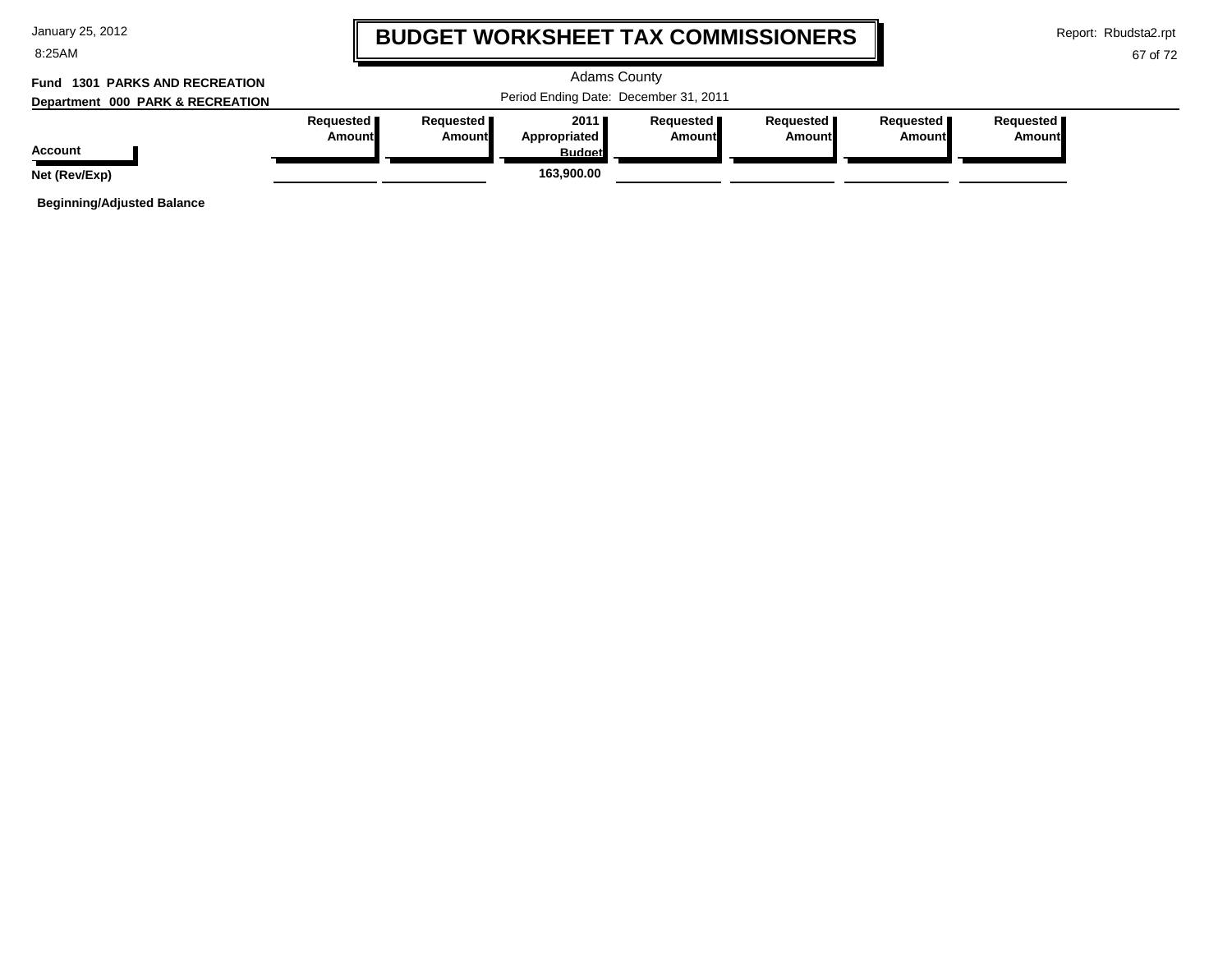8:25AM

# **BUDGET WORKSHEET TAX COMMISSIONERS**

Report: Rbudsta2.rpt

 $\mathbf l$ 

### 68 of 72

| Fund 1302 PARK & REC NON. REV. OPERATING                                                                     |                                                                                                                      |                     | <b>Adams County</b>                   |                     |                                    |                            |                     |  |
|--------------------------------------------------------------------------------------------------------------|----------------------------------------------------------------------------------------------------------------------|---------------------|---------------------------------------|---------------------|------------------------------------|----------------------------|---------------------|--|
| Department 000 PARK & REC NON. REV. OPERATING                                                                |                                                                                                                      |                     | Period Ending Date: December 31, 2011 |                     |                                    |                            |                     |  |
| <b>Account</b>                                                                                               | <b>Requested</b><br>Amount                                                                                           | Requested<br>Amount | 2011<br>Appropriated<br><b>Budget</b> | Requested<br>Amount | Requested<br>Amount                | Requested<br><b>Amount</b> | Requested<br>Amount |  |
| Fund 1302 PARK & REC NON. REV. OPERATING<br>Department 000 PARK & REC NON. REV. OPERATING<br><b>Expenses</b> |                                                                                                                      |                     |                                       |                     |                                    |                            |                     |  |
| 000-1000.17<br>WAGES                                                                                         |                                                                                                                      |                     | 7,000.00                              |                     |                                    |                            |                     |  |
| 000-1000.23<br><b>SOCIAL SECURITY</b>                                                                        |                                                                                                                      |                     | 540.00                                |                     |                                    |                            |                     |  |
| 000-2000.11<br>OFFICE SUPPLIES                                                                               | <u> 1989 - Jan Stein Stein Stein Stein Stein Stein Stein Stein Stein Stein Stein Stein Stein Stein Stein Stein S</u> |                     | 7,000.00                              |                     |                                    |                            |                     |  |
| 000-2000.16<br>OPERATING SUPPLIES                                                                            |                                                                                                                      |                     | 26,000.00                             |                     | — <u>— — — — — — — — — — — — —</u> |                            |                     |  |
| 000-3000.16<br><b>POSTAGE</b>                                                                                |                                                                                                                      |                     | 1,000.00                              |                     |                                    |                            |                     |  |
| 000-3000.17<br>Milage                                                                                        |                                                                                                                      |                     | 1,000.00                              |                     |                                    |                            |                     |  |
| 000-3000.36<br>CONTRACTUAL                                                                                   |                                                                                                                      |                     | 15,000.00                             |                     |                                    |                            |                     |  |
| 000-3000.51<br>REFUNDS-DUES                                                                                  |                                                                                                                      |                     | 600.00                                |                     |                                    |                            |                     |  |
| 000-3000.52<br><b>CONTINUING EDUCATION</b>                                                                   |                                                                                                                      |                     | 5,000.00                              |                     |                                    |                            |                     |  |
| 000-4000.26<br><b>EQUIPMENT</b>                                                                              |                                                                                                                      |                     | 40,000.00                             |                     |                                    |                            |                     |  |
| <b>Expenses Total</b>                                                                                        |                                                                                                                      |                     | 103,140.00                            |                     |                                    |                            |                     |  |
| PARK & REC NON. REV. OPERATING Dept<br>Total                                                                 |                                                                                                                      |                     | 103,140.00                            |                     |                                    |                            |                     |  |
| <b>Expenses Fund Total</b>                                                                                   |                                                                                                                      |                     | 103,140.00                            |                     |                                    |                            |                     |  |
| Net (Rev/Exp)                                                                                                |                                                                                                                      |                     | 103,140.00                            |                     |                                    |                            |                     |  |
|                                                                                                              |                                                                                                                      |                     |                                       |                     |                                    |                            |                     |  |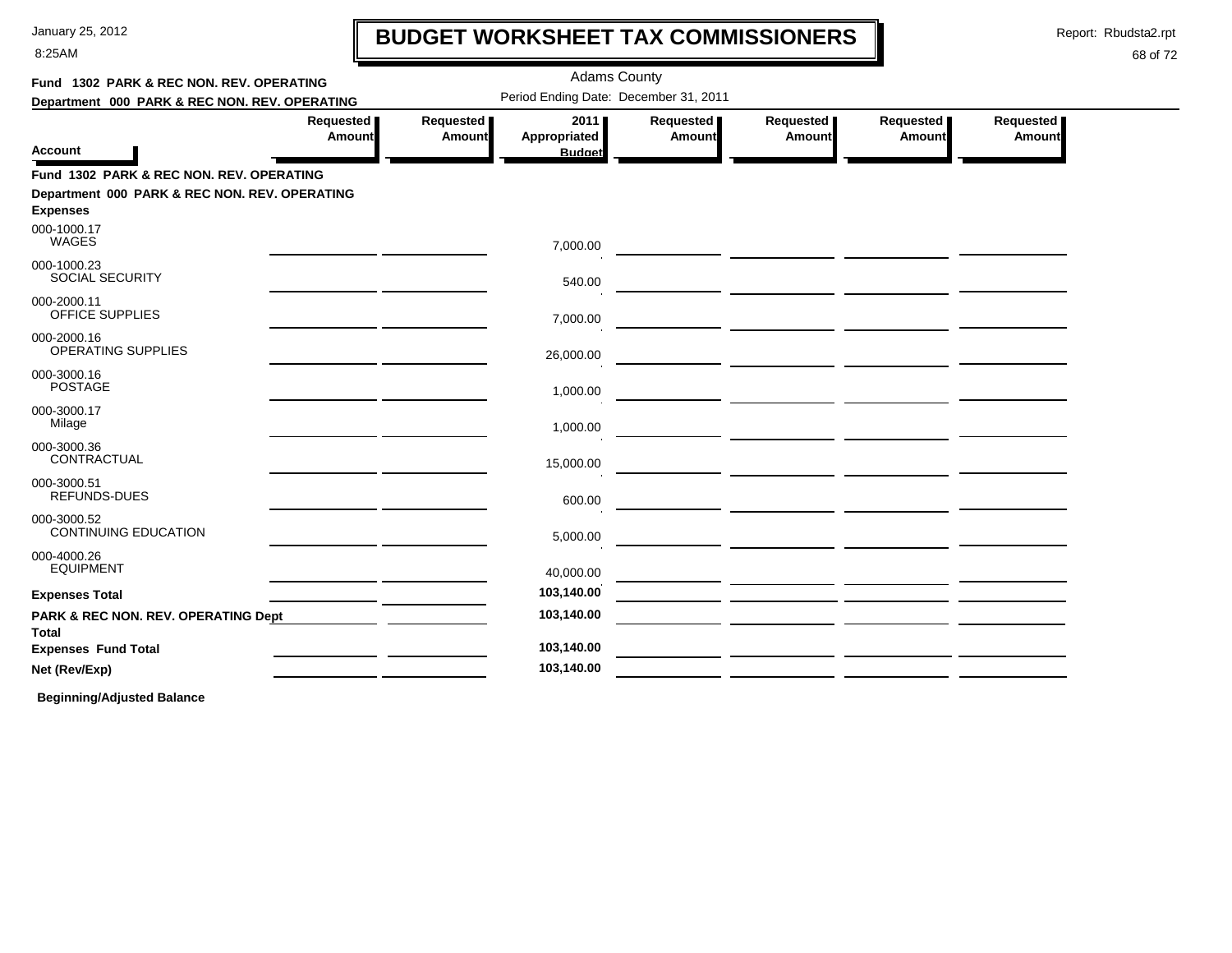8:25AM

# **BUDGET WORKSHEET TAX COMMISSIONERS**

Report: Rbudsta2.rpt

 $\mathbf l$ 

### 69 of 72

| Fund 2391 CUMULATIVE CAPITAL                               |                     |                       | <b>Adams County</b>                   |                              |                       |                       |                     |
|------------------------------------------------------------|---------------------|-----------------------|---------------------------------------|------------------------------|-----------------------|-----------------------|---------------------|
| DEYELARMENTO CUMULATIVE CAPITAL DEVELOPMENT                |                     |                       | Period Ending Date: December 31, 2011 |                              |                       |                       |                     |
|                                                            | Requested<br>Amount | Requested  <br>Amount | 2011<br><b>Appropriated</b>           | Requested  <br><b>Amount</b> | Requested  <br>Amount | Requested  <br>Amount | Requested<br>Amount |
| <b>Account</b>                                             |                     |                       | <b>Budget</b>                         |                              |                       |                       |                     |
| Fund 2391 CUMULATIVE CAPITAL DEVELOPMENT                   |                     |                       |                                       |                              |                       |                       |                     |
| Department 000 CUMULATIVE CAPITAL DEVELOPMENT              |                     |                       |                                       |                              |                       |                       |                     |
| <b>Expenses</b>                                            |                     |                       |                                       |                              |                       |                       |                     |
| 000-3000.36<br><b>REPAIRS</b>                              |                     |                       | 13,150.00                             |                              |                       |                       |                     |
| 000-4000.27<br><b>Computer Software Purchases</b>          |                     |                       | 29,000.00                             |                              |                       |                       |                     |
| 000-4000.29<br><b>GIS</b>                                  |                     |                       | 39,000.00                             |                              |                       |                       |                     |
| 000-4000.50<br>Jail System Lease                           |                     |                       | 37,000.00                             |                              |                       |                       |                     |
| 000-4000.71<br>Software Licensing                          |                     |                       | 29,000.00                             |                              |                       |                       |                     |
| <b>Expenses Total</b>                                      |                     |                       | 147,150.00                            |                              |                       |                       |                     |
| <b>CUMULATIVE CAPITAL DEVELOPMENT Dept</b><br><b>Total</b> |                     |                       | 147,150.00                            |                              |                       |                       |                     |
| <b>Expenses Fund Total</b>                                 |                     |                       | 147,150.00                            |                              |                       |                       |                     |
| Net (Rev/Exp)                                              |                     |                       | 147,150.00                            |                              |                       |                       |                     |
| _                                                          |                     |                       |                                       |                              |                       |                       |                     |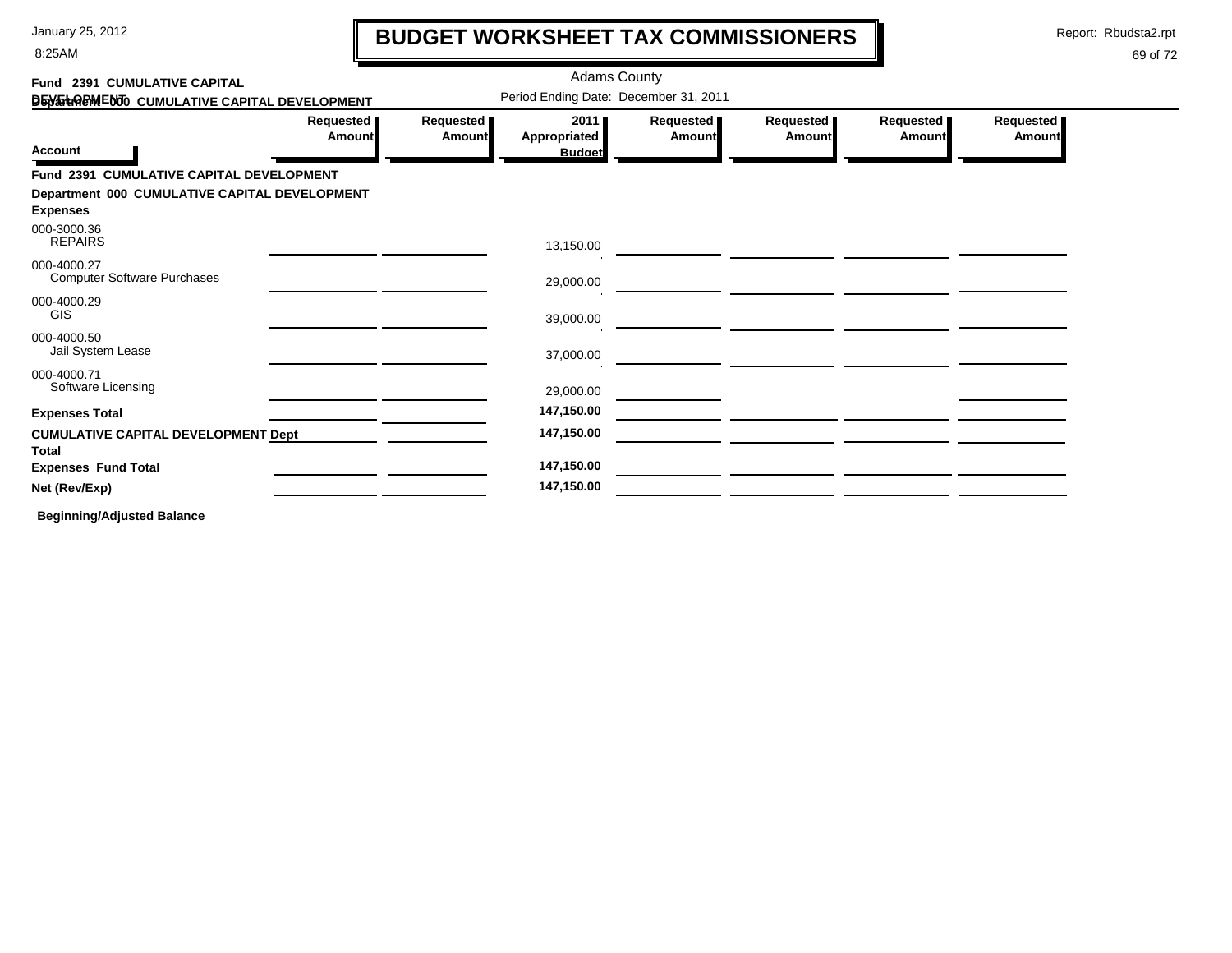8:25AM

# **BUDGET WORKSHEET TAX COMMISSIONERS**

Report: Rbudsta2.rpt

 $\mathbf l$ 

| Fund 2392 CUMULATIVE COURTHOUSE                      |                     |                            | <b>Adams County</b>                   |                            |                     |                            |                            |
|------------------------------------------------------|---------------------|----------------------------|---------------------------------------|----------------------------|---------------------|----------------------------|----------------------------|
| Department 000 CUMULATIVE COURTHOUSE                 |                     |                            | Period Ending Date: December 31, 2011 |                            |                     |                            |                            |
|                                                      | Requested<br>Amount | Requested<br><b>Amount</b> | 2011<br><b>Appropriated</b>           | Requested<br><b>Amount</b> | Requested<br>Amount | Requested<br><b>Amount</b> | Requested<br><b>Amount</b> |
| <b>Account</b>                                       |                     |                            | <b>Budget</b>                         |                            |                     |                            |                            |
| Fund 2392 CUMULATIVE COURTHOUSE                      |                     |                            |                                       |                            |                     |                            |                            |
| Department 000 CUMULATIVE COURTHOUSE                 |                     |                            |                                       |                            |                     |                            |                            |
| <b>Expenses</b>                                      |                     |                            |                                       |                            |                     |                            |                            |
| 000-3000.36<br><b>REPAIRS</b>                        |                     |                            | 40,000.00                             |                            |                     |                            |                            |
| 000-3000.40<br><b>Courthouse Exterior Renovation</b> |                     |                            | 150,000.00                            |                            |                     |                            |                            |
| <b>Expenses Total</b>                                |                     |                            | 190,000.00                            |                            |                     |                            |                            |
| <b>CUMULATIVE COURTHOUSE Dept Total</b>              |                     |                            | 190,000.00                            |                            |                     |                            |                            |
| <b>Expenses Fund Total</b>                           |                     |                            | 190,000.00                            |                            |                     |                            |                            |
| Net (Rev/Exp)                                        |                     |                            | 190,000.00                            |                            |                     |                            |                            |
| <b>Beginning/Adjusted Balance</b>                    |                     |                            |                                       |                            |                     |                            |                            |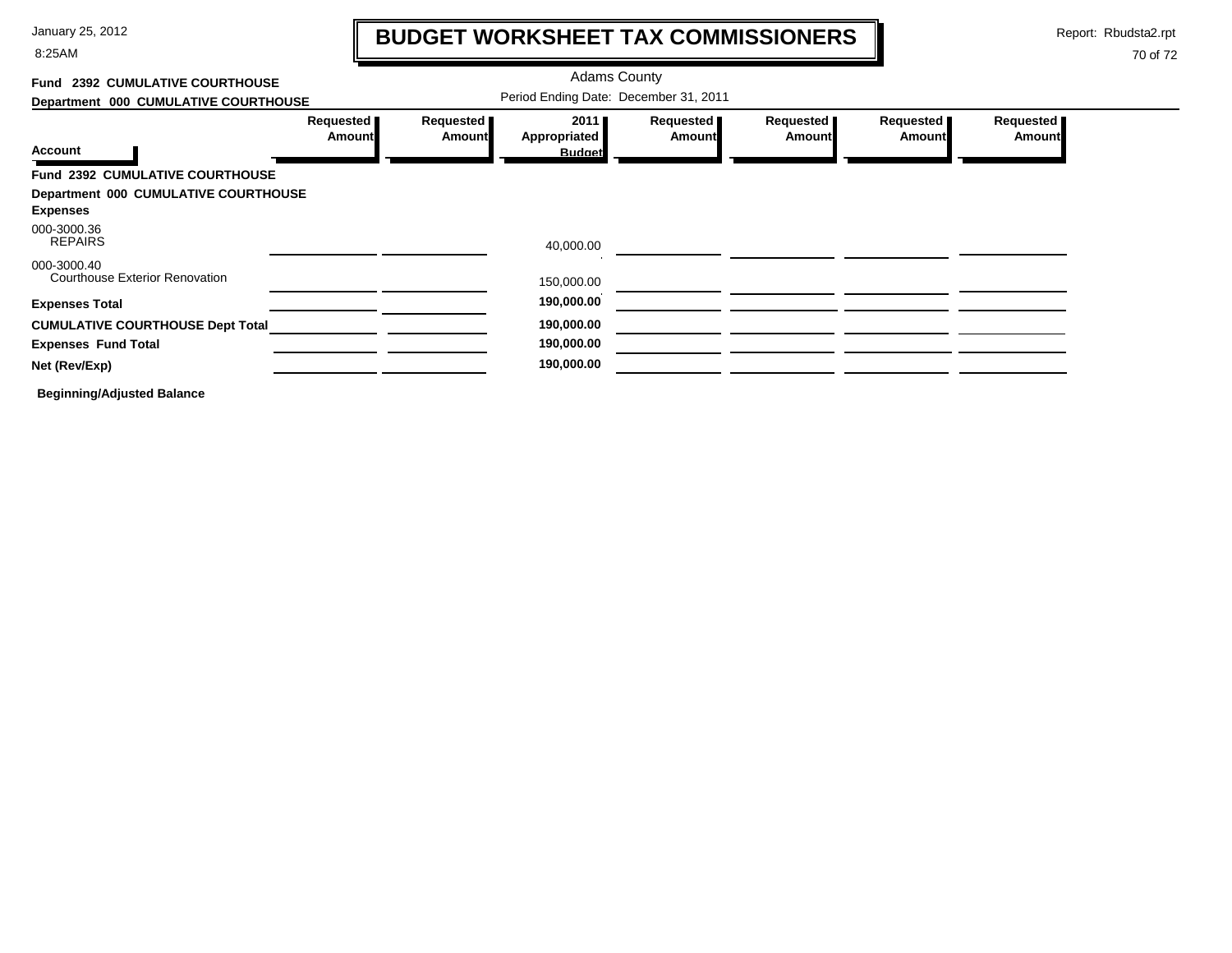8:25AM

### **BUDGET WORKSHEET TAX COMMISSIONERS**

Report: Rbudsta2.rpt

 $\mathbf l$ 

| 2393 CUMULATIVE JAIL<br>Fund        |                            | <b>Adams County</b>                   |                             |                            |                            |                            |                            |  |  |  |
|-------------------------------------|----------------------------|---------------------------------------|-----------------------------|----------------------------|----------------------------|----------------------------|----------------------------|--|--|--|
| <b>Department</b>                   |                            | Period Ending Date: December 31, 2011 |                             |                            |                            |                            |                            |  |  |  |
|                                     | Requested<br><b>Amount</b> | Requested<br>Amount                   | 2011<br><b>Appropriated</b> | Requested<br><b>Amount</b> | Requested<br><b>Amount</b> | Requested<br><b>Amount</b> | Requested<br><b>Amount</b> |  |  |  |
| <b>Account</b>                      |                            |                                       | <b>Budget</b>               |                            |                            |                            |                            |  |  |  |
| Fund 2393 CUMULATIVE JAIL           |                            |                                       |                             |                            |                            |                            |                            |  |  |  |
| Department 000                      |                            |                                       |                             |                            |                            |                            |                            |  |  |  |
| <b>Expenses</b>                     |                            |                                       |                             |                            |                            |                            |                            |  |  |  |
| 000-3000.36<br>Repairs              |                            |                                       | 50,000.00                   |                            |                            |                            |                            |  |  |  |
| 000-3000.38<br>Work Release Remodel |                            |                                       | 125,000.00                  |                            |                            |                            |                            |  |  |  |
| <b>Expenses Total</b>               |                            |                                       | 175,000.00                  |                            |                            |                            |                            |  |  |  |
| <b>Dept Total</b>                   |                            |                                       | 175,000.00                  |                            |                            |                            |                            |  |  |  |
| <b>Expenses Fund Total</b>          |                            |                                       | 175,000.00                  |                            |                            |                            |                            |  |  |  |
| Net (Rev/Exp)                       |                            |                                       | 175,000.00                  |                            |                            |                            |                            |  |  |  |
| <b>Beginning/Adjusted Balance</b>   |                            |                                       |                             |                            |                            |                            |                            |  |  |  |